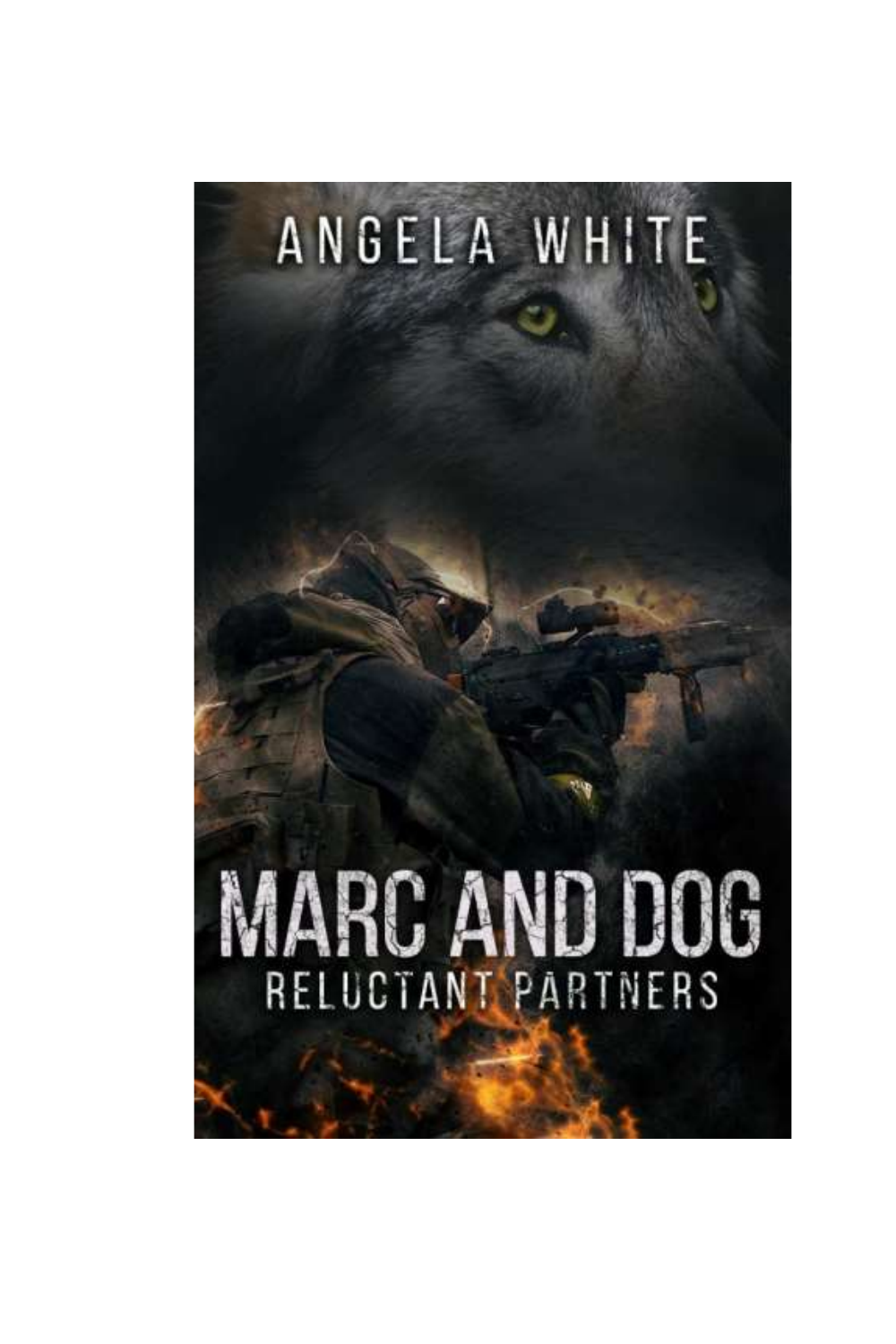# Copyright **Marc and Dog** Reluctant Partners A Novella by

Angela White

**Title**: Marc and Dog Reluctant Partners **Edition**: 2021 **Length**: 165 pages **Author**: Angela White **ISBN#**: 978-1-945927-10-2 **Copyright** ©Angela White.

All rights reserved worldwide. No part of this publication may be replicated, redistributed, or given away in any form without the prior written consent of the author.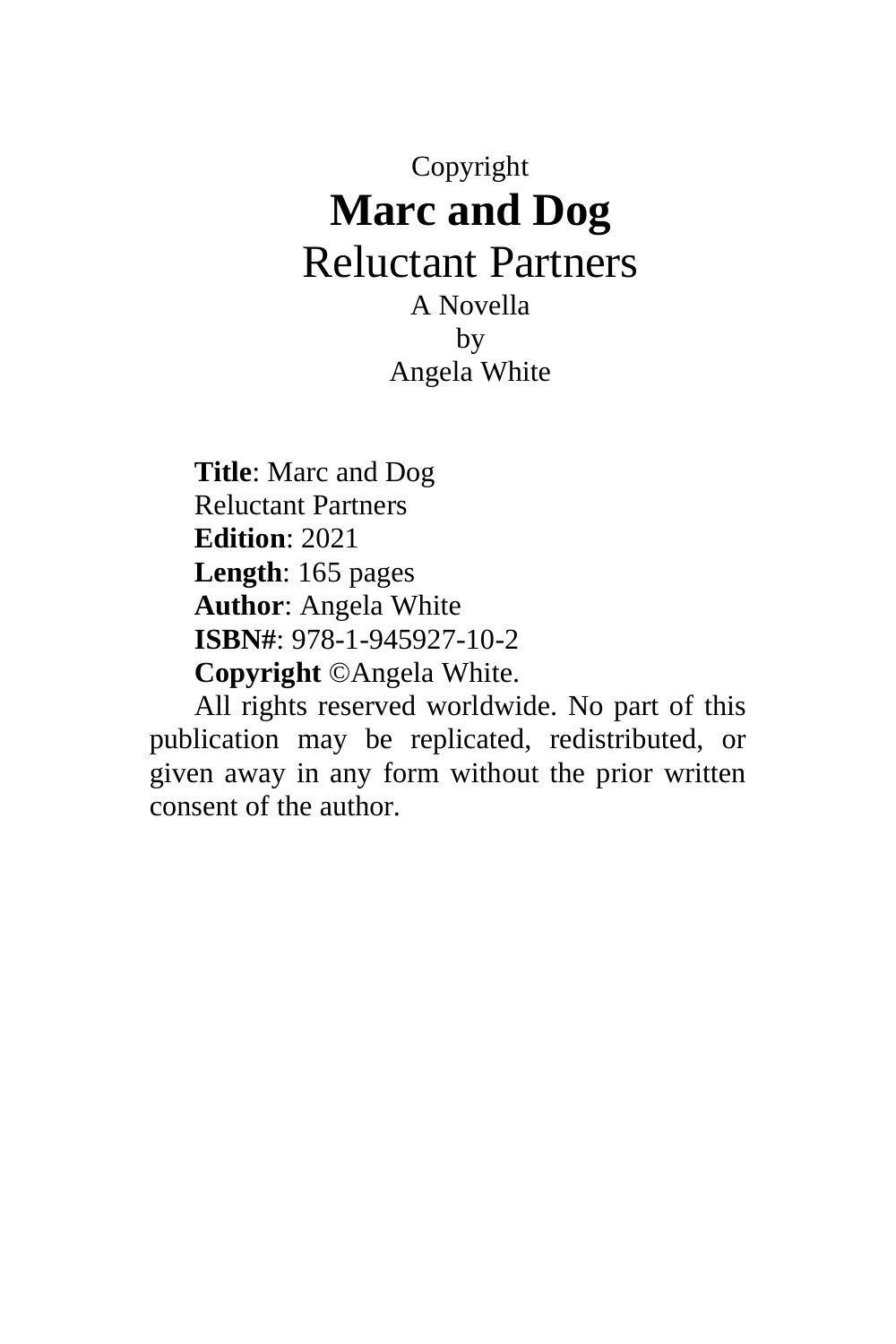# **Table of Contents**

**[Prologue](#page-3-0) [Contact](#page-10-0)** [Friends and Foes](#page-22-0) [Squared Away](#page-42-0) [Downtime](#page-58-0) [A Simple Drink](#page-76-0) **[Betrayal](#page-94-0)** [The Bell Tolls](#page-111-0) **[Blindsided](#page-124-0)** [Overrated Snotnose](#page-149-0)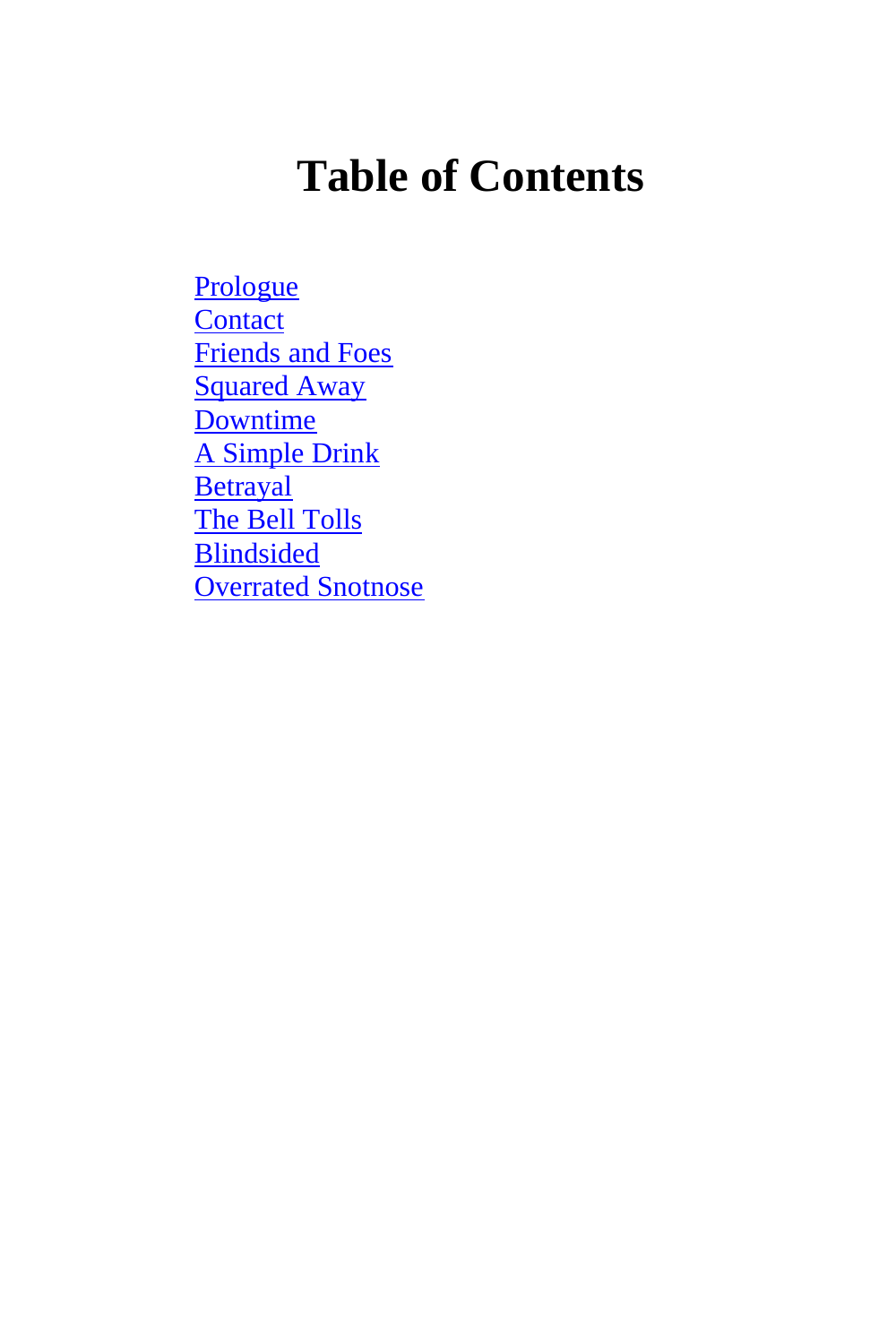# **Prologue**

<span id="page-3-0"></span>**"E**ntire squad got a two-week pass for Labor Day!" Kenn's voice blared through the locker room. "Can you believe that shit?"

Chris tossed his kit into a locker. "I can't believe they're changing the composite score next month. I'm never gonna make Corporal."

Thunder gestured, including them all. "Command was pleased with us, though."

"Yep." Chris slapped his buddy on the arm as the other Marines offered agreement. "Nice work."

Marc didn't join in the merriment as he stuffed his military mess kit into a duffle bag. He'd had a great moment and helped clear an area command wanted. It was his job.

Kenn frowned. "Where you goin', Brady?"

Marc pointed at the fading image of the Shoshone National Forest taped inside his locker. "My usual."

The tired men around him laughed, but few of them understood why Marc felt the need to go to the American boonies for his peace and quiet. Most of the team preferred to stay local.

Around them, Camp Pendleton was nearly deserted because of the holiday. There were no visitors and not much in the way of staff. Most of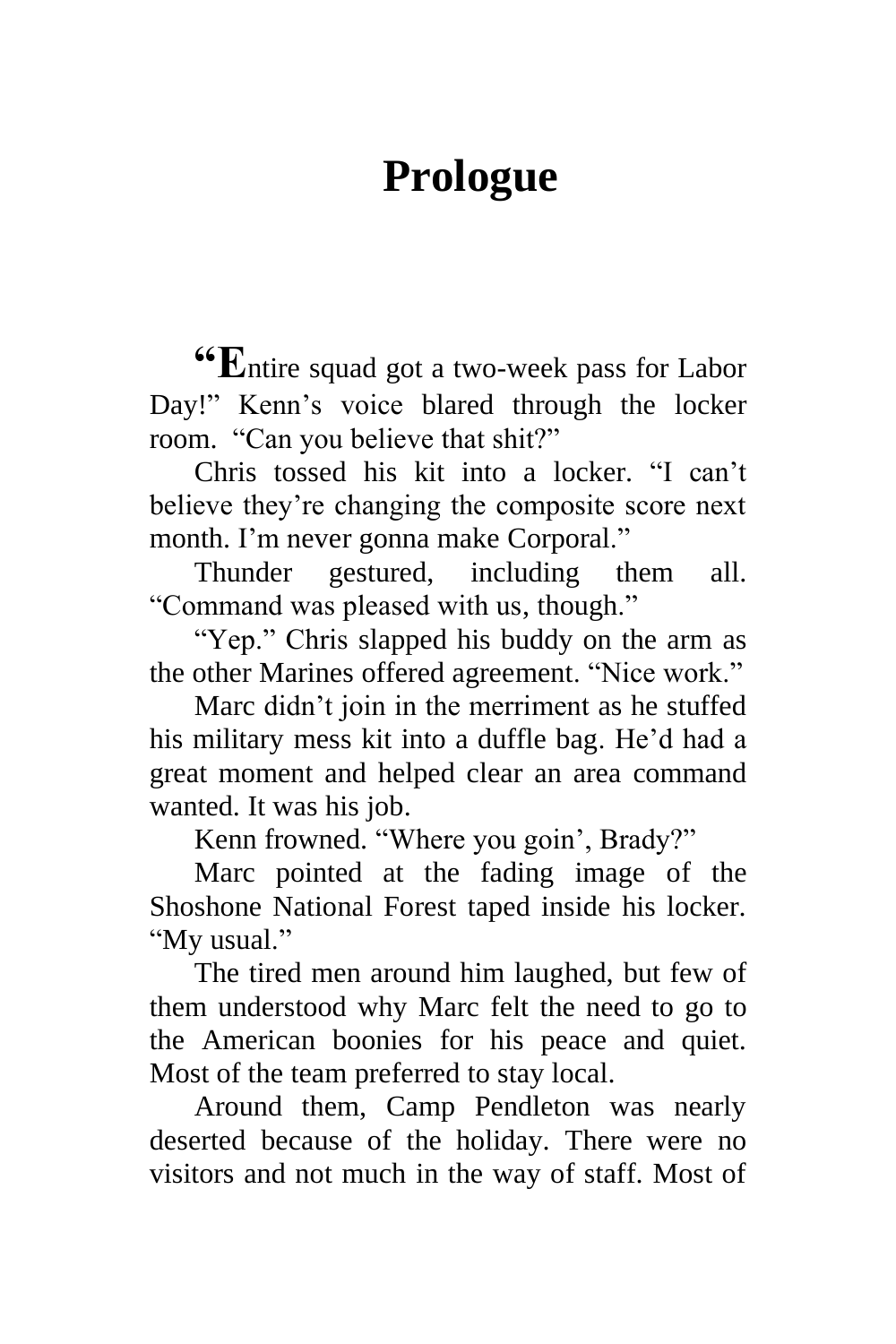those moving about right now were just here for a few minutes to sign paperwork or gather gear–like Marc and his team.

After almost six years, Marc didn't usually look forward to coming home. He had no one waiting here for him. This time however, he needed the break. Their last days in Herat had been rough. When Intel had run out and command still insisted on pushing forward, the hands-on work had gotten ugly. Marc had received a shock after the final battle, when he'd gone around counting bodies for his squad leader. It had horrified him to tell Reggie that they'd killed three civilians. Reggie hadn't felt the same, insisting those casualties couldn't be avoided when the enemy used them as shields. Marc agreed, but at the same time, he didn't. There should never be an acceptable amount of loss. All life was to be protected. He froze as a flashback slapped him.

*"There's another one!"*

*"Just an old man. Let him go."*

*"I want to take him in for questioning."*

*"He was a shield. He doesn't know anything except terror. Let him go."*

*"He has a gun!"*

*"Put it down!"*

*"Do not fire!"*

*"Take him out!"*

Marc shook off the flash, trying not to wince at the mental echo of the shots as two of their squad fired on the villager. They'd found out later his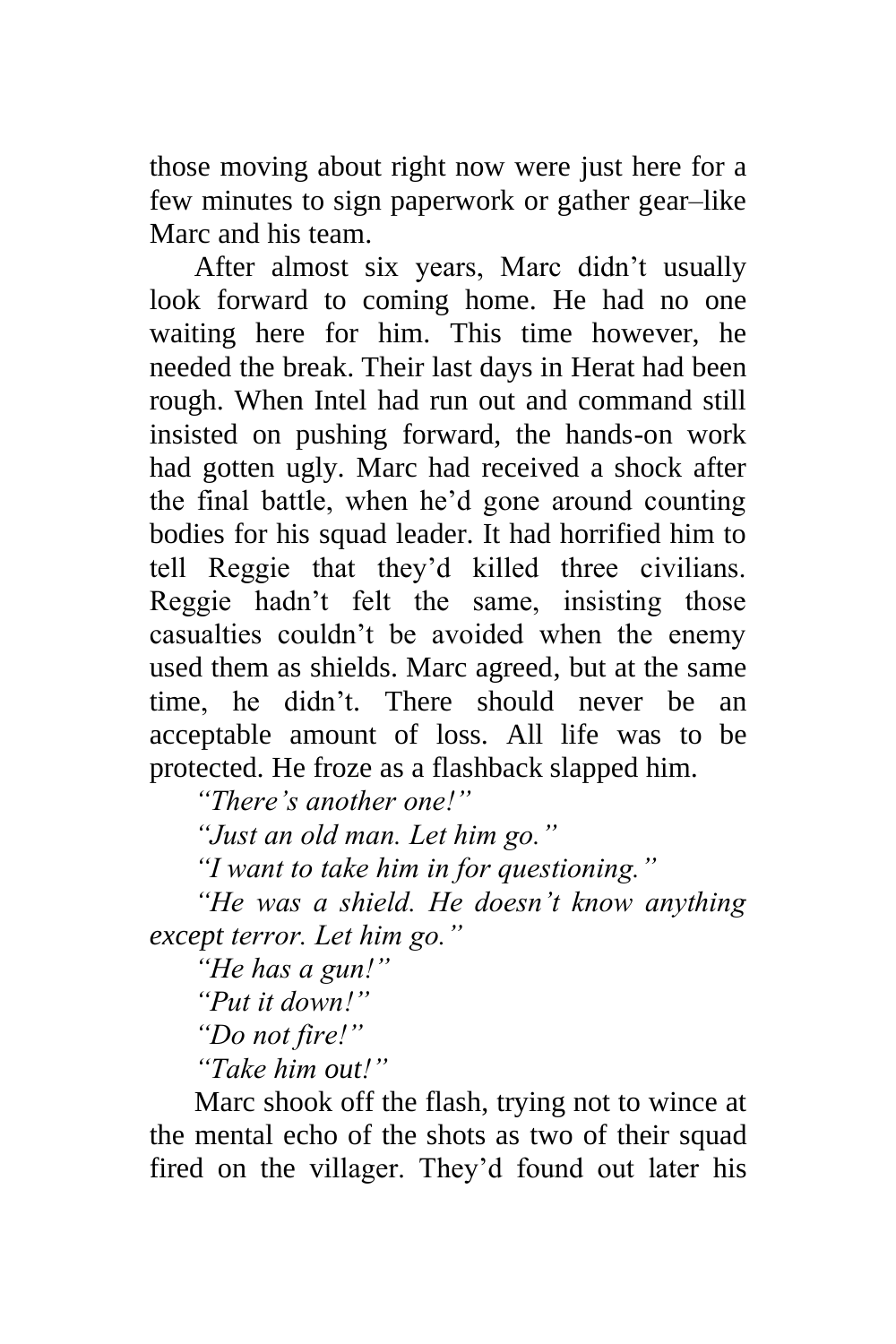gun was out of ammo but raising the weapon had started a chain of events Marc had been helpless to stop. Two equally ranked team leaders had given two opposite orders. That wasn't supposed to happen, but it had.

Chris agreed with Marc, but he wanted the team to get along. "Come on, Brady. Let it go. Chad would have."

Marc knew that to be true, but it didn't ease his anger or guilt. "Well, I'm not him, am I?"

No one answered.

Marc slammed the locker shut. "Your mistake is thinking that I've been trying to be him! Chad was my best friend, but he was okay with his team making big mistakes. I'm not. Be clear on that, if nothing else."

Marc slung his kit over a shoulder, missing the rifle that needed to be replaced. Herat hadn't been the least bit friendly. "Until we meet again, *boys*."

Jokes and crude comments followed him, but the noise dropped into an uncomfortable silence as soon as Marc was gone.

Hips wiped his sweaty hands down his wide body. "Will he be okay?"

The rest of the team exchanged looks of concern instead of responding. If their rookie knew Marc wasn't happy, then everyone did, including command. Marc was a good fireteam leader, but he was so aloof that they weren't able to trust him. They'd tried many times to get Marc to hang out and go crazy, so they could dig into who he really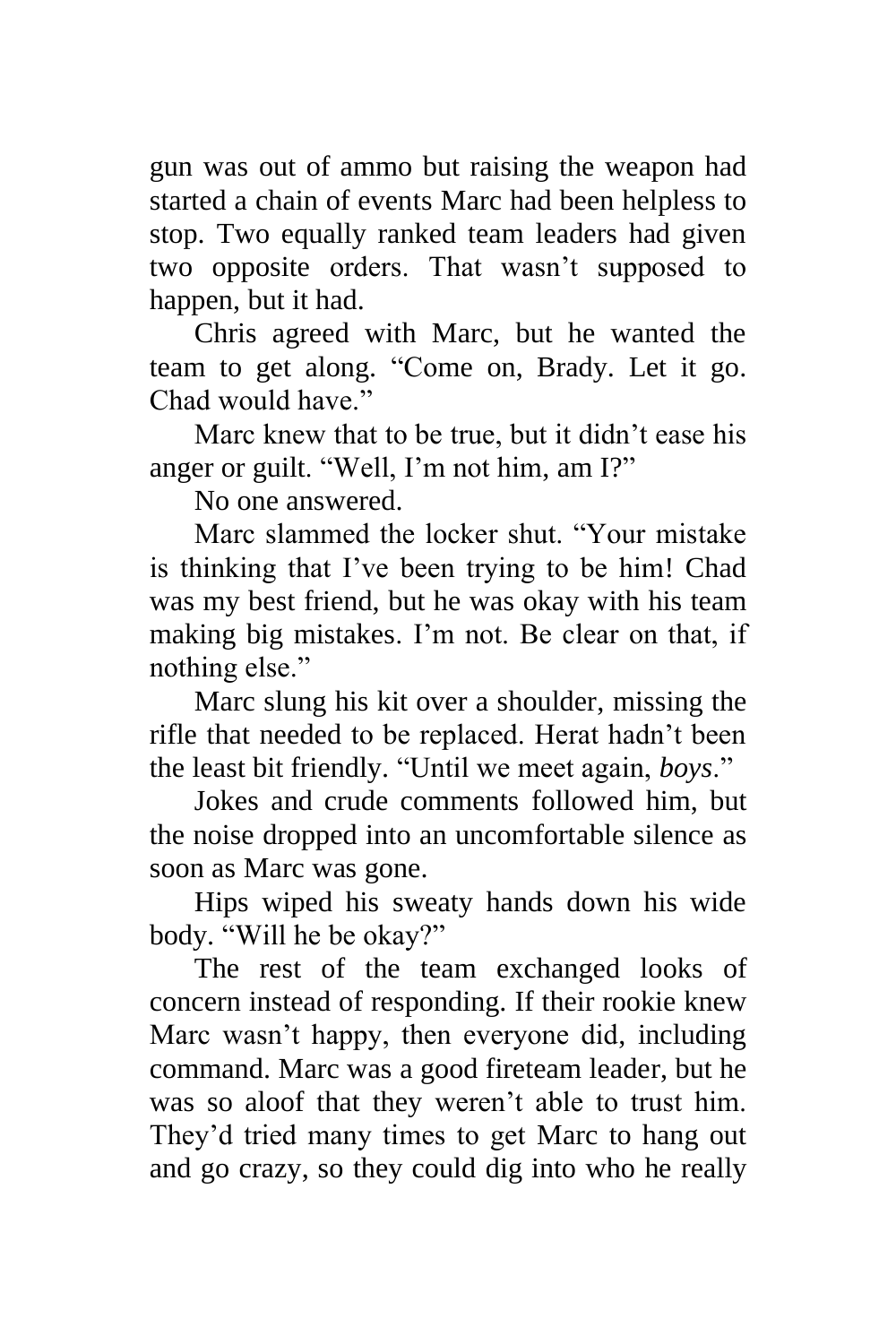was, but unless they were in trouble or in training, Marc kept to himself. In combat, he was a badass, as they all were, but what their team needed now was to finish bonding, like other groups did. They felt the lack of fellowship keenly.

Marc wouldn't have been surprised by that discovery. He didn't trust them either, despite the years some of them had served together. His past was too riddled with betrayal to allow him to give personal insights very often. Each time he did, he was either betrayed or ended up mourning that person. His love life had been like that and so were the friendships.

His best friend and their former team leader, Chad, had been killed three years ago. Marc had refused to fill that position like it was meaningless, but he was also scared. Letting people in was dangerous.

As he stepped outside, Marc saw a jeep rolling in his direction. Recognizing the driver, he waited.

"Need a ride, Corporal?"

"Thank you, sir." Marc tossed his kit in the back of his platoon Sergeant's jeep and climbed into the passenger seat. He could feel his team watching from the window now. He tossed them a sharp salute.

Reggie steered around a wide curve, noticing the trail of dust behind them. It was dry; fire season had arrived. "Should be a nice break."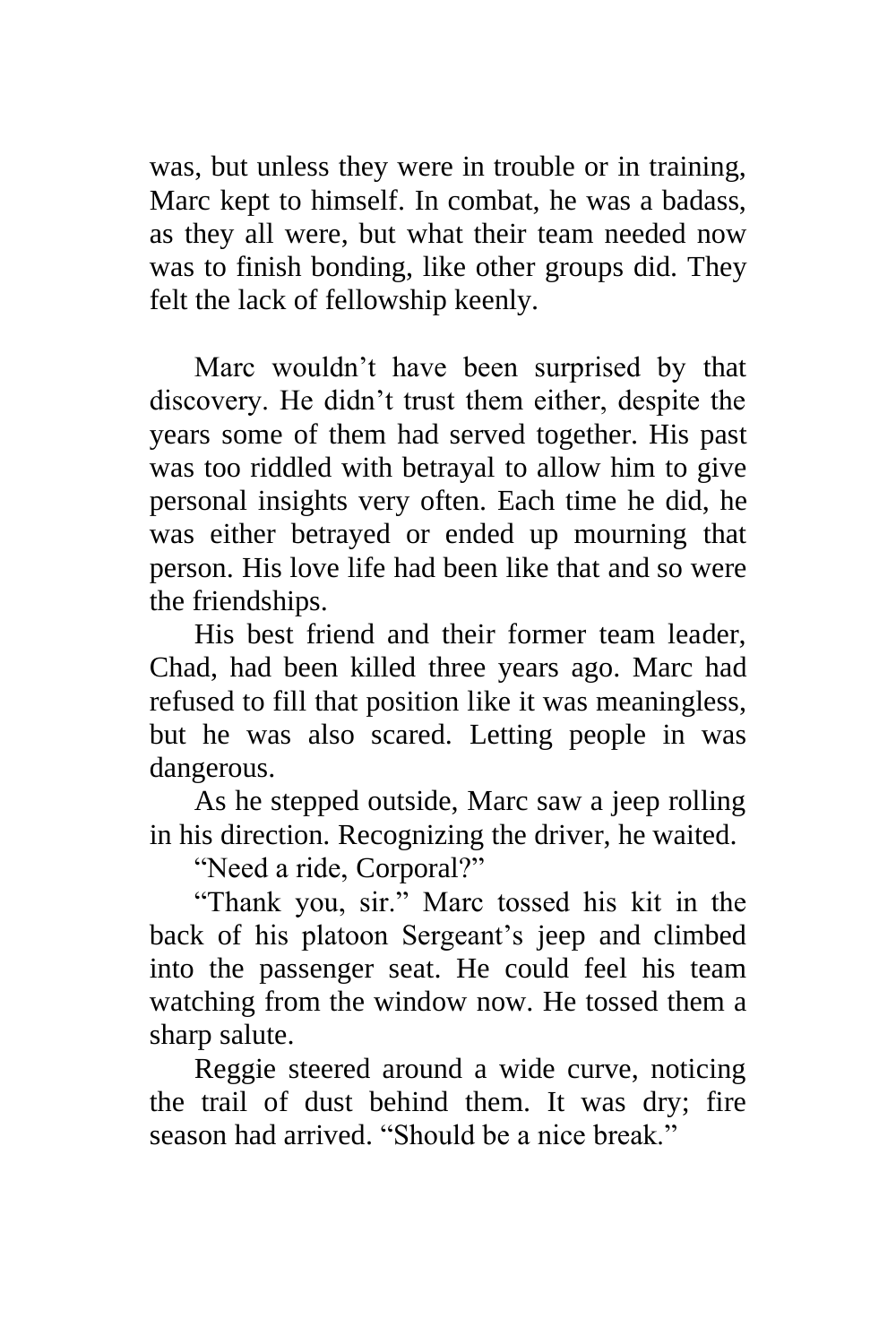"Yes, sir." Marc was glad Reggie had recommended this downtime. His team needed the break. The entire squad did, really. They'd been helping local authorities clear out insurgent strongholds. It hadn't been pleasant. The locals were just as untrustworthy as those they were fighting, leading to a lot of body bags.

"Command sent your paperwork down last week. Your composite scores were solid."

Marc let it sink in, not feeling much beyond a bit of relief. Many grunts waited a lot longer than he had for their shot at officer courses. He and Kenn had been indoctrinated as snipers and attached to the  $2<sup>nd</sup>$  Recon Battalion at Camp Lejeune. Kenn had kept pace with him so far, but Marc wasn't happy as a Corporal.

"When will my team find out?" Marc assumed he would get a lot of flak over the choice. He'd known that when he approached Reggie about it last year. He'd always planned to climb the ranks.

"When you tell them or you disappear for the courses." Reggie turned the jeep toward the storage facility without asking. Everyone knew Marc had a vehicle there. A single man always had cash to spend, and wheels and guns were where those free bucks went. Marc had a nice Colt he carried on his downtime. Reggie didn't understand why the man had bought an old army jeep instead of something nicer, but he hadn't asked. He assumed Marc was more frugal than others in his platoon.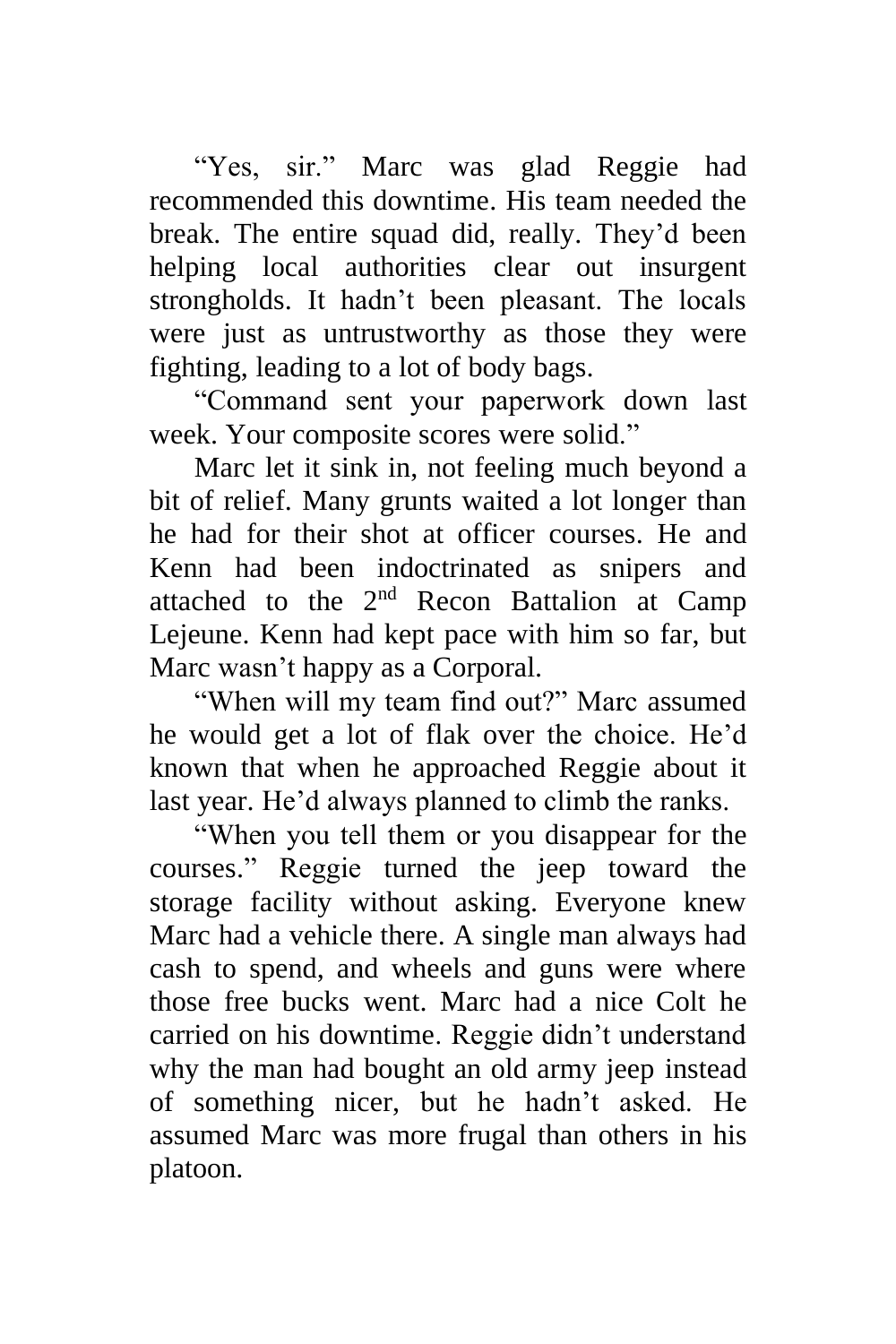Reggie pulled up to the gate. "Here ya go."

"Thanks, sir." Allowing a bit of emotion to show to someone deserving of it, Marc slapped Reggie on the shoulder before climbing out. "Have a nice break." The large black man was fierce in the pit, and even more so in training. Marc was proud to serve under him.

"Brady."

Marc turned around reluctantly. He knew what was coming. "Sir?"

"Captain said when you come back, he wants you in his office. That's the deadline for picking where you go from here. A lot of men want that top slot."

"Thanks."

Reggie finished the message. "He also said if a man can't bond with his fellow fighters, or even a pet, he probably isn't cut out to be a leader."

Marc felt that hit deep in his guts. It demanded a response. "Tell him I said sir, yes, sir!"

Reggie cracked a grin. "You're a badass, Brady."

Marc shrugged. "I just can't be pushed that way. He knows it. Not sure why he sent you to tell me, is all."

Reggie studied Marc, as their CO had instructed him to. *What is it about this Corporal that gives everyone the impressed willies? He's dangerous, something a Marine has to be, but there's something else…and it's off.*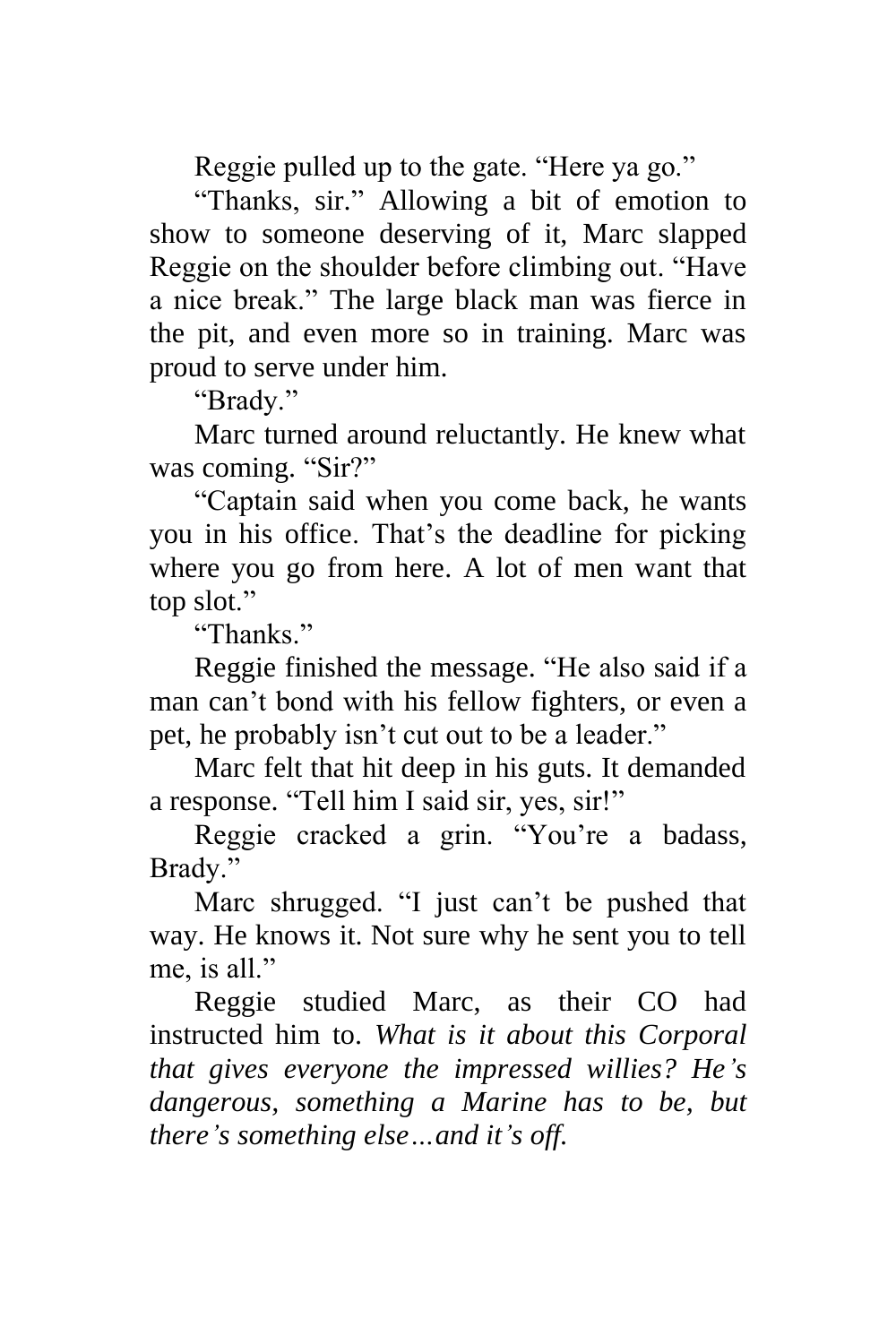Marc felt the scrutiny, but he didn't have anything else to say on the subject. It was his choice and he would make it. End of story. Marc saluted. "See ya, sir."

Reggie sighed. "Watch your six, Brady. That attitude doesn't encourage friendly intentions."

Marc sniggered as the Sergeant drove off. Reggie and the others were okay, mostly, but Marc had a wall up that few people would ever be able to penetrate. Life was easier that way.

Marc drove out of the storage unit a few minutes later, mind racing over the last battles, his words to the team, their actions and reactions. It had become a habit to evaluate each fight afterward, as most military people did. Finding the mistakes and correcting them was the only way to become better. Marc still wanted that as much as he had when he'd first joined.

The Marine grimaced. Joined wasn't the right word. *More like tricked, betrayed, beaten.*

Marc flipped on the radio and popped in a tape as he hit the highway under a cloudy September afternoon. He didn't need to stop for anything as long as he had a gun and his kit, which he did. He would make this swoop by driving straight through. He might even beat his own personal record. Trying to leave the weight of the world behind, Marc increased his speed. "Let's roll."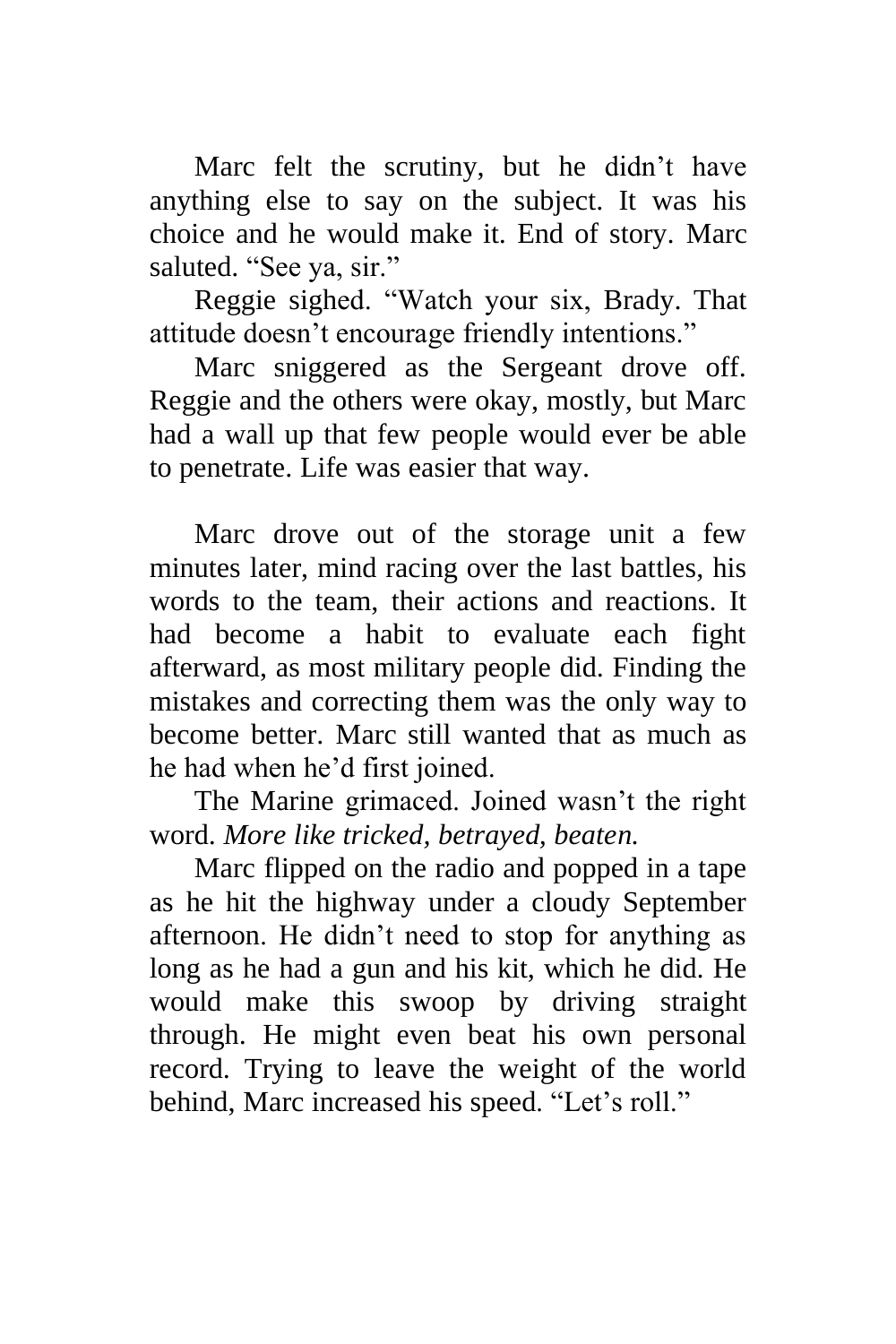Chapter One

<span id="page-10-0"></span>

**Shoshone National Forest**

### **Scene 1**

**M**arc was exhausted by the time he made it to his campsite. No human contact for the drive had been great, but it hadn't helped him stay awake.

He parked and hiked to his spot in a mental fog as the sun sank. The crackling of animals in the woods around him wasn't a concern. He got along with nature. It was people he could do without.

After he put up the tent, Marc hammered the stakes in deep. A stiff wind was hitting him in the face as he worked. He might not wake for a storm, so he needed to be sure his shelter wouldn't blow away with him in it. When that was finished, he tackled a meal.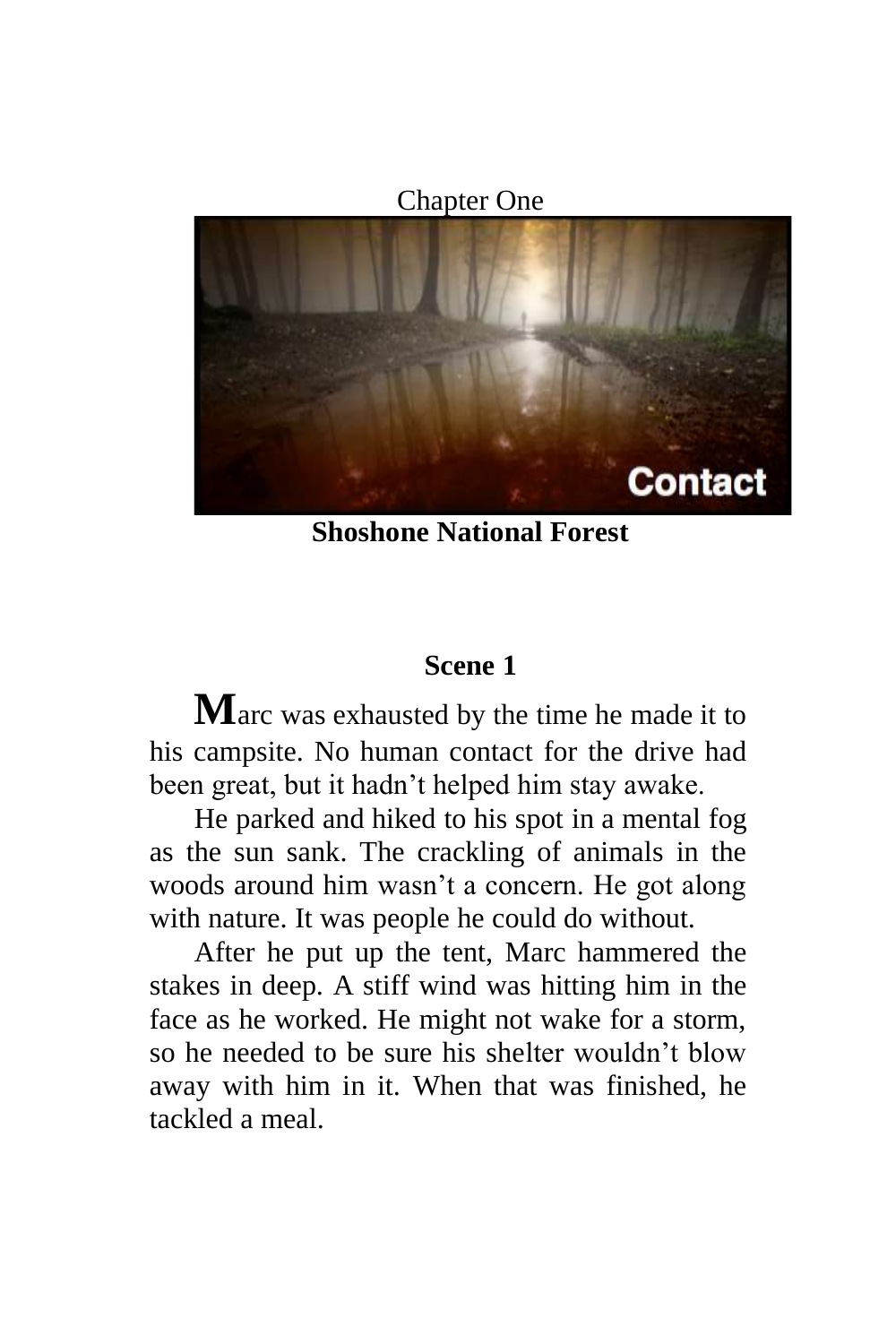Marc doused his small fire as soon as he finished cooking the beans and rice. He was nervous about leaving it lit during high winds. Once he collapsed, he doubted he would wake, even for a fire.

An hour after arriving, Marc crawled into his tent and settled on the sleeping bag with his gun, his lantern, and a bottle. "Finally! Time to myself." He began to get drunk, mind sliding into the past…

### *Thunk!*

The empty bottle dropped to the floor of the tent a short time later, but Marc didn't notice. He slowly toppled over, passing out with a smile.

## **Scene 2**

*Wake up!* Marc muttered, but didn't wake. *Get up or die, Marine!* Marc's lashes fluttered. "Angie?" *Run! Marc! Run!*

Marc sat up, ears ringing with female screams. He waited for it to clear, like it always did when he dreamed of the past. His life before the service had been ugly. Joining up hadn't solved that issue, though it was easier for him to control now.

# *Run!*

Marc flinched at the new scream in his ear. He swiveled and found himself alone in the glowing orange tent.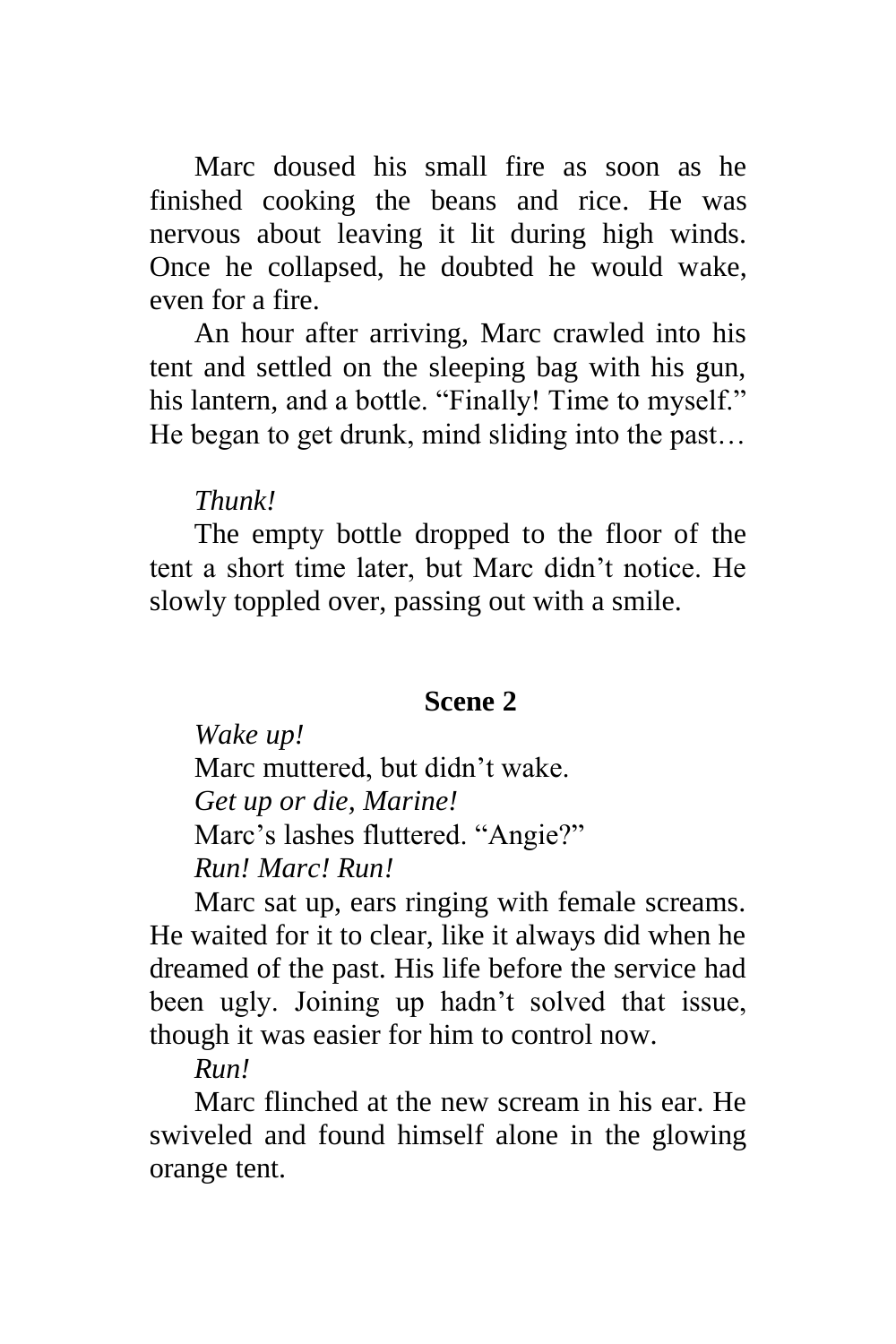*Glowing…?* Marc began to wake, smelling smoke and burning chemicals.

*The tent's on fire!* Marc fumbled for his gun and kit, then crawled from the hot canvas.

*Oh, shit. Not just the tent. The woods are on fire!*

A flaming branch fell onto the canvas, scattering hot, wooden chips that stuck to his skin as they burnt him.

Marc swiped them off and slung his kit over his shoulder. He scanned the camp, but flames were coming in from two directions. He couldn't save his gear, only himself.

Marc tried to get a clear view of the path he'd taken to get up here, but he couldn't see through the smoke. He used his internal map to pick a direction. "Gotta get to my jeep and find help."

Marc took off jogging northwest, assuming someone had let their campfire get out of control in the high winds that were now whipping around him.

*Crack!*

Marc ducked a falling branch.

*Bang!* A bullet slammed into the tree next to his head.

Marc flipped into survival mode. He darted behind the trunk and drew his gun.

Heavy footsteps rushed toward him.

*Ambush!* Marc stepped out, scanning. He fired at the shadowy form, hitting the man in the head. Blood splattered over the smoky trees and leaves.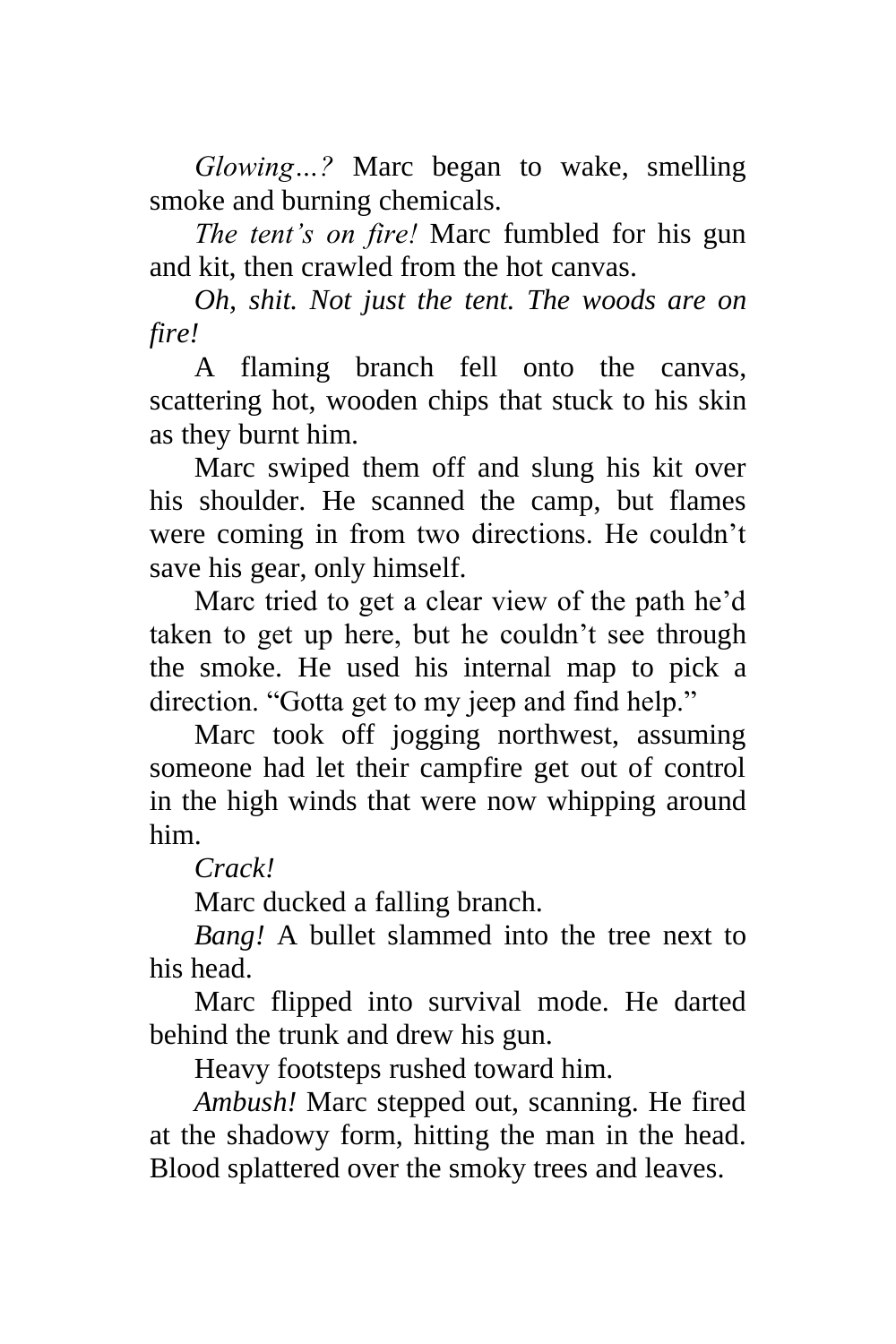*Bang!*

Another bullet hit the ground near Marc's feet.

"Time to go." Marc took off running into the smoke, pulling his shirt over his mouth. *If they can't see me, they can't kill me.*

Marc hefted himself through the rough forest terrain. Sweat dripped down his cheeks and back in steady droplets that he had no time to wipe away as the fire roared closer. Surrounded on three sides, he stayed low to avoid bullets and thick smoke. Marc headed toward the vehicle he'd left parked at the bottom of this steep ravine, but it was still five minutes away. He tried to move faster.

Marc jumped a log with flames spreading along its mossy trunk, sliding into the dense foliage on the other side. The ground he hadn't been able to see dropped off abruptly.

Marc tucked and rolled, grunting in pain as his body slammed into rocks and branches on the way down.

Landing at the bottom hurt, but Marc couldn't wait for his body to recover. There was no time.

"There he is!"

Marc ran through bullets flying through the smoky morning. He zigzagged toward a thicker patch of foliage and dropped under the hollow side of a fallen log covered in bushes and weeds. Using the thick trunk for cover, he held in a cough and stayed silent as heavy footsteps approached his location.

"I can't see anything!"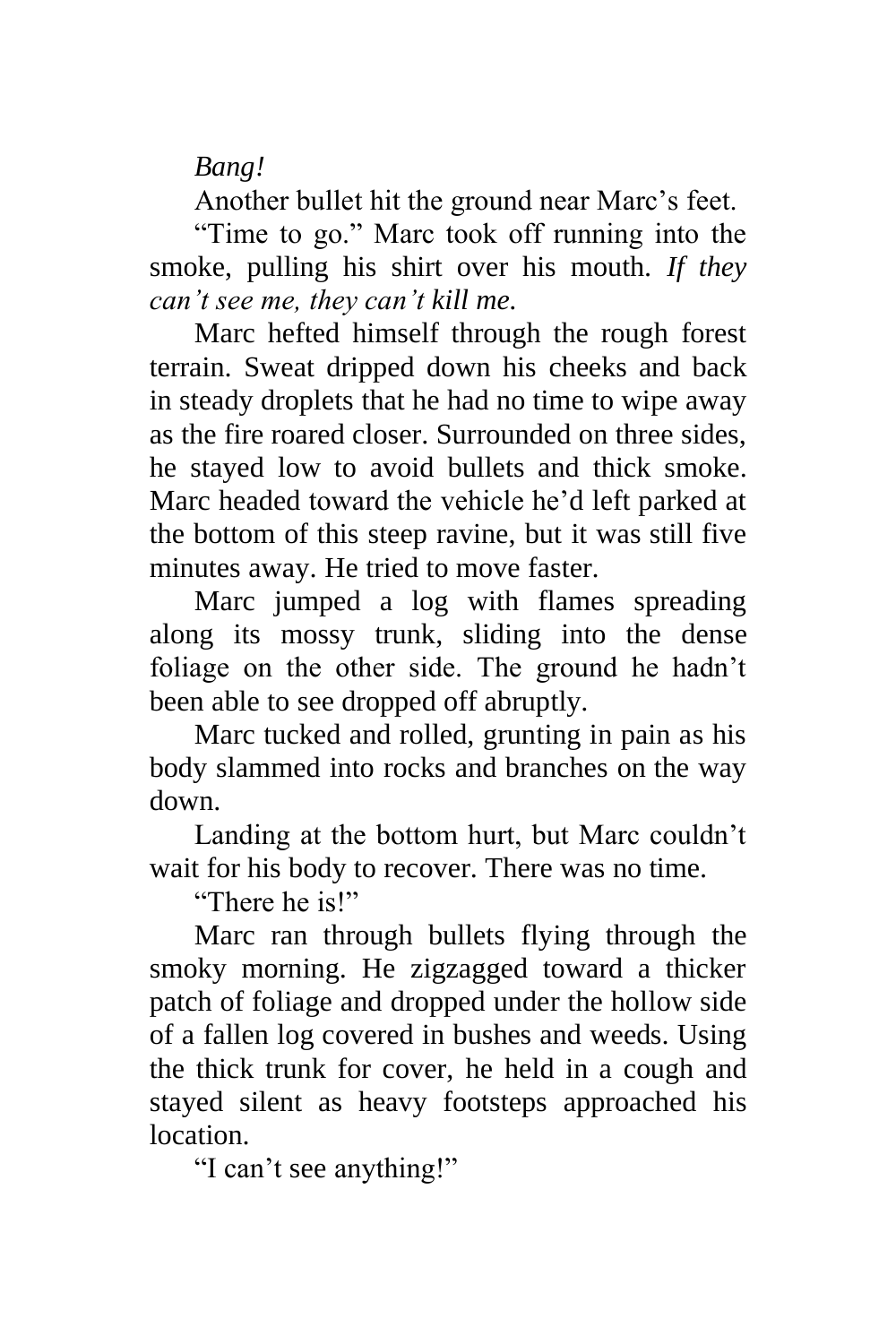Marc caught the glimpse of a shadow in the thickening smoke. He fired his Colt.

The sound echoed faintly through the roar of the fire.

"Over there!"

Sweating, Marc continued to wait, pushing his luck. The flames were only feet away from him now.

"Jack?" *Cough. Cough.* "Where are you?" *Bang!*

"Earl?"

Marc's Colt barked several more times before he was forced to reload while running. He darted into the smoke, choosing a path through the forest that wound down toward the main road. All around him, panicked wildlife was doing the same.

"There he is! There he is!"

"I've got him!"

Marc ducked, rolling.

Bullets plunged through the smoke and flames in a wide spray that kept Marc on the ground, where he continued to crawl. He didn't know who was hunting him yet, but that hadn't mattered in the past and it didn't now. Over the years he'd had been in the Corps, Marc had made a lot of enemies and not many friends. The most recent was a quiet, painful trip across the border that had resulted in the deaths of two drug lords. Marc had done that one alone. He'd gotten friendly with the local prostitutes the two men used, then waited until they came by for a visit.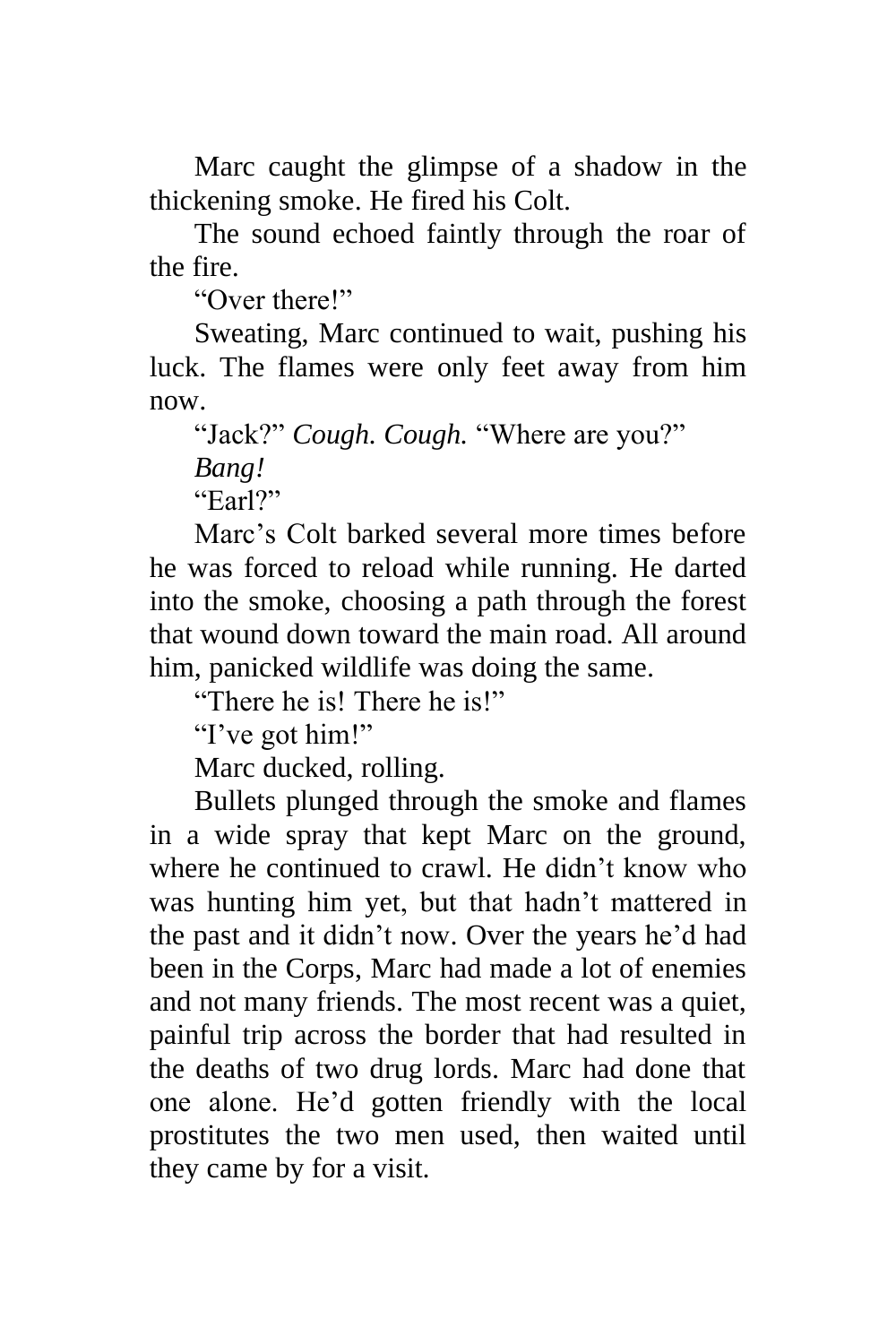Taking advantage of a pause in the gunfire, Marc darted into the thicker underbrush ahead of him that wasn't on fire yet. He swallowed a groan of relief at the difference. It had to be at least 20° cooler in the shade of all these plants. The memory of tall, cool corn during hot summers tried to come, but Marc shoved it away. He had work to do before he could get lost again with his ghosts.

Marc continued to crawl down the hill. He hit a steep ledge; the ground shifted… He flailed through the air again.

Marc landed with a hard thump on the foliagepadded forest floor below, groaning.

Above, relentless hunters refused to break off the pursuit.

"Down there!"

"Get him!"

Marc flinched to the left too late. A bullet trimmed his arm, causing pain and blood splatter that would be tracked before the fire could burn it up. Holding the bleeding wound, he was forced to abandon his idea of escaping into the underbrush like an animal.

Marc heard half a dozen heavy, clumsy bodies crashing through the weeds and slid behind another thick trunk, Colt still in hand. He needed to even the odds a bit more.

Marc fired.

"He got Danny! He got Danny!"

More heavy steps crashed in Marc's direction.

The Marine took off, occasionally spinning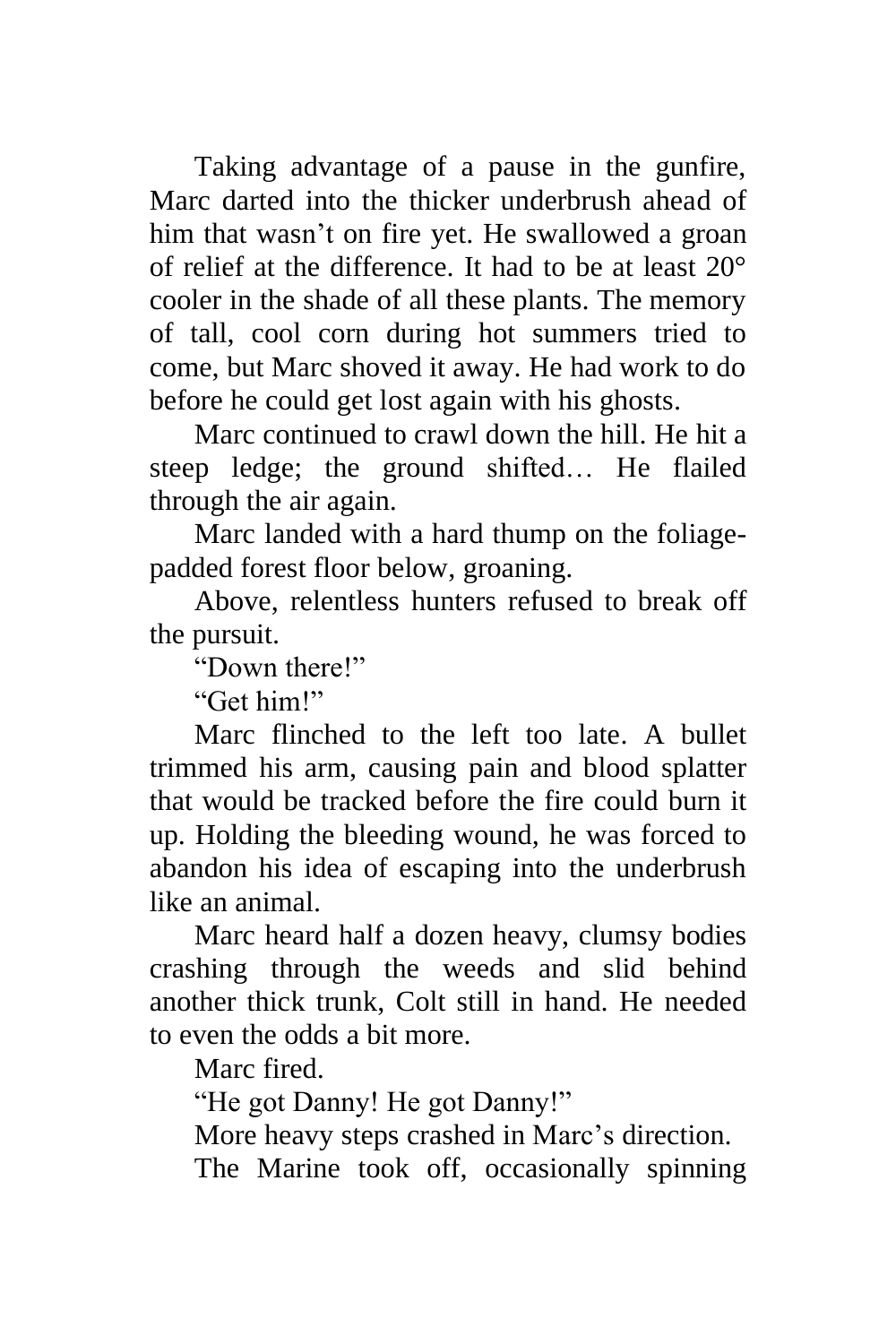around to fire off a shot. Hitting one of them would be good, but it was more for defense than offense. This type of firefight wasn't new to Marc. He'd been trained for both long distance and shortrange exchanges under rough conditions. He usually excelled at because he kept his body in shape.

Marc heard rushing water and changed direction as he smothered another cough. The fire was still coming in from three sides that would eventually merge. If he stayed on land, he would be surrounded with no escape**–**exactly what his hunters were hoping for with this type of ambush. It was time to use a new path.

Marc found the water by following the animals. The twisted, narrow creek was dotted with small lives taking cover. A large fox and his mate, a tiny squirrel carrying a pup, and a herd of deer farther upstream with noses high in the air in uneasy awareness. There were also raccoons and possums, even a bear and two cubs near the opposite bank. It would have been amazing if not for the situation.

Marc plunged into the middle of the cold chaos and sank down, hoping his trackers might be inexperienced enough to overlook him among the furry bodies. He stayed ready to defend himself from the beasts if he needed to.

Animals shied from him, but they didn't attack or run back into the flames. Between him and the fire, they knew which one was the bigger threat.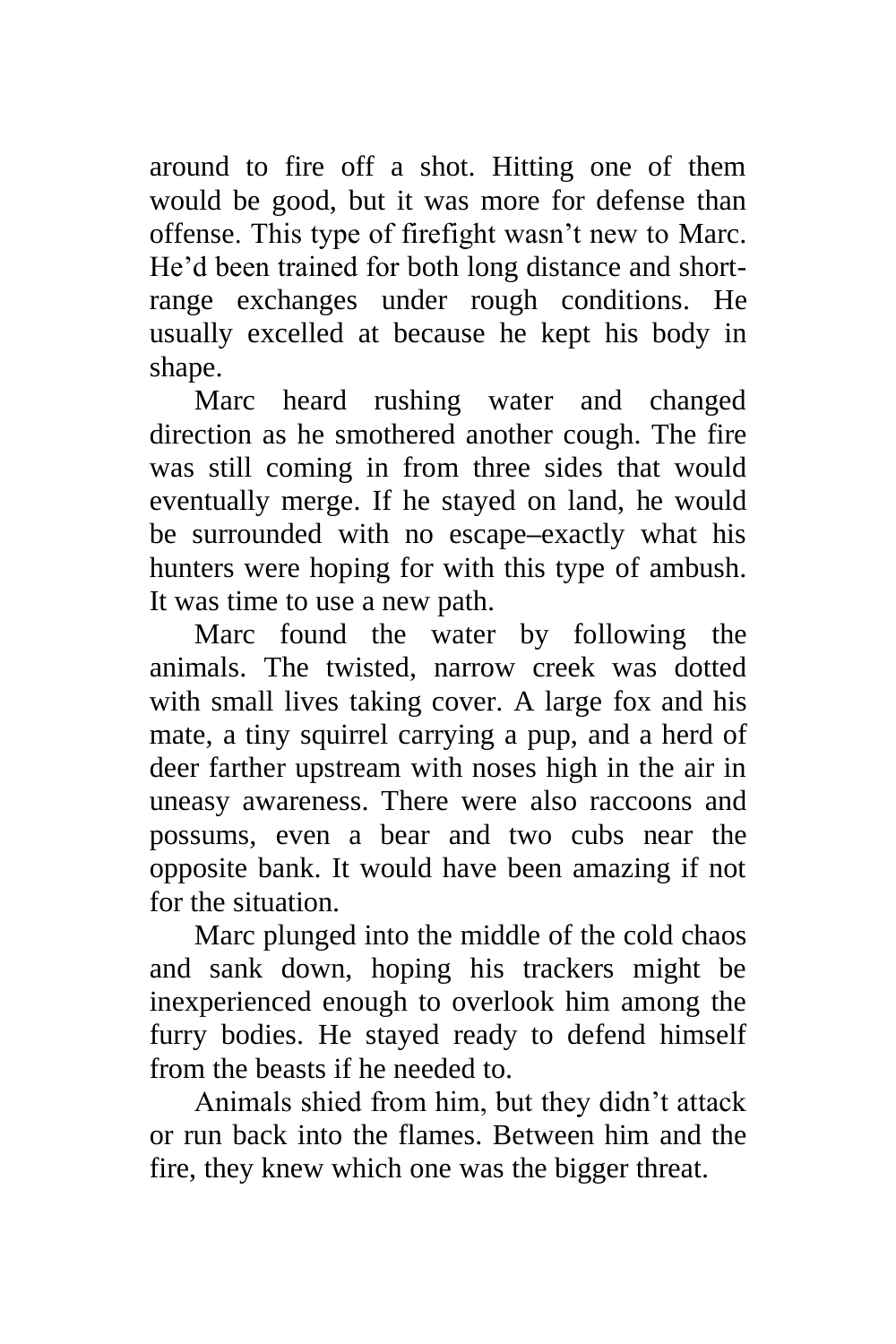"In the water!" "What?" "Get in there!"

Marc couldn't make out more words from under the distorted blur of the creek, but he knew what it meant. He pushed off the rocky bed and let the stream carry him off. Maybe it would bring him out closer to the vehicle he had waiting, but it would definitely protect him from the fire and conserve his energy. After driving straight through to get here, he'd already been beat. The fire had only allowed him a few hours of sleep. He would probably be running on reserve before this was over, but it wasn't the first time he'd had to push this body to its limit to survive. It wasn't a burden to be carried, though. In fact, it was an advantage. With every run, he got stronger.

Behind him, men plunged into the small creek, firing wildly, but the rushing water carried Marc downstream and out of sight. He used the lead on his attackers to form a plan in case there were more combatants waiting for him at the bottom of the hill. Only a few people had known he was coming up here, but those few knew his routines well enough to make it likely that information on his location would also have included where he parked his jeep and what trail he hiked to reach his favorite campsite. He and his team had spent several weekends here over the years. The isolation made it a perfect place to get drunk but not get in trouble.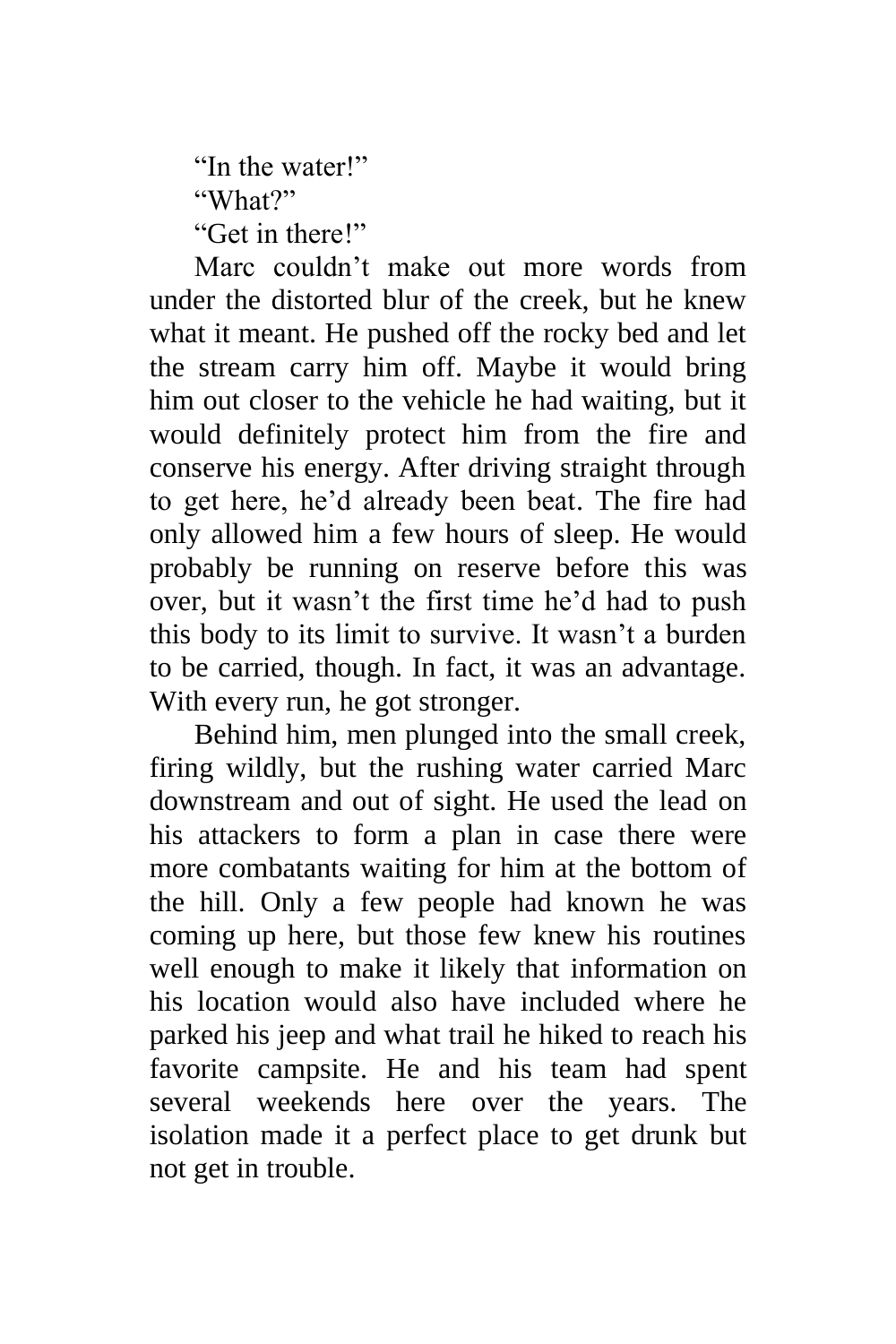Marc winced as the rocks on the bottom of the stream scraped his side, thighs, and stomach, but he didn't try to slow down. He needed every few seconds he could get.

When the creek deepened, Marc used his legs to help push forward, lungs starting to burn. He didn't let the risk of traveling without control through the murky water send panic through his mind. It wasn't that he didn't feel the adrenaline surging through his body. He just knew how to control it.

The roar of the fire suddenly grew louder through the water. Marc realized the stream had brought him back into the path of the blaze. He rose long enough to take a quick lungful of air, then plunged back down into the cold liquid, bumping into fallen debris and animals. The water was moving faster now, washing some of the scared creatures from their huddled safety by the banks.

As he scraped over another patch of sharp rocks, Marc felt a furry body slam into his legs. Unexpected, it shot him up out of the water, where he gasped for air and spun around to see what large animal was in the water at his hip.

The scar-covered paddling wolf snapped at him. Sharp teeth tore through the material of Marc's jeans, coming close enough to skin that he could feel the tips of teeth.

Reacting instinctively, Marc used the Colt that was still in his hand to hammer the wolf in the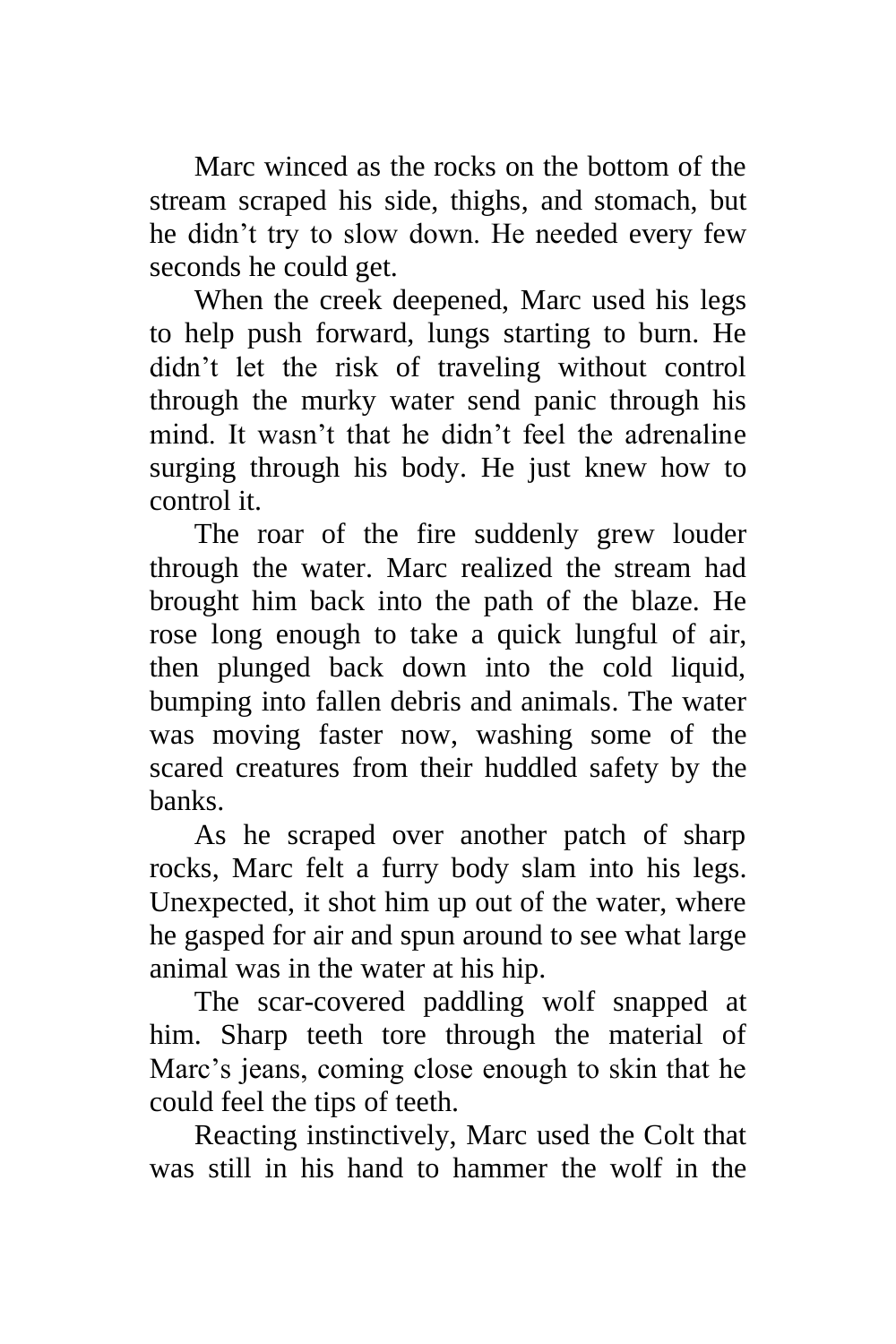skull.

Not waiting for the whining animal to recover and retaliate, Marc swam away.

The wolf struggled to the bank, slipping and sliding. The hit had stunned it.

Marc had dealt with wild dogs before and lost two members of his squad. A wolf was sure to be even more deadly.

The wolf made it onto shore, and staggered toward the thicker foliage.

Marc remained in the water, noticing the smoke was lighter, but the amount of wildlife and debris in the water had increased. Flames were everywhere. He could almost feel burning trees falling into this creek upstream to create wide ripples that would soon wash him away. He had to leave this small safety.

Marc scanned the surrounding trees and leaves, unable to see far. He took stock of his injury, which was still bleeding into the water, but it didn't appear to be serious. He chose to keep going to buy more time.

Marc traveled downstream, letting the current pull him along. His heart throbbed in time to the tempo of the water.

Behind him, an eerie howl split the air.

Distracted by the noise, Marc let the current pull him too far toward the bank and found himself washed up on a bed of sharp rocks. Struggling under the weight of wet clothes, he stumbled toward dry land with stinging knees and shins.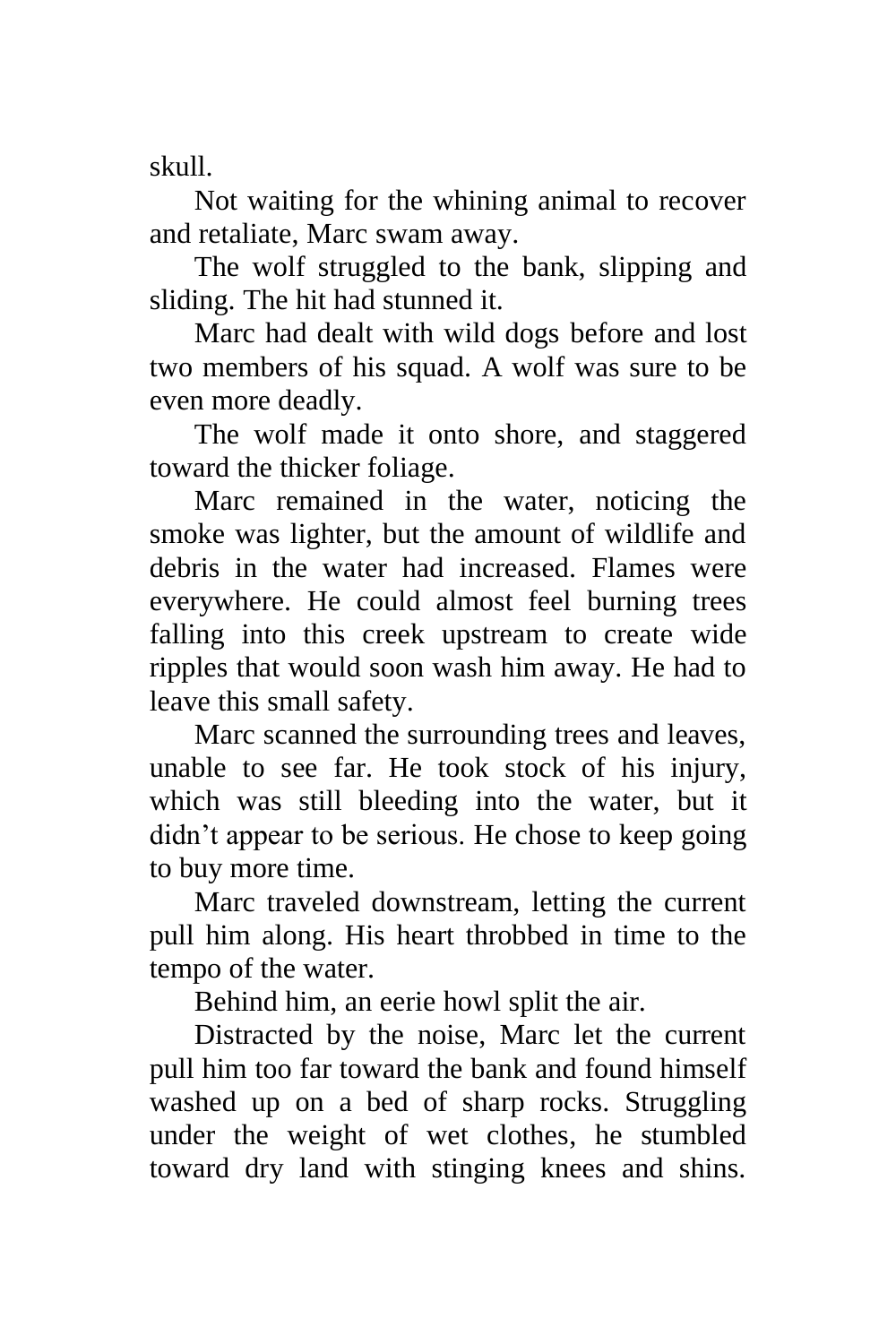While he tried to get his bearings, gunshots again sounded through the din of the fire.

Marc realized his pursuers were close.

A savage snarl echoed, along with more gunshots. Marc was grateful. Maybe the wolf had slowed them down.

Marc slipped into the trees at the edge of the road, not far from where his vehicle was waiting. He scanned the area, noting half a dozen fire engines crawling with yellow-clothed men trying to extinguish the enormous fire.

Thick smoke blew over the dusty road. Marc seized the moment, leaving his cover to jog straight through the firefighters. He drew surprise from the men as he went by, coughing.

"Hey!"

"Where did you come from?"

Marc didn't stop to answer them. They had work to do, and he needed to get out of here.

Marc ran down the side of the road, swerving around two fleeing deer. Behind him, the three walls of fire had finally merged to create one long bank of death that was destroying everything in its path. Marc wasn't sure if he would be able to use this road to get off the mountain.

As his jeep came into view, Marc ran faster and holstered his gun. He slid into the driver's seat in relief, reaching for the keys he'd left in the ignition.

Gravel crunched, alerting him to a mistake. Before Marc could react, a mercenary stood up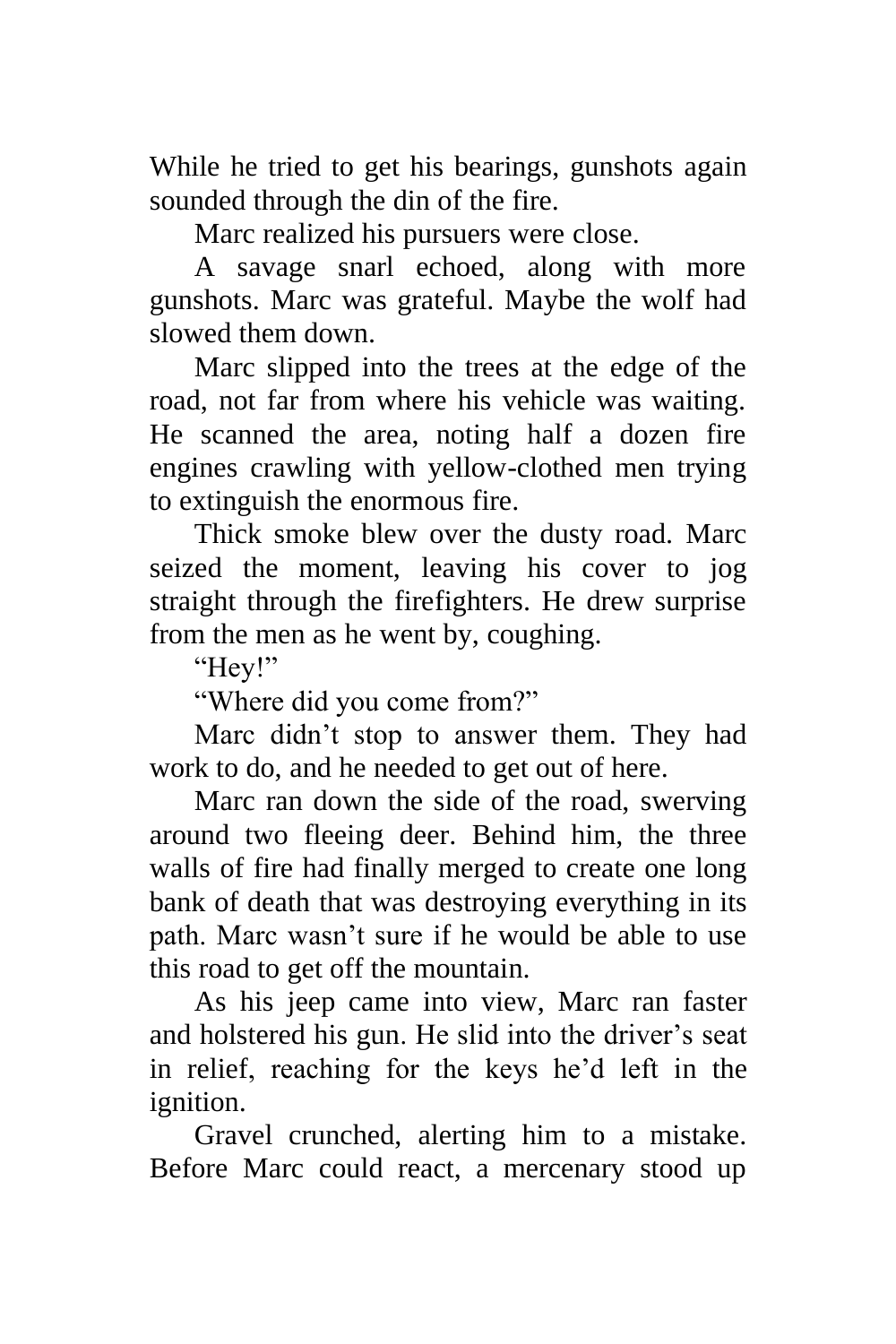next to the jeep. He'd obviously been underneath.

"Where do you think you're going?"

Marc stilled, sighing in recognition. "Jordan. Figures. Prick."

The man now unslinging his rifle chuckled. "We've missed you, Marcus."

Marc scanned the tall thin man while his hand began turning the key. "Is the boss's wife still smiling? She was tight!"

The rifle butt hit took him by surprise even though he had instigated it. Marc slumped in the seat, dazed from the blow.

"We shall see who is tight, my friend. We shall see."

Rough hands pushed Marc over and slid behind the wheel of his jeep.

Marc struggled to come out of the daze, but a fist smacked into his skull. Darkness came.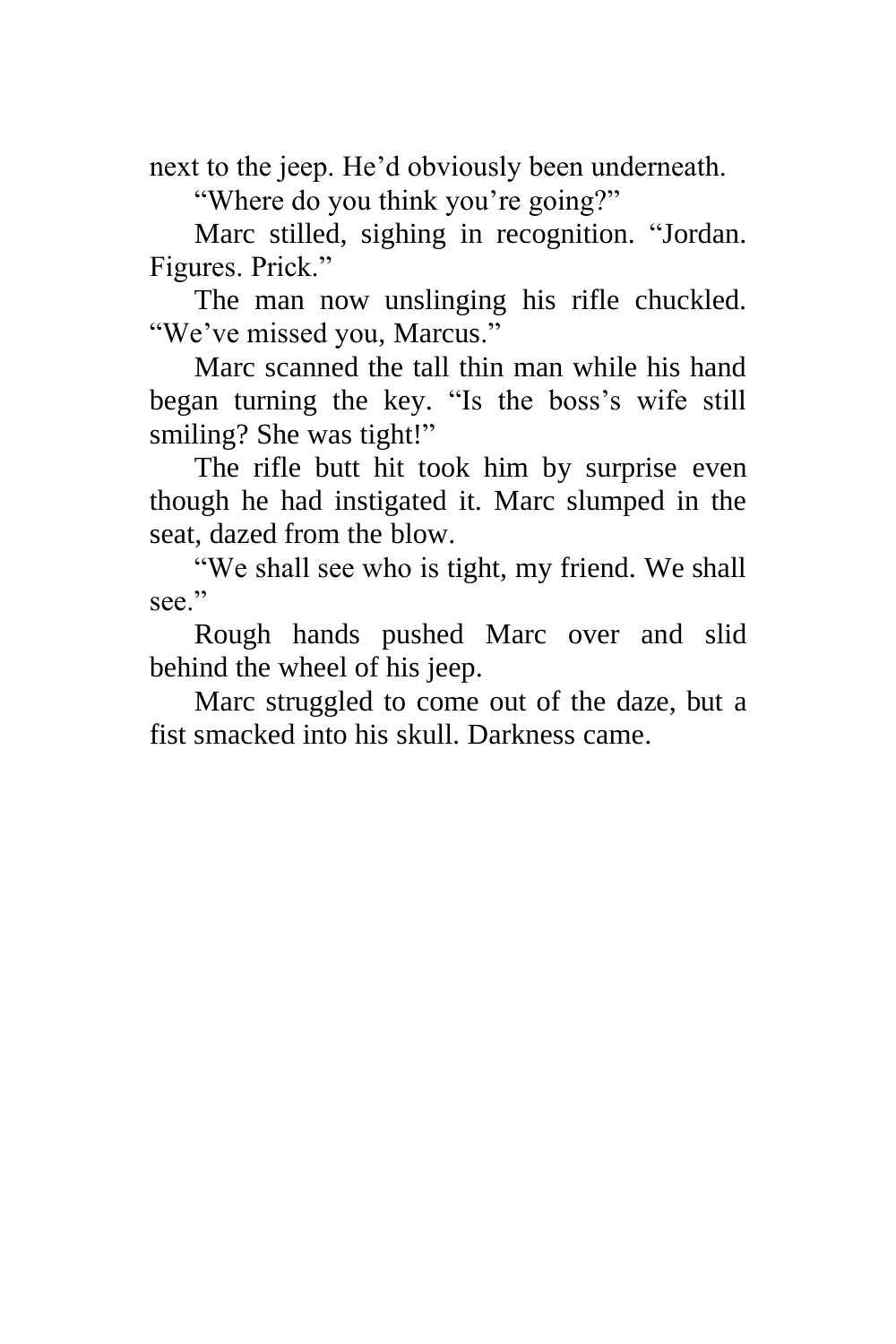Chapter Two

<span id="page-22-0"></span>

# **Scene 1**

The familiar movement of his jeep reacting to unfamiliar hands greeted Marc as he regained consciousness. He added the clues and figured out his mistake. He'd known someone might be waiting below, but he'd forgot to check underneath the vehicle.

Sucking in a breath against his roiling guts, Marc braced his feet. Before the driver knew he was awake, Marc used his elbow and all of his weight to slam into the surprised man. The move neatly shoved the shocked mercenary up and out of the vehicle.

Jordan hit the ground beside the jeep and skidded down the incline, screaming as his ankle snapped.

Marc didn't waste sympathy. This enemy wasn't very smart, but they were ruthless. He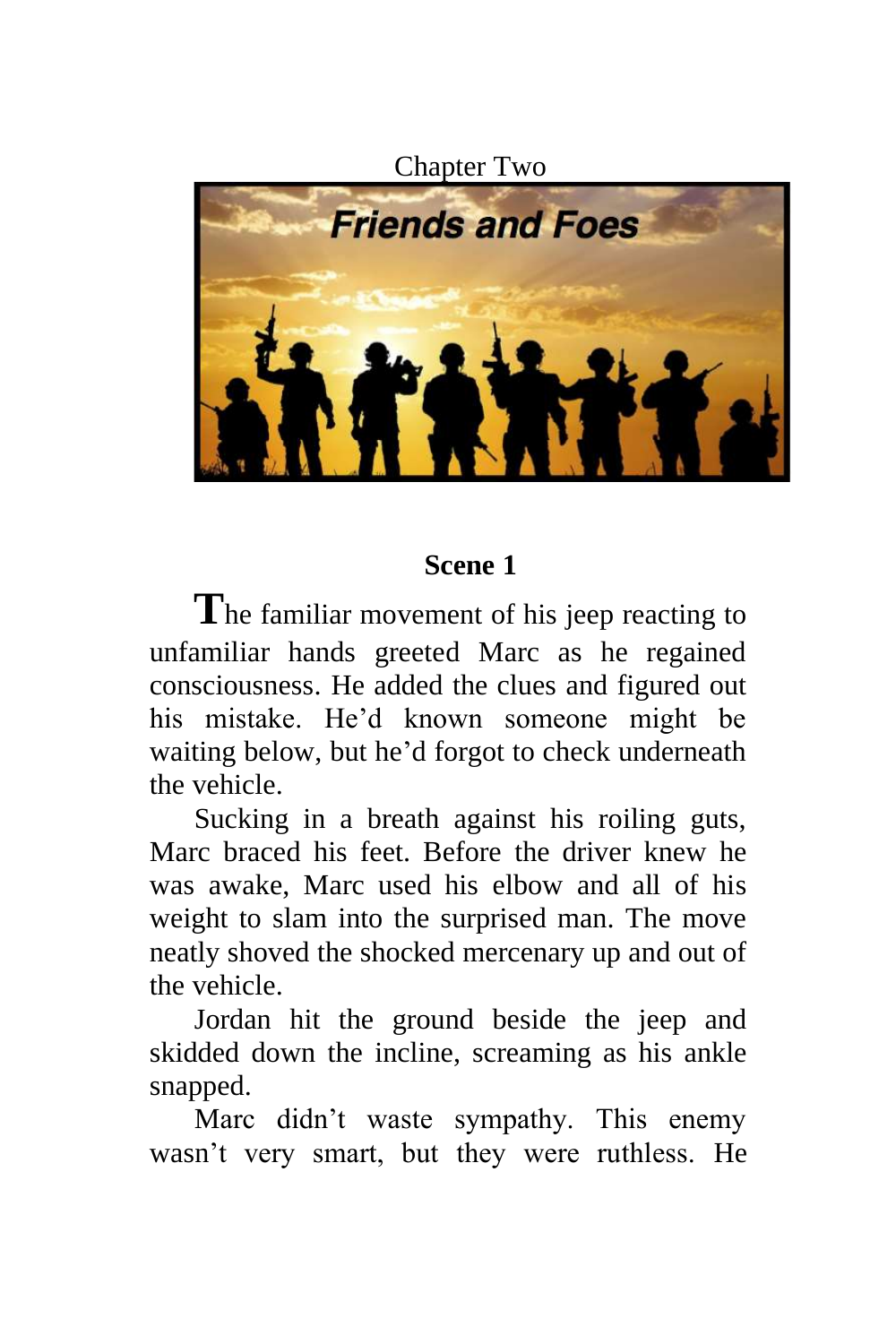screeched to a halt and backed up, diving over the groaning man. Then he did it again.

Marc pulled the jeep over and killed the engine. There were still half a dozen men tracking him, and he wasn't about to lead them back to his hotel room. He'd never get peace if he just let this attack go.

Marc exited the jeep and took a stationary position in the smoky weeds next to the warm vehicle. He didn't think it would be long before someone discovered his new location. He was a prize target in a prime location. No longer protected by his team or society, as far as the mercs were concerned Marc was just another animal in the wilderness. They were already underestimating him. Interrupting this vacation had been a huge mistake. The enemy hadn't given him time to cool off or relax once he'd returned to American soil. They expected a civilian, but they getting the Marine.

Marc heard the slice and swish of a machete being used on the underbrush. He could have slipped off and called his team or local law enforcement, but that would leave the threat to be handled in the future if their superiors approved it. Marc hated that about the military and the police. A bad guy was always bad. They needed to be removed.

Muddy boots neared his hiding place.

Marc shot under the jeep, aiming for brittle ankles.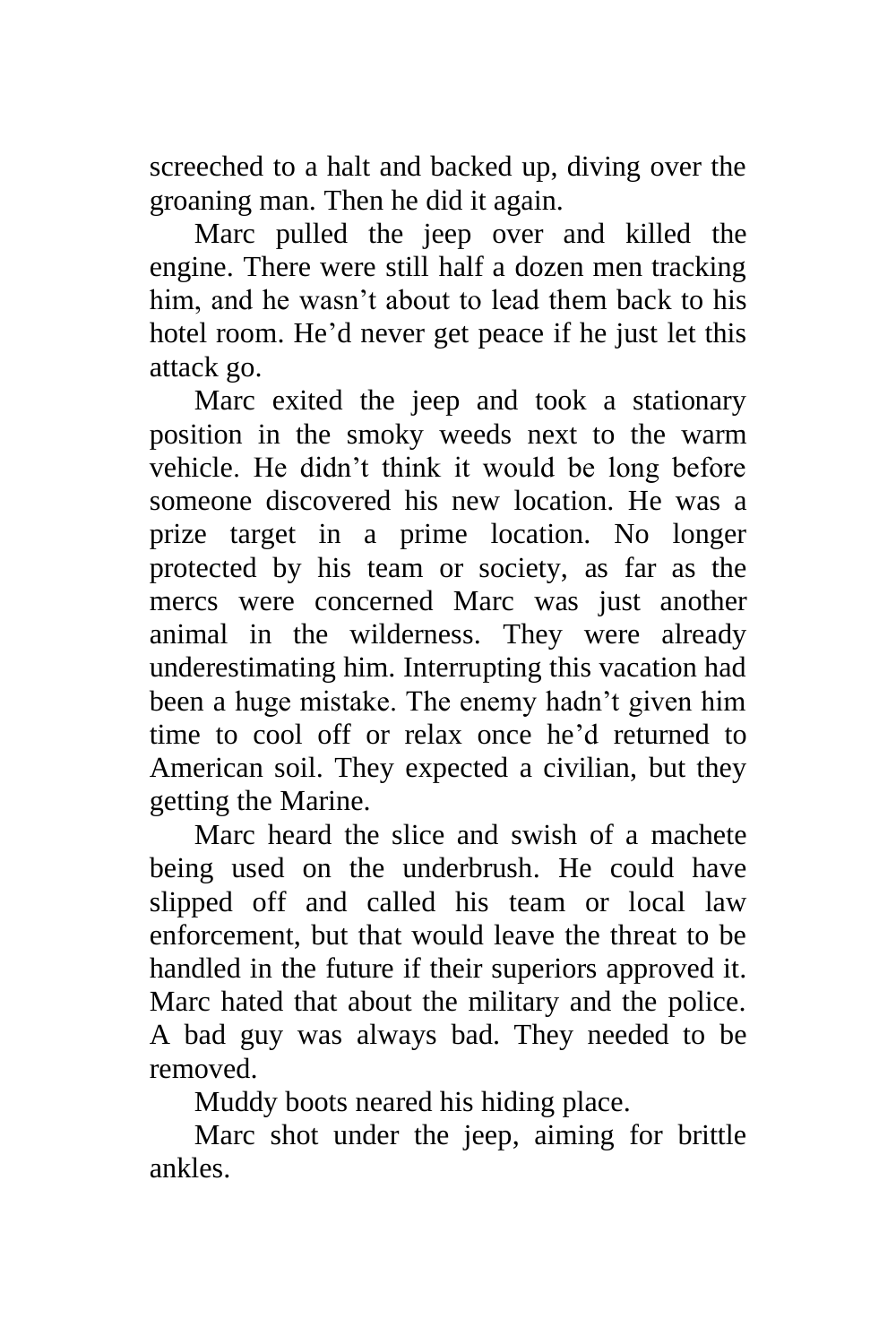Big men fell to the ground, screaming.

Certain there were at least three more, Marc slipped back toward the smoky forest, aware of the fire catching up. A myriad of animals were flooding from the forest now, running down the main road that was clogging with firetrucks and reporters. It was amazing to Marc that no one had heard the gunshots, but not a single person glanced in his direction.

*Some reporters.* At the same time, Marc was glad of the indifference. These mercenaries would kill the media crews and firefighters to get to him. *They would also set a fire to flush him out…*

"Son of a bitch." Marc started to vanish into the smoldering tree line.

Three sweating, red-eyed men dressed in Afghani clothes materialized through the smoke.

Nearly out of bullets, Marc palmed his knife and motioned. He needed this part to be on his terms. With three men waiting and only two bullets left, Marc didn't want to press his luck. He'd made some amazing shots over the years, but this was different.

"Shoot that sucker!"

The man in the middle, tall and scarred, wore the distinctive brown headscarf of enemy combatants in Afghanistan. Marc strongly disapproved of seeing it on American soil, no matter who was wearing it. In fact, it made him quite angry.

"What are you waiting for? Shoot him!" The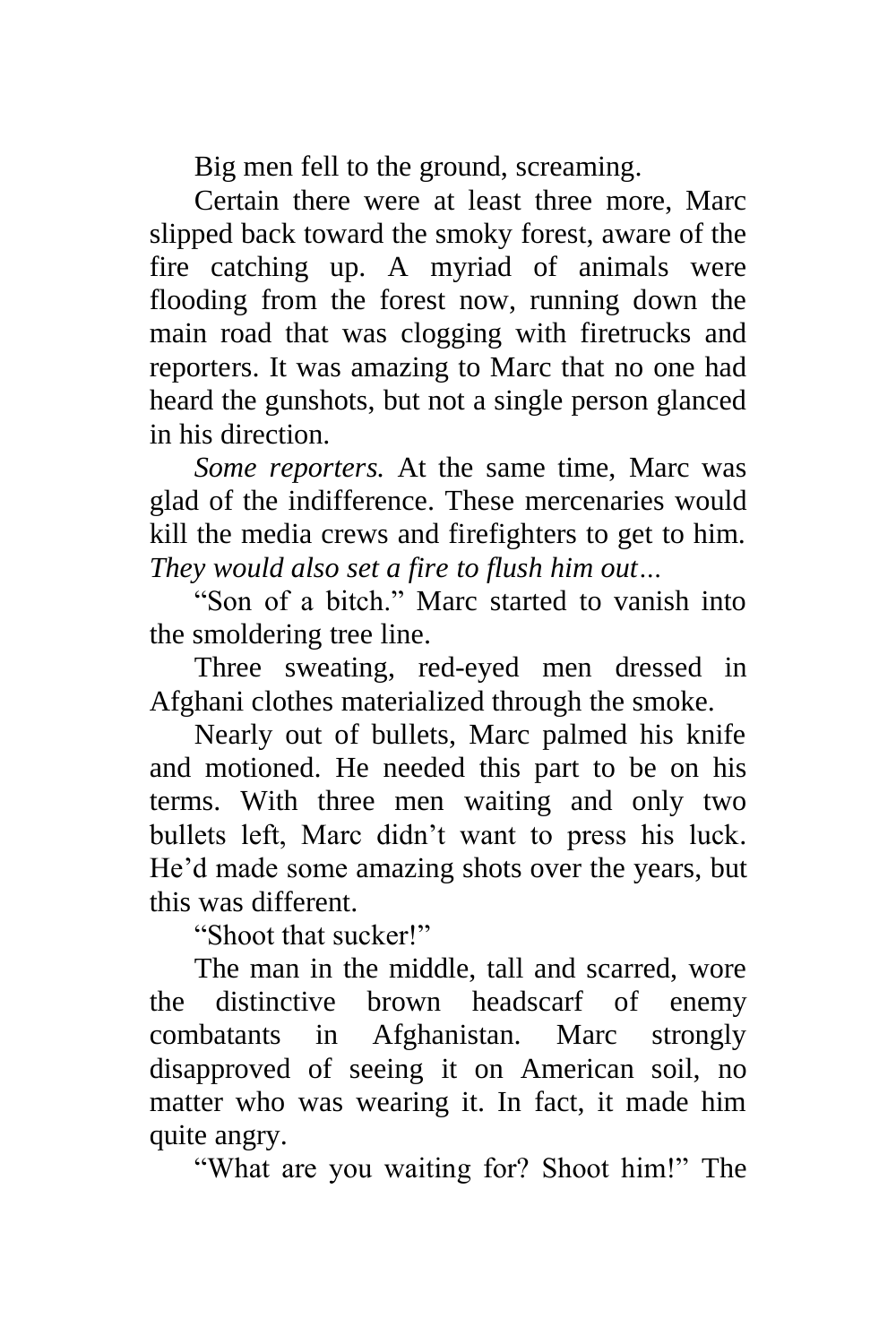scarred man was obviously the boss.

"I'm out. We all are, remember?"

"Then stab him!"

Marc waited for the right moment, noting that one of the men had the same knife he did, and held it as if he had experience.

Marc fingered the tip of his blade. "How much did you pay to get my location?"

"Actually, *they* paid." The scarred man stepped closer. "Someone wants you dead–besides us."

Marc saw a wolf dart across the smoky road and wished it luck as he swung forward unexpectedly.

"Watch out!"

The blade plunged deep into the nearest man's neck.

Marc danced backward as the first merc slid to his knees and fell over, gurgling.

"Get him!"

The last two men charged.

Marc had drawn them out. He met their fury with a fast draw and his final bullets. One was a chest shot, but the second only hit an arm.

Marc quickly switched to his backup knife. He lunged toward the injured man and spun around, kicking the side of his knee savagely. Marc was hoping the bone would break.

Feeling the end coming, the screaming merc swung while Marc was recovering his balance. The punch knocked him into the flaming grass.

Patting at his head, Marc quickly rolled away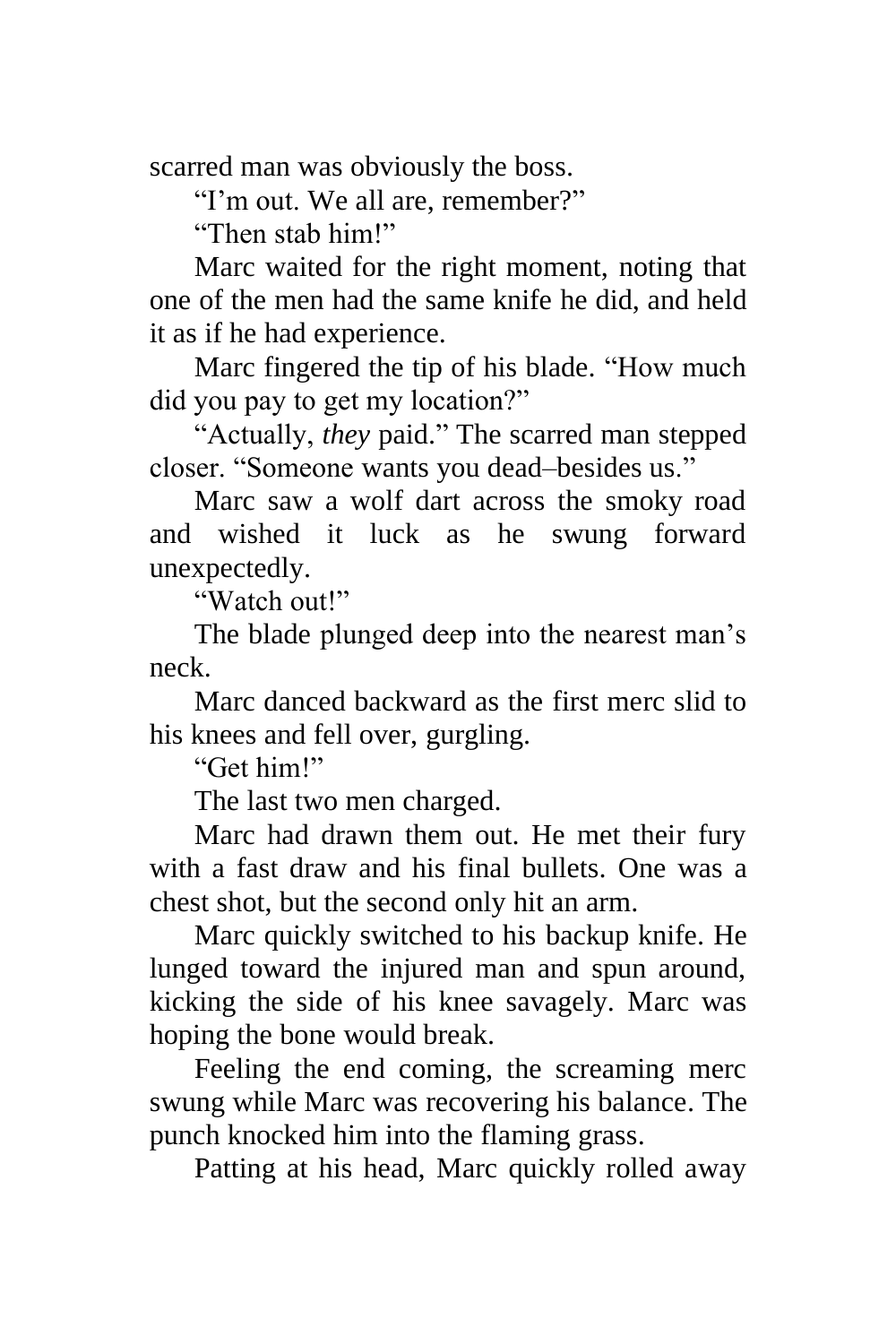from the heat, ends of his hair on fire. Heavy boots tried to put it out by stomping on his face.

Marc flinched at the crack as his little finger broke, then rage took over the pain of the defensive wound. Barely feeling the knife that pierced his upper arm, Marc shoved upward and slammed his blade into the man's groin.

As the merc fell, screaming in agony, Marc stabbed again, getting a shoulder. He repeated the motion, much like a sewing machine, until he was covered in a grisly camouflage.

Marc didn't stick around to clean up his mess or speak with the authorities. He wasn't calm enough. He climbed into his jeep and drove away. The anger, bright and lethal, he tried to smother with the sight of his gory hands on the steering wheel. He was hurt, but no longer being hunted.

He would stop at a store, change clothes, do some first aid, and then call his commander. It wasn't the first time a loose end had caught up with him, but it was the first time it had occurred at home. His squad was sent to dangerous places to do dangerous things. Not everyone cared for the results.

Pulling his sticky shirt over his nose, Marc weaved in and out of the fire line. The winds were beginning to push against the flames instead of adding strength. In another day or so, the firefighters would have this under control. Then they would find the bodies, but by then, his CO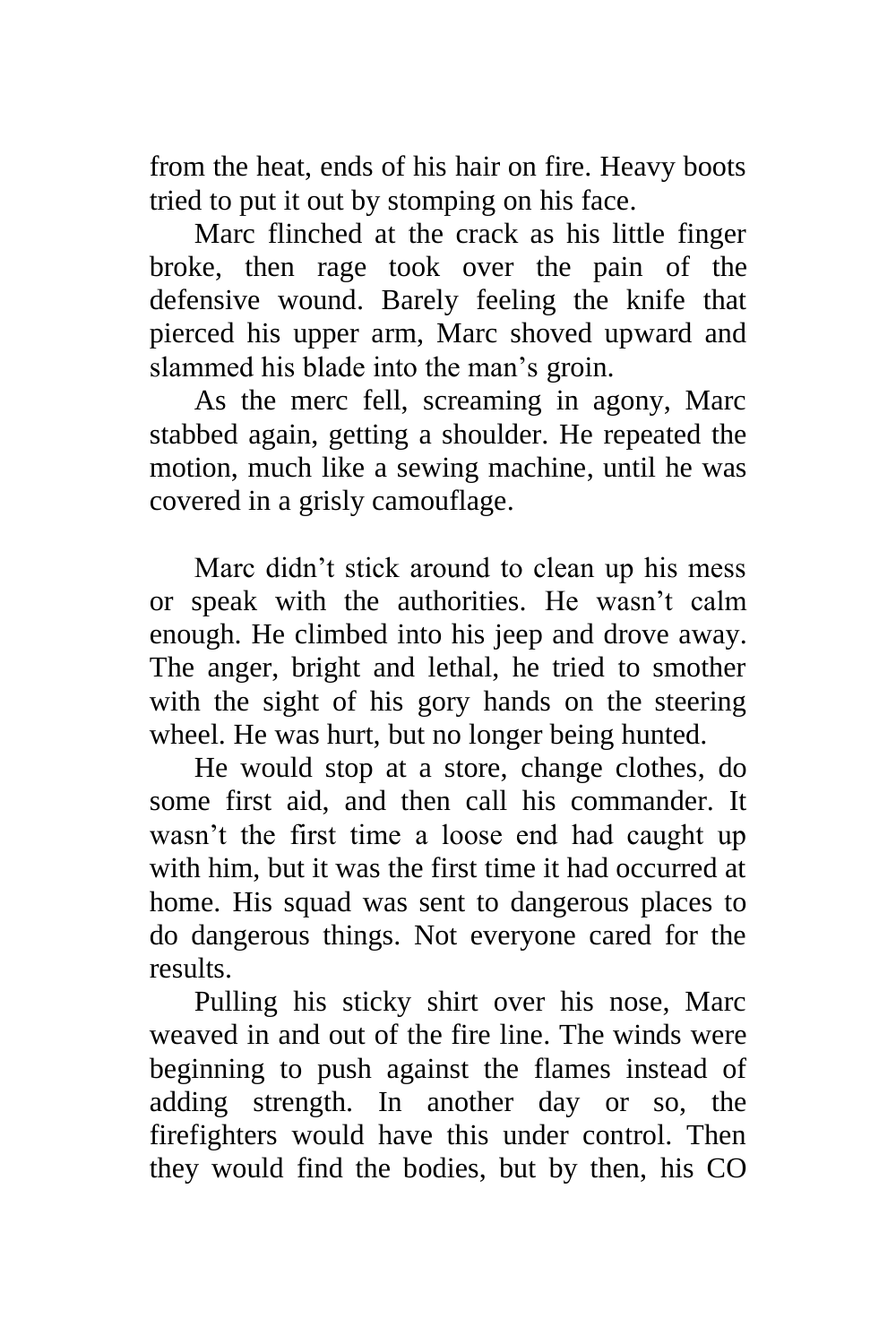would have someone in place to handle it. No one had witnessed anything except the firefighters, who were hopefully too busy to remember his description. That would make the cleanup easier.

Soaked, hurting, bleeding, and very angry, Marc kept driving as the sun rose. The scenery ahead was colorful and soothing, but blood was all he could feel, all he could taste. That took time to wear off.

### **Scene 2**

Marc pulled into the deserted 76 station a couple of hours before sunset. The clerk inside stared at his injuries, his burnt, ripped jacket, and his dog tag the entire time that Marc shopped, paid, and pumped his gas.

*Must look rough.* Marc had stopped and cleaned up a bit before pulling in, but it clearly hadn't been enough. He motioned toward the bathrooms at the side of the small brick building, spotting what he wanted. "Do I need a key?"

The pimply clerk shook his head, now gaping at the gun on Marc's lean hip.

Marc sighed. "Thanks."

He didn't go into the restroom. He strode to the phone next to it and placed a two-minute call that ended with him swearing furiously. His commander was sending his team to escort him back.

"All I wanted was a few days of peace and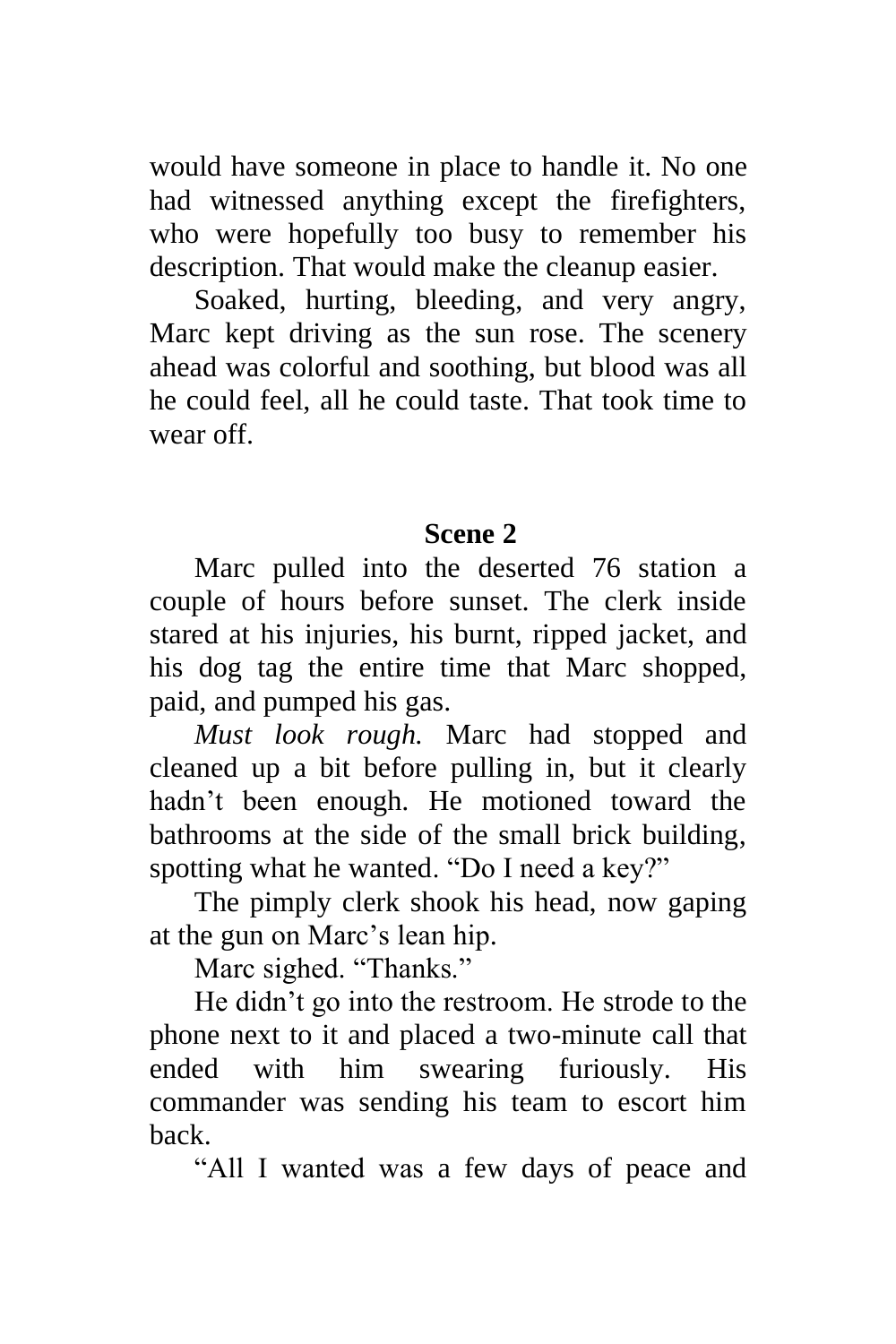quiet!" He stalked back to the jeep, where the clerk immediately resumed staring.

Tired, the Marc spun around.

The kid behind the counter cringed as Marc flung the door open and stomped to a nearby display. He snatched a jar from the shelf, then took it to the counter, glaring at the scared kid. He didn't speak until it had been paid for.

"Do you know why I use this?"

The clerk gawked at the jar of Noxzema. "No. You don't have zits."

Marc rolled his eyes, growling, "I use it so I don't get them, boy! Wash your damn face. Every day. And pull your pants up!"

Marc stormed back to the jeep, leaving the jar. He squealed tires out of the lot.

As the cool wind soothed the rest of his anger, Marc laughed. Ten years ago, he could have been the youth being yelled at by the Marine. His world had certainly changed. As a grunt, Marc had worked hard and played even harder, but taking lives for a living as a sniper had given him a different perspective on the world. Kids today needed to toughen up. *Self-sufficiency should be encouraged a lot more. At some point, we're going to pay for not doing that.*

Marc increased his speed as adrenaline flowed from his thoughts. He was employing the same method as while on duty, but he'd perfected it long before he'd joined. His home life hadn't ever been easy; restful sleep had been hard to come by.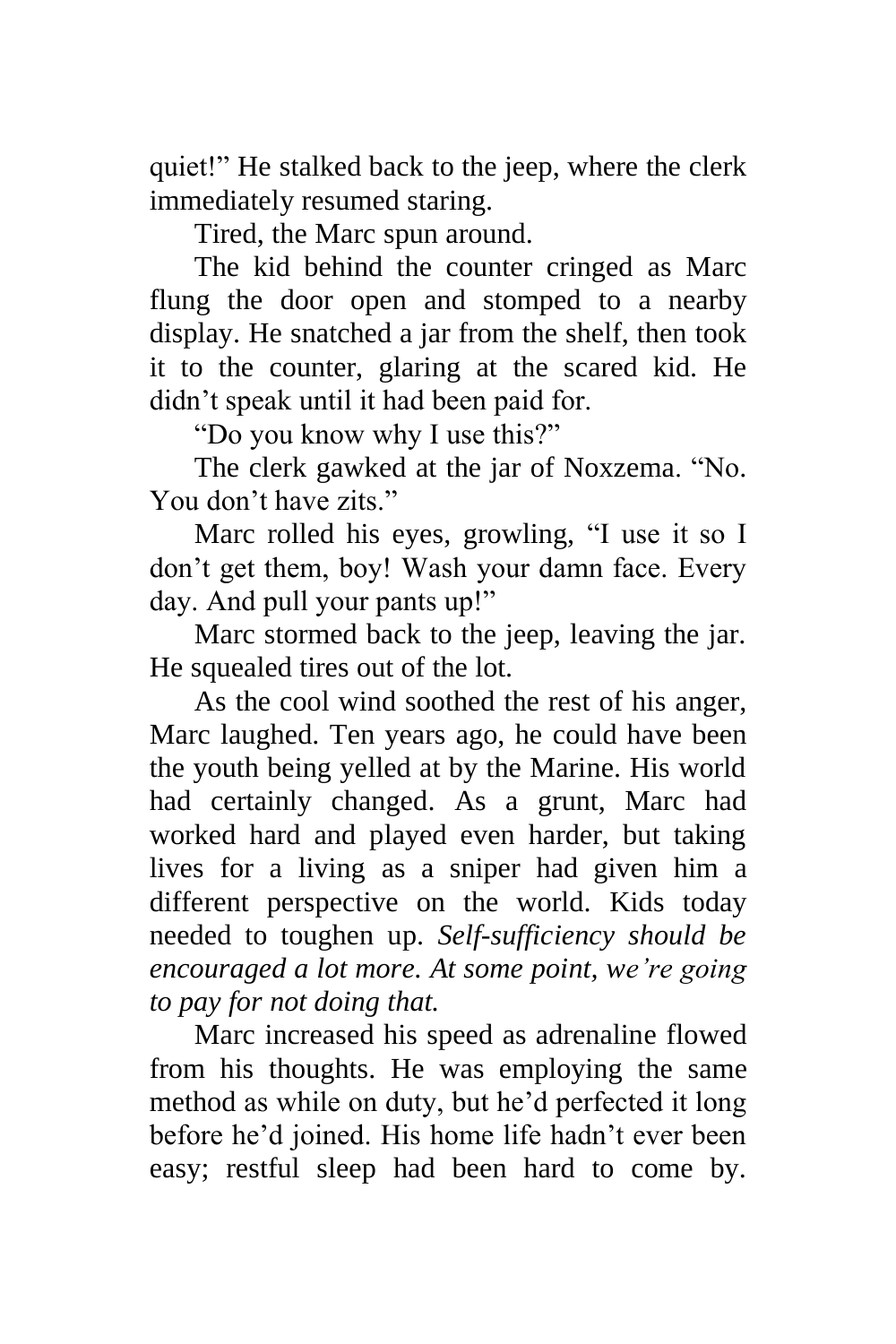Staying awake was where he thrived, though the occasional pill didn't hurt. As long as he controlled the substance, it was okay. When he couldn't, it would be time to let it go—something Marc didn't understand about his fellow men. Some of the people he'd served with were addicted to everything they tried. They spent their entire checks and leaves abusing themselves and others. Marc preferred to be away from the cause of his turmoil. Camping was his favorite thing to do after a rough mission.

"And I'm going to." He steered north against the pain in his swelling hand from the broken finger he'd reset and taped. "I'm going to have that few days, even if it kills me."

#### **Scene 3**

Dawn found Marc's jeep parked at the bottom of another steep ravine. He had taken his spare kit and gear from the jeep. He couldn't drive over the huge boulders or trees, so he'd climbed. Marc ignored the soreness in favor of a good view and flat area for his site. This was wild country and it wasn't made for convenience. In fact, it wasn't made for most people. If you didn't know anything about survival, you were in trouble from minute one out here.

Aware that his team would be arriving in the next few hours, Marc set up a base camp. He arranged seats on logs and stumps around a large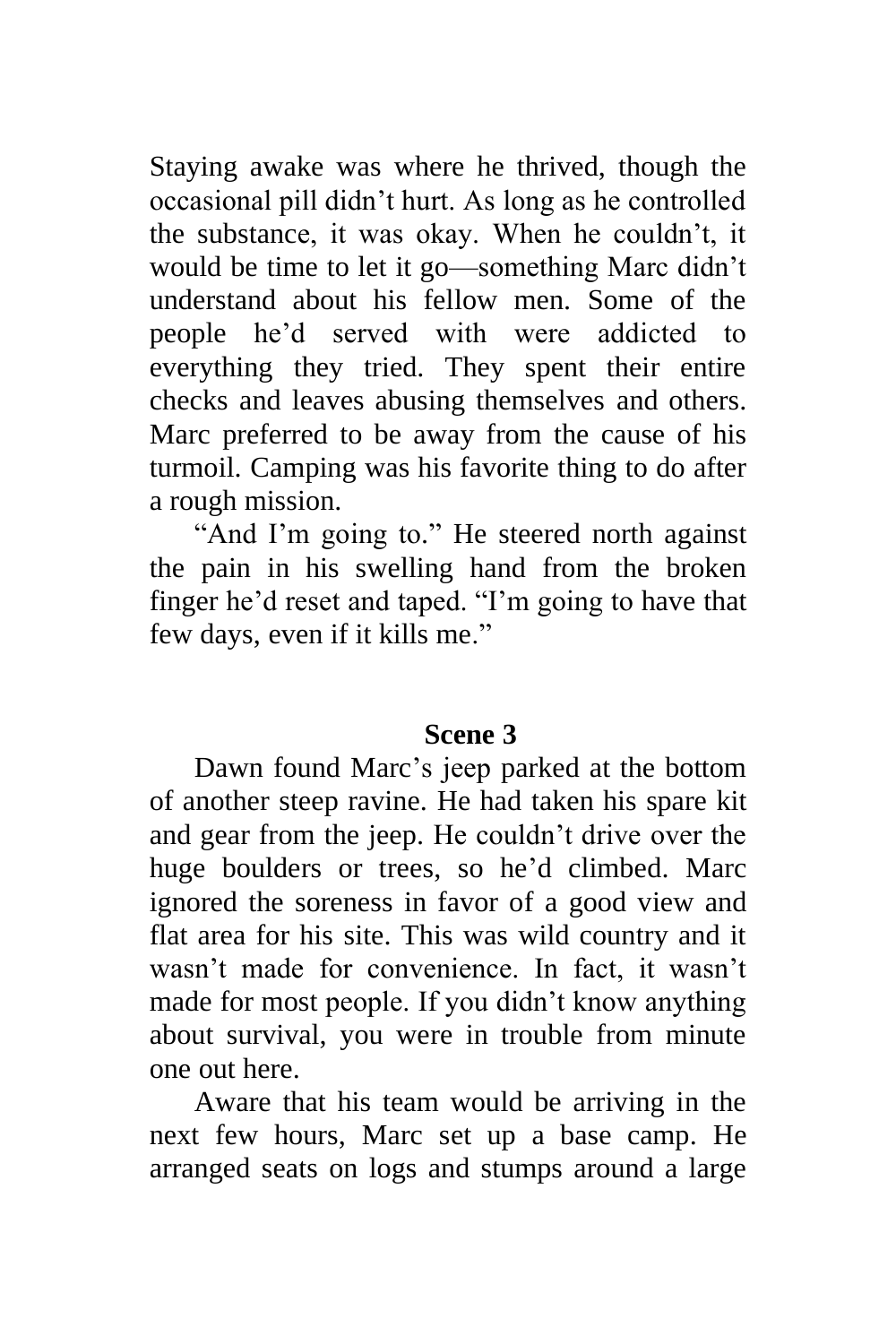rocked-off, self-feeding fire. He was trying a new setup now that was probably against regulations, but Marc didn't care. He'd already encouraged his team to be open about using it. If the uppers had an issue, he would take the punishment. If they didn't, he was golden with a problem solved. He employed tactics that worked. The bosses might not like it, but his men did.

Marc had gotten them out of plenty of scrapes by using methods that weren't approved. That type of bond had allowed them to be one of the most successful teams in their battalion. Marc didn't take credit for it. He was sometimes good at bringing out the best in a man. He liked that feeling. As long as he also did his share, it was enough.

As he labored, Marc let go of his anger over the last deployment. He did love his men… He loved *most* of his men, and he tried hard with the others. Having them around was a comfort in many ways. Now that he had been attacked on American soil, it was best they stayed together. There could be more mercs around, waiting for the opportunity to kill his team.

With that thought in mind, Marc got set to fight his way out again if he needed to. His men would bring ammo and attitude, but they were limited here at home. His CO would have to cover what had really happened. Marc expected to hear it announced that several unknown persons had been caught in the wildfire and died from smoke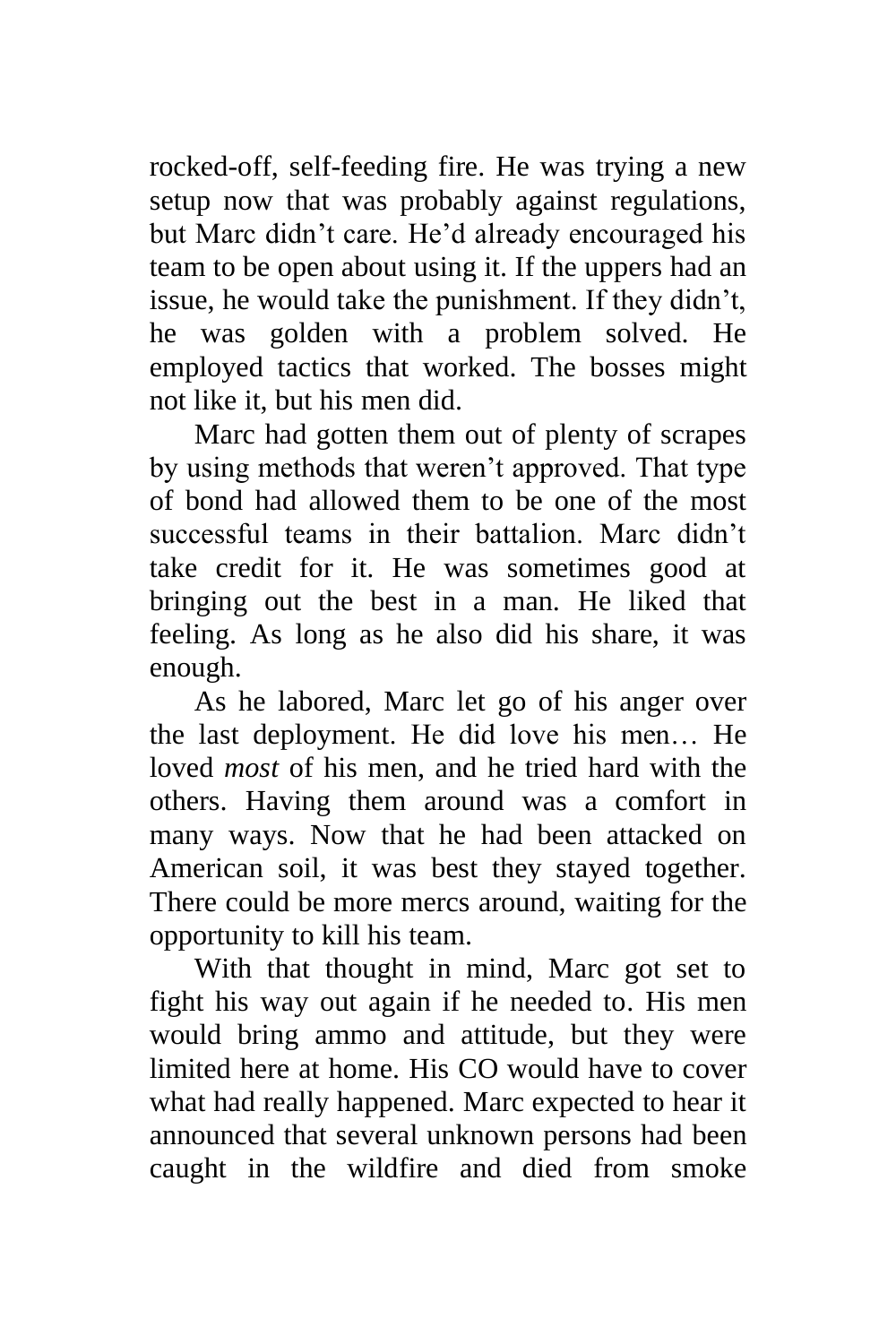inhalation. The bullet and stab wounds wouldn't be mentioned.

Marc settled next to the fire and opened his kit to finish caring for his injuries. Two of them needed stitches, but he'd only bound them until he could make his call and get settled somewhere. It would take a bit. He was covered in slices and scrapes.

Marc checked his charred watch to estimate how long he had until the team arrived. "Ah. Enough for a shower."

Marc dug through his kit, gathering what he needed.

Behind him, a wolf curled up in the cool weeds and watched.

#### **Scene 4**

"I see a light!"

Marc paused in scrubbing a layer of mud from his hair, hearing the raucous voices of his squad. He didn't cover himself. Marc had lost his modesty years ago. There was no time for it during combat situations where naked bodies were the least of his problems.

"Whoa ho ho! Marcus!"

Chris, who had the nickname Crisp because of his dark tan, came over and slapped Marc on the ass cheek as he started to rinse with water from his canteen.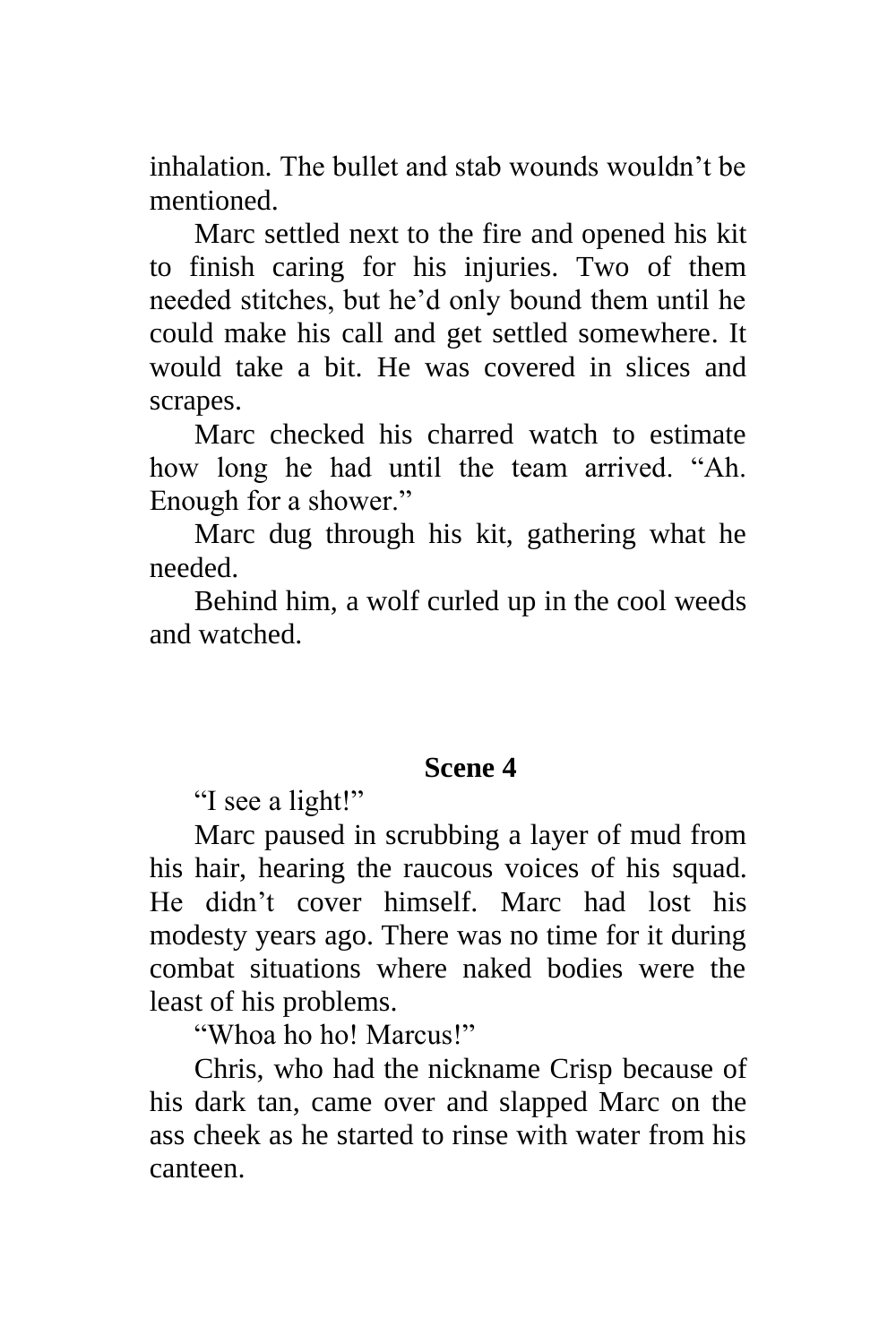Marc, listening for the right moment, stuck his foot out and sent the man to the ground.

Most of the other Marines busted out laughing, impressed that Marc had been able to do it while covered in dingy suds. There was no way he could see.

Kenn dropped down on one of the fallen log seats. He wasn't impressed. "Where's the beer?"

"No beer, no broads." Marc slung water toward Kenn. The Ohio man was a sullen, dangerous tool that Marc was still trying to get comfortable using.

"Figures." Kenn grunted. He didn't care about Brady's newest bruises and breaks; he didn't study them like the others were. "Prick."

Marc snickered, turning his dirty shirt inside out. He used it to dry off and then tossed it into the fire. It was too torn up to be repaired. As he pulled on a clean outfit–jeans and a camo shirt–the men around him settled into place as if he hadn't left them in anger. At this moment, Marc was sorry for taking his emotional issues out on his men, but he wouldn't ever apologize–at least, not with words. That would hurt the respect he'd built. He would show them with actions.

Marc grabbed his clean socks and filthy boots, then dropped down on the log next to Thunder, his XO, who was also quiet. The name had come from the sound of the man's huge feet when he'd first joined their team. Now, it fit because of the noise he made during combat with his guns.

Marc didn't speak as he finished dressing.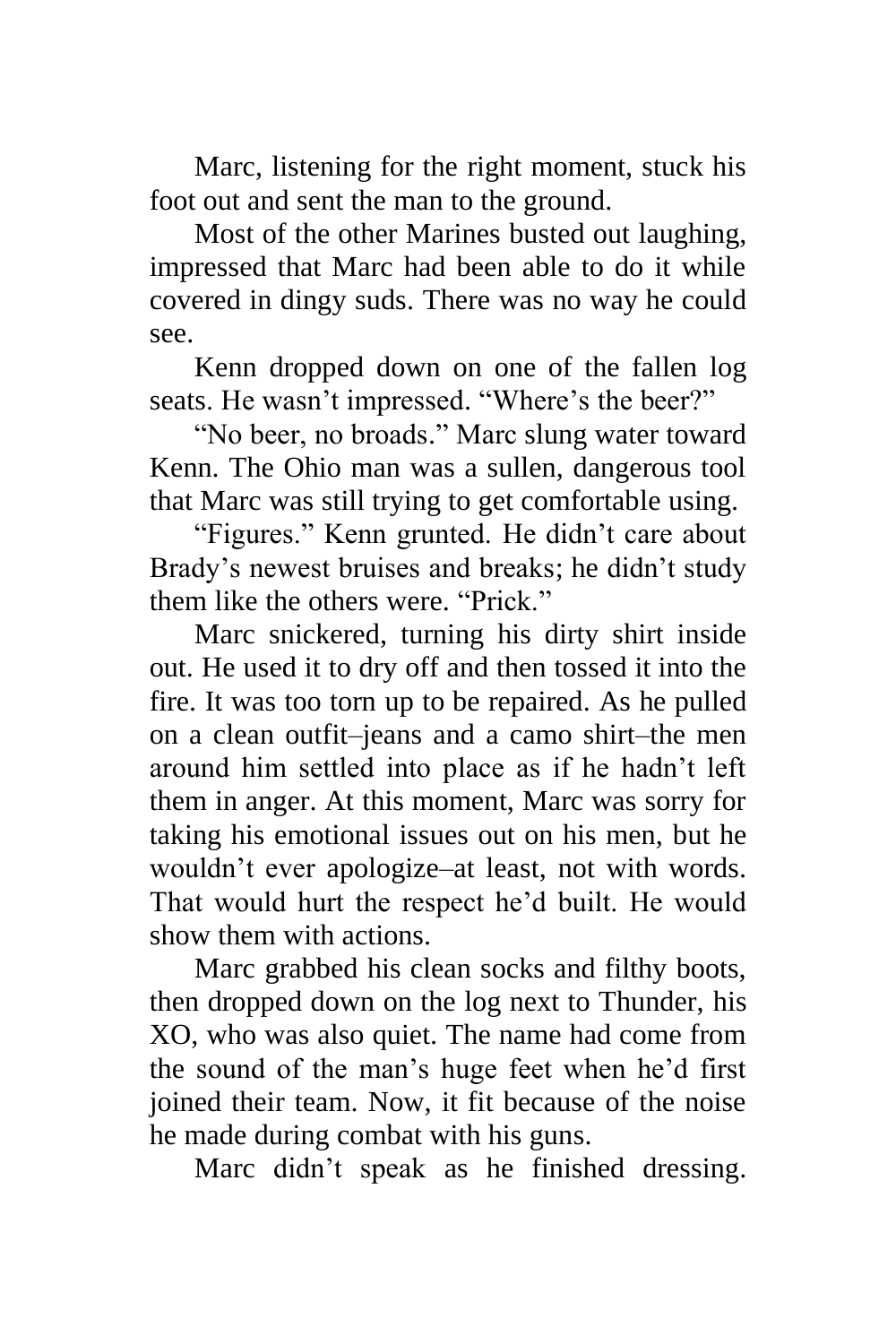When he handed his pouch of tobacco to the SAW gunner at his side, all the men exchanged glances, but they didn't mention it or insist on talking it through. They understood he wasn't mad anymore. Later, if it came up in another conversation, he might try to explain to them how ugly it had felt to watch that villager die. The feeling had followed him onto the bus, the transport plane, and then onto American soil. He'd even been considering leaving the Marines as they touched down.

His enlistment was up at the six-year mark in February and his commander knew it. He'd sent Sergeant Reggie to tell Marc about the composite scores as a reminder that there were other options available. The next time they were in a bad situation, his men would have to kill him or at least knock him out before they could disobey his orders. He would outrank the entire squad in just a few months if he passed the classes.

Tensed up from the memories, Marc forced himself to let it go again. They were right to eliminate any threat to the mission and yet, they were wrong to murder. He hadn't considered that quandary when he'd chosen to become a Marine. He'd thought only dangerous criminals would be in his crosshairs. He'd personally been able to keep to that so far, but he dreaded being in a position where he had to pick between killing an innocent person or protecting his men, because his men would come out of it alive. Trust them or not, he'd never been closer to any other males in his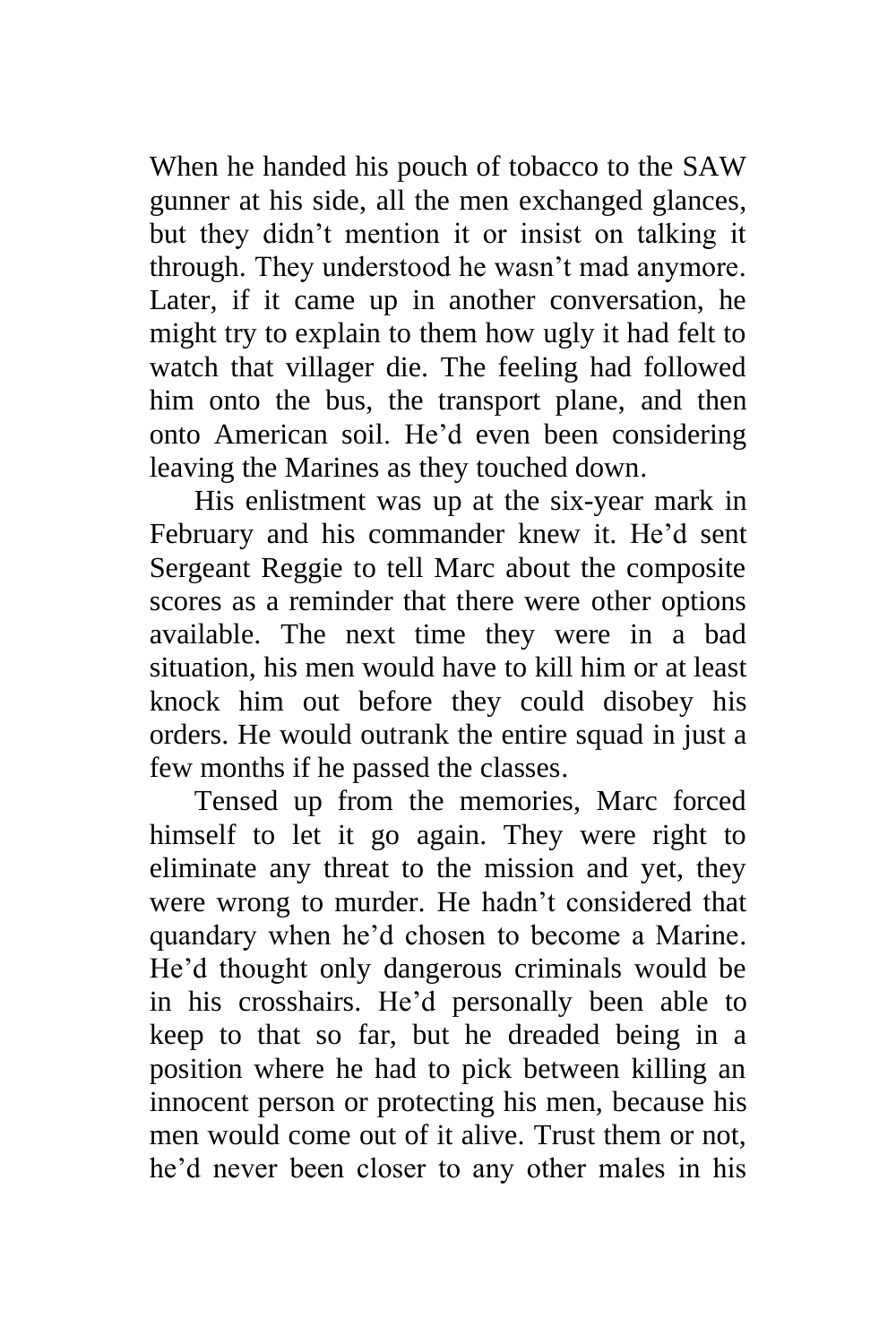life and he never expected to be again.

"Where are the others?" Hips retied his pants with his infamous green sash as he came back from taking a leak. He'd gotten it from a girl in Iraq who had claimed she would marry him the next time they met–if he still had the silken token.

Thunder grimaced. " Stuck in college classes."

"Officer requirements?" Hips had been considering it.

"Yeah. Fuckin' joke." Kenn sneered. "Brass smells like ass." He'd stopped at Corporal.

Marc stayed silent. During waiting times and individual missions, he'd already studied for those classes. He kicked his kit toward Hips, whose real name was Chuck Morris. "Bottle in there somewhere."

"All right!"

"Yeah, Marcus!"

None of their fourteen-man squad had realized they were coming home during a holiday. All the stores had been closed when they landed at Camp Pendleton, but Marc had retrieved his stash from the locker to take camping.

*Worked out in the end*, he thought as Dagger and Trippy started roasting a carcass of some kind over the fire. At least he would be able to sleep.

Thunder grinned at Marc. "Good thing you work yourself as hard as you do us or you wouldn't have survived that run."

"How far was it?" Marc hadn't thought to check.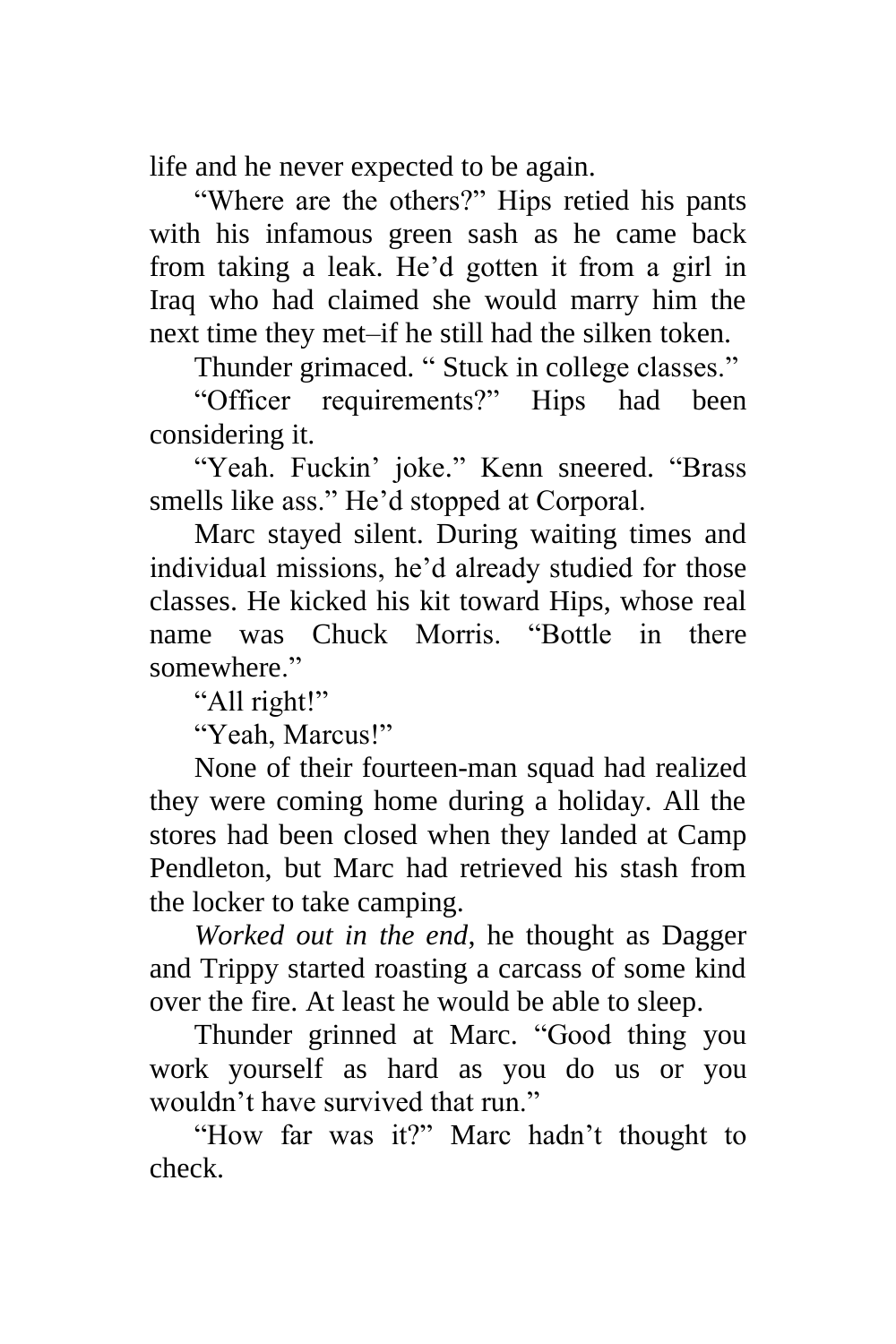"You were camped in your usual spot that first night?" Kenn loved calculating–anything. He got his map out.

Marc nodded. "I started from there and ended up on the other side of the park, where the news crews were reporting." He'd followed the same set routine–make camp, get very drunk, hide in the pain of the past until he couldn't maintain consciousness. This time that had included glimpses of something furry sneaking in to eat his burnt supper, but it was the only deviation.

"Here. We passed them on the way through." Kenn pointed. "That's thirty miles, in three hours."

The team laughed and clapped, whistling.

"The creek helped." Marc yawned. "God, I feel old. Two years ago, I could have done that with a blindfold on and asked for more."

"That's the price we pay for greatness."

Pride went through the team at Thumper's comment. All of them knew this was the most mentally alert and physically fit time of their lives.

Music suddenly blared from Kenn's everpresent radio, drawing groans and grins. Marc did a quick count and found the men more happy than annoyed. He kept his mouth shut.

Because he did, so did the others.

*Let them blow it off here, where they can't get in trouble.* Marc went back to his smaller bedroll. He had a tent he might put up later if it rained, but for now, he needed a nap. It had been a long first few days of rest and relaxation.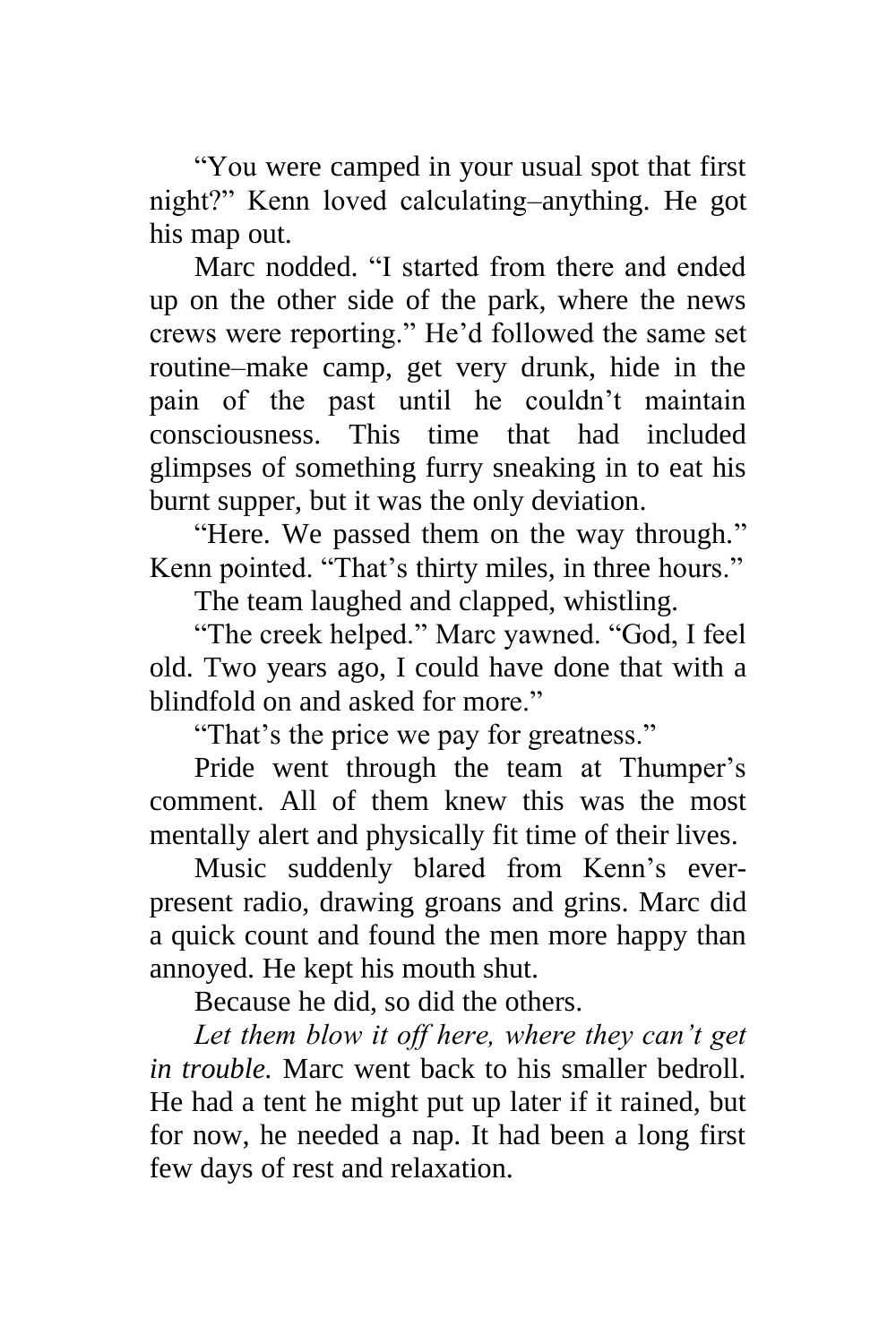Dagger kept working on their meal as he spoke. "Reggie said there were two attacks on our squad last night. This was all coordinated by someone with good connections. It wasn't just some pissants Brady angered with his sweet attitude."

The Marines chuckled, including Marc. He did have an attitude problem. Snotty was only one of the many voices in his head.

"I heard we lost one." Crisp bit and spat out the end of the cigar he'd just unwrapped. "Reggie was on the phone when I left. He was talking about Rocko<sup>"</sup>

"Damn." Thumper kept swearing mentally. He and Rocko were friends. They had the same job on their teams and often shared gear and stories.

Crisp lit his cigar, blowing out smoke as he answered. "CO is checking on all members who were at the last three big fights."

"Command thinks it's revenge for something recent. What if it isn't?" Marc's tone deepened into ugliness. "What if it's an old ghost still haunting us?"

"Eibar again?"

The group of men went still and cold at Kenn's question.

Marc felt the cool chill of fate rifling the hairs on his neck. He rubbed the purple, swollen knot on the side of his head. "Jordan gave me the goose egg. I ran him over a few times."

"Where he goes, Eibar isn't far away." Hips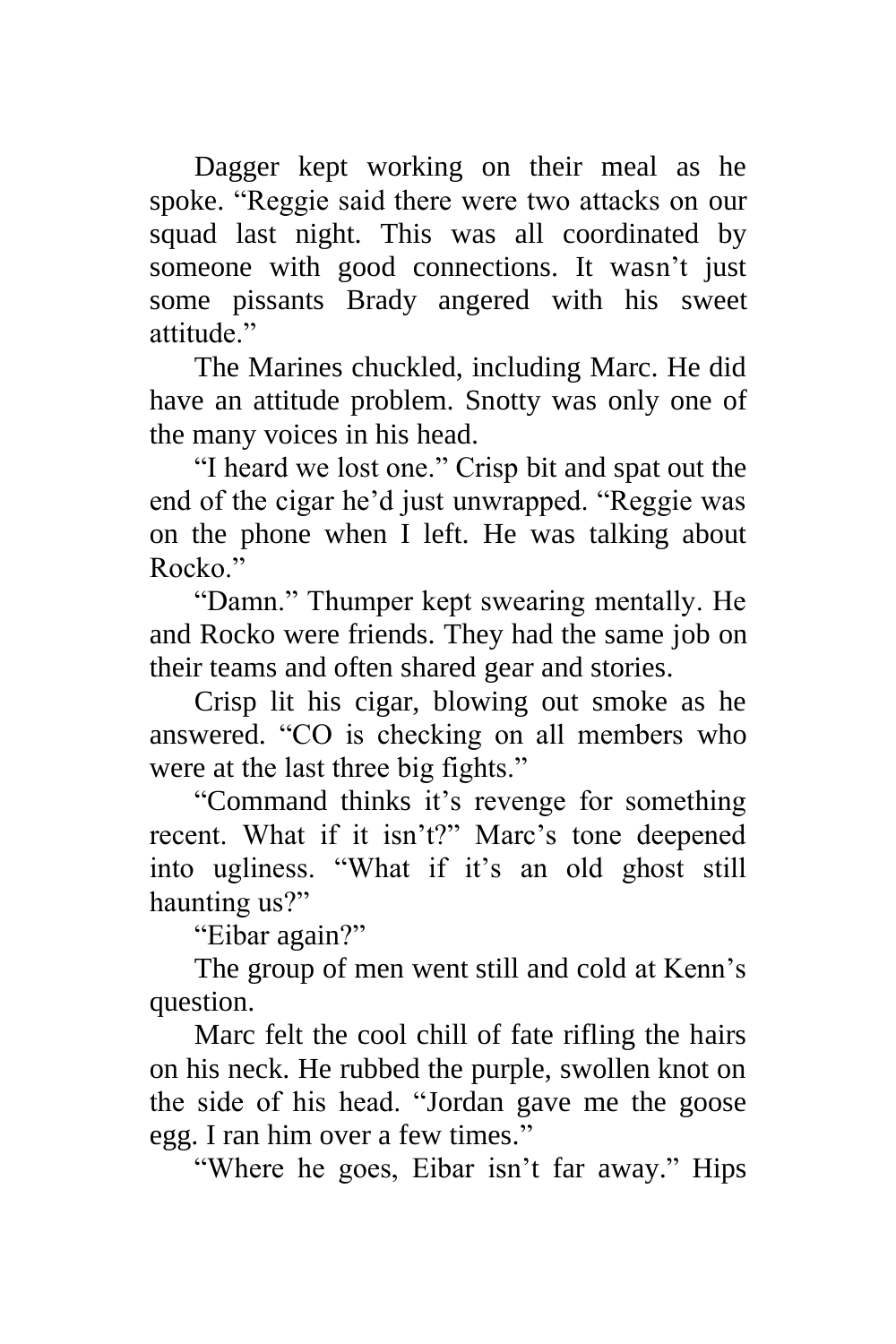took an angry swig from the bottle.

"Getting tired of that guy." Dagger fingered the collection of knives on his civilian belt.

"Yeah." Kenn tilted the bottle up for a long swallow.

*Iron guts Kenny*, Marc thought, stifling a snicker. "We'll handle it, maybe. I'll ask the Captain. Eibar won't be able to hide if the CO gets us cleared to go hunting."

Other than Kenn, the men shared glances of excitement. Hunting with Brady was fun.

"After the hit on Chad, he should have been marked."

That comment made the senior men wince. Hips was their rookie. He'd only been with them a few weeks before Chad's death. That had been three years ago, and he still hadn't learned any tact.

"You leave any survivors?" Crisp filled the gap of tense silence, like he always did.

"Unknown." Marc could feel the Marine inside creeping back out of his cell. "I assume we're ready for company?"

The men began to add up ammunition, pleasing Marc again. He hadn't needed to say it. They were getting tight. That was why it felt like home to hear Dagger and Trippy haltingly arguing over the best way to reload ammo and to listen to Kenn hum himself to sleep to the song on the radio. It was also irritating to the part of him that just wanted a few days alone. Now, he couldn't get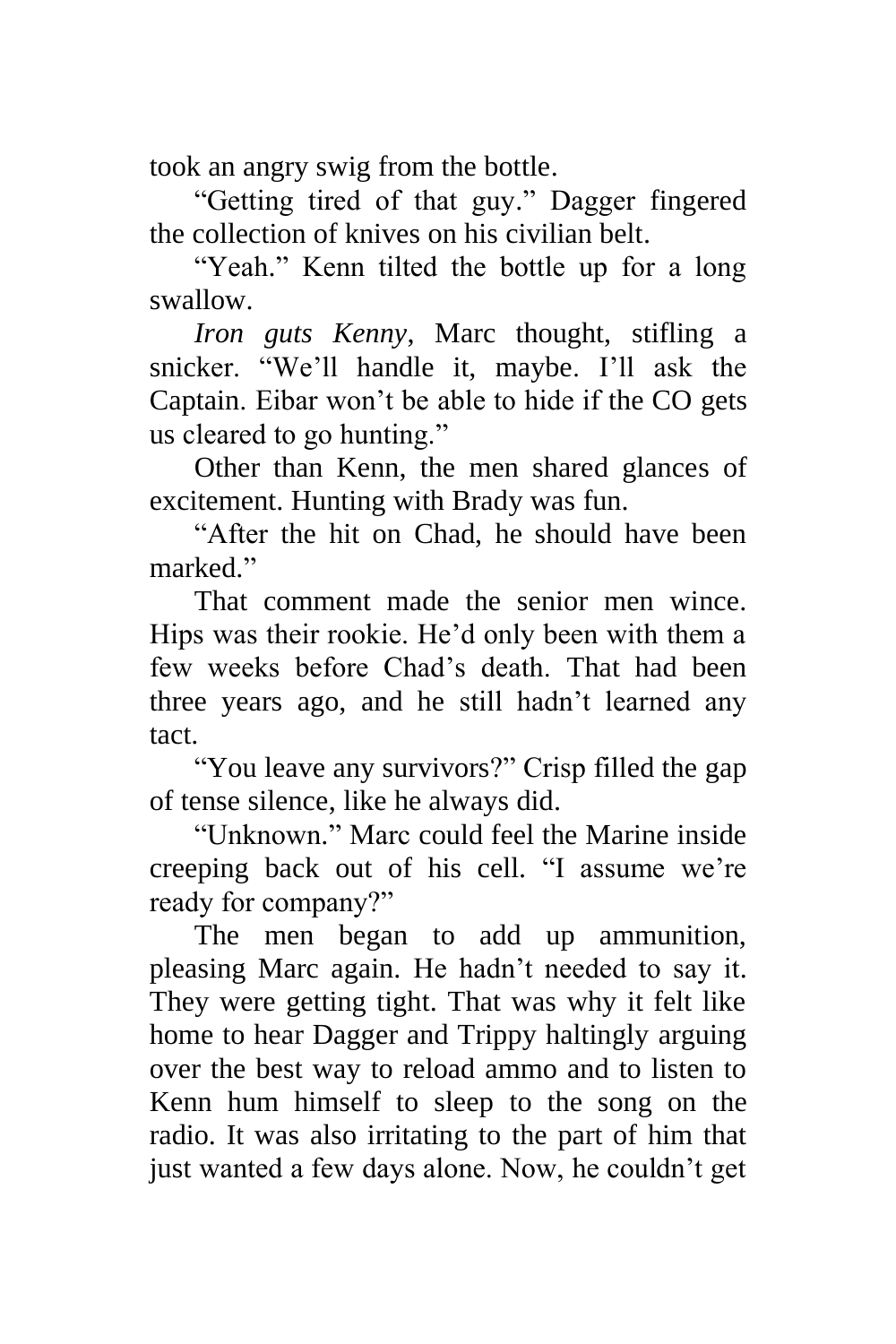drunk and torture himself with the past. The single bottle was almost gone.

### **Scene 4**

Marc rose up on one elbow. He'd been dozing for hours.

The camp of snoozing, card-playing men went silent and still, instantly on full alert. Marc didn't know it, but he was their first-alert guy. He always heard trouble before anyone else.

"Company." Marc drew his weapon and hid his hand under his leg before resuming his former position.

He listened to the noises as his team faded into the thick forest to wait. The Marines didn't bother to make it appear as if Marc was alone. Situations like these didn't require detailed methods. When the careless mercs found prey, they rushed in without considering details. The majority of enemies they fought overseas were simple. It was sheer numbers or knowledge of the terrain that made them hard to fight.

Careless boots crunched into his campsite.

Marc noted that brown scarf again, but he wasn't fooled by it or the dark skin. These were disgraced military men sent by Eibar in retaliation for multiple offenses, not the least of which was setting fire to three of his coke fields. Sleeping with Eibar's wife had come after, while he was being hunted. The drug lord's beloved spouse was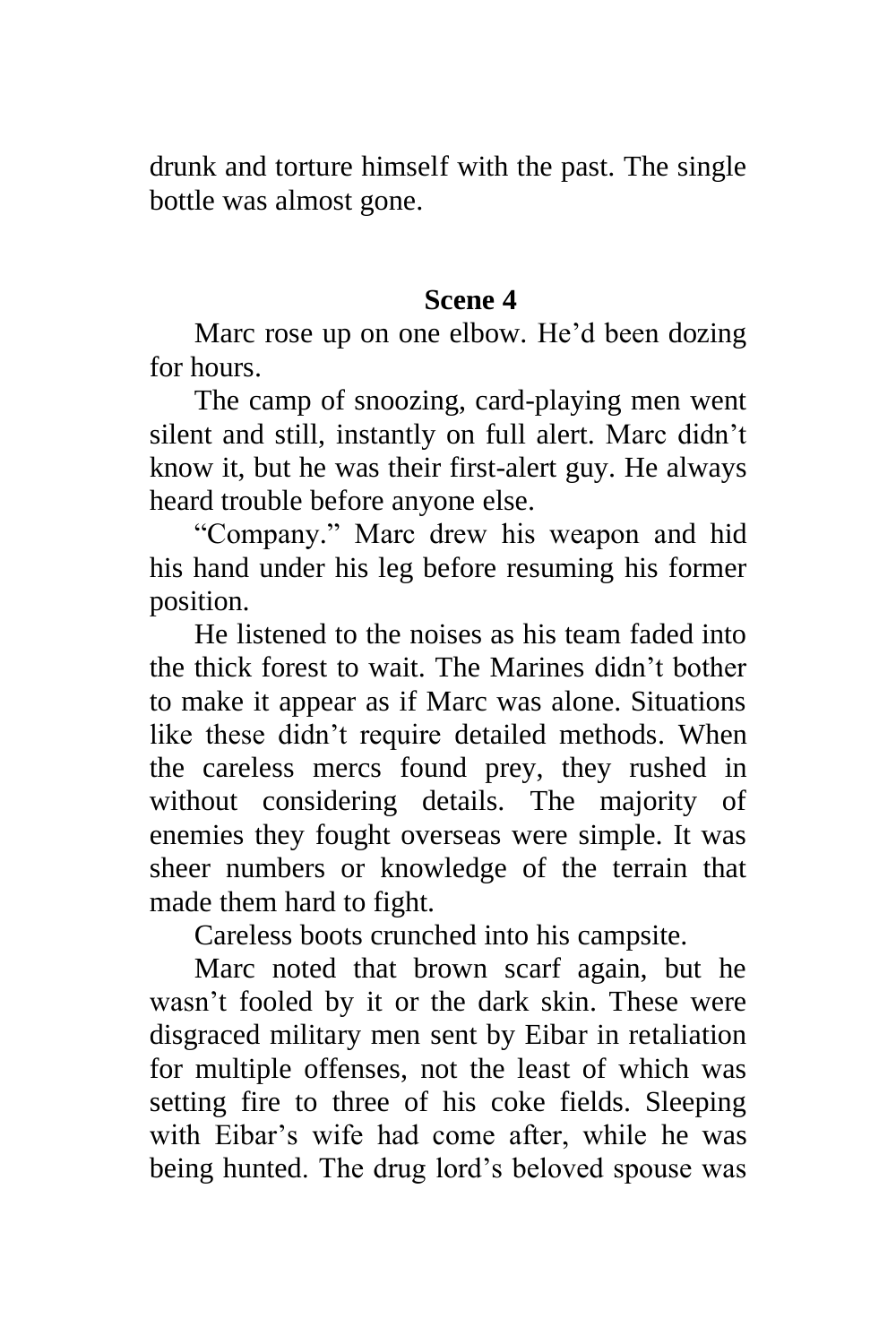actually a CIA agent and she'd been very…*into* her work. Marc hadn't been concerned with leaving her there. She hadn't been far above the man she was supposedly controlling.

"Get up!"

Marc glared warningly when the sweaty mercenary would have kicked him. "Where are we going?"

"My boss wants you. Let's go."

"By yourself?" Marc followed the procedure they'd developed for extracting information during situations like these. "You brave or stupid?"

The man bragged as Marc slowly sat up. "I have friends here."

"Good. Be a shame to think half my squad came all the way out here just for you."

The man opened his mouth to answer; Marc raised his gun and fired.

The dead man fell at his boots, but Marc fired a second shot into the top of his skull anyway. He was well trained.

Marc examined the body, confident his men would easily hunt down the remaining mercs. The chance to do it here at home was probably why most of them had cut their own R&R short to come. His squad was made up of fourteen deadly men, but their loyalty was often dependent upon the mission or goal. Marc wanted that to change, but without the right leadership, it wouldn't. All the men in his squad walked the line between good and bad. If he made squad leader, he would fix that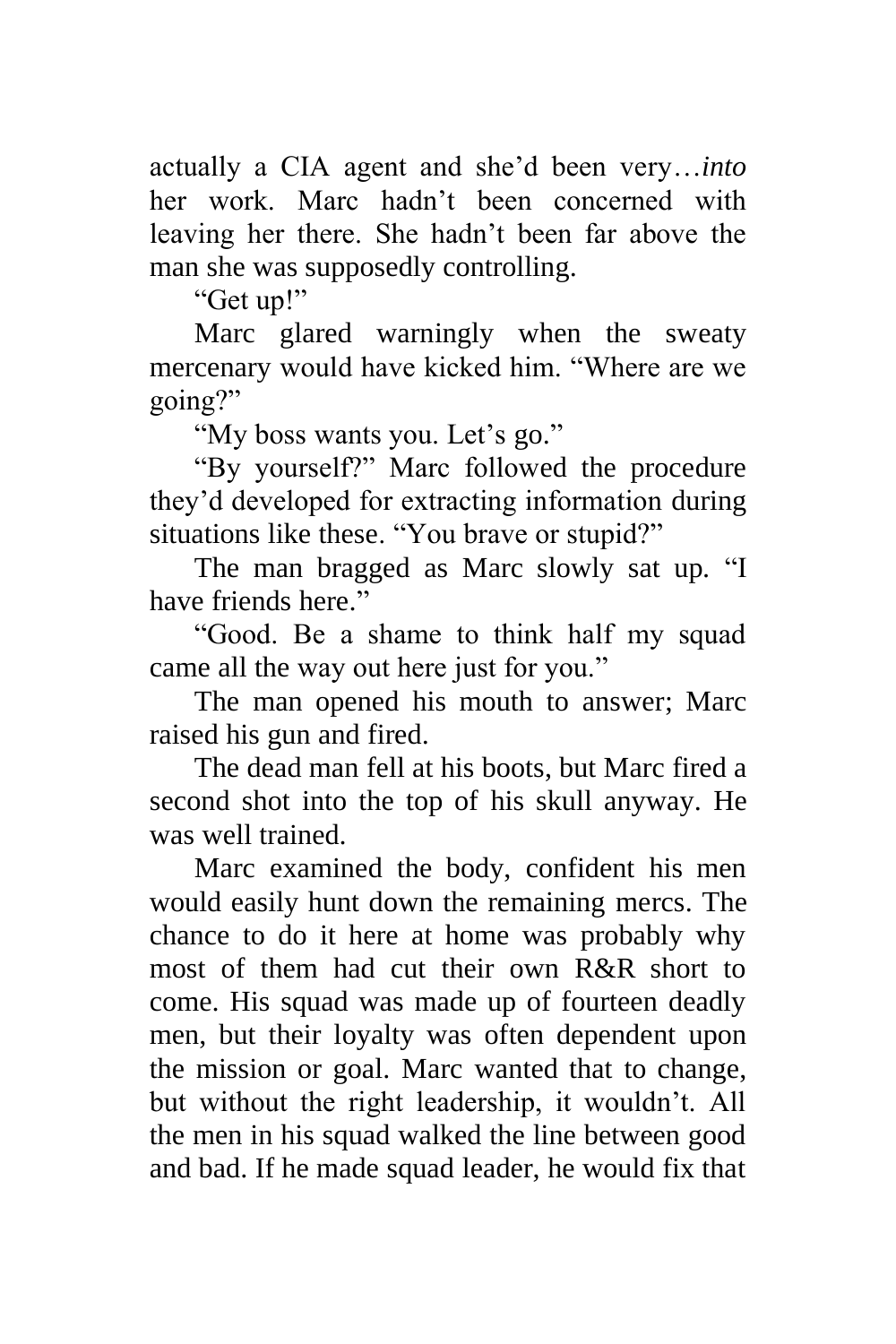by setting a rigid example of always doing the right thing.

The rest of the Marines held their positions around the site in case the merc's companions were drawn by the shots.

Marc had his team on a mental grid that had developed over years in the service. He watched as they moved in, surrounding enemies. He approved of the nasty knife plunges and brutal neck snaps. This was America, but the main rule of war never changed. It was kill or be killed.

Marc didn't think there could be many hunters left on his trail. He had… Marc caught a blur of charred fur in the high grass and felt his lips stretch in surprise. "Don't shoot the wolf. Pass the word."

The weeds nearby parted and collapsed under the animal's weight. Panting heavily as it took a breather, the wolf eyed Marc with intense dislike.

Marc looted the body unthinkingly, collecting what he wanted. As it occurred to him that there were different rules here at home, a shot echoed and then another. Pain flared in his arm as he was spun sideways.

"I thought *you* had him!" Kenn blared defensively from the tree line as a body thumped to the ground.

Marc slapped a hand over the bleeding trim, his second in that arm. "Nice timing, shit-forhrains"

Kenn flushed as he and the others came out. "Sorry, man."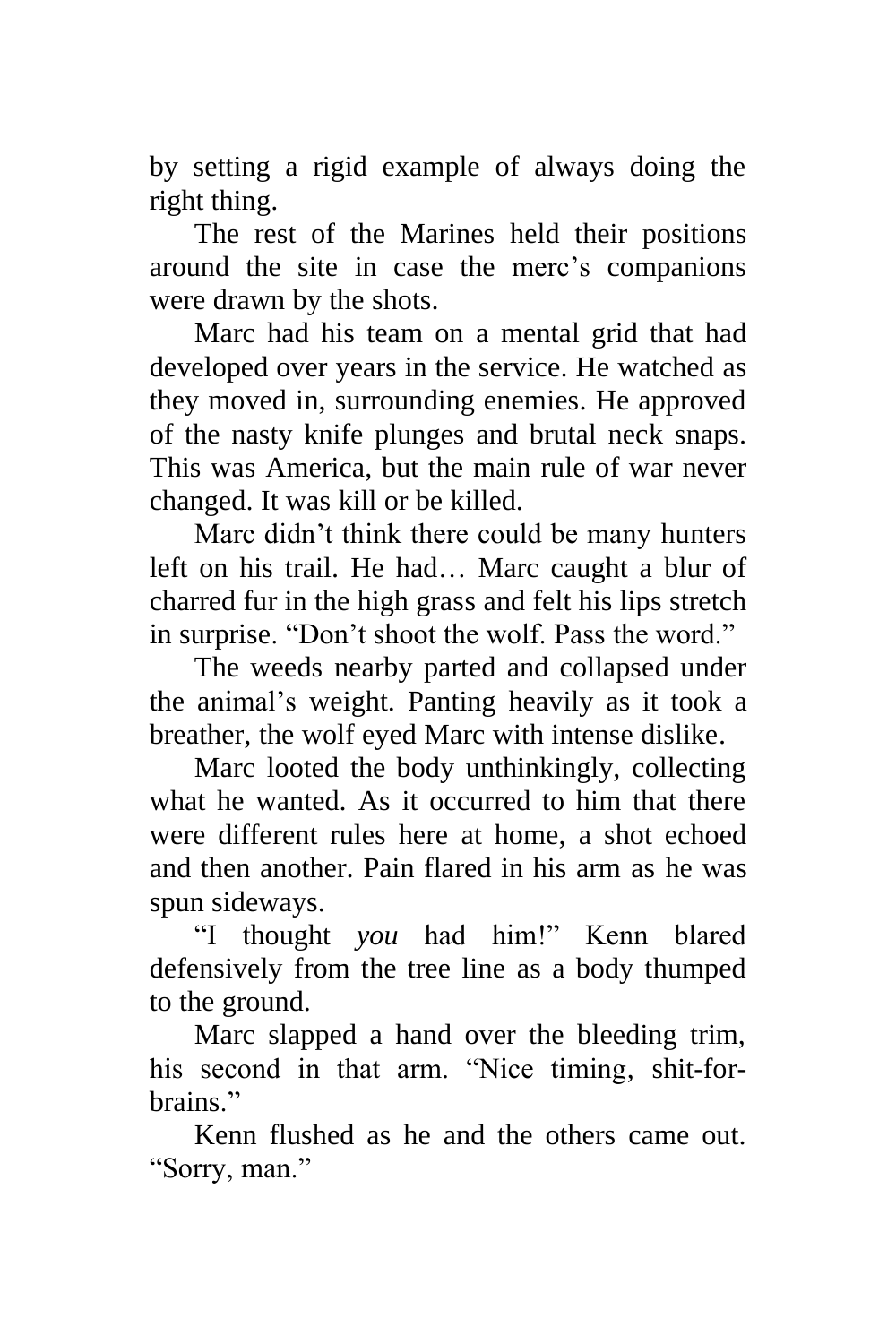The rest of the squad continued to ridicule Kenn as Marc covered his newest injury with a bandana. He would do better later when he medicated himself. The swelling in his hand and face was tolerable right now, but later, it might get nasty.

The team was soon joined by two more men from their squad who also carried full gear. Obviously, they'd also chosen to follow their usual patterns, even here. Military was for life.

Kenn tried to distract Marc and the others from his bad timing. "You get them all?"

"That's what the last one said right before Jamie slit his throat." Paul flashed his newest gun. Paul's collection was enormous.

Glad it was over, Marc motioned to the dusty road below. "It's good. You guys can go on out. I'll catch up."

The chorus of groans and denials told Marc his hopes of getting rid of them were for naught. It was rare that an entire squad took time off together at home. With nine of their fourteen here, it was enough to have fun.

Resigned, but not angry, Marc shrugged. "My house is your house." They weren't really friends, but they were comrades in arms and that was enough.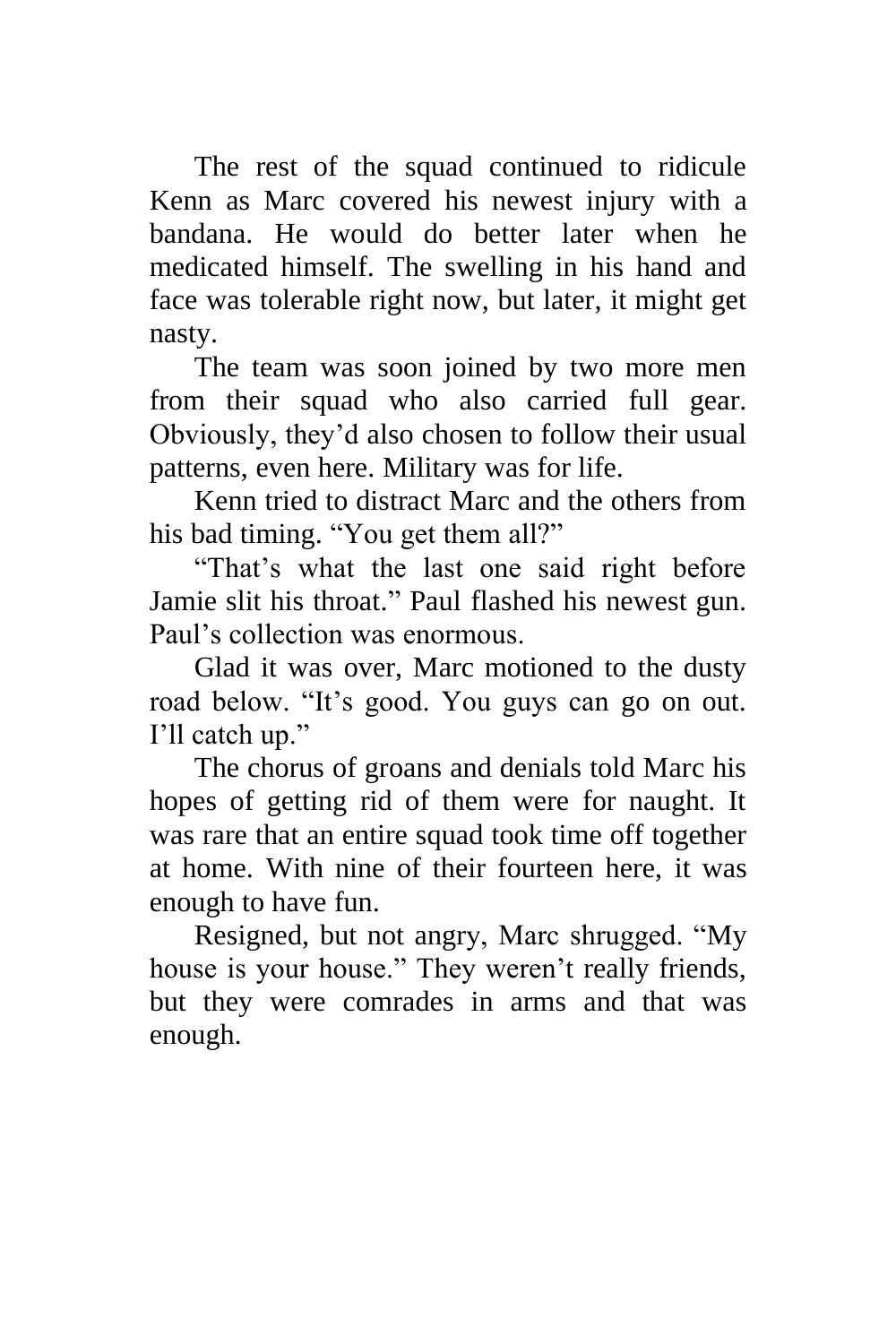Chapter Three



# **Scene 1**

**"A**re you sure you're good?" Kenn couldn't care less, but the words were expected.

Marc delivered a curt nod, out of patience. The last three days had been hard on him. He was ready to let go of his control, but the team was cramping his style with their constant harping and noises.

The bored Marines piled into the vehicles they'd brought up after the action and sped out of sight, covering Marc in salutes and fresh dust.

He wiped it off as he walked back to camp, just glad they were gone. "Sometimes, a guy wants peace and quiet. Being alone is good for my soul."

Marc tensed at the new sounds echoing to him. "Get him!"

"Over there!"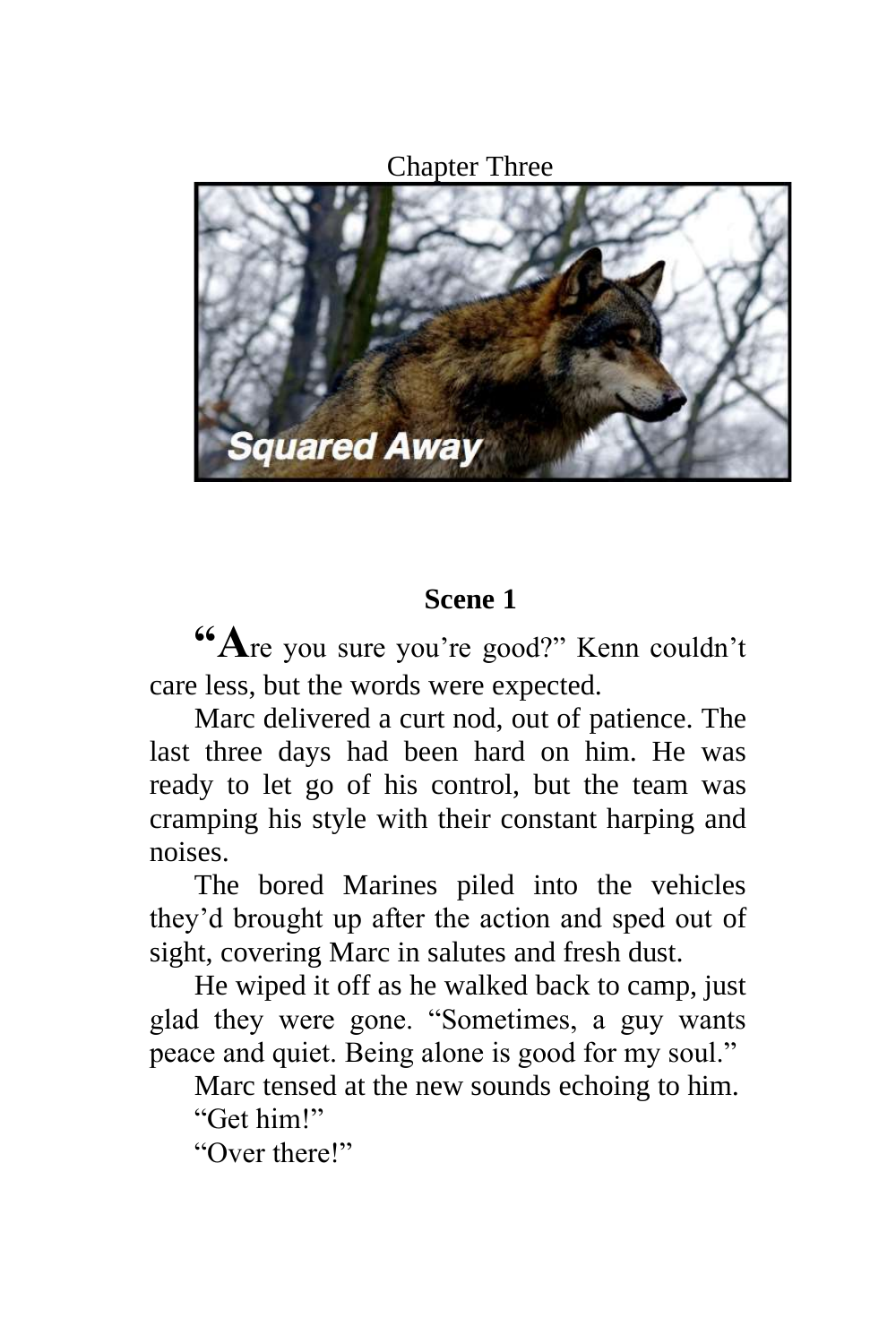"Where?"

"Toward that campfire!"

Marc listened to the ruckus coming toward his finally peaceful site and sighed unhappily. "I just can't get a break."

"Catch him!"

"How? He broke my control pole!"

"Use your hands!"

"No way, Bubba!"

Marc fastened the lid on his mug and stood, not covering the Colt on his lean hip. Park rangers were coming through the thick trees toward him. Their green uniforms and tan hats blended nicely with the forest. Ahead of the branches cracking and the foliage rustling, a dark blur streaked across the ground.

"By the tree! There!"

"Mad wolf, mister! Run!"

Marc would have been amused at the wording if not for the desperate animal now breaking through the dense cover around his camp. He wasn't surprised to discover it was the same animal he'd already had contact with. The wolf couldn't catch a break either.

The animal was shocked to discover a human in front of him. He scrambled backward awkwardly, slipping. *You! Again!*

Marc instinctively blocked the wolf's retreat as the three rangers stomped into his camp to surround it.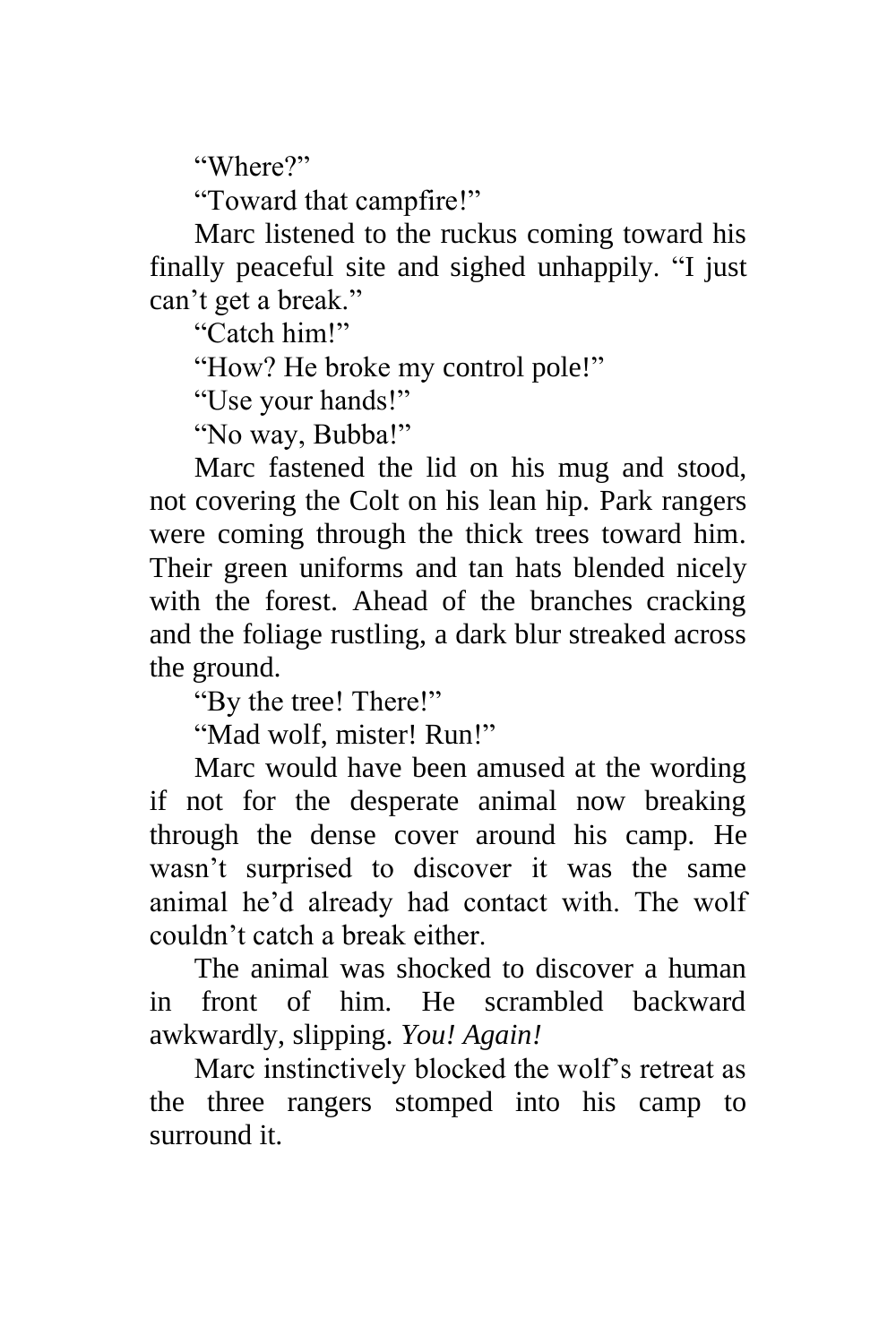Before the unorganized men allowed it to escape, Marc stepped forward and clapped his hands loudly. Pain flashed through his broken finger.

The wolf snarled, but thought better of attacking. He fled in the only clear direction, darting inside the dark space of Marc's open tent.

Marc ignored the flabbergasted rangers and hurried forward to zip up the large green canvas.

The wolf tried to tear through it.

They all listened in amazement as the animal declared war and succeeded in tipping the tent so many times that Marc thought it might go over despite his deeply driven anchors.

The burst of energy didn't last long. After running from the fire for days, fighting with the man and dodging bullets from others, the wolf was exhausted. He hadn't gotten much rest or food while the man and his pack sat around their fire, scaring off game when they patrolled the area. He'd had to hunker down and wait. If not for the stream where he'd caught a fish, the wolf might have been too weak to run when the rangers found him. Whimpering, the wolf huddled in the far corner of the tent with its ears low and tail down, growling.

Marc studied the large animal, fascinated with the close view. It was hard to dislike the wolf when it seemed so scared.

"Hey! Who are you?"

"This area is supposed to be empty."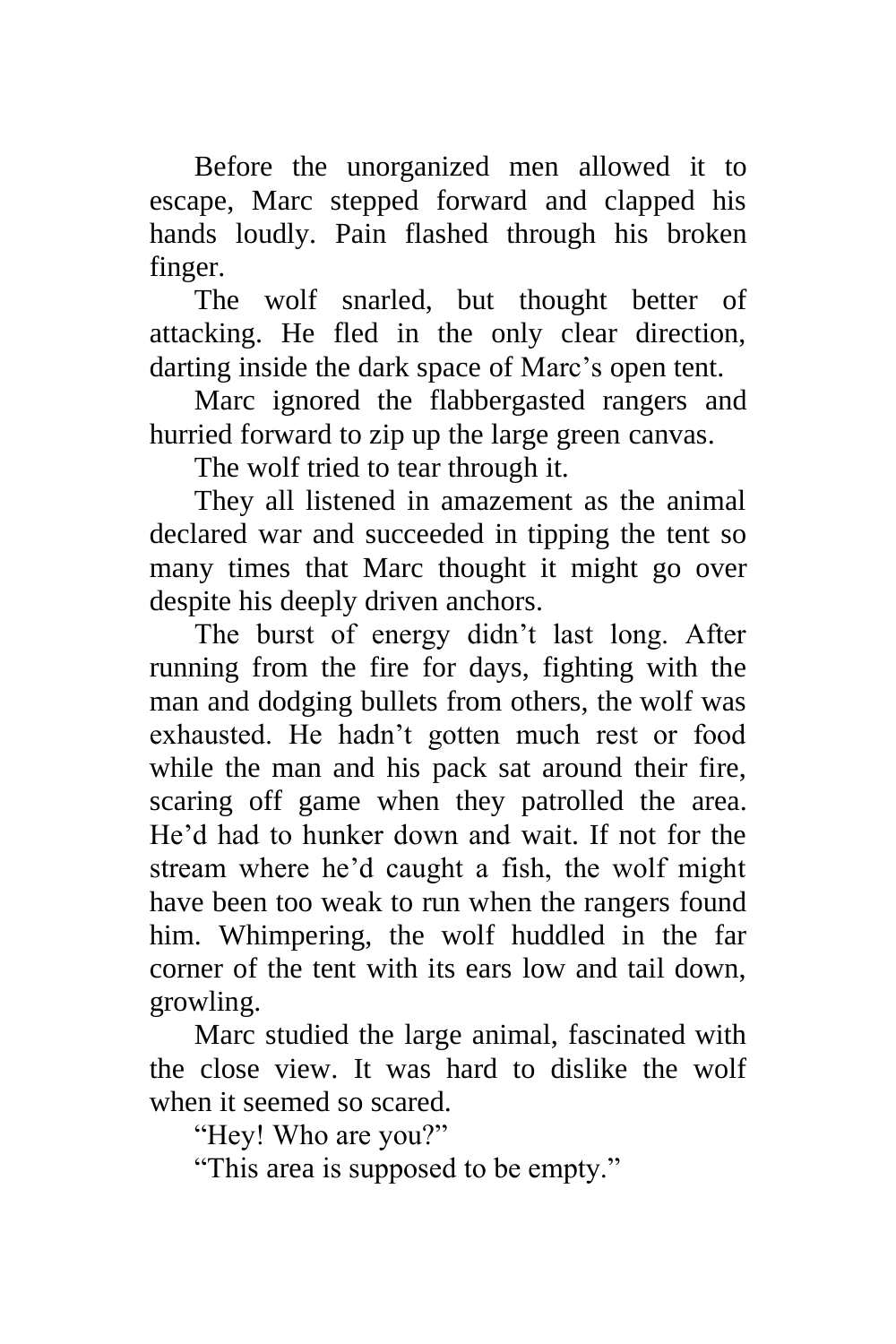"Turn around."

Marc kept his hands in sight as he slowly rotated to face the four sweaty men. They were covered in stains and suspicion as they took in his bruises, bandages, and charred coat.

"I'm Corporal Marcus Brady, United States Marine. I'm armed. My identification is in my jacket pocket."

"You hold still!" The man with an embroidered nametag declaring him Bubba stomped forward. Wide and loud, Bubba's stomach rolled over the top of his pants like a fanny pack.

The fat man stepped between Marc and the tent flap just as the wolf lunged against the material.

It pulled up the rear stakes and allowed the tent to flip, placing the flap against the ground. It also knocked Bubba on his ass.

Marc smirked.

Bubba didn't.

"I'm shooting it now!" Bubba declared, forgetting about Marc's identification as he struggled to get up.

"We don't usually do things that way." JD, one of the other rangers, reluctantly protested as a wave of coldness fell over the balmy September morning. "We take them back for processing."

"No preserve will take that mean sucker!" Bubba shoved to his feet.

JD wanted Bubba to calm down in front of their audience. "We do it by the book."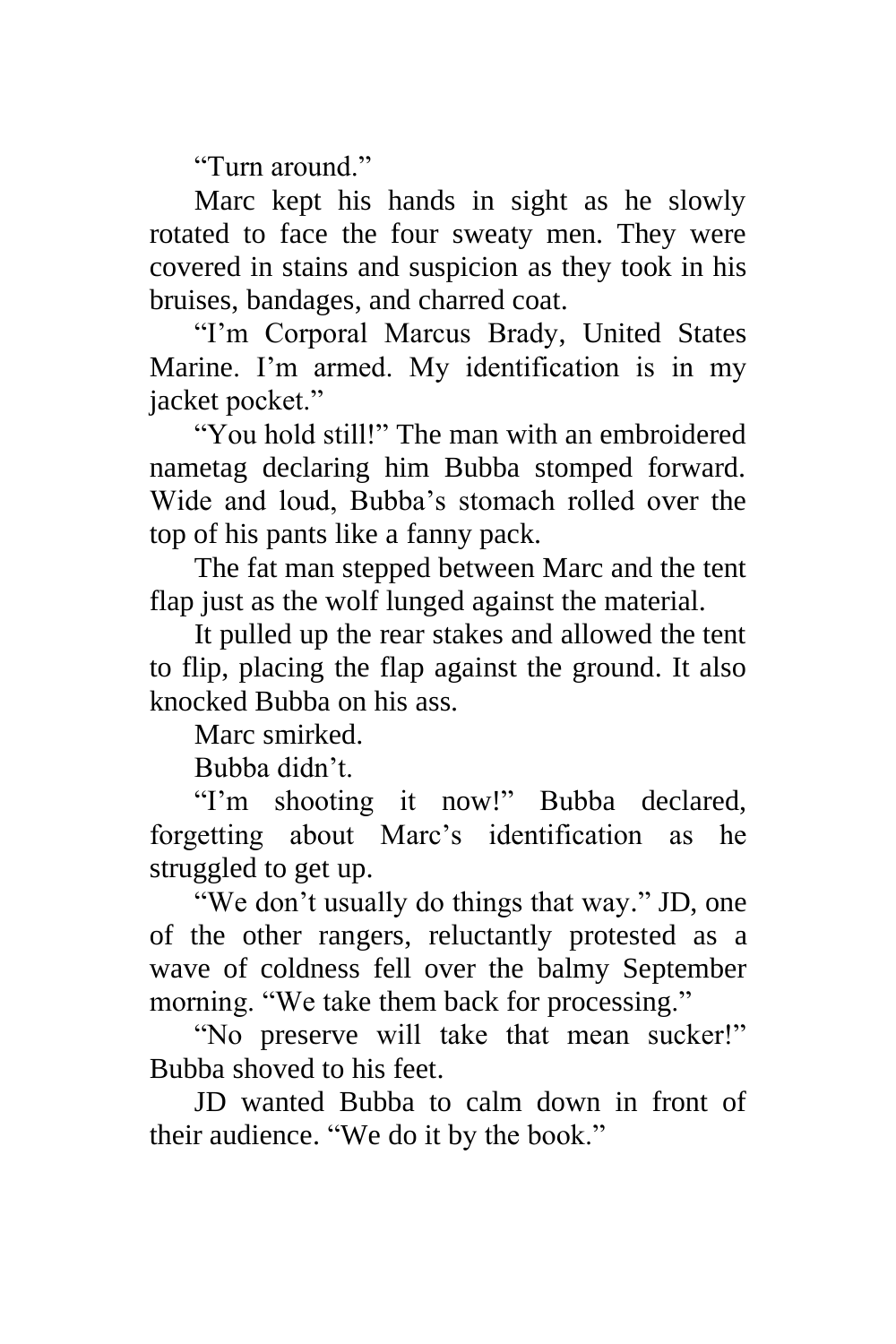"Fine!" Bubba didn't want to embarrass himself with his lack skill at shooting. "He's got two days and then I'm taking him out behind the office. No damn animal is worth this trouble."

"Neither are some people." Marc's light tone didn't reveal his anger, but his teammates would have recognized the moment and gotten out of the crossfire.

Bubba swung around, finally remembering they weren't alone. "You can get on out of here! Send us a bill for the tent."

Still deep in Marine mode, Marc grunted in annoyance. "You know, when my buddies left, I thought all the loud mouths were gone."

Bubba flushed a deep scarlet that made Marc wonder if he was about to have a stroke. *Hasn't the man ever been insulted before?*

"If you're not gone in one minute, I'll arrest you!"

"I have a better idea." Marc wasn't surprised the other rangers were staying out of the argument. Bubba was obviously someone important. Marc could tell they didn't like Bubba or his behavior. That usually meant the person was a relative of the boss and therefore, protected. "How about I buy the wolf from you?"

Bubba's mouth snapped shut.

Marc could almost see dollar signs pop into the man's mind. "What's your price, *Bubba*?" Marc was almost to the place where violence would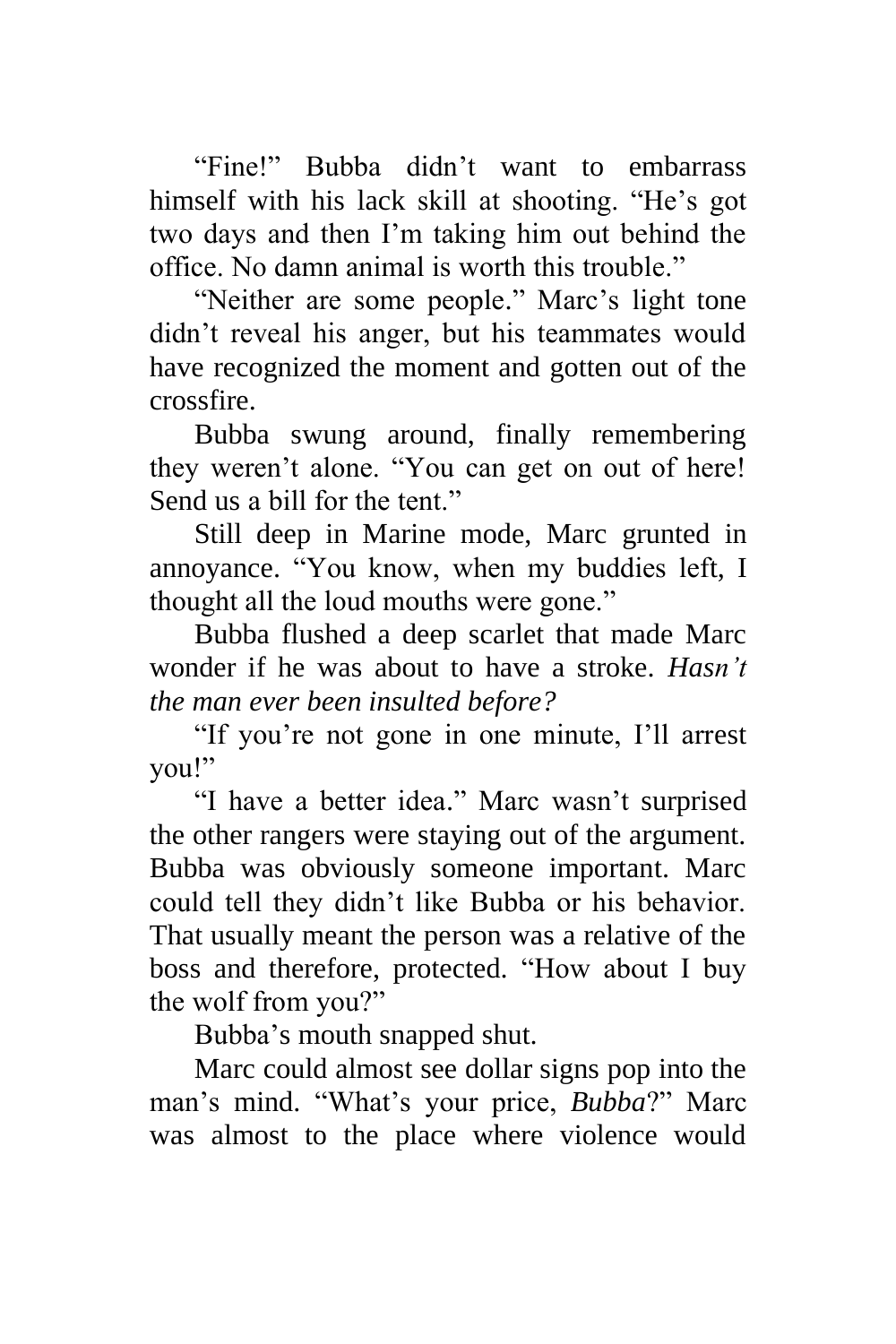occur even if he didn't want it to. For some reason, this man really rubbed against his grain.

"Everything you've got!" Bubba pointed. "Your cash, tent and gear, and that gun."

"Stiff bargain." Marc's sore hand caressed the butt of his 1911. "I have to get more than a wild animal that will try to kill me."

Bubba's happy smile faded a bit. "What do you want?"

"Two front teeth." Marc advanced. "Then we'll be squared away."

The other men watched in shock and uneasy pleasure as Marc took his fee. With two fast, brutal swings, Bubba's mouth became a bleeding mass of flesh. Two gory teeth were spit out between choked screams.

Marc stepped back, automatically wiping his hands down his pants to be certain they were dry enough to grip a weapon if needed. It usually wasn't at this point.

The other rangers gawked at Marc and Bubba's damaged face in uneasy admiration and surprise.

Calming, Marc calmly walked to his tent and rolled it upright as the wolf snarled and whimpered. "What happens if I let him go?"

JD, who had been the boss in this park until Bubba was placed with them, waved at the moaning man. "He'll hunt for it. You might as well kill it now".

Marc had known that already, but he never took the freedom of an animal unless there was no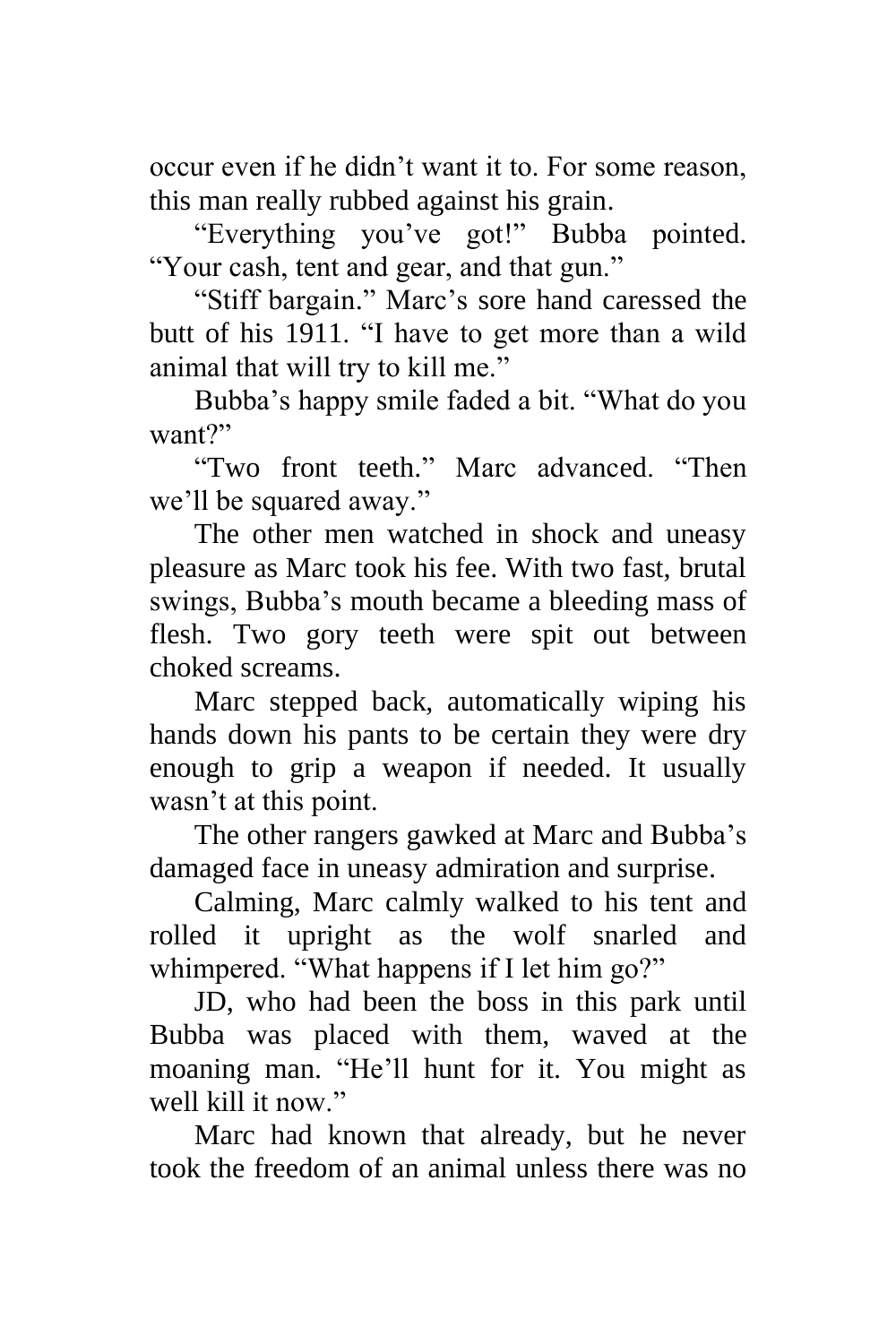other choice. He didn't believe in owning pets. "Can you dart him for me before you go?"

"We have a cage in our truck." JD joined Marc as the others tried to help Bubba. "We'll bring it up here and then dart him. You'll have the full two hours that way."

"Thanks." Marc held out his hand.

JD shook, grinning as he realized Marc had never intended to honor a deal with Bubba. "No, thank *you*."

Marc scanned Bubba. "Leak his story to the press. They'll have to send him to a new location."

JD beamed at the suggestion. "I think that could happen. It's pretty juicy."

Marc knelt in front of the flap, staring at the frightened wolf. "I came for a few days of peace and had to run from a fire. I fought with you, fought for my life, and then my team shows up in the mood to party. Now, an asshole comes into my camp and I get *you* out of the deal." Marc sighed. "It's clearly just gonna be one of those breaks."

Marc didn't stick around while the rangers shot the wolf with the tranquilizer dart. He retrieved his jeep, bringing it as close as he could while one of the men helped Bubba to their truck.

Bubba didn't look at Marc or the wolf as he left, still cradling his mouth. The two teeth were in his pocket–shoved there by JD when Bubba had painfully demanded they call the local police. Marc didn't know what JD had said then, but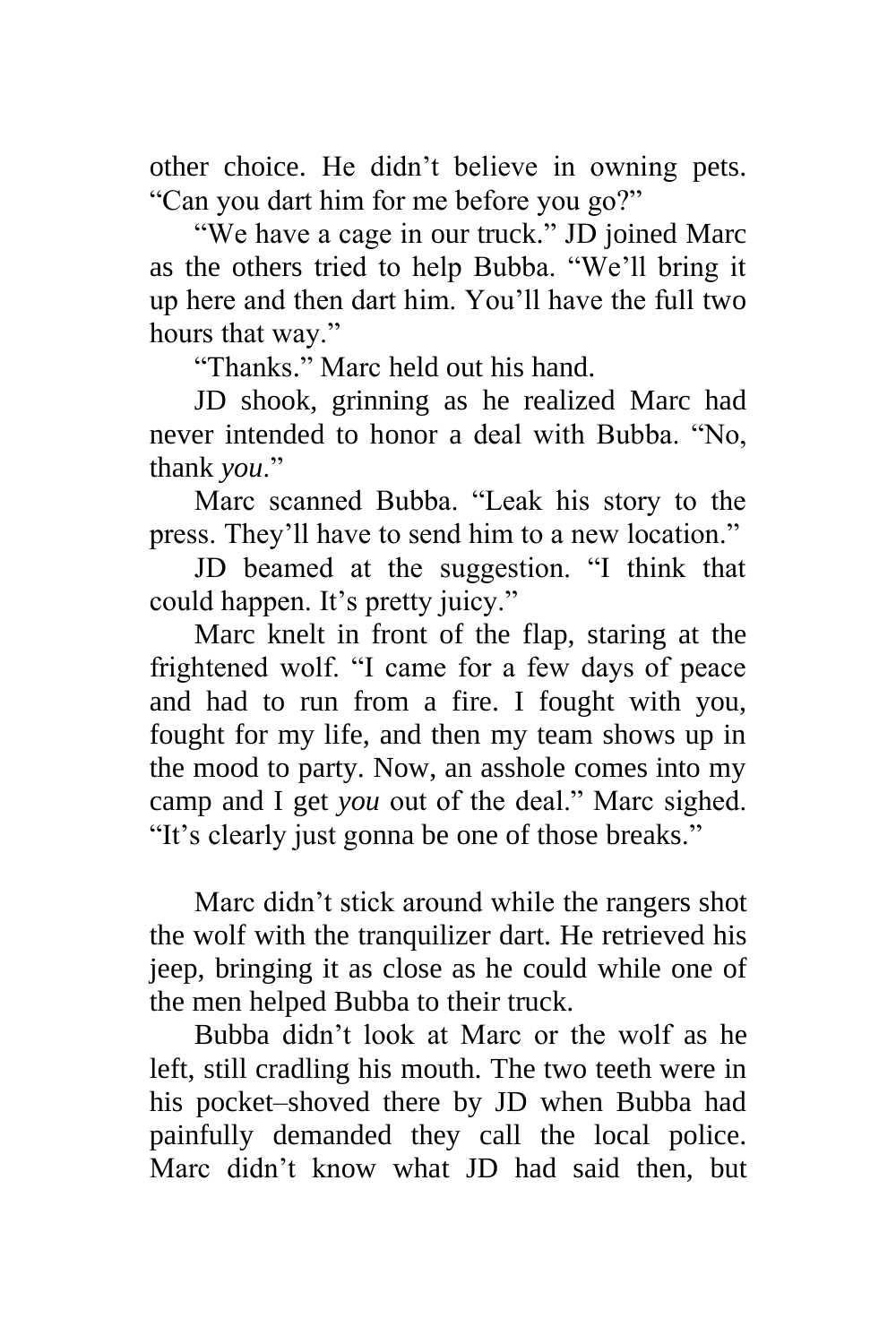Bubba had gone gray and hadn't tried to speak again.

*Beep!*

Marc flipped his pager to silent as he climbed into his jeep. He read the number on the small black box and then slid the pager into his kit. Julia wanted him to come by.

He began to feel better. She had a fenced farm. She was surrounded by Idaho mountains and forests. If the wolf couldn't be tamed a little, maybe he could be set free there. Either way, he would have a soft rack and a hot meal.

JD and the other man were in front of the tent flap when Marc pulled up, watching the wolf fight the drugs. JD and Tom could have been brothers with blond ponytails and green eyes.

"The drugs might take a little longer with him." Tom smiled at marc. "He's bigger than most Timberwolves."

Marc wondered if the animal might be mixed with a dog somewhere along his family tree, but he didn't ask in case it changed what they were doing here. He didn't want to be responsible for the animal being put down.

"You got some place to take him?" Tom was now filling out a paper on a clipboard.

Marc nodded. "Idaho. Hey, is it legal to release him there?"

"No. Not without permits."

"Figures. Guess we'll have to make friends."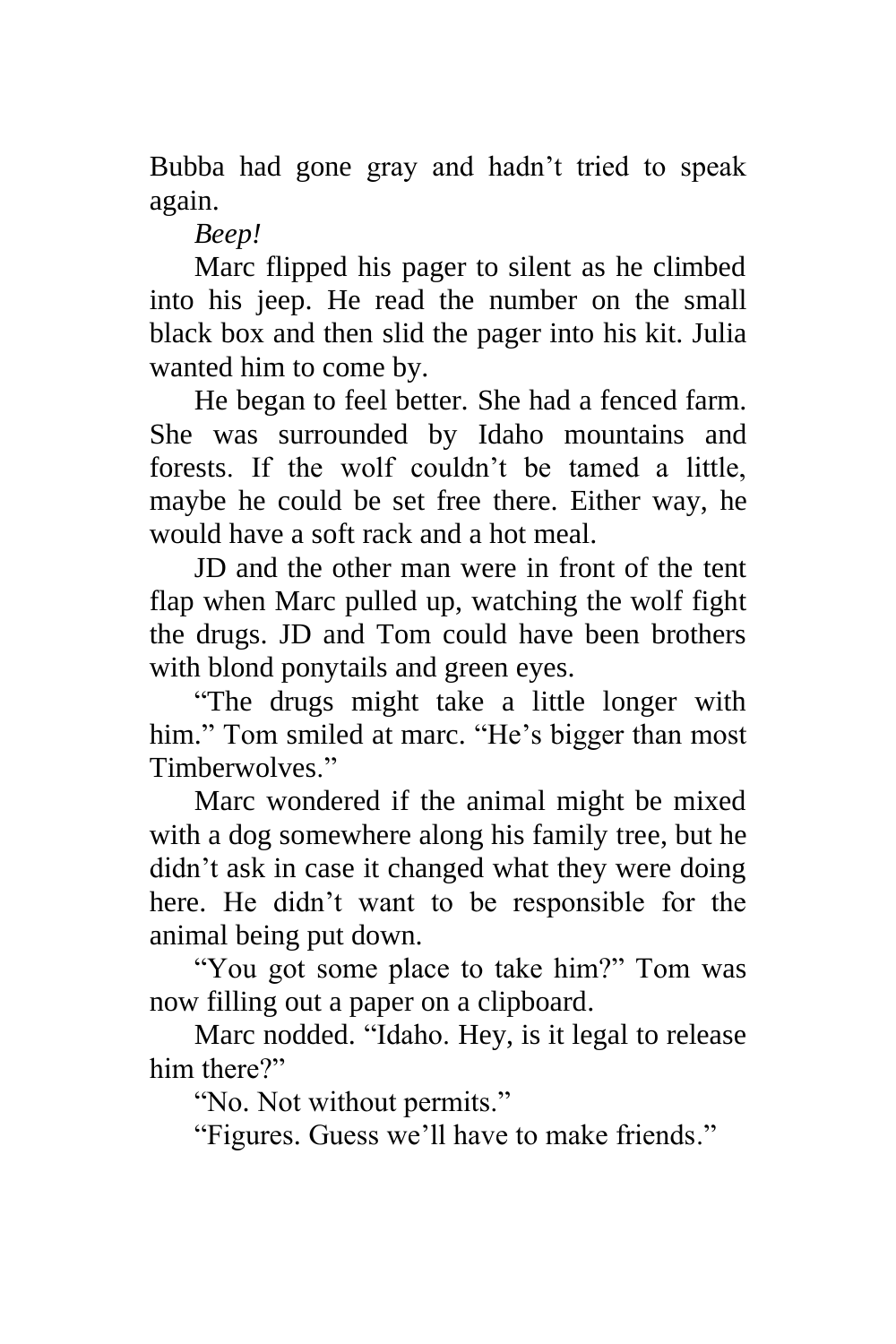"You got room for him?" Tom demanded suddenly. "Not gonna fight him are you?"

"No."

"Good." JD held out a small bag. "Here are some pamphlets on wolves from this area. Might help."

Marc shoved the paperwork into his jacket pocket and motioned toward the crate they'd sat down. "Is that the cage?"

"Yep." JD hefted it over. "Watch your fingers. Clever animals discover they can get their mouths and paws through some of the openings."

"I'll keep that in mind." Marc knelt down again to peer through the flap, feeling sorry for the terrified animal now drooling all over his sleeping bag. "Sorry, boy. Go to sleep for a while. I promise I won't do this to you again."

The wolf's ears flipped back, snout drawing up, but with the last of his energy used, the drugs finally took hold. He slumped over, panting heavily.

"Is he okay?

"He's fine." Tom unzipped the flap. "The drugs make them hot."

Marc smothered his small fire with dirt as Tom and JD removed the wolf from the tent. Marc was impressed with the care they took not to injure the subdued animal. The bulky cage was lined with thin padding, but Marc doubted that would survive the trip as they placed the wolf inside and locked the door without any more fuss.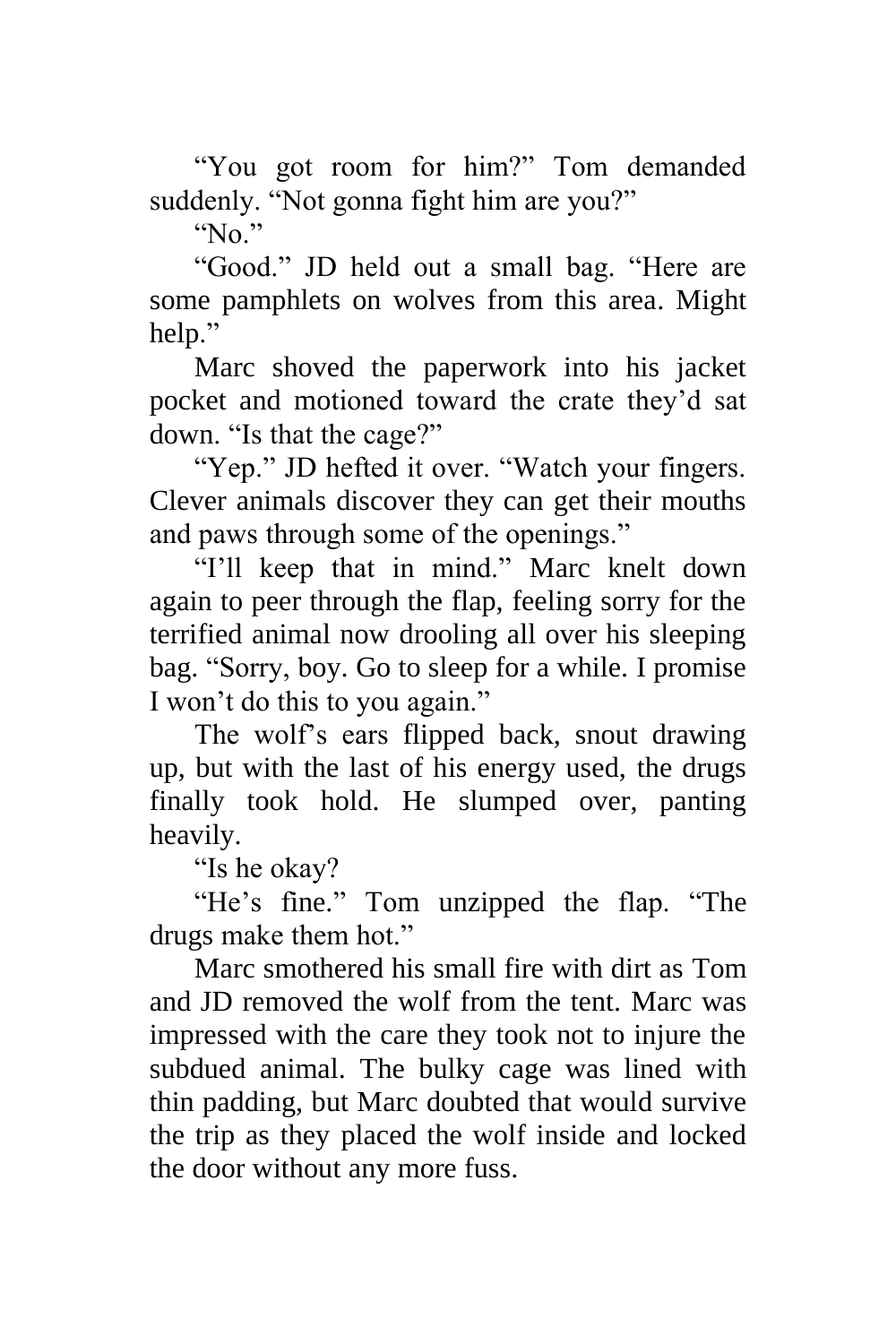"The hardest part is cornering them." Tom and JD hefted the cage onto Marc's jeep.

That caught Marc's attention. "Why did you have to?"

"This wolf's pack killed a toddler about a month ago. We rounded them all up, but one figured out how to open the cages. The entire pack escaped and we've been trying to catch them all again ever since. He's the last one. If we can't relocate them, the entire pack will be put down. And they should be." Tom held out a hand.

Marc shook hands, but he didn't agree. Wild animals acted wild. They didn't know any better. This wilderness was no place to be lax with a child. "You sure it's the right wolf, same pack? I saw this one at my last campsite, thirty miles from here, three days ago." For some reason, Marc wanted to protect the animal.

"Yes. His size makes him hard to miss. We've ended up chasing his pack each time they come through. Almost always for killing livestock." Tom stood stiffly. "Wolves roam, Mr. Brady–far and wide"

JD headed for their truck. "Thanks again for Bubba!"

Marc watched them leave without the rebellious feelings he usually carried toward civilian authority. He was in the Marines and he enjoyed that life, but he still hated to be told what to do. As he got older, it was easier to cuss in his head than to have his squad leader bail him out.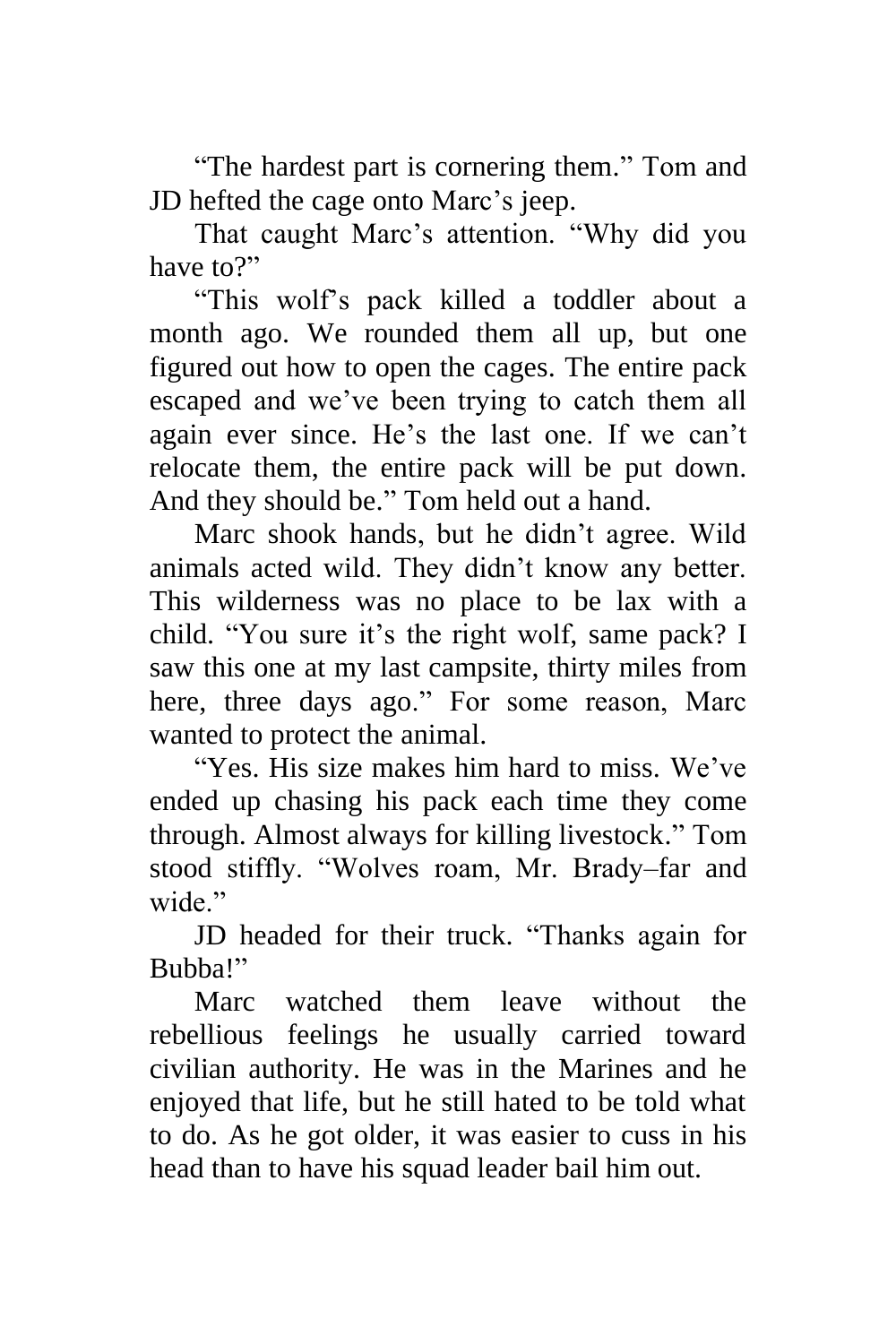After collecting his gear, Marc secured the crate in the jeep with cords from his toolbox and drove out of the wilderness. The damaged tent, he left. The forest would cover it or other animals would use it for shelter and nests. Nature took as much as she gave. The tent was a small price to pay for saving the wolf from Bubba.

Marc chose to hit the highway without stopping at the gas station to make his call. Julia rarely paged him. When she did, she never asked questions or expected him to drop everything and come running. She honestly only wanted one thing. When she'd ridden him enough, she would send him on his way with a funny walk and half a smile. It was the perfect friendship.

Marc glanced at the crate in the mirror, then put his full concentration into the drive. If he tried hard, he could be there by dinner. Her ranch was a few hours west.

*Was I expecting her to contact me?* Marc asked himself. *Was that why I chose to come here, why I told my team where I was going? If I wanted to be alone, I would be.*

Marc knew that to be true. It had been over a year since he'd spent time with Julia and his body was aware of it, even if his heart wasn't. The wolf would make an excellent reason to leave without supplying her demands if he found that he couldn't. Sometimes her words or actions triggered a dark memory and he fled. He'd had a similar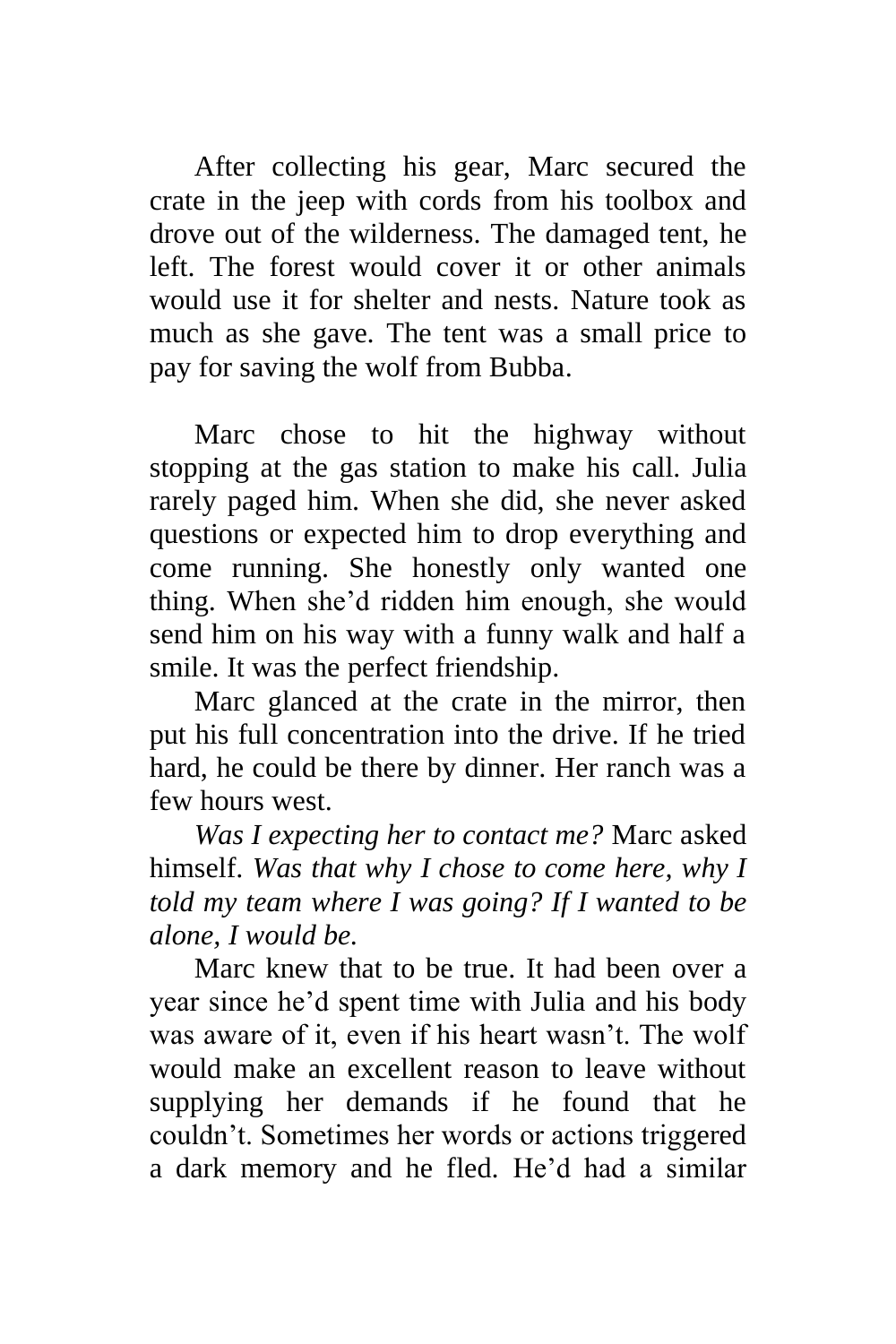relationship before Julia, but even with her nose ring, Amber had been too tame. Julia owned a cattle ranch. Cowboy boots, dusty jeans, and a plaid shirt on her were sexy. A dress would have been out of place. She was scarred, tough, erotic.

"But she's not my Angie." Marc increased his speed on the mostly empty strip of highway and pushed away his ghosts.

### **Scene 2**

The wolf woke before they arrived at the ranch. Marc heard the snarling first, then the sound of an animal trying to shred the plastic cage. He reluctantly pulled over.

Marc dug through his kit as the snarls and scratches continued, bringing out a few strips of beef jerky. He shoved them through the holes in the crate and then got rolling again without lingering. He was hoping the jerky might distract the wolf, but mostly, he was hoping the cage held for another hour. It had sounded like the animal was going crazy in there; a quick scan had verified it.

Marc listened to the wolf snap down the food, groaning as the fight to be free immediately resumed. "Gonna be a long couple of hours."

The wolf began to howl, proving him right.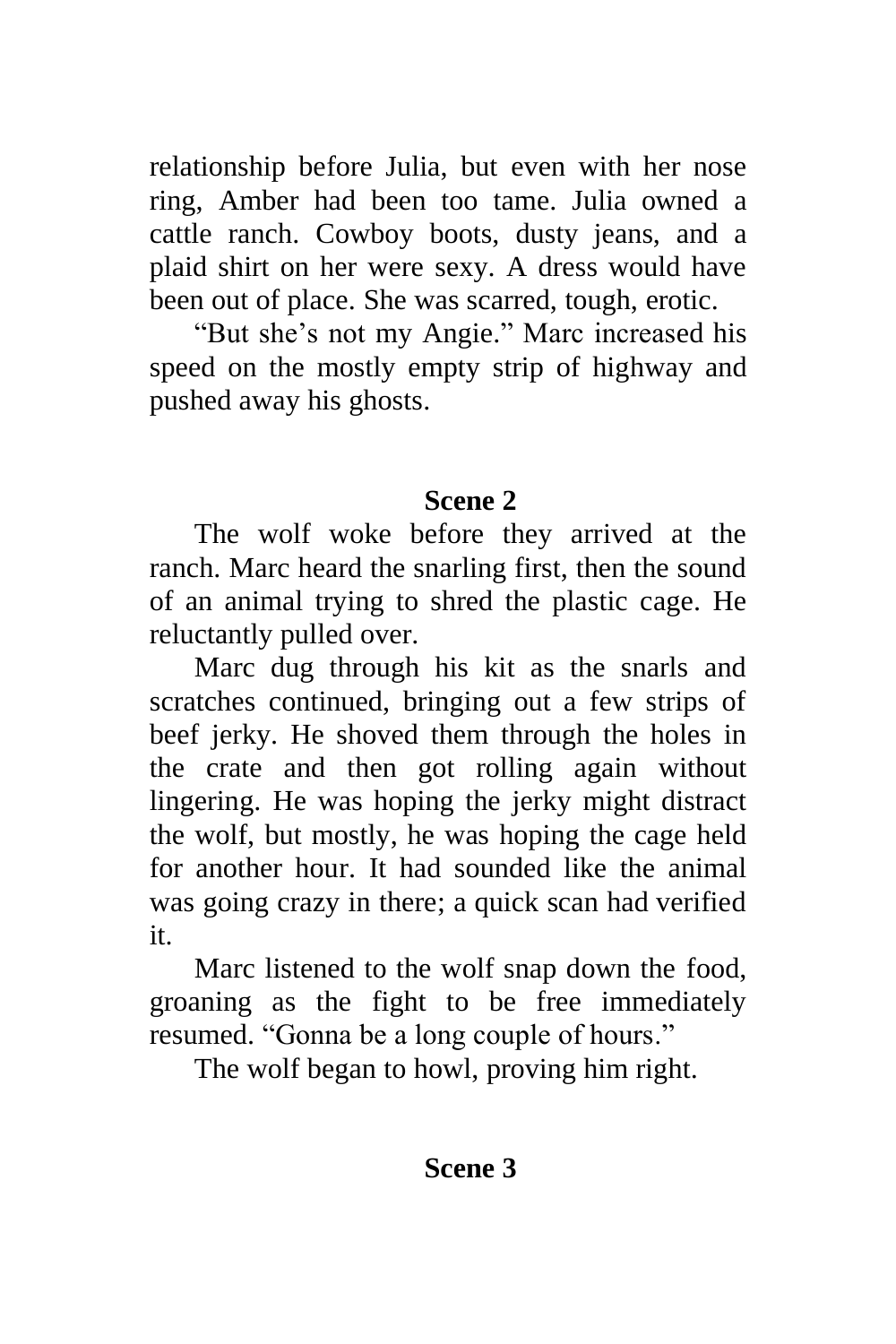Marc had a nasty headache by the time he arrived at Julia's ranch an hour later. The wolf had continued to shred the cage between emitting long howls that even the high speeds couldn't muffle. He wasn't happy to be caged.

Marc stopped at the gate to Julia's big ranch and hit the buzzer, not certain she would be able to hear him over the increasing howls. This property was large, wooded, and surrounded by a ten-foot wall that he and his team had helped build when Chad and Julia moved here. The team knew their way around the property.

The ranch was nestled in the southeast corner of Idaho, but it didn't look like the national parks that it was so close to. Idaho wasn't welcoming. Marc still wasn't sure why Chad and Julia had chosen this area to settle down, but they'd done well with their cattle. After Chad's death, Julia had refused to leave, working the ranch herself to make ends meet. Marc had stuck around as long as he could after the funeral to get her set, and then returned between deployments, but it was clear that he'd been gone too long this time. The roof tiles scattered in the driveway and the lack of cows in the pasture was unsettling.

"Is that you, Brady?"

Marc had to shout. "Yes! Sorry for the noise!" It was as if the wolf knew he was close to being free. His howls were getting louder.

"Come on in!" The gate buzzed open.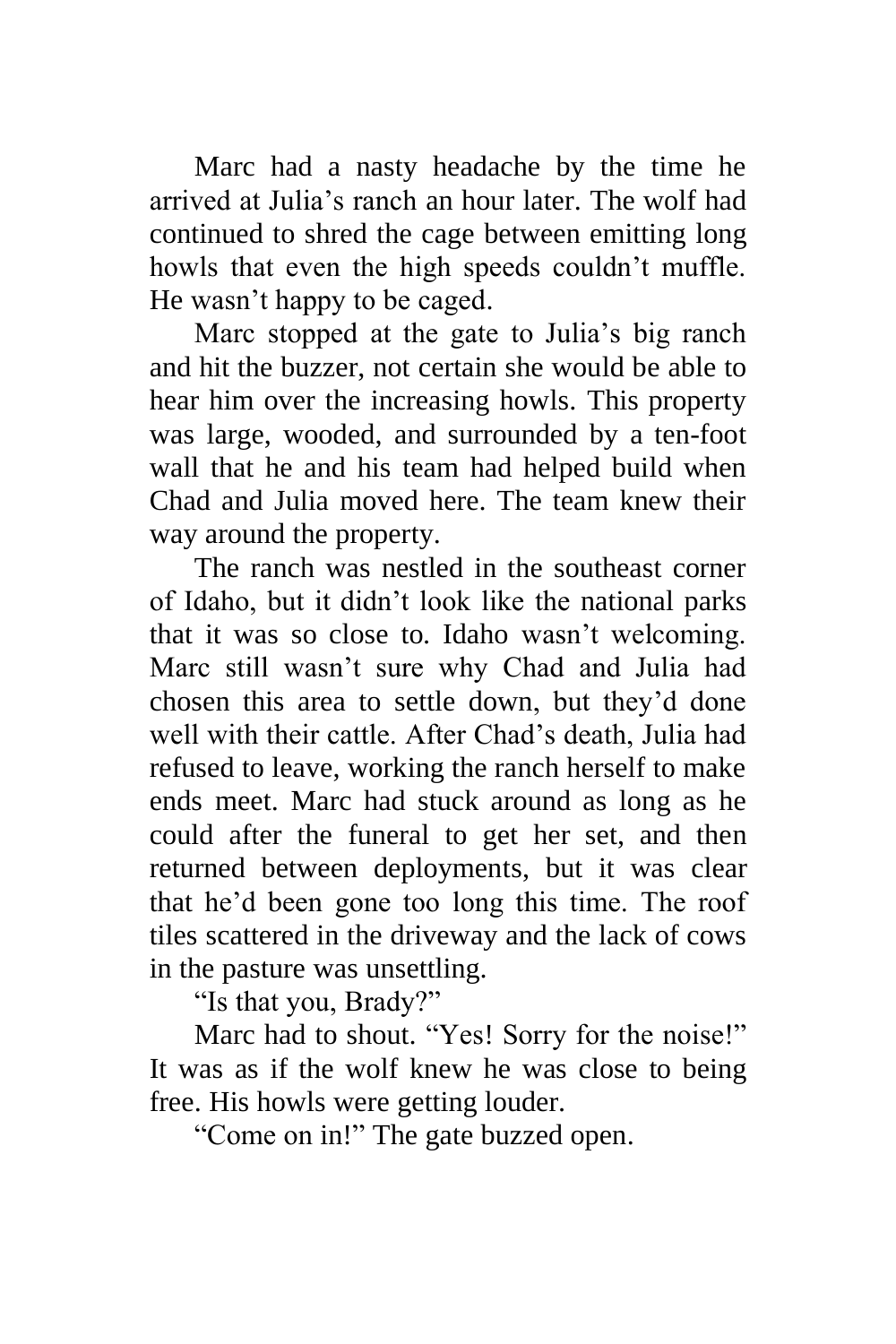Marc quickly drove through, studying his six in the mirrors. He wasn't expecting trouble here, but as with keeping his hands dry enough to grip his gun or knife, watching his back was ingrained.

The gate shut with a loud clang that Marc barely heard, thanks to the wolf. He drove straight to the rear barn behind the large main house. He usually hid his vehicle there in case Julia had unexpected company, but today, he needed the room.

Marc quickly opened the doors and then drove the jeep in. Tall and wide with a long loft, the barn was lined with shelves and storage spaces all labeled for the contents. Most of them were empty.

After a quick check to be sure the cage would hold a bit longer, Marc shut the barn door as the howls again increased in volume. "Give me a few more minutes, boy."

Marc saw Julia coming from the main house. They had a normal routine that was about to be disturbed, but Marc doubted she would mind. Julia often rescued animals.

Marc smiled at the woman walking his way. The first thing he noticed was her hair. She'd cut it not long before their last hookup and he almost hadn't been able to perform. Clearly, she'd sensed that because it was well below her shoulders now. That willingness to please was part of why he spent downtime with Julia. She didn't always know what he needed, but she was willing to try to find out. It was usually enough.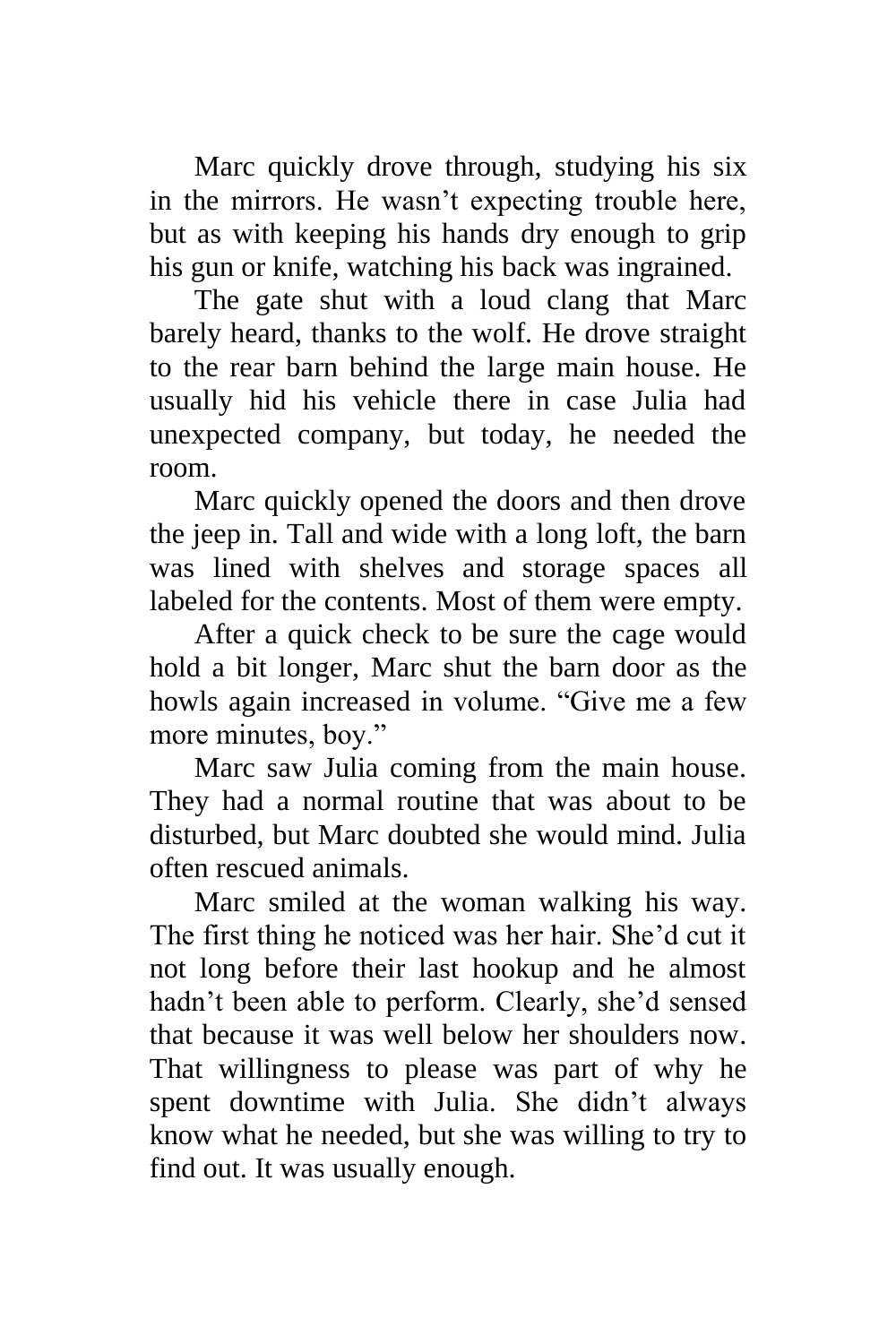*As long as the lights are off,* he added.

Julia increased her pace to a quick trot that shook the right parts and reminded Marc that when the lights went out, she didn't turn them back on until he was happy. It sent a rush of need into his guts, causing welcome to spread across his lightly bearded face.

Julia had been observing his bruises and bandages while judging his mood. Determining it was good, she tossed herself into his arms and molded herself to his hard body.

Marc inhaled deeply as the past flew over him in vanilla waves of agony. It was always the same. A willowy brunette with long curls and that scent lit him up where nothing else could.

Marc slanted his mouth over hers, hand sliding down to cup a cheek and press her closer. His other hand tangled in silken strands as he deepened the kiss. It had been a year. He suddenly felt every second of it.

Julia encouraged the familiarity in public only because he never gave this to her. She hated Marc's lights-off rule; to have him grope her in broad daylight was something of a thrill. When he growled lowly, iron bar pressing into her thigh, she gave in to the unspoken plea, nodding.

Marc led her toward the shed, aware of their audience. Julia owned the ranch, but she also had employees here. She wouldn't care for them witnessing this, even if she was enjoying it.

A wolf's long howl broke the moment.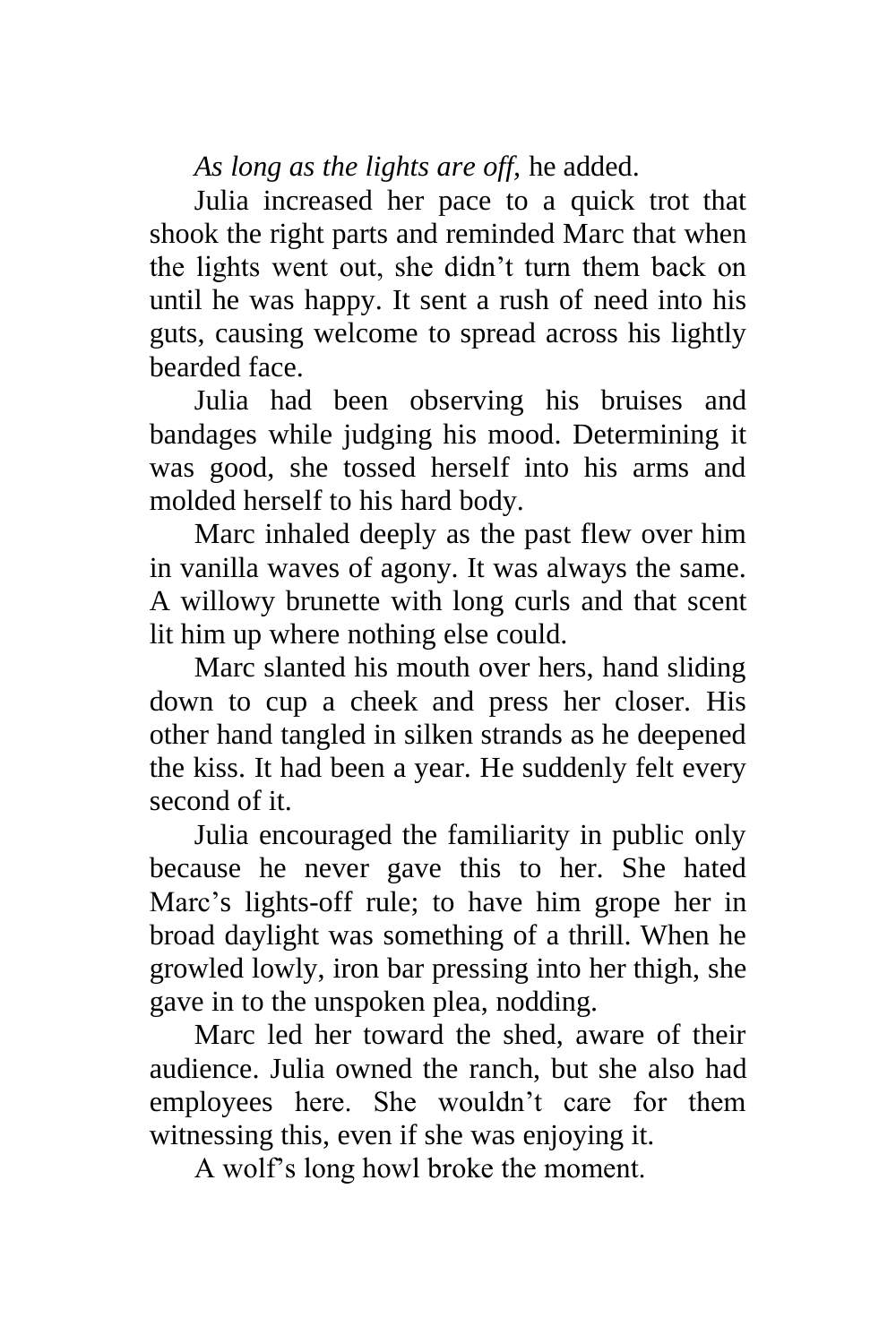Julia pulled away, peering around. "That was close. We should go inside. Wild wolves are no joke."

"Yeah, uh…" Marc sighed, letting go of the soft, but no longer willing flesh in his hands. "I brought a friend."

"A friend?"

Marc headed back into the barn. "Well, maybe not so much a friend as a wild animal."

Julia snickered. "Call it whatever you want, Brady. I'm already sold on your Johnson."

Marc laughed in surprise and felt the Marine finally slip back into his cage as the civilian took over. It was a relief. "Thanks, baby. I needed that."

Julia snickered, securing the doors behind them. It would be a shame when Marc was gone. *I really do enjoy his company*, she thought*. It's too bad I married Chad instead of Marc. My life would be totally different.*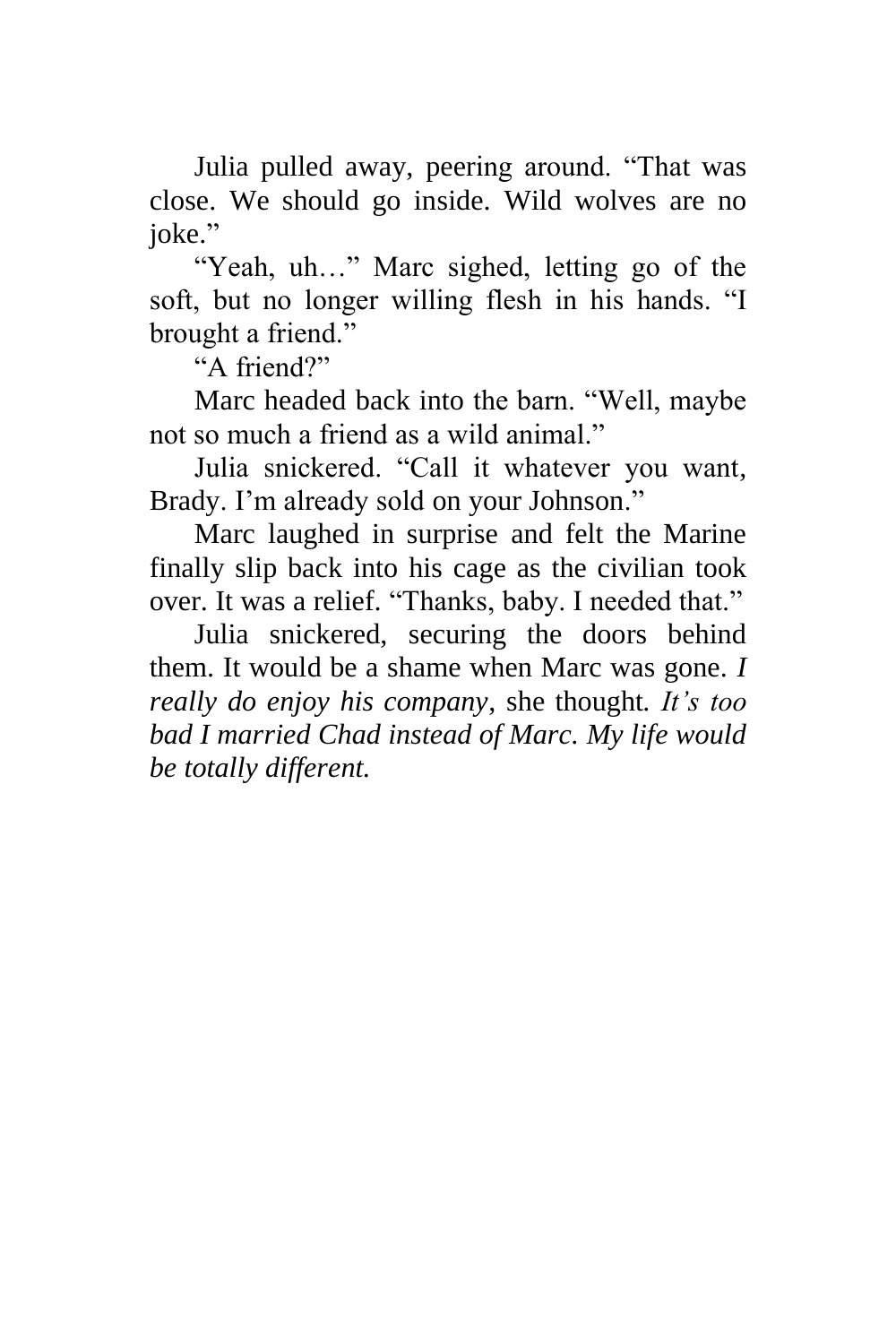Chapter Four Downtime

# **Scene 1**

**J**ulia didn't ask questions as the wolf continued to howl. She and Marc had discussed her rescues at length on a previous visit. She assumed the wolf was injured or in danger.

"You'll have to check him out through the cage. I don't want him knocked out again."

Julia was already doing it, shining her neck light. "He's a timberwolf, probably a year old, maybe a little more. He seems healthy. I don't see injuries, other than singed fur. As he moves around, you'll be able to see underneath and check for injuries there. Watch for signs that he's in pain." She stepped back. "You'll need a permit if you want to release him. Might be best to find a shelter or a preserve."

"Maybe."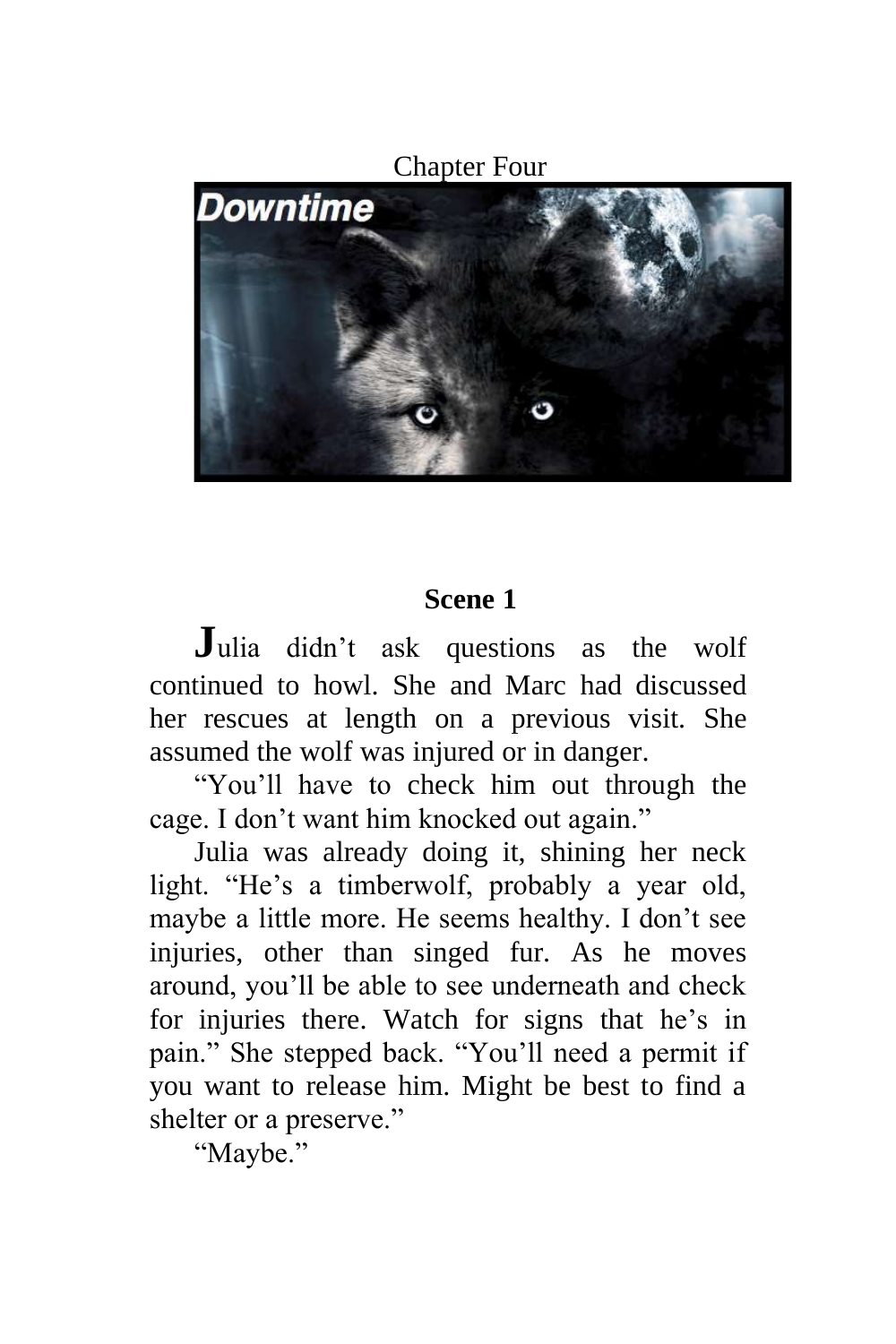"If you keep him, settle him down enough for a vet to give him shots. And register him, depending on where you go. Wolves don't have as many rules as dogs yet, but they're gaining attention because of all the recent attacks."

Marc grimaced at the warning. He now owned a wild animal that would kill him if he made a mistake. "I understand. I need to let him out. Is in here, okay?"

Julia glanced around the cobwebbed barn she rarely used anymore. "Should be fine, but I don't know if there are holes…"

Marc Began walking the perimeter to search for places where the wolf could escape.

Julia scanned the crate, amazed at the damage the wolf had done to the carrier. Another hour of it and the big wolf would be free.

The wolf whimpered, begging to be released. It was easy for him to sense the kind nature of the human female. He'd met her type before, in his home forest.

Julia smiled sympathetically. "Hang on, baby. We'll get you out of there."

Finished with his search, Marc motioned her to take the ladder that led to the loft. Neither of them needed to be in reach of the wolf until after it had time to calm down.

Julia climbed to the loft and took a seat on the open edge, eager to observe. She also assumed Marc would finish what he'd started at some point. It was amazing how a one-minute embrace could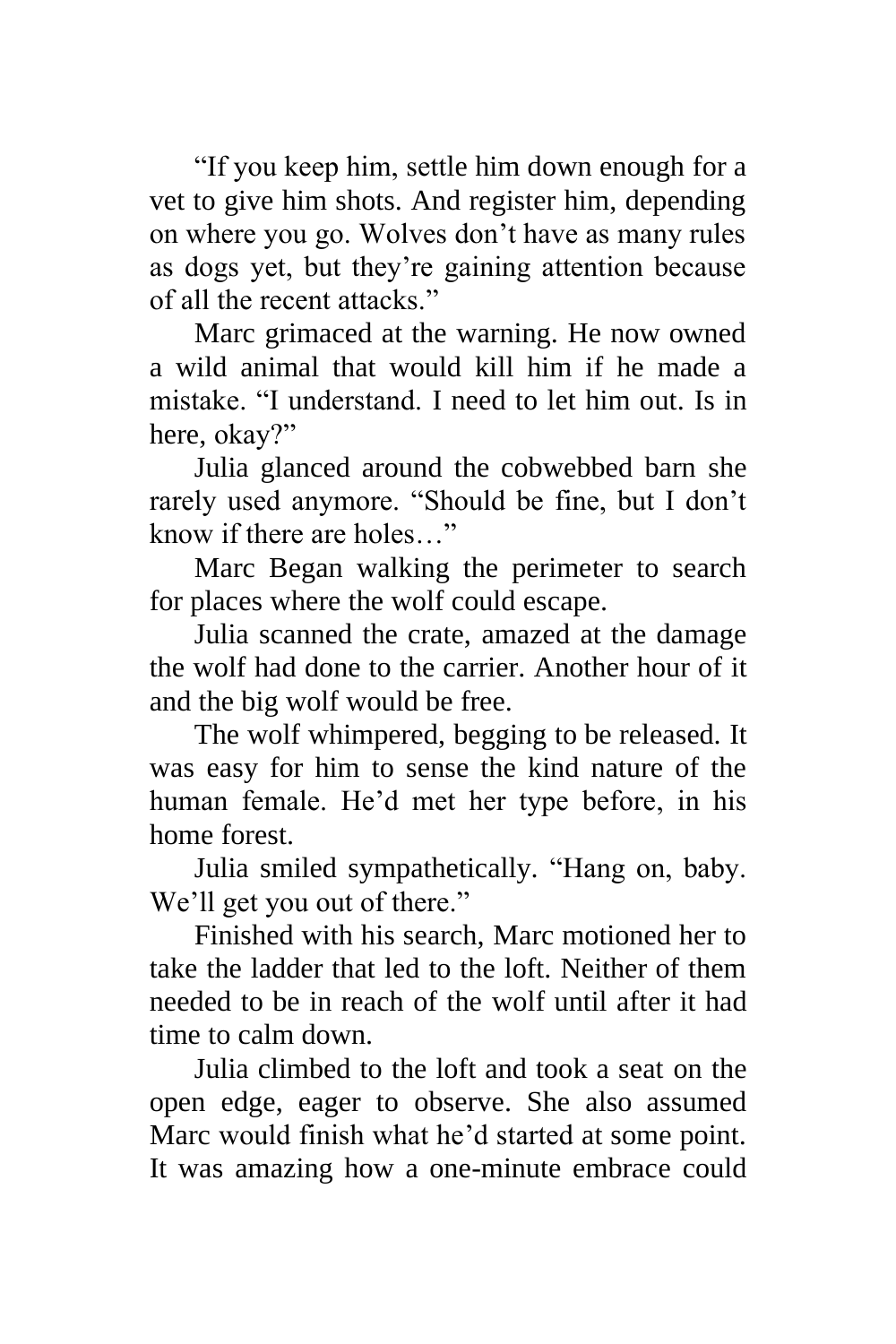fire up her body. He knew how to reach that place inside her that no other man she'd been with could, including her husband. Julia used to wonder if it bothered Marc to sleep with the wife of his dead teammate, but she didn't need to wonder about it anymore. She knew it did.

The wolf lunged against the crate as Marc got close. Marc quickly unsnapped the latch but didn't open the door. He hopped down from the jeep and went to draw a bucket of water from the pump. He knew the wolf required a drink, but Marc also needed the animal to understand food and water came from him. Maybe the animal wouldn't be as aggressive at feeding time once he figured that out.

The wolf lunged against the crate again. This time, the animal gained freedom as the door swung open. He shot out of the crate, leaping from the jeep seat to dart into a dark corner.

"He's out!"

Marc didn't answer Julia's warning. He could already feel the wolf watching him as he gathered the water. He expected an attack. The waves of anger coming from the animal were hard to miss.

Marc placed the bucket on the ground next to the pump, then scoured the barn for the expensive bags of dog food Julia stored here for her pets. Marc noticed the bags hadn't been touched in a while. He wiped away the cobwebs and tore the top bag before pushing it over to spill across the dirt floor.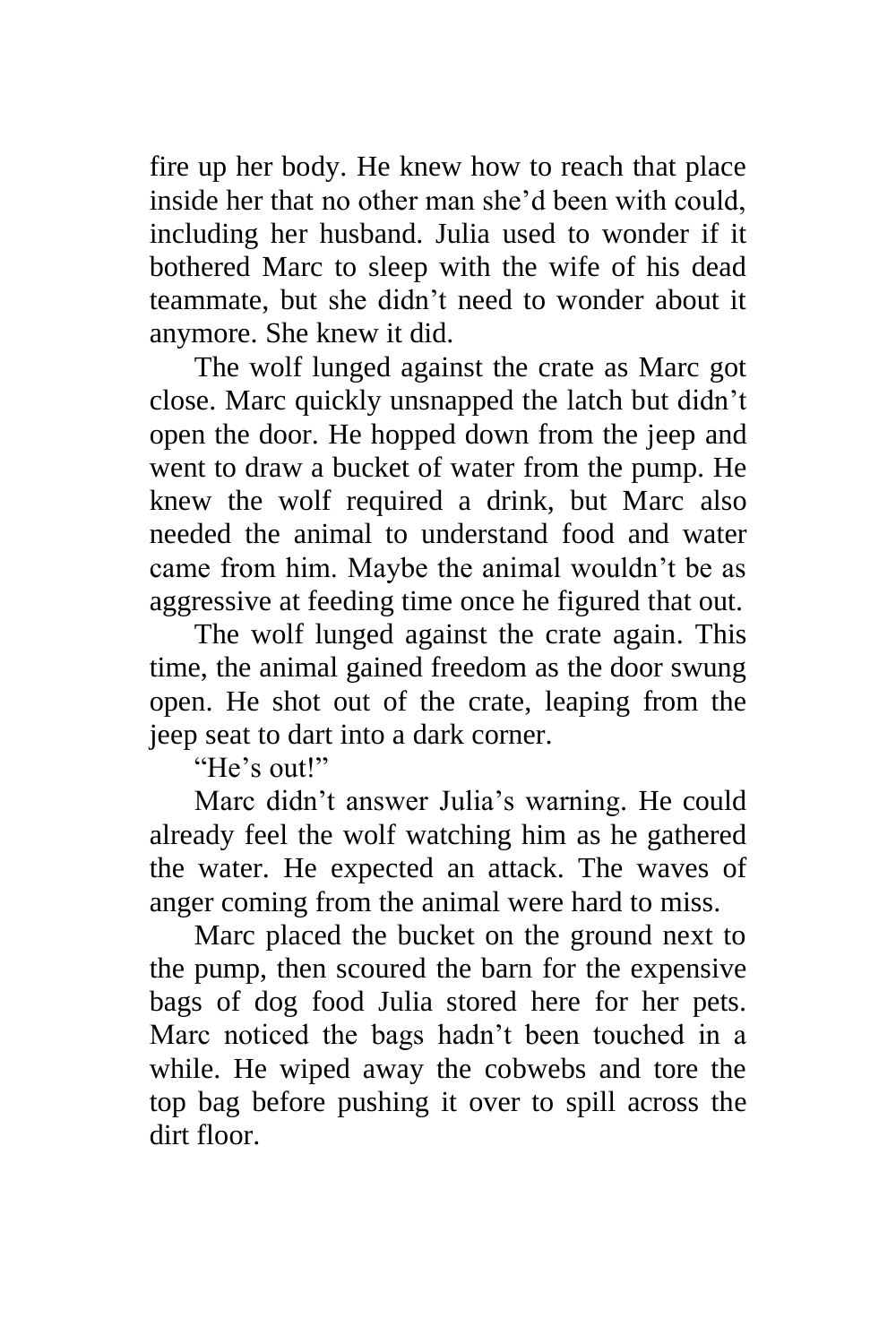Marc climbed to the loft. He would have to keep track of the animal's eating and drinking habits. He wouldn't be able to make friends until that happened. Wild animals had basic needs to satisfy before any other new scent or idea could be given time to grow. Sex was another trigger. Marc was glad there were no female animals here. Julia only adopted males. She said the girls were needed on sanctuaries and preserves to help build those populations, but Marc suspected she just liked being the only female on her ranch.

They waited quietly for a few minutes, but the wolf stayed in the far corner shadows, glaring. Only the occasional shuffle or whimper came.

Marc turned to Julia, body swelling as hot need sank into his balls.

When he held out a hand, Julia let him pull her to her feet, not saying anything. When he left his Colt on and took her against the loft window, big hand curled around to please her, she forgot how to speak.

Marc kept his face buried in her hair and pretended she was someone else.

## **Scene 2**

Marc kissed Julia softly on the neck. "Thank you."

Julia fastened her jeans and slumped into the old, shrouded chair by the window. "My pleasure, Grunt."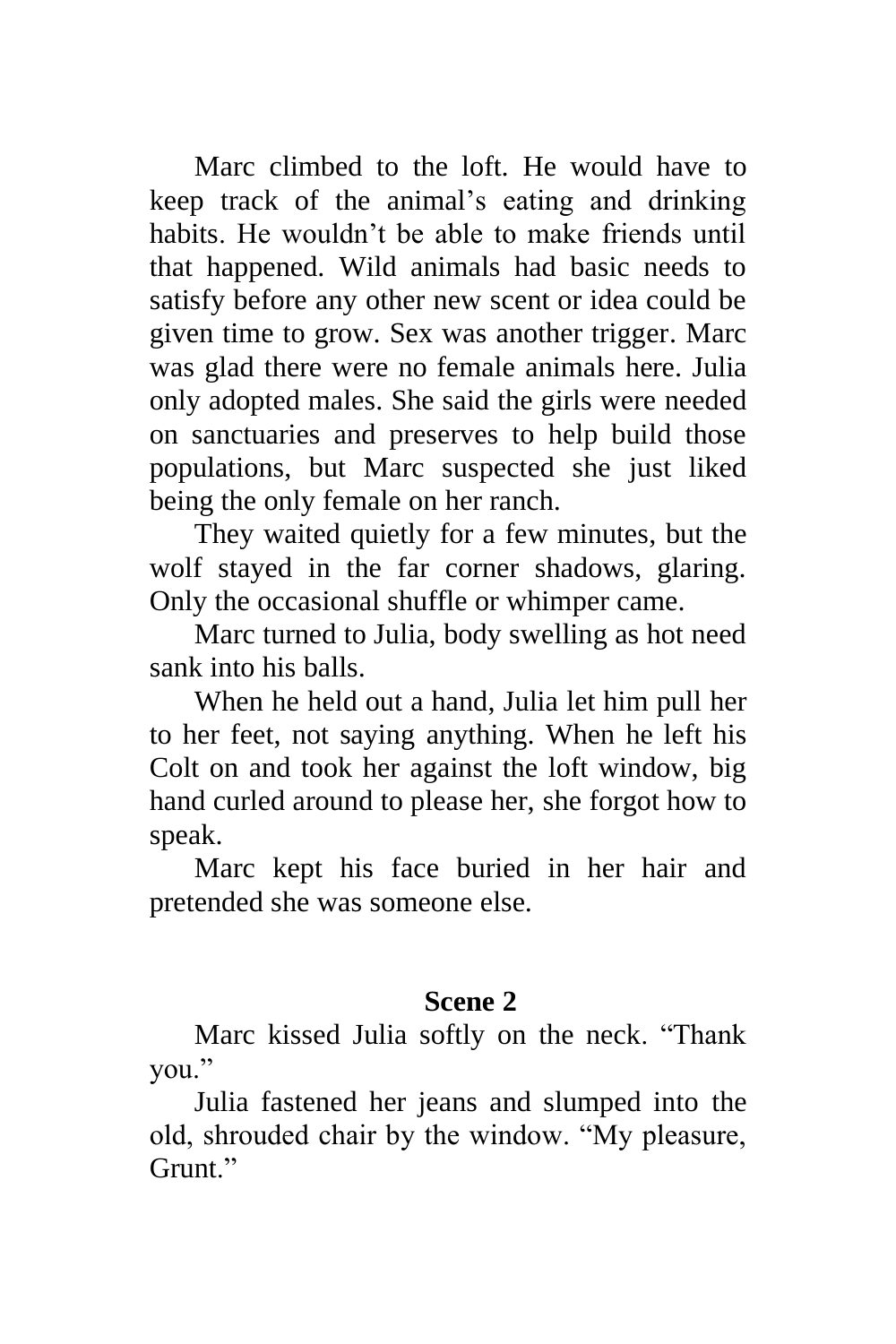"We're here to service, ma'am." Marc adjusted his damp clothes. "Is this a good time to ask for a favor?"

"Not after the one you just did for yourself." She laughed, glancing over at him. "Want me to help with the wolf?"

"Yes, please, baby."

Julia leered again. "You're using charm. Uh $oh$ "

Marc chuckled as he climbed down. The wolf had to get used to him sometime. Might as well be now. "I don't think he's injured, but I need to know some basics, like age and general health. I'll handle it from there."

"Have you done this before?"

"I've worked with dogs in the service." Marc kept moving away from her, hating the guilt that always came now. That ugly voice spoke up in his mind. *You just fucked your best friend's wife.*

Marc thought of the times Chad had hinted that Marc should take care of Julia in every way if anything happened, but the guilt was still there. *I loved on her until we both got a release. That's not a bad thing*, Marc reprimanded himself silently. *Chad's been gone for years. He doesn't mind*.

Julia had come to the ladder, feeling the mental wall slam down between them. "I'm sorry."

Refusing to let the moment be ruined, Marc grinned. "You have the biggest titties I've ever played with."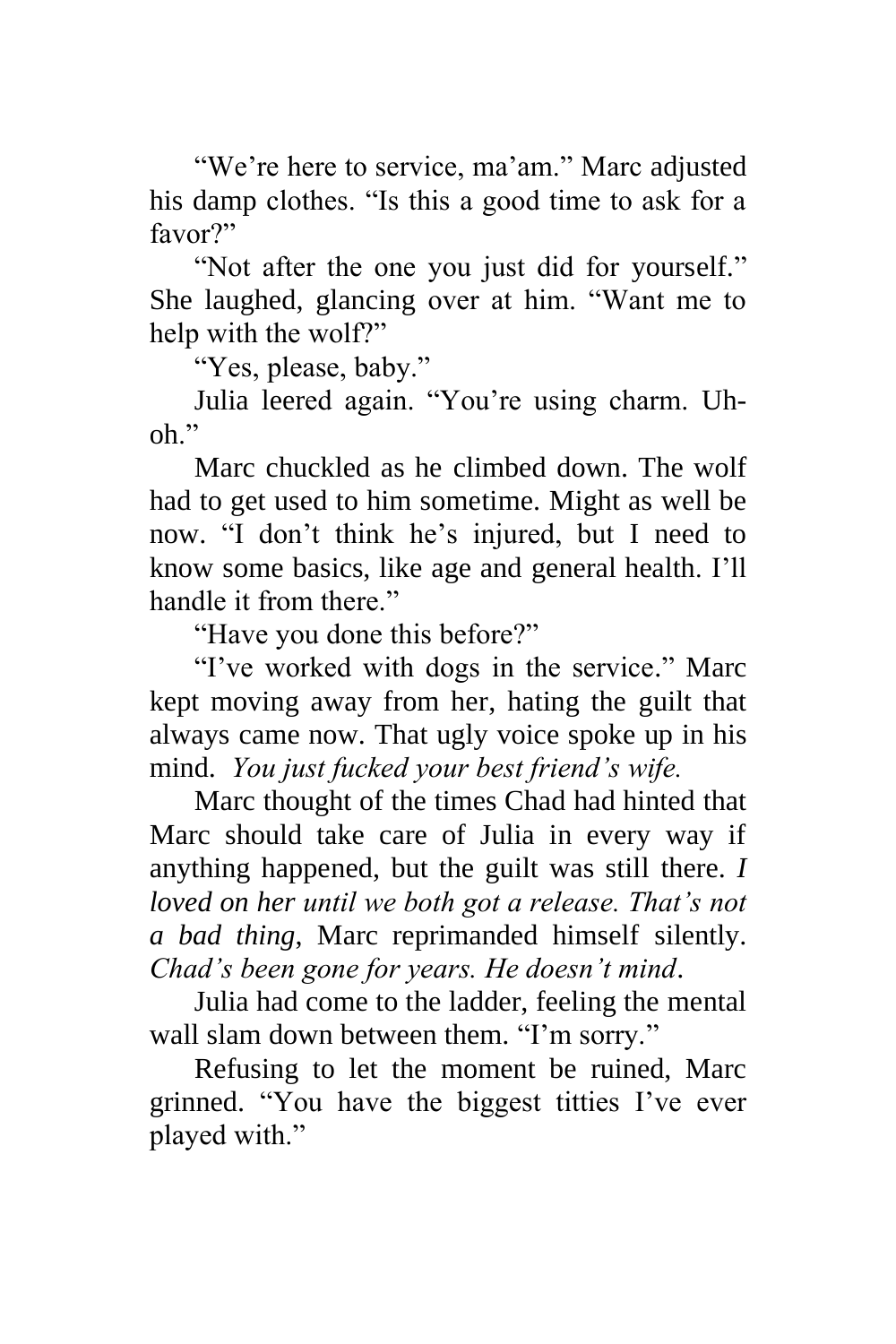Her surprised laughter filled the barn, making Marc wince. Julia liked her men to talk dirty to her. Marc didn't mind that, but he'd spotted the wolf. Upon the loud noise, the animal had darted back into the shadows.

"You okay down there?"

Marc settled into the seat of the jeep, lighting a smoke. "Still glowin'. You?"

"A little lonely, but I suspect that won't change. I'm going to the house."

"I'll be over in a bit."

"You know the way."

"I know several." Marc was glad for the silence after she slid down the pole from the loft and disappeared through the office door. She latched it, exiting through the rear office.

*Alone at last.*

The afternoon slid into early evening while Marc waited for a first contact. He knew from experience that lone wolves didn't usually attack unless provoked, but he also knew it didn't take much to provoke them.

The barn creaked and swayed with the wind, sending the smell of hay and sawdust through the air. There was another odor here too. Marc identified it as abandonment. This barn had been used for storage the last time he was here. People had come and gone daily through those wide double doors. Marc wondered what had happened to make Julia change things. She was a stickler for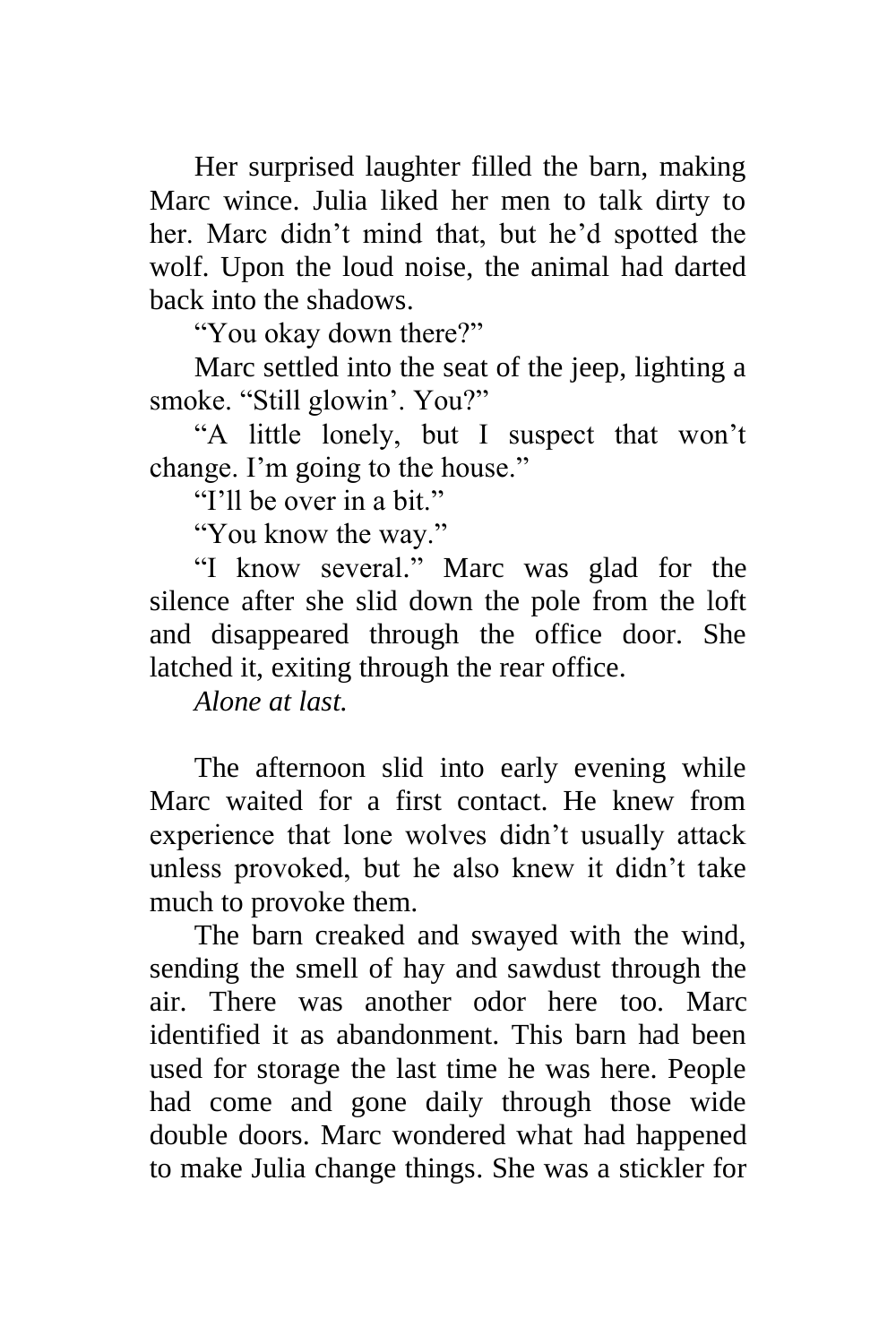regular routines–another reason he liked spending time with her.

Marc heard lapping and leaned back for a brief moment to rest his muscles. When the noise stopped, he shifted back into alertness. Waiting for the soft crunching of food, Marc was unprepared for the crash as a stack of boards was knocked over.

Marc twitched again as something else fell. It sounded like a different stack of boards. He pinpointed the wolf by it. The logs were between the water and the food.

A crunch echoed, telling Marc the wolf was eating. Ripping came next, making him frown. *What's he tearing up?*

Marc started to go find out and then stopped as he realized the wolf was trying to draw prey into his new territory. "Clever."

Another crash echoed, this one larger.

"Barrels." So far, it was all easy to fix.

He waited patiently as the wolf circled the barn around him, knocking things over and pawing at the dirt. Marc assumed the animal was throwing challenges, but he knew better than to accept. He needed the wolf to come to him.

Marc patted the sweaty cooler on the front seat. Deepening shadows told him the sun was sinking. He didn't want to do things the hard way, but he had to be back at the base in a week and he couldn't let the wolf go. They had to make friends and it had to happen fast.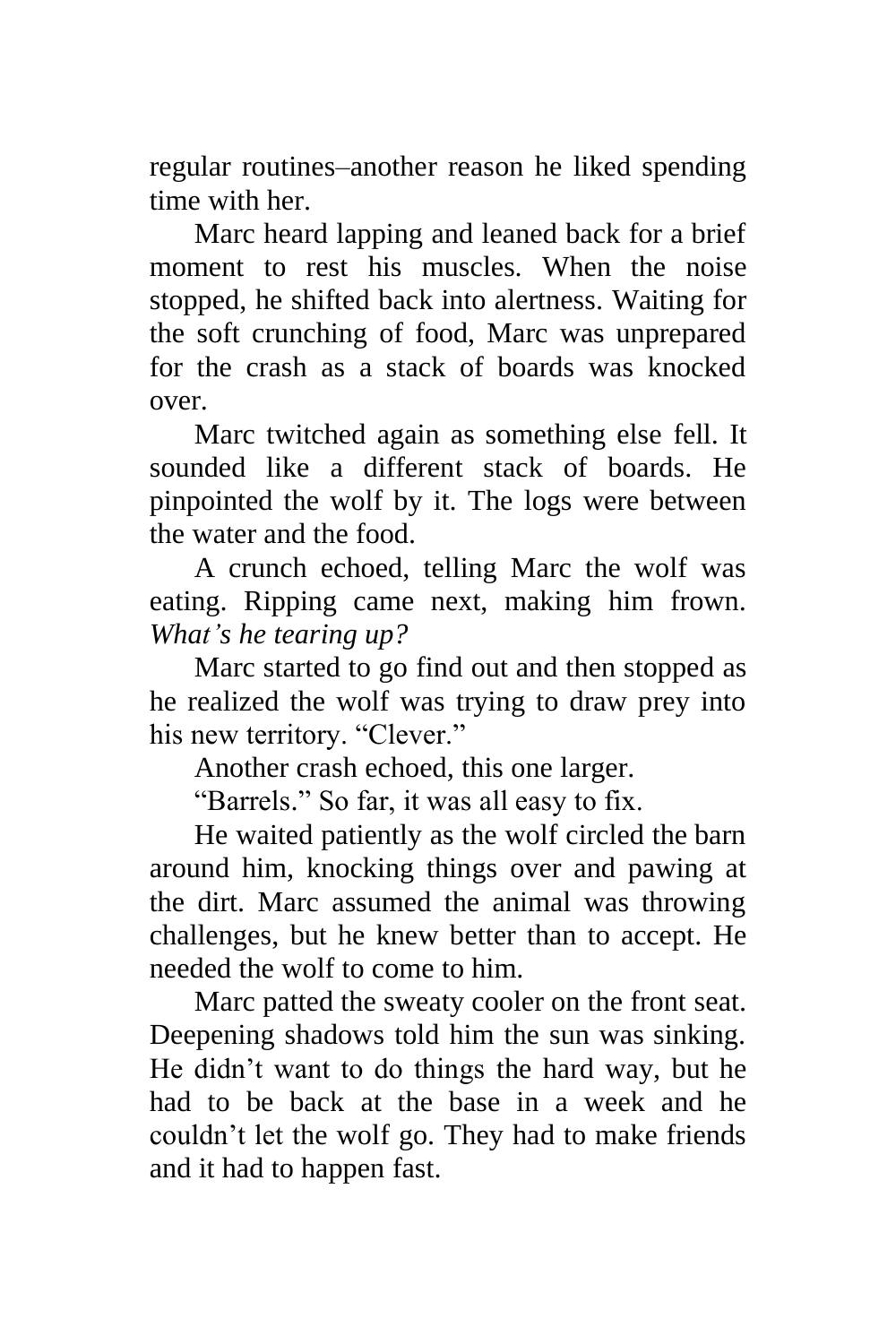Marc heard the pad of determined paws and prepared himself for the coming struggle. Adrenaline pumped through his system, heart thumping as cool nerves settled in. Icy enough to shiver, Marc waited for the leap, hoping he timed it right.

The wolf landed on him an instant later, jaws snapping at his neck.

Marc slammed his skull into the wolf's tender nose, drawing a shocked yelp. He wrapped his legs and arms around the hot, furry body to keep it from fleeing.

Marc ducked wild snaps and smashed the wolf against the seat to get a free hand. He grabbed at the ready meat in the cooler, shoving the bloody deer steak against the wolf's mouth.

The wolf snapped at it automatically. At the first taste, the wolf stopped fighting to greedily consume the meat.

Marc kept the food coming, glad he'd insisted on saving a chunk from his team.

The wolf kept eating, whining and whimpering at the feel of the man wrapped around him. Hunger was a powerful deterrent and meals like this one were rare, even for a predator that ran in a pack.

Marc dropped the last thick piece toward those snapping, snarling jaws, then let go and leapt out of the jeep. He strode to the barn doors as the wolf finished the food and began rooting around in the cooler.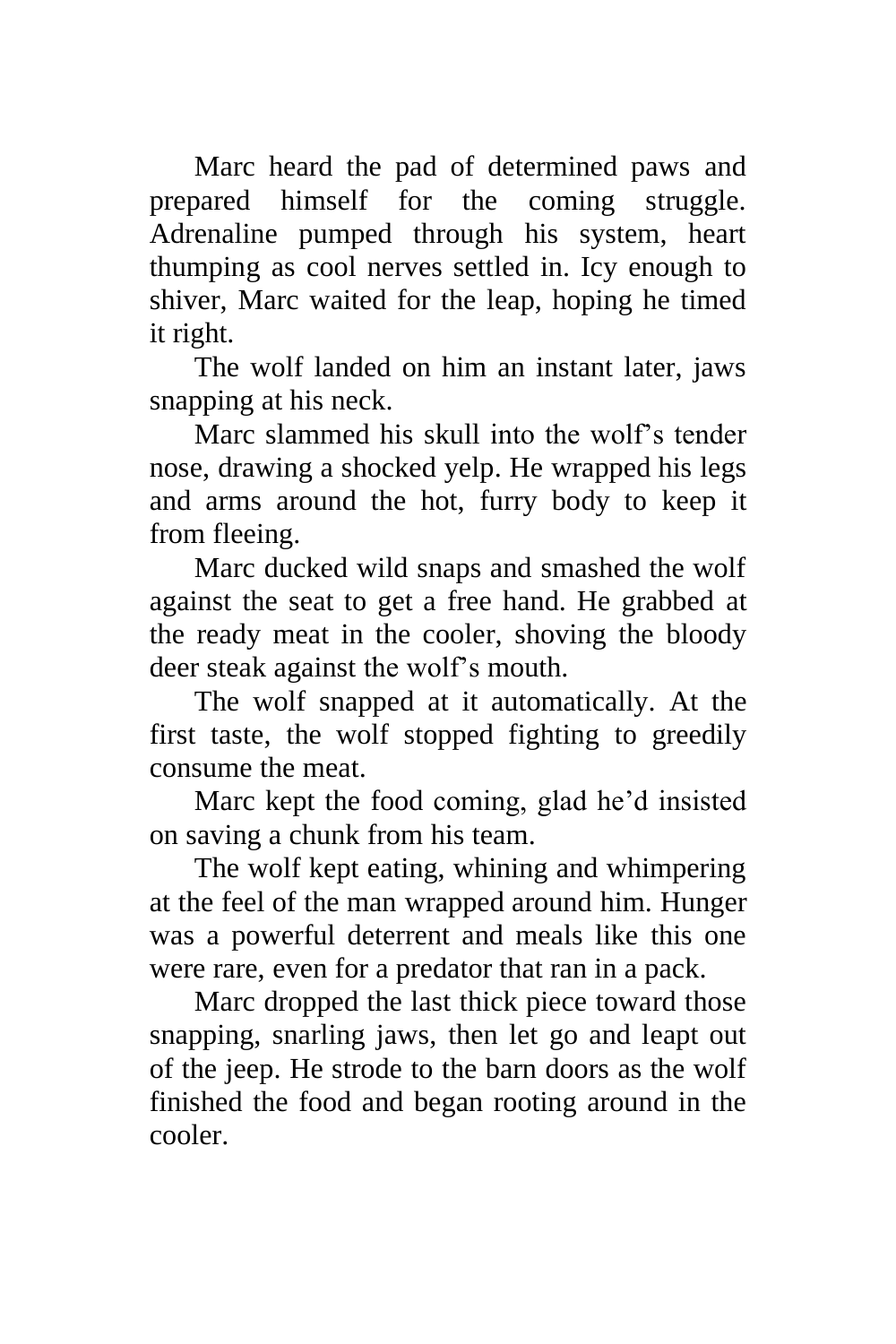"I'll be back in the morning." Marc was proud of himself.

There was no warning. Marc was suddenly hit from behind, slamming into the doorframe. His face broke his fall.

Marc slid to his knees, dazed. *Mistake*!

The wolf lunged forward, meaning to tear out his throat.

Marc swung in defense–hard.

The wolf was driven backwards by the harsh punch, howling in agony. It staggered to the ground and stayed there, obviously feeling nothing but pain.

"Exactly." Marc slowly stood up. "Bad wolfie!"

The wolf kept braying long enough for Marc to become concerned, but he wasn't about to tend the animal. He still had too many stars across his vision.

The noises faded to whines and whimpers as Marc felt his head. He came away with bloody fingers. "Brought down by my own wolf. The guys will shit themselves over this."

The wolf didn't run as Marc staggered by him, but he tried to snarl. It became a whine.

Marc nodded, and immediately regretted it as pain flipped his guts again. "That's what we both get. You for being an ass, and me for thinking I had you under control."

The wolf padded behind him.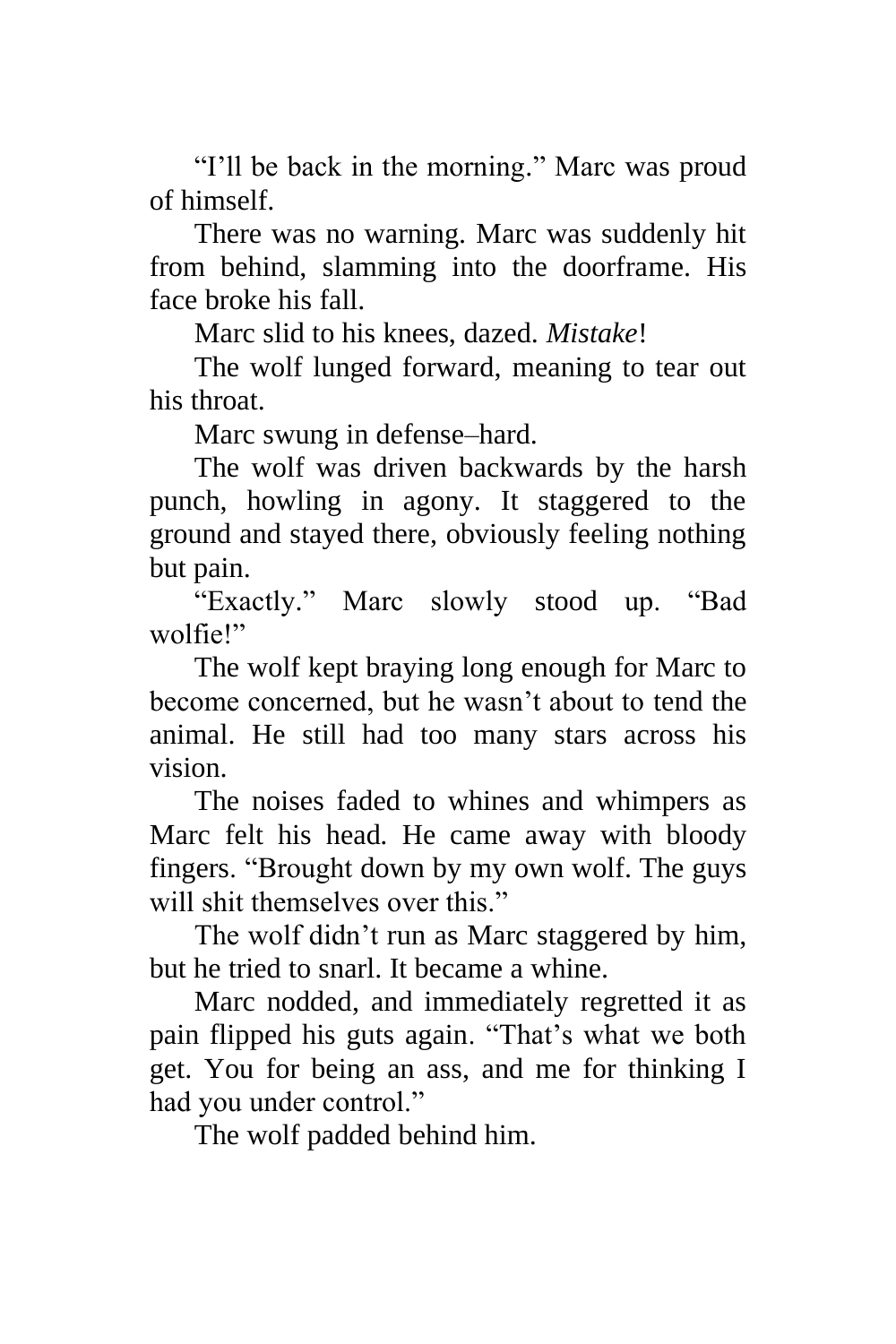Marc dizzily spun around, expression like thunder. "Go lay down!"

To Marc's shock, the wolf glowered resentfully for a few seconds, then slunk off with its tail between its legs.

It took a few seconds for Marc to make the connection. He'd taken the wolf's freedom and become the leader of his pack by winning the physical fight.

"Round one, anyway." Marc was certain there would be more. He scowled. "You don't even have a name and you've already made me bleed. I usually get to slide between a soft pair of legs after that happens."

Marc was reminded of Julia. He twisted toward the office. "Stay, *doggie*."

The wolf growled from a dark corner.

Laughing, Marc hurried through the door, quickly latching it.

Marc scanned the property as he came from the barn, spotting three of Julia's longtime employees. Rusty and his two pals were dark, lean, and wellbuilt, but they weren't military. Marc assumed they took care of Julia's needs when none of her service friends could come around, but she had made it clear she preferred men in uniform.

Marc noticed the resentful expressions and grinned a bit despite his pain. He rattled his dog tag as he strode toward the door, leaving them to mutter and flash obscene gestures.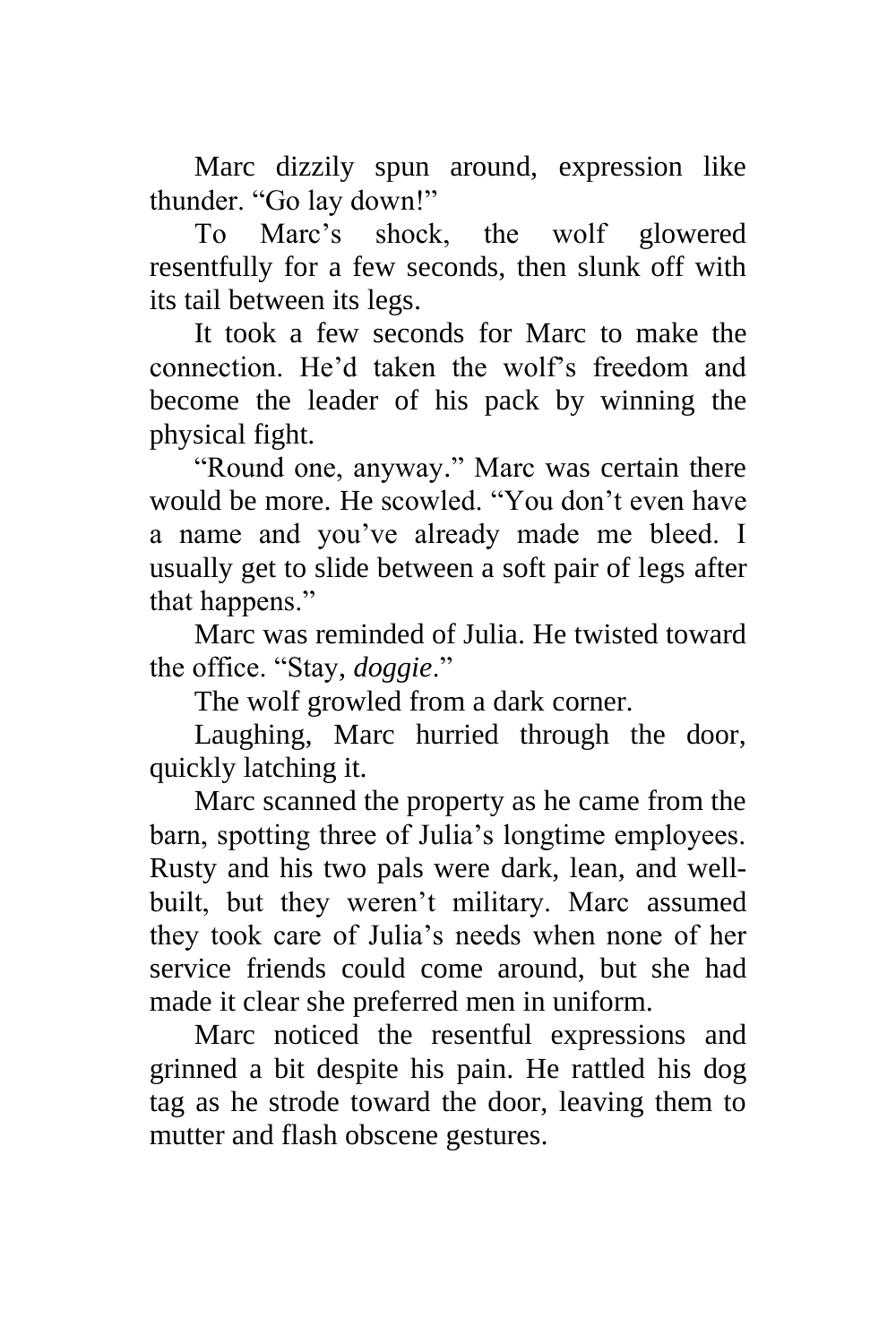Marc let himself in. Julia's home was lovely. Wooden walls and floors covered in a high shine of tender care was what he had come to expect. Walking through dust where other prints were visible came as a surprise. Since when did Julia let the housekeepers slack off?

The main ranch house held twenty rooms. Julia and Chad had built it with the money she'd gotten from a lawsuit. Marc didn't remember what the case had been about, but the cash from it had allowed the newly married couple to build the home of their dreams. Chad and Julia had been happy here, and after his death, she'd still been content.

*Something changed*. *This feels different.*

Before he made it through the long hallway to the dining room, Julia appeared in the doorway to his left.

"I'm in trouble, Brady."

He paused in the dining room doorway, more than a little shocked. This entire side of the house used to be covered in plants. There had been so many of them that he'd often felt as if he was outside.

"I assumed that as soon as I saw the dusty bags in the barn." Marc missed the jungle-like décor that had once filled the room. Julia's plants and pets were her life. "What's going on?"

"One of Chad's…buddies turned up last year." Julia stayed by the door as Marc walked to the sparse table. "He said he was Chad's best friend.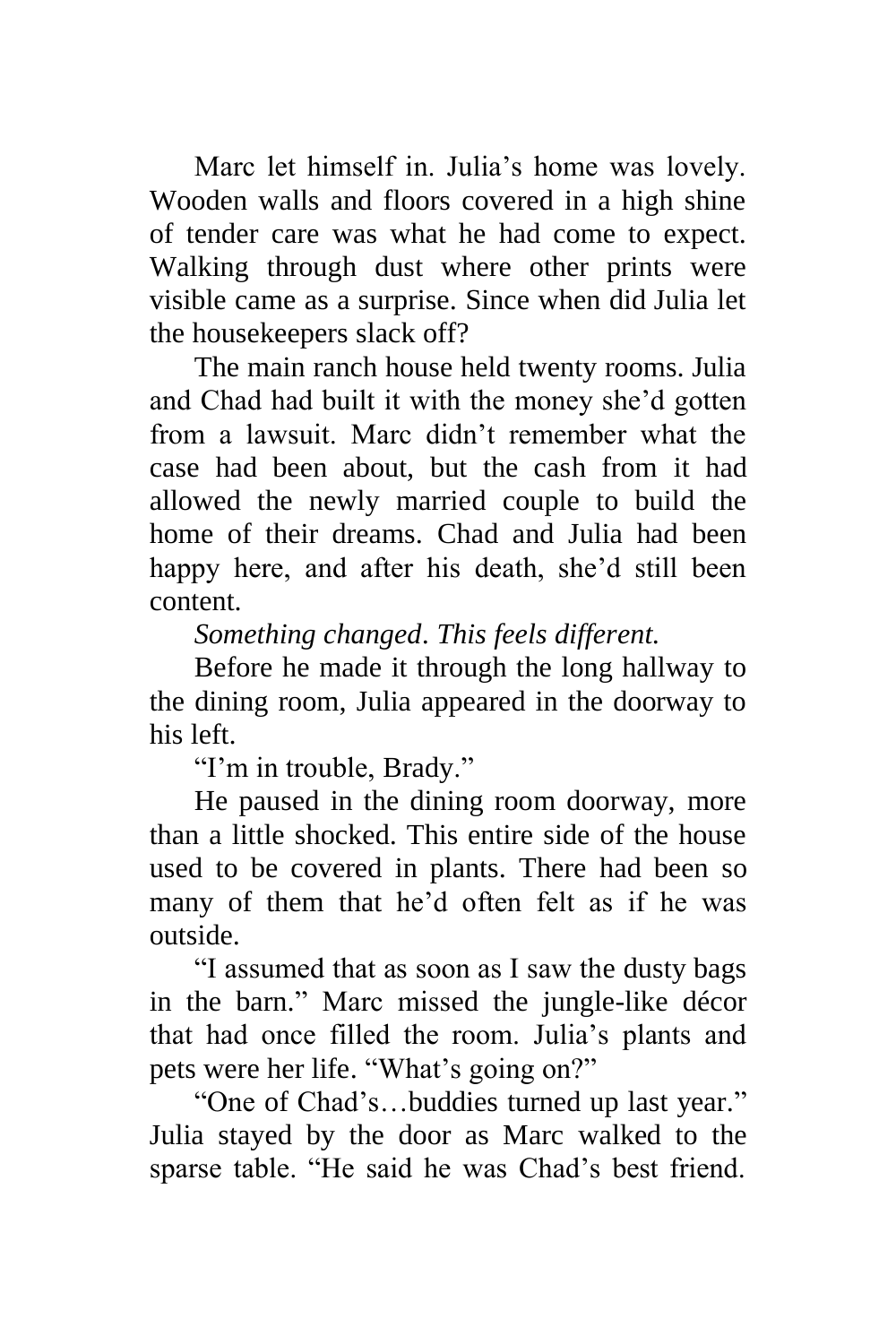He said they'd been doing rogue ops together, that Chad had left a debt."

"Rogue ops?" Marc questioned, sitting down to a thin stew that smelled better than it looked. Julia had cooked this, not her chef. Marc frowned. "I've never heard that term." He had, of course, but he needed to see how much Julia knew about Chad's shadier activities. There had been a few. One, Marc had refused to be a part of right after they'd become teammates, but he hadn't been hurting for money the way the married men were. He didn't have a home or family.*.*

Angie's smile forced its way into his thoughts. Marc shoved out that relentless ghost and focused on Julia, who was informing him about the last year here.

"Chad owed him money, so he said he would take care of me until it was paid back." Julia's cheeks squashed up in confusion. "I thought *you* were taking care of me."

"So did I." Marc stiffened. "You didn't tell me that you were having trouble. Not one call."

"I wasn't until the lawyers came." Realizing she needed to start from the beginning, Julia sighed. "Chad's policy didn't cover much more than the funeral. I still had to cover the mortgage on the ranch and keep the staff here paid. I took out a loan"

"And when it defaulted, you started selling everything?"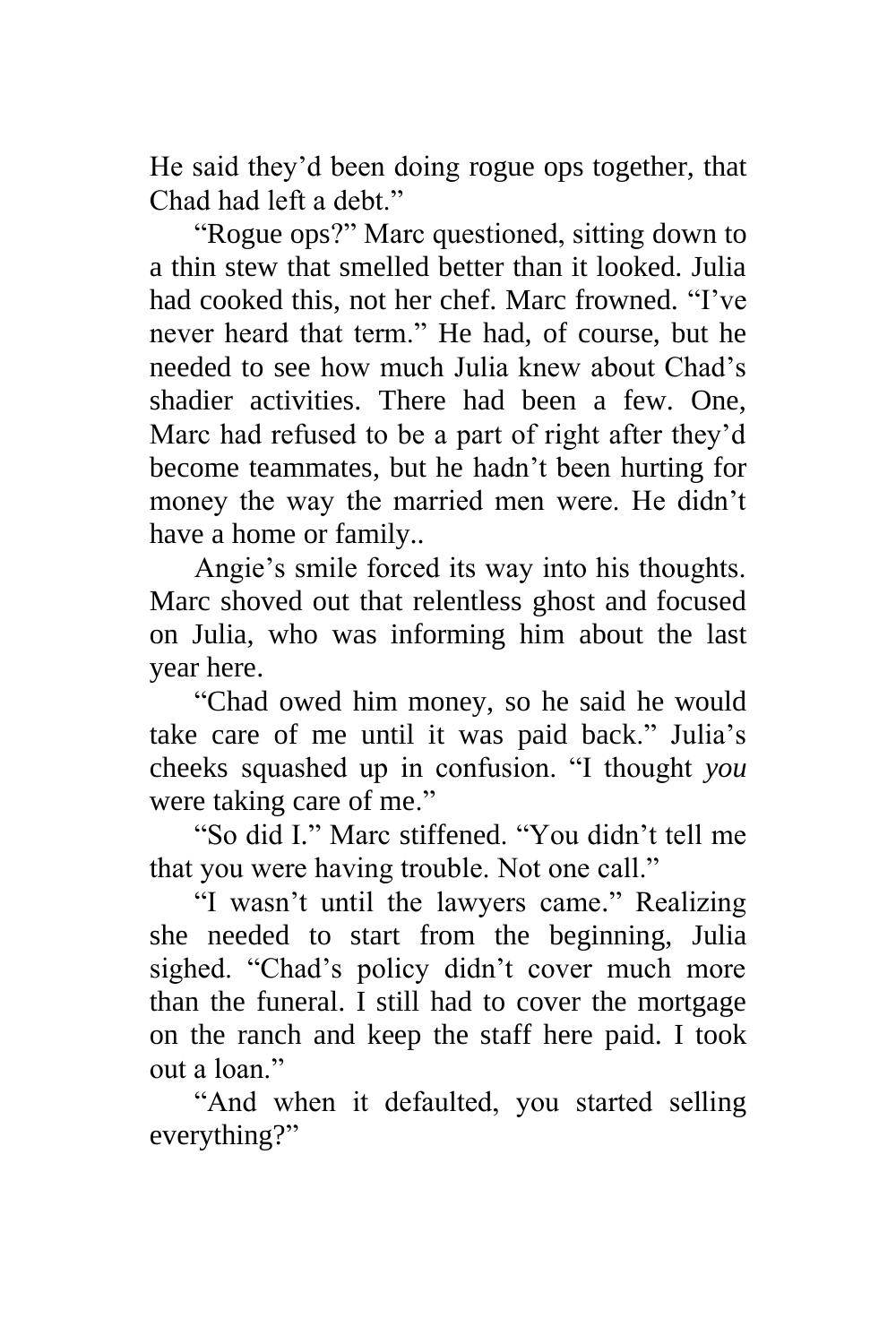"I sold it all before it defaulted, but the payment didn't make it to the bank."

"Stolen?"

"Missing. Chad's buddy said he would take care of it, but until he finds the thief, he wants me to live with him. I said no, so he shot my dog!"

Marc scowled, noting she hadn't joined him at the table. "I can hear the lies, Julia. What the hell is going on?"

Julia's flinched as if he'd hit her.

Marc scanned his late friend's wife. Bitten fingernails, pale, thinner. "Tell me about the rogue work."

"The guy says he and Chad made deliveries for cartel clients. They were running drugs or guns or something, and Chad helped them!" She dissolved in tears, sliding into the chair by the door.

Marc let her cry, trying to spot the lies. The problem was, so far, he couldn't. Only her evasive tone was wrong. Chad had done freelance work for the cartels and Marc had noticed the marker by the barn. He just hadn't realized it was her yapping little puppy's grave. "When do I get to meet this buddy?"

Julia flinched again. "He said he'd be back in two weeks, that I'd better be packed and ready to go."

"Does this buddy have a name?" Julia finally looked at him. "Jim Carey." Marc grimaced. "Jim Carey is dead."

"I know"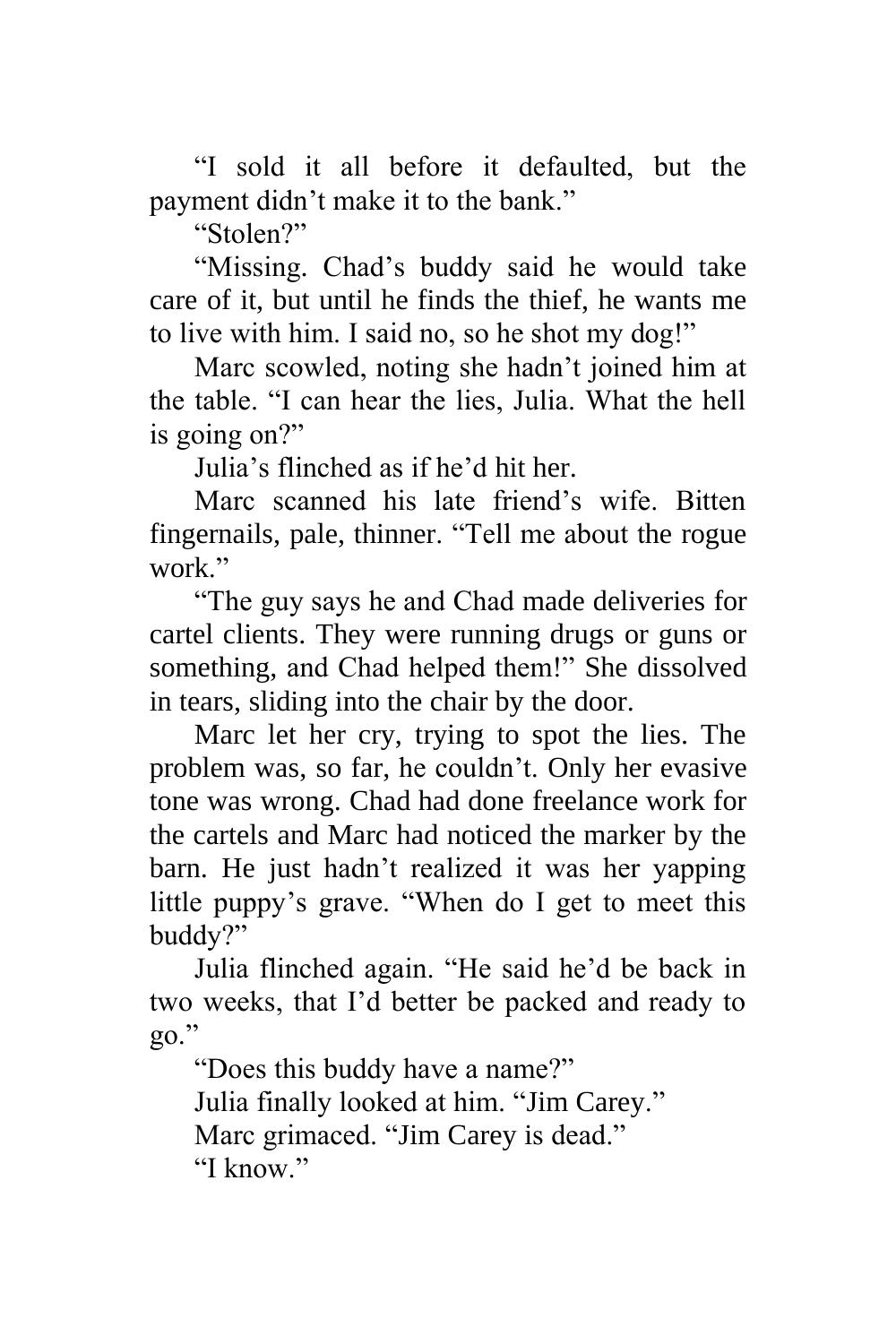Marc wasn't sure if she was having a mental moment. "Are you saying a dead man threatened you?"

"He's not dead. You'll see."

Marc had to admit she sounded like she was telling the truth. And if Jim was really alive, then other dead men could be too. *What's going on here?*

Marc spent a few minutes eating while Julia got her emotions under control. When he was finished, he slowly stood up. "I don't believe you."

Julia nodded, voice subdued. "I know. I feel  $it$ "

"Want to change your story?"

Julia didn't meet his eye. "You'll see."

She left the room without another word, going toward her bedroom.

Marc didn't ask if he was invited. He would mull it all over and try to decide on a plan of action. That was almost impossible to do until he met this mysterious friend. Marc had made a point of talking to every person at the funeral, hoping there was someone who could care for Julia in his place, but there hadn't been. She was great for a weekend away, but Marc hadn't wanted her to get the idea that he was Chad's replacement. She never had, and they'd enjoyed some wonderful moments together, enough of them that Marc knew her too well for this scared, hopeless act to work. Julia was hell on wheels most days. It was part of why the sex was so hot.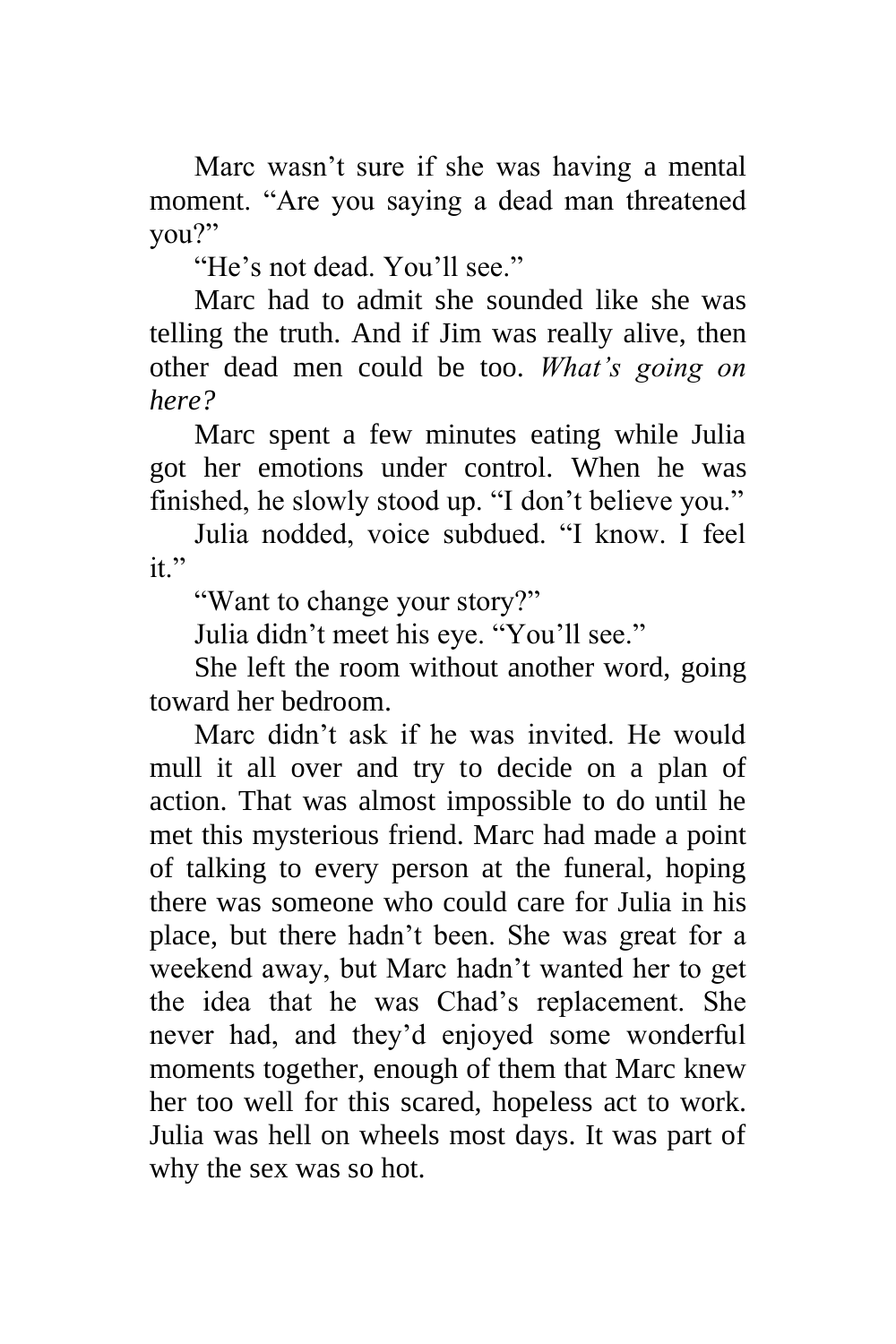Marc ran a hand through his short, black spikes, sighing unhappily. He should have come back sooner to check on her. He'd let himself believe the letters she always answered, because deep down he'd feared creating a bond with her.

Always a polite guest, Marc took his dishes to the dusty kitchen, giving them a fast rinse. As he scanned the wine bottles in the garbage can and the rest of the neglected kitchen that had once bustled with a cook and two helpers, Marc felt as if he were being watched. It wasn't comforting that it didn't feel like Julia.

Marc retrieved his kit, slinging it over a shoulder as he headed for the barn. He already felt as if he was too close to this situation to comprehend what was really happening. Once he had a theory, he would try to get ready for the confrontation with this *friend*. He expected that to be a wash, but he didn't have two weeks to wait and find out if the person showed up. He had to be back on base in seven days.

Marc stepped into the barn and quickly fastened the door, peering around. He didn't see the wolf, but that didn't mean the animal wasn't waiting for another chance to attack or run.

Fed, satisfied, and sore, Marc climbed to the loft. He put his bedroll by the edge so he could watch for the wolf, but sleep came before he pinpointed the animal in the darkness. If not for the heavy panting from a far corner, he would have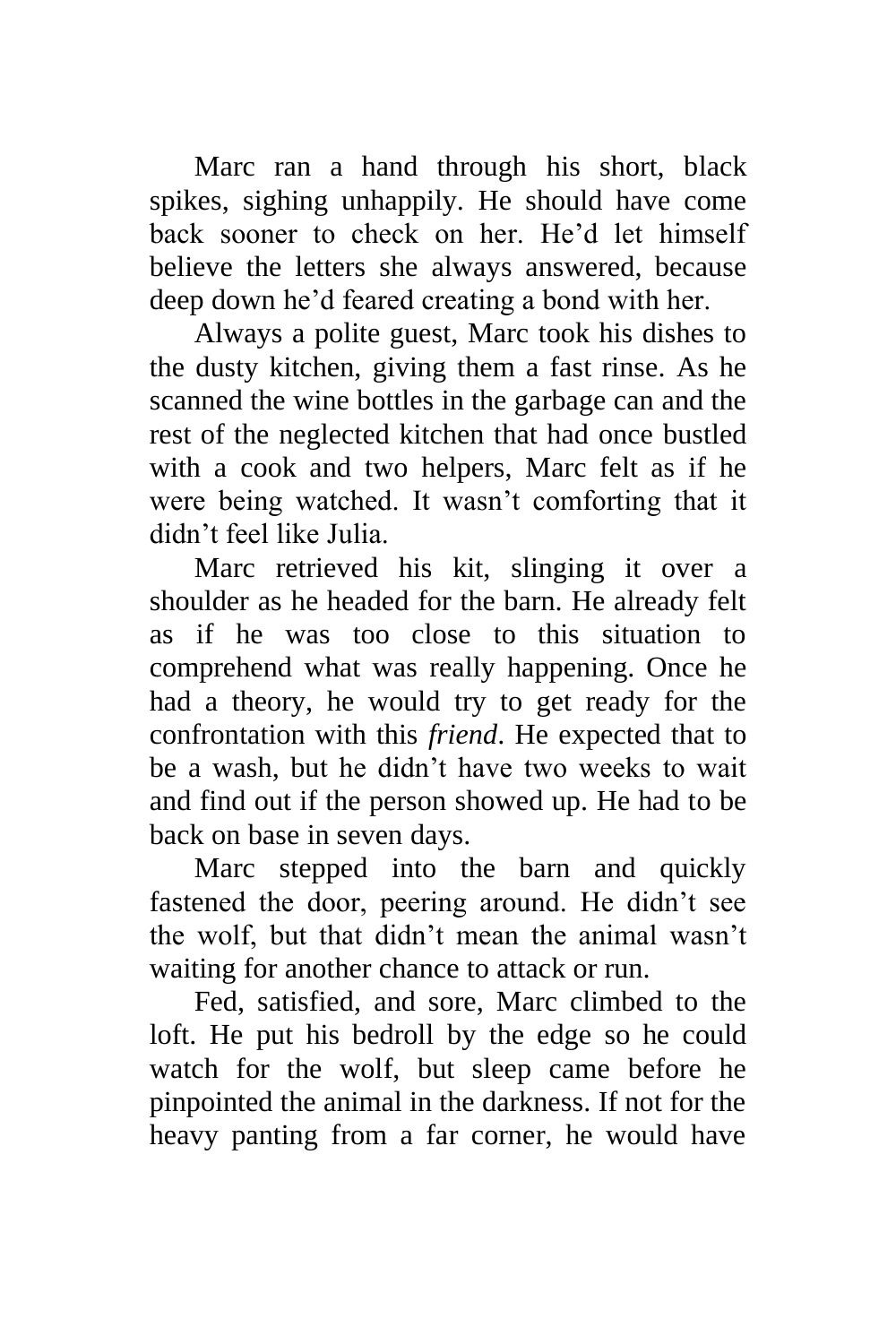wondered if the wolf had escaped. Exhausted, Marc slept.

Below him, the wolf finally settled down in a corner to do the same. He hadn't been positive the man was coming back, and it had scared him more than traveling in the big box.

Confused, sore, and scared, the wolf laid his head down and rested. *Humans suck.*

### **Scene 3**

*Recon time.* Marc slipped into Chad's office and shut the door. Dim light from cracked, yellowing blinds revealed thick dust over all the papers and files. It was exactly as Chad had left it, even down to the half-full tray of cigar ashes. Marc had been all through these rooms during his visits, but he'd never snooped. He hadn't had a reason to.

Marc scanned from where he stood, not wanting to add prints to the dust that would tell anyone he'd been in here. When he finished memorizing the scene for later study, he eased out and continued down the hall to Julia's office.

He entered and locked the door, then began picking through the papers on the desk. As he went through them, Marc was aware that the information had been left out so even an idiot could follow it. *And that's what I am. I feel it; I just can't spot the source.*

When Marc left her office, he was still confused. Julia was indeed in big financial trouble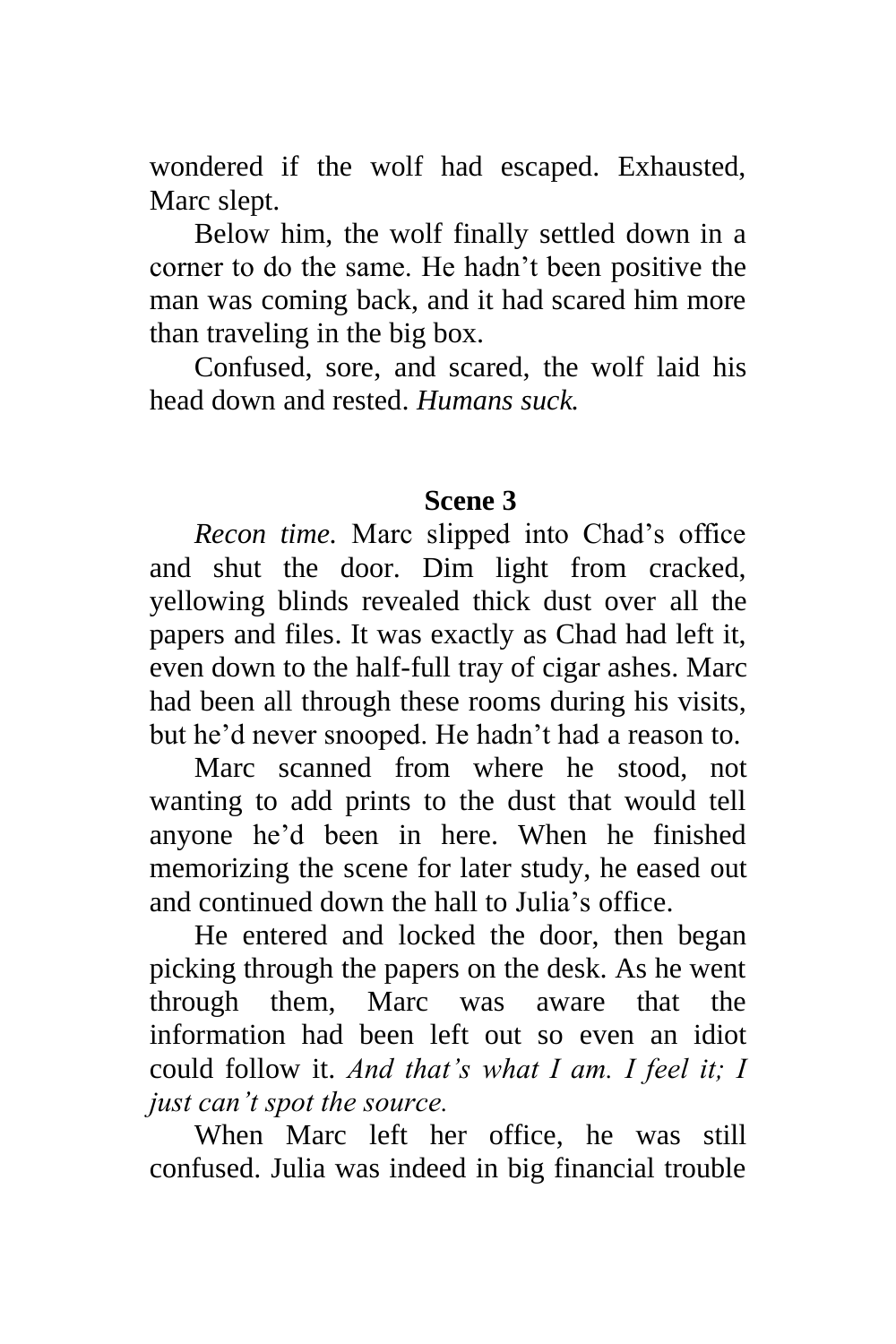if the paperwork was genuine. The state of the ranch backed up her claims, but the buddy story didn't fit in.

Marc opened the hall door to the private room where Julia had built and outfitted a nursery with everything except a child. It had to torment her to see the empty crib when she came in here, but it was clear from the tracks that she came often. This room had also been left like it was before Chad's death. After his death, Julia had asked Marc to give her a baby, but he'd told her no and avoided visiting for a while. He didn't want kids.

Marc entered the kitchen but he still didn't see any staff. He checked the cabinets and pantry, finding them all dusty or almost bare. The curtains hadn't been washed or dusted in a while, judging from the webs and dirt. The expensive china was gone, as well as the silver and crystal. Julia had been wiped out after Chad's death, but she shouldn't have been. Marc had given her money and she'd had Chad's pension. She'd also had investments and a part time business in town. *Where's the money going?*

Marc went to the stairs and chose to check out the attic first. Julia hadn't come up much here before. It had been storage for all Chad's old books and comics. Marc opened the top door and stopped. The attic had been converted to an efficiency apartment, complete with a kitchenette and bathroom. Unmade cots and beer cans littered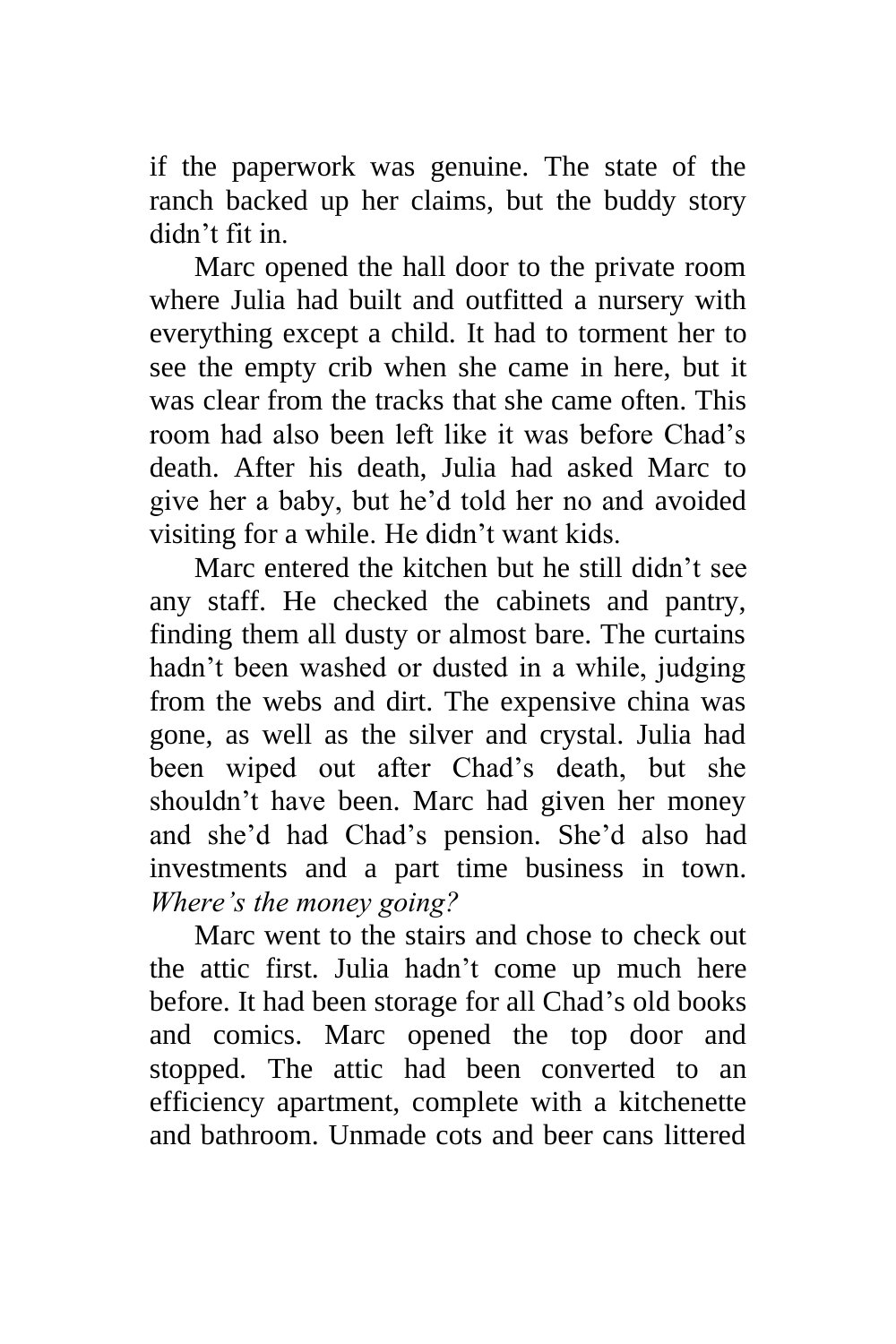the room. *Someone's been living up here*. Marc's stomach turned as names ran through his mind.

He went down to the basement next, where Chad had put in a workshop. Like before, it held boxes of guns and parts, tubs of brass, and powdery dust on the floor, but the reload station was spotless. It had been used recently and then wiped of prints.

Marc went back up the worn steps and headed for the door. As he started to exit the ranch, he opened the coat closet and dug around. He found Julia's suitcases stacked in the bottom under her winter gear. All of it was packed as if ready for a bugout.

Marc returned to the barn, mind full of pieces waiting for him to twist and turn until they snapped into place.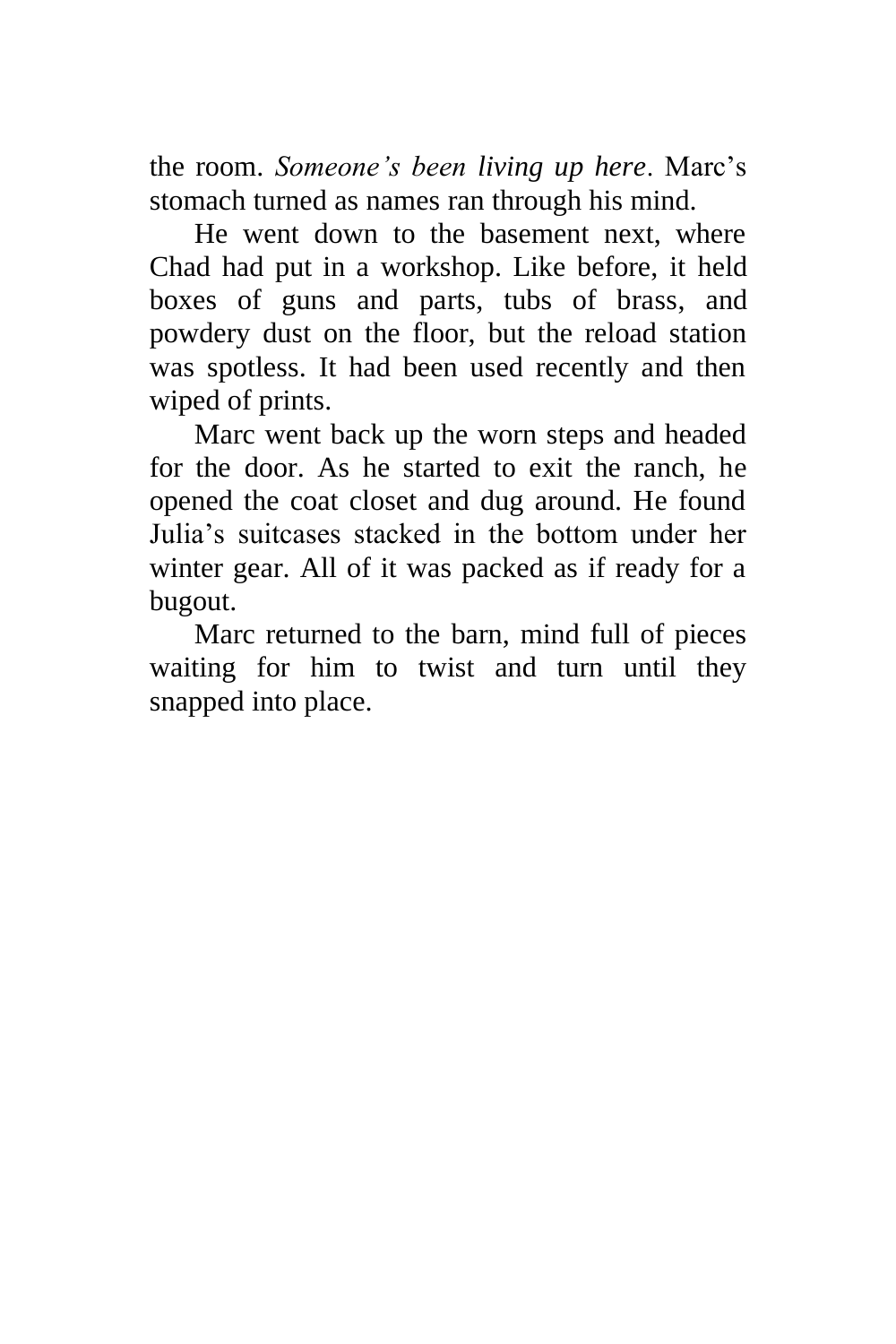

# **1**

**M**arc's first clue that something was wrong came as the sun lightened the dusty barn. Creaking boards said he wasn't alone in the loft.

Marc opened one bleary lid to peer around. He spotted a furry leg and understood the wolf had climbed the ladder.

*That's not possible!* his groggy mind insisted. *Figure it out later*, Marc ordered*. Go!*

The wolf lunged forward, almost falling as Marc rolled toward the middle of the loft. His paws scrambled back from the edge as he yelped in terror.

Marc also backed up, trying to snap into alertness to handle the animal. Becoming an instant Marine only happened in battle. Once that coolness fell off, he was like any other person who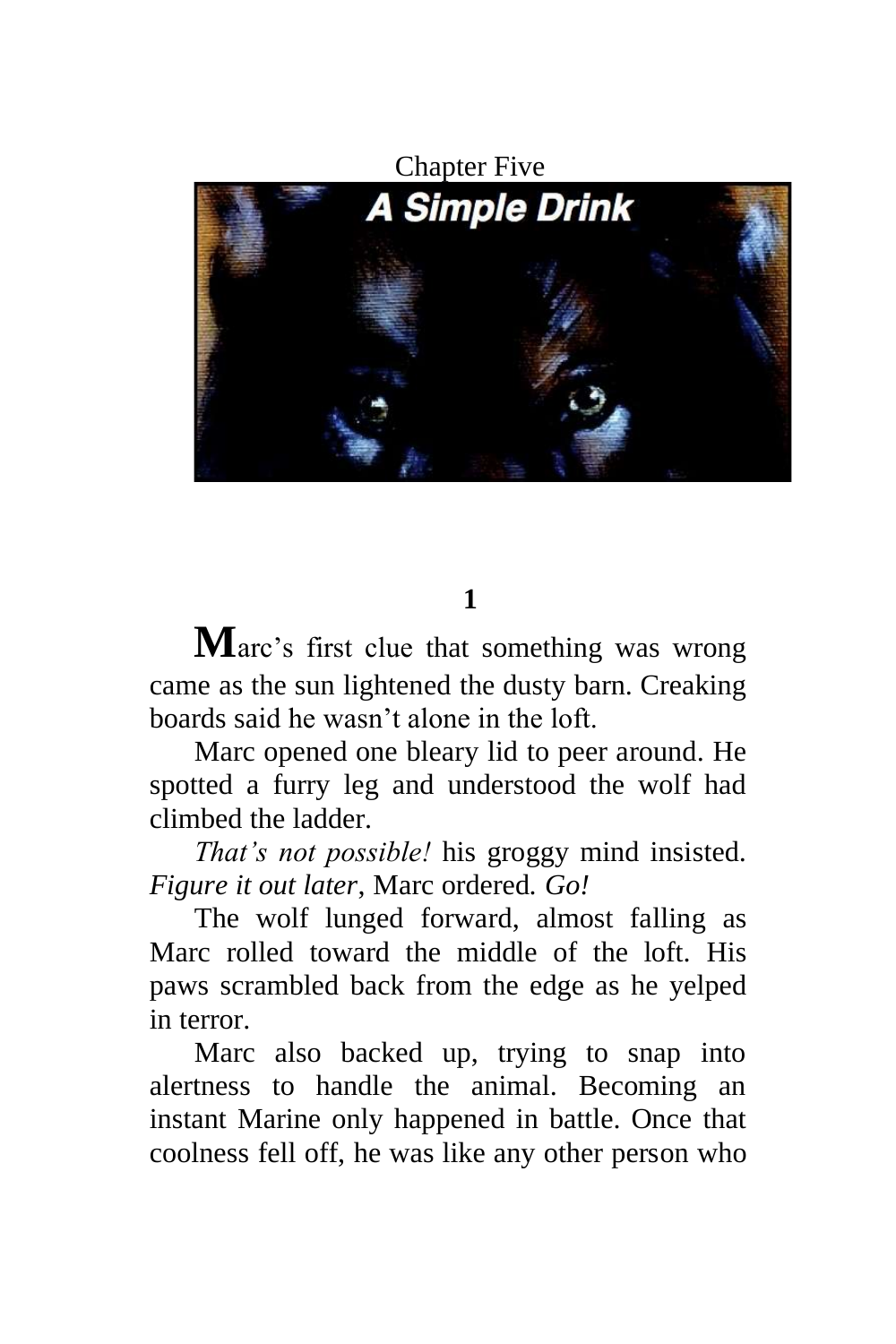didn't care for mornings that lacked coffee and quiet.

Furious about his captivity, the wolf leapt again, snarling.

Marc chose to duck the leaps and snaps. Despite needing the animal to know who was boss, Marc didn't punch. Instead, he taunted it to release his own displeasure at the situation. "Come on, *doggy*! That all you got?"

Marc tried to be careful, timing his ducks and rolls, but twice he was scratched by intent claws searching for his skin. He was also slobbered on and covered in fur as the wolf used up his energy in the futile effort. Because he was defending, Marc wasn't out of breath until the end. The wolf, however, was panting and whimpering even as he jumped again.

Sensing his moment, Marc spun away a last time and waited for the wolf to land to make eye contact. "No more. Done!"

Marc growled lightly, baring his teeth in hopes the communication would be successful.

Marc waited for the wolf to inch forward again. "No!"

Not expecting the loud noise, the wolf flinched, teeth coming out.

Marc pointed toward a corner. "Go!" He didn't think the animal would obey.

The wolf didn't, but he did stop jumping, staring in confusion while he panted.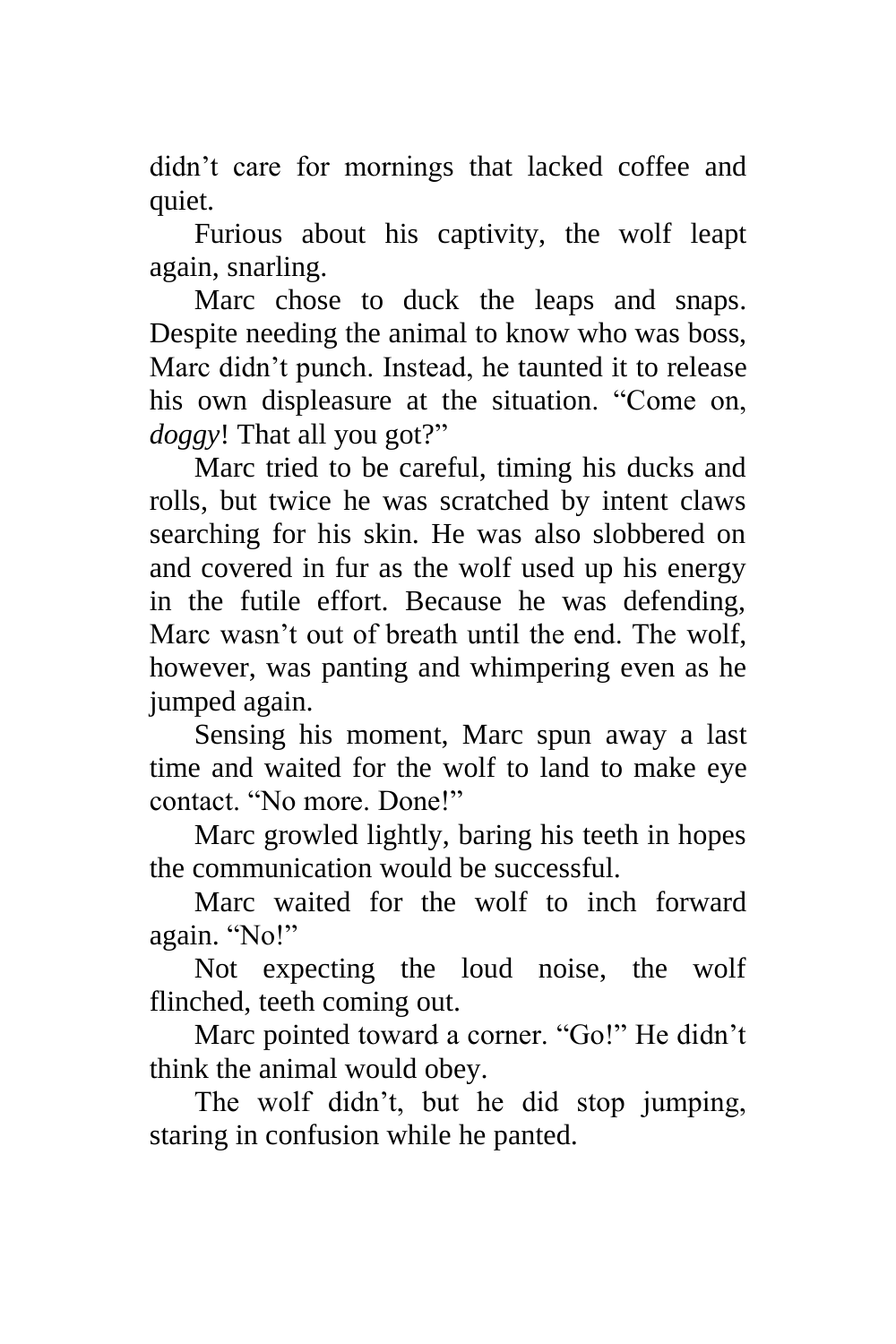Marc calmly retrieved his kit. He hadn't planned on them being stuck in the loft together, but it would force the wolf to accept him quicker.

Paws padded after him, but Marc didn't feel the intent to jump. He took a fast glance, and found the wolf a few feet away, staring mistrustfully. "Good boy!"

The wolf snarled hatefully in response.

### **Scene 2**

There was no food or water in the loft and the wolf clearly knew it. The whining from the corner steadily increased over the morning until Marc began humming to drown it out. As he cleaned up and ate from his kit, he tossed scraps that were ignored.

After using pissing out the loft window, Marc studied the ranch through the early morning drizzle. Very few employees came into view over the next hours. He saw none of the normal labor that was required on a ranch this size. Smoke drew his attention, but Marc dismissed it. That wasn't a new fire. Someone was using the caretaker's cabin. Chad and Julia had never gotten around to hiring someone to care for their ranch, so workers used the cabin while laboring on that side of the property.

"No cook, no maid, no moo." Marc hadn't seen one head of cattle the entire time he'd been here. Also, no flower garden, no fields of corn, and no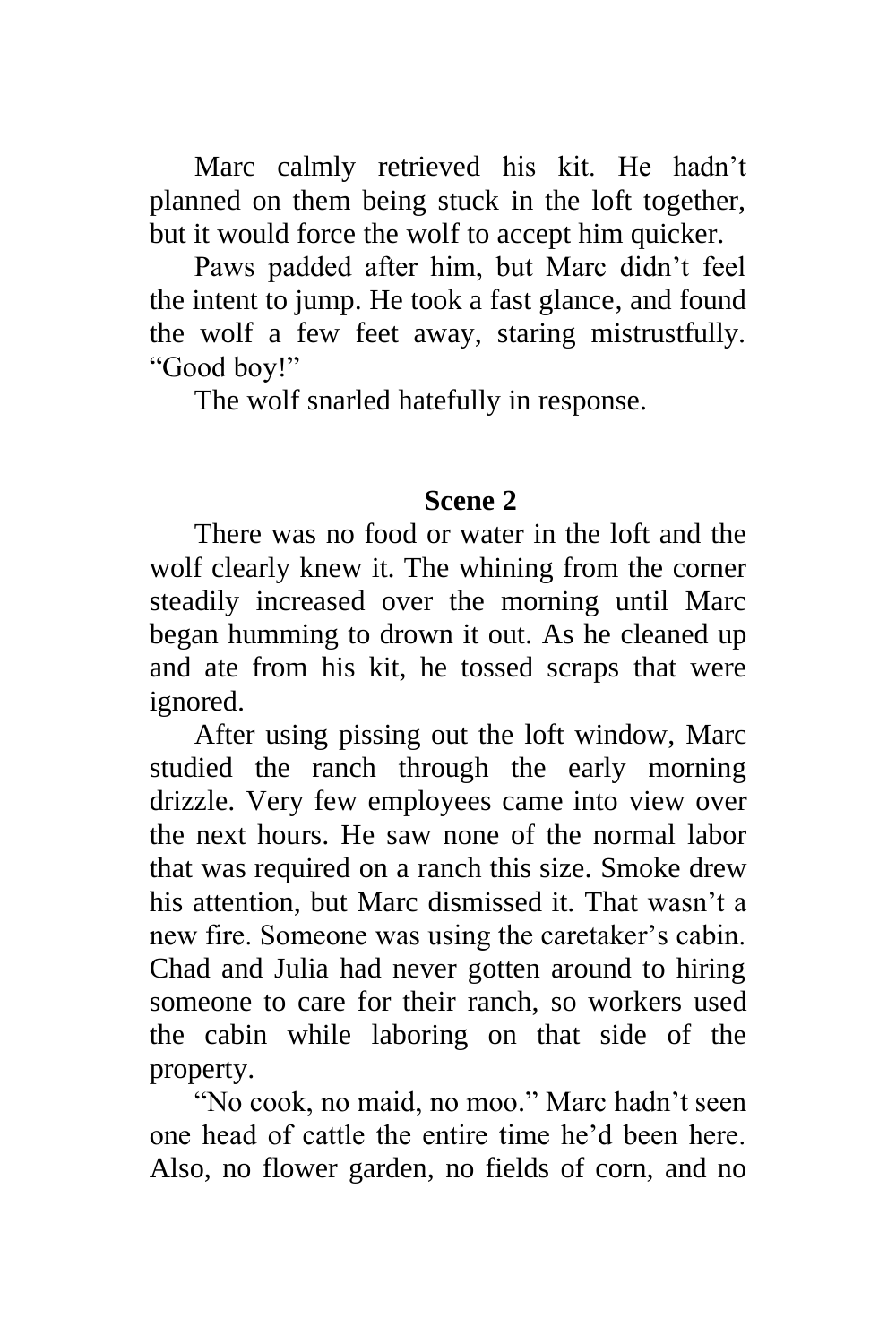rescued animals getting in the way of workers. The ranch was shut down.

Julia had a veterinary office in town, though it was only open part-time. She made house calls for emergencies, which made sense to Marc. A cow couldn't be lifted onto a gurney and rushed to the hospital in an ambulance. From what he remembered of Chad's funeral, Julia's neighbors liked her and were glad to have a vet in their community who was also a rancher.

Marc wondered what the neighbors thought of the lack of activity on Julia's ranch now. He assumed they didn't know about most of it. The wall around the property had been built to protect the happy couple from outsiders, but Marc now wondered if that had been another lie. Had Chad used the manpower of his team to erect a wall that blocked his criminal activity from the neighbors and the rest of the world? The feeling of being used, for years, sank into Marc's queasy gut and started it boiling again.

### **Scene 3**

Julia gently closed the door after slipping into the dusty room where no one went anymore. During her marriage to Chad, she'd longed for a baby, but one had never come.

Julia trailed a hand along the crib that hadn't been used, then she dropped carefully into the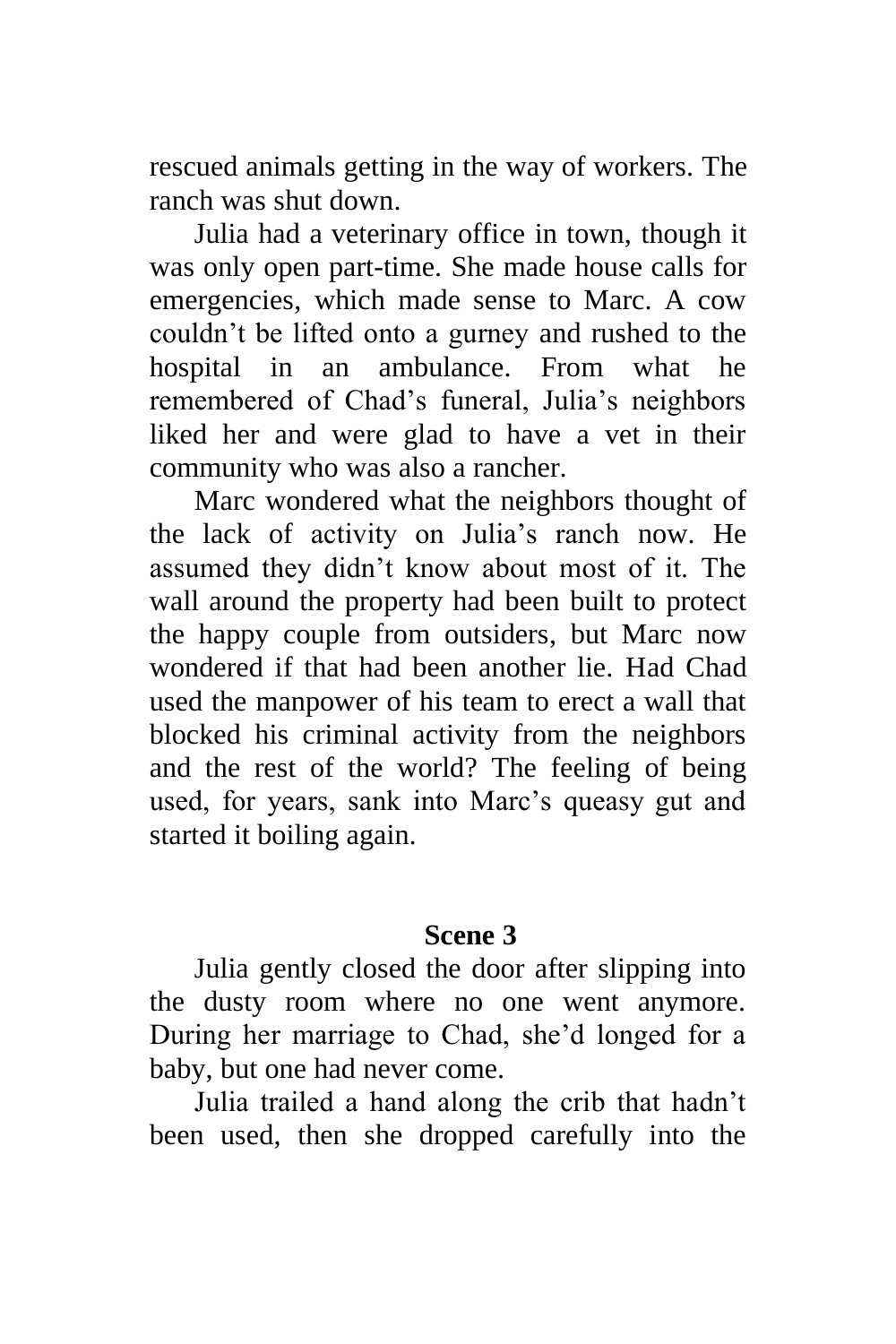fragile rocker she'd purchased for night nursing. A baby was all she wanted.

Julia felt tears slid down her cheeks, and didn't try to stop them. She'd known Chad most of her life. They both had police parents. Or at least, they had. Her mother and father had been killed in a car accident. Chad's parents had been lost to a war when he was a child. They'd only had each other, and it hadn't been enough for her.

Julia listened to the men carrying out the last of her valuables to be sold off in hopes of raising the bank money a second time. She wasn't sure it would be enough, but she doubted the cash would make it to where it was supposed to go. She needed help if she wanted to salvage her life.

Julia glanced around the deserted room, face damp. So much had changed since Chad's funeral. She'd been hit with so many surprises that she was dazed, but through it all, her one true desire hadn't faded. *I was meant to be a mother.*

Julia wiped at her face as a wave of determination settled onto her shoulders. She hadn't given up yet. Marc was here. He would help her and things would get better. They had to. Life couldn't get any worse for her right now unless she died.

Julia flinched as Chad entered the room behind her and shut the door.

He clamped his hands on her shoulders, peering over at the empty crib. "Same Julia,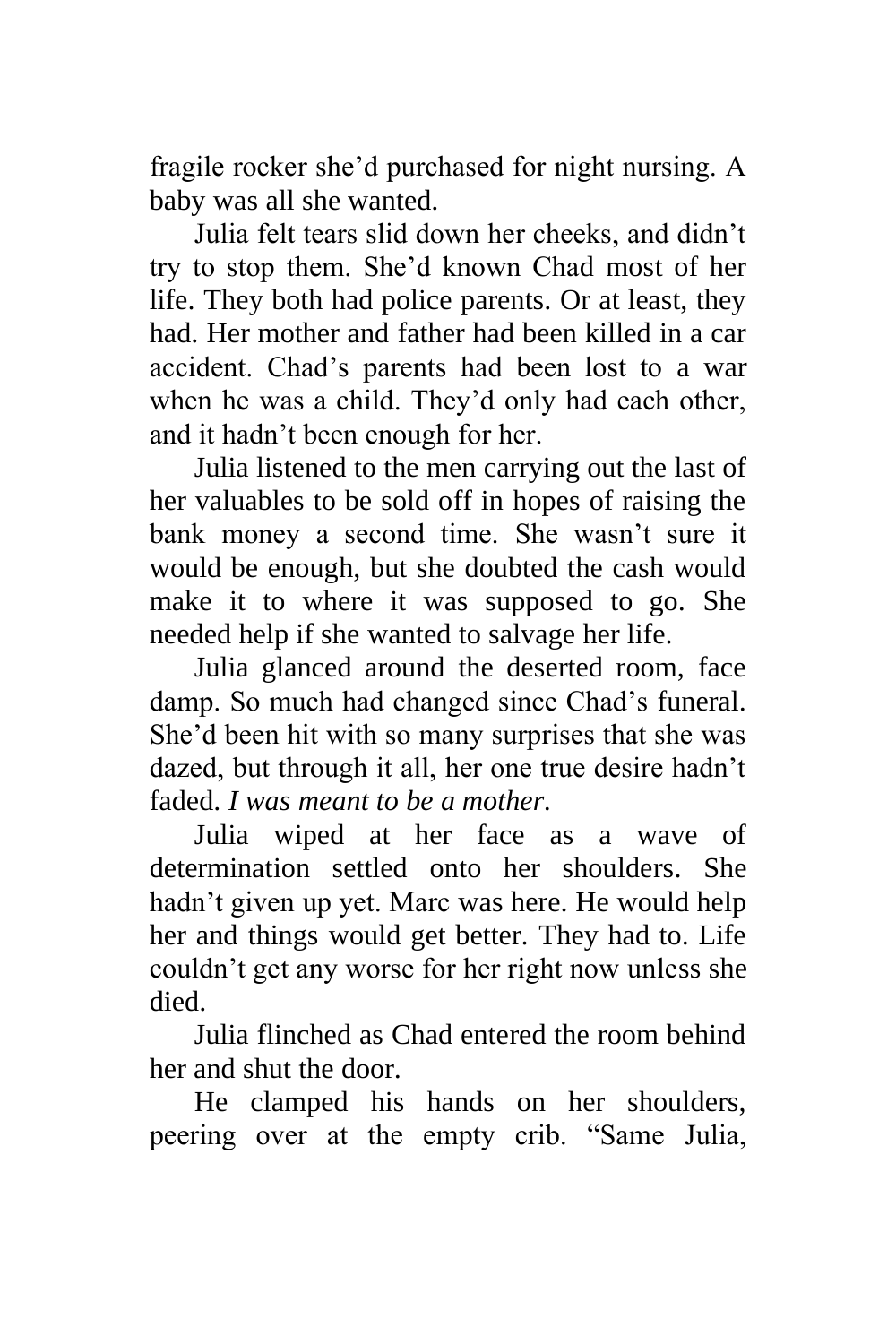always wanting what she can't have." Chad inhaled, face tightening. "You smell like him!"

"You told me to get him here and keep him here."

"And you did."

"I always do what you tell me."

"I didn't say you could enjoy it!"

"It's not my fault. Marc's more of a man than you are."

Chad shoved her out of the chair and stormed from the room.

Julia stayed on the floor and cried.

#### **Scene 4**

Julia didn't emerge from the wide home until well after noon. She carefully came through the faint patches of mud to the loft window where Marc was standing, smoking.

He was glad she hadn't come out a little sooner and caught him urinating. Like the wolf, when he had to go, he went.

"I have to run into town."

"How's business at the office?"

"I closed it a few months ago. I can't afford the extra set of bills."

"Do the neighbors still call you for help?"

"Sometimes...but I tell them no. It's not safe for me to leave the ranch." She shuddered. "Bad things happen when I'm gone too long. Last time, it was the cook's daughter."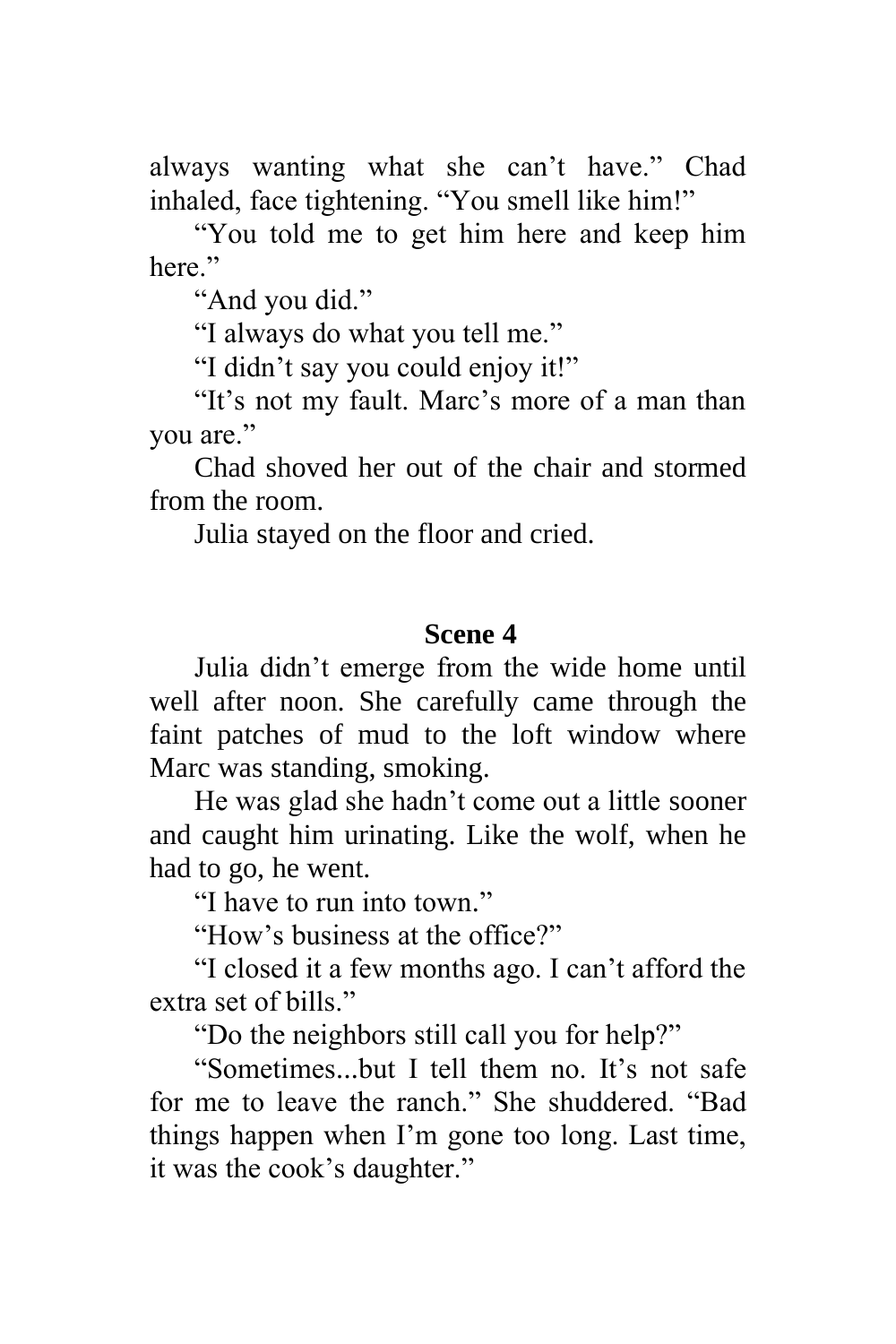"All your hired help is gone?"

"Yes"

"And you can't hire more because you're broke."

"Because they wouldn't be safe. I told the others to go after the girl…fell."

"Why didn't you tell the police?"

Julia snorted. "The cops around here care about getting to their next dinner. They'll file the report and send a copy straight to their contacts. I'd be dead before I could drive home." She stared at him, eyes haunted. "You can't tell anyone unless you give me a chance to run. I can't be here when it goes down."

Marc didn't make any promises. "I need to think, and talk to Jim."

"I'll let you know as soon as I hear from him. If you see a big black truck pull in, that's him."

Her face was swollen. She'd obviously spent the morning crying. "Do you need an escort?"

She quickly shook her head and vanished into the garage.

Marc stared in suspicion. Every bit of her behavior was out of character. If he didn't have the wolf to handle, he would have followed her to town for recon.

The soft pad of feet alerted Marc to the wolf's dangerous presence. He tensed for a renewed fight and glanced down to find the wild animal at his side, staring through the opening. Brown, black, and grey fur ruffled in anger, showing red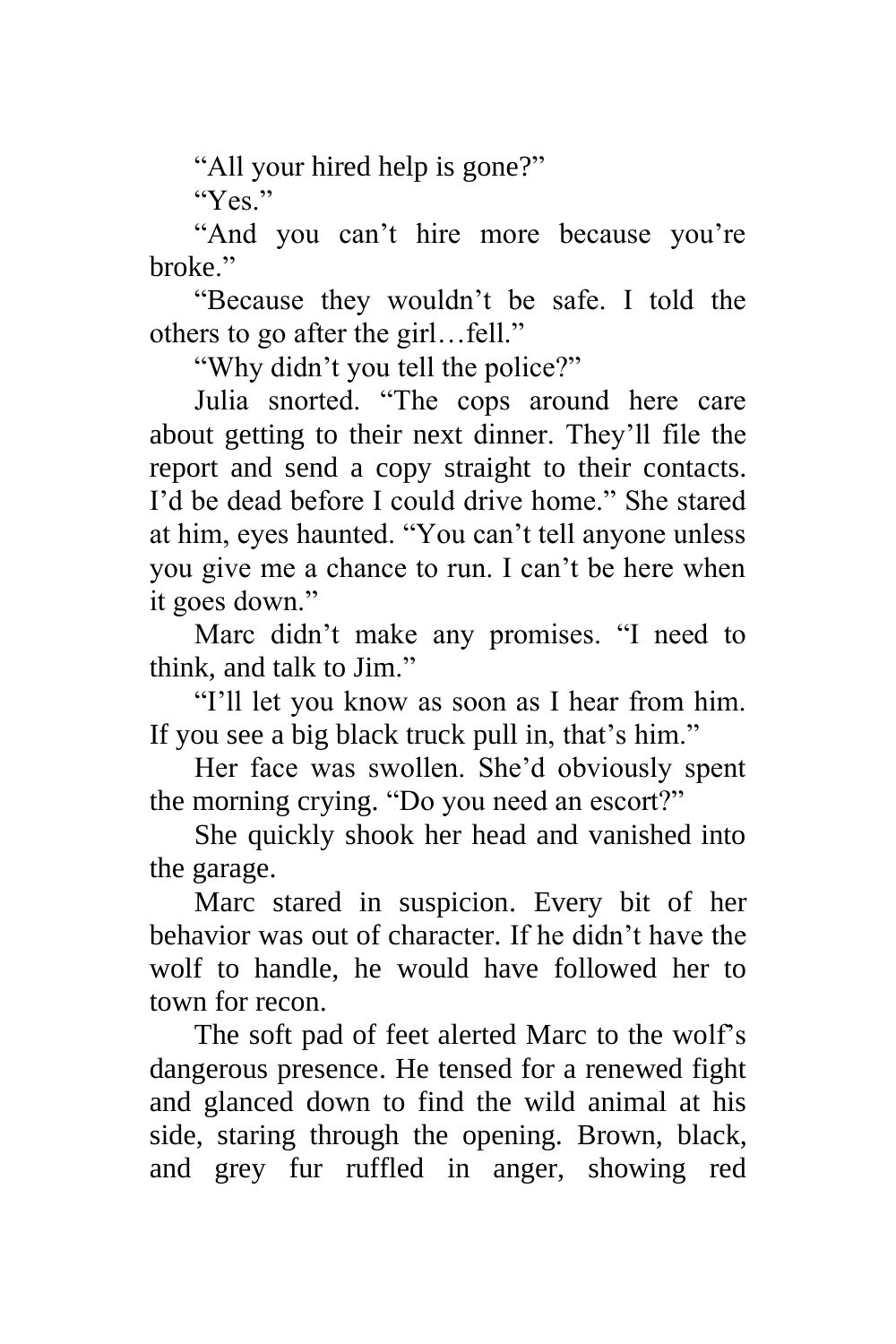highlights that were fascinating in the glow of the setting sun. In the distance, the forest and hills looked much like the area the wolf had come from. Marc understood the deep-throated whimper.

"Sorry, Dog. But we'll go to places like that together. It won't be completely lost for you."

The wolf peered up, too tired and nauseous to fight. He stared with wide, golden eyes begging Marc to take him home.

Marc felt the crushing pain clearly. Ready for a break from the hours of standing, Marc resumed his spot along the wall, sinking down in relief.

The wolf followed. This time when the human tossed a scrap, the big animal snapped it down.

Marc wasn't sure what had changed between them, if anything, but he didn't let his guard down as the wolf came closer for each scrap.

The wolf was hungry and thirsty. He'd been running for a long time before Marc's den had trapped him. Then the drugs had hit him hard. Wrestling with Marc hadn't been fun, and the water here had been gone the same hour that he'd found it. The food had been nice, but without water, the wolf was already feeling weak. He knew the man was how he would be given that precious liquid. What he didn't know was what the human wanted from him in return.

Marc pulled a drink from his canteen and saw the wolf's head snap up at the scent. Taking a big risk, Marc extended his hand and poured some of the water into it.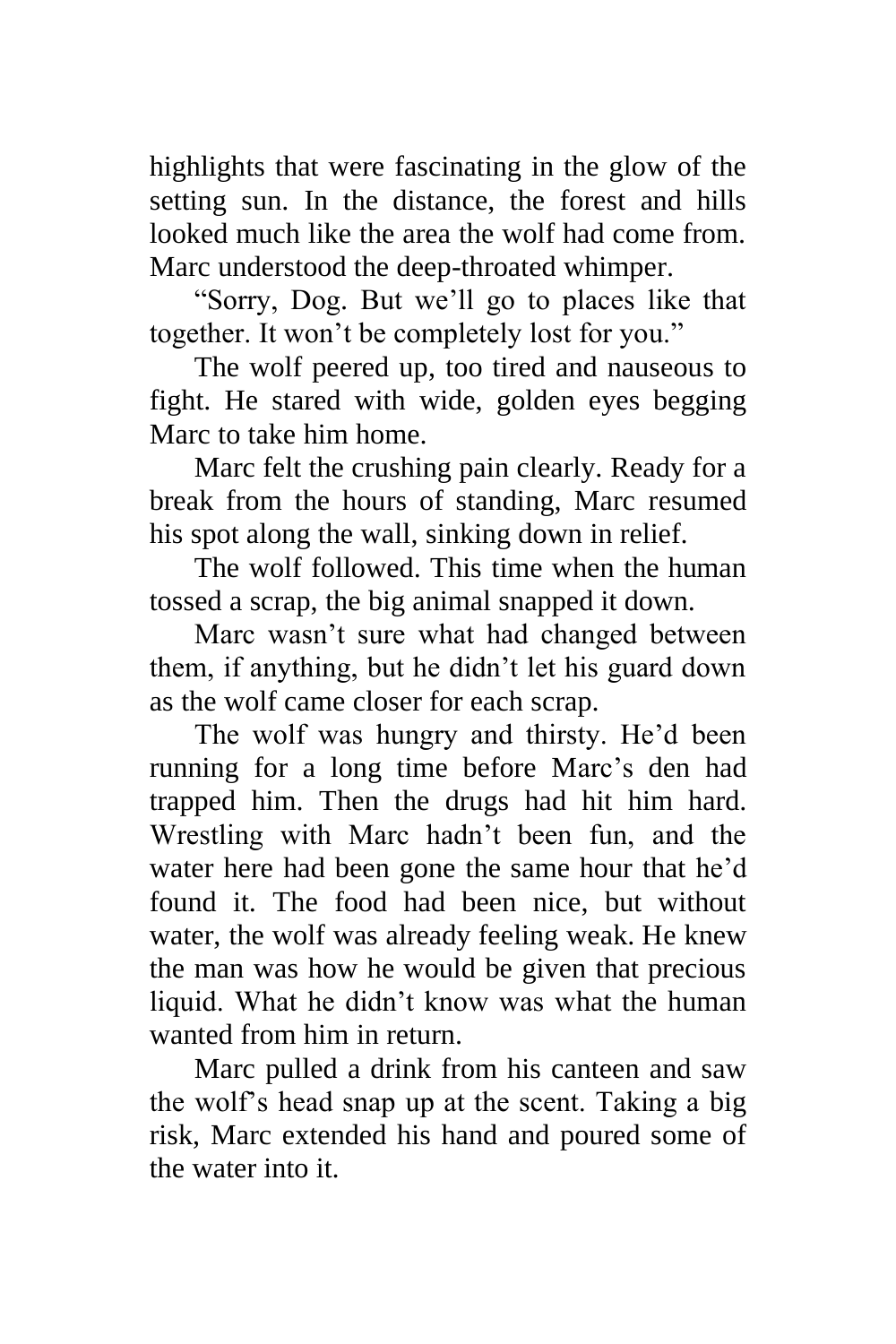The wolf came forward quickly, surprising Marc into a small flinch that made the wolf's snout draw up.

"No." Marc poured more water. When the wolf stuck his snout under the small stream and began licking, Marc kept pouring but stayed ready to react if the animal attacked.

The wolf finished all the water, not noticing the taste of the man's skin at first. As the horrible burning in his throat subsided, the wolf became aware of the scent. It was thick with barn odors and smoke, making the wolf shy away.

Marc capped the canteen and switched to a dry location. He'd spent so many days in the field like this that it didn't seem odd at all. On the other hand, acting civilized and blending back into society was too stressful.

The wolf watched Marc, no longer whining, but longing to feel the forest under his paws, the scent of his pack mates around him in sleep. He'd gotten used to those things since being taken into the group. He'd only been a pup then, but the beta had lost hers and in her grief, hadn't protested when he'd snuck in to suckle. The pack had accepted him once he was covered in her scent, and he'd never left.

His first pack, where there had been siblings and a true, loving mother, hadn't survived a fire. He'd been on his own since before he could hunt, but his new pack had taught him. He'd been fiercely defended as a pup. When his beta mother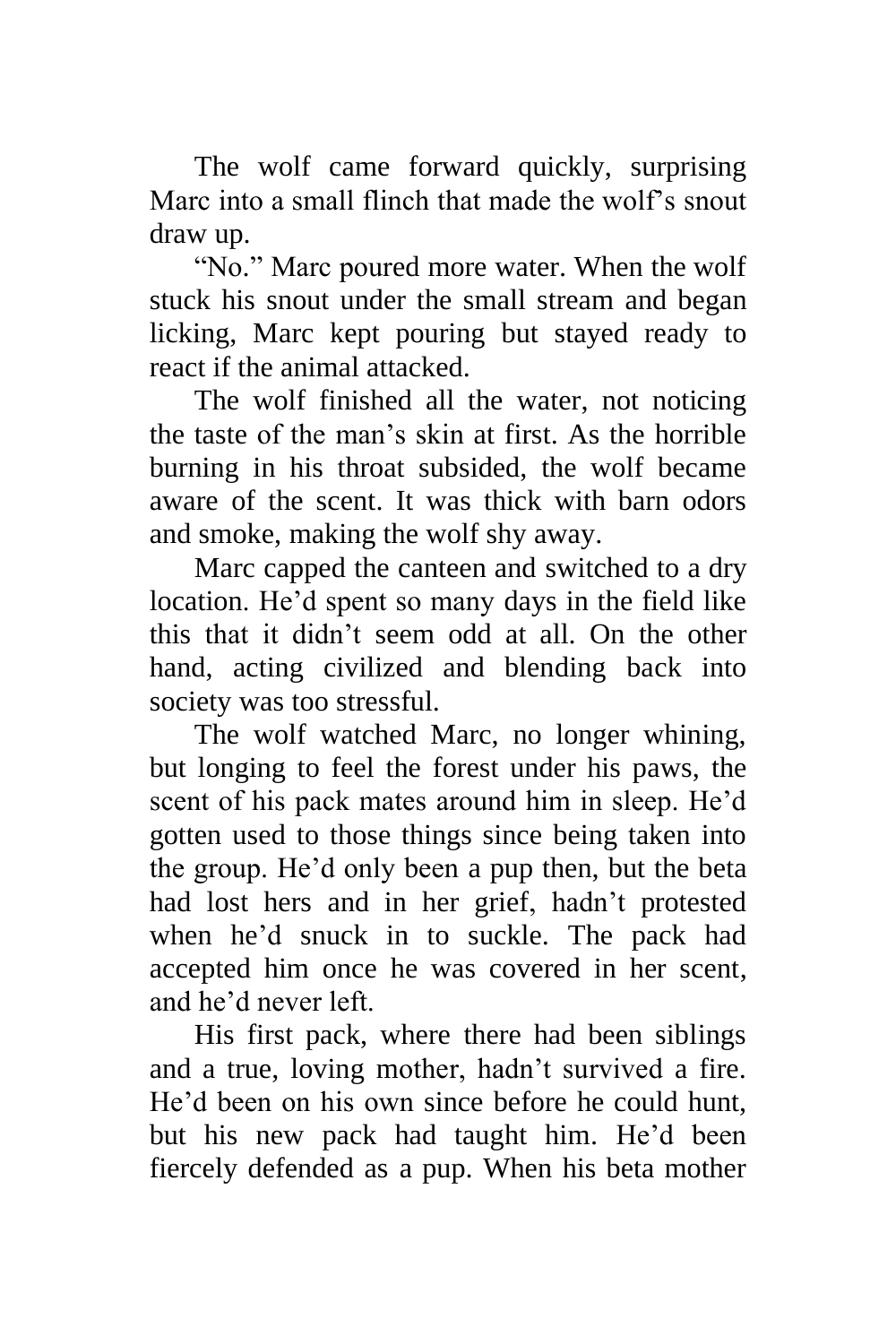had killed the alpha female of their pack over a new litter and taken her place, Dog had also moved up in rank. Life had been good until their alpha had chosen to hunt prey on the human ranch again.

The people in matching fur had shown up soon after and the running had begun. His pack had all been captured, some of them killed, and Dog had been caged in a human building for so long that he'd almost gotten used to the smell of people. He hadn't been happy, though. He'd escaped before the latest fire that had shoved him back into their path. Now, he was stuck in an unfamiliar area with a man who could hurt him. The wolf sank down on his haunches, whining.

Marc groaned. "Not that again, huh?" He patted the straw next to him. "Come on over and I'll rub your belly or something."

The wolf didn't budge.

Marc sighed as a fresh whine sounded. He wanted to let the wolf go free even more now than he already had. "I'm not a bad guy. Don't attack me, I won't hurt you. You'll be fed and have…" Marc stopped, aware that the words were for himself. There was no way the animal understood.

Not sure if anything but time would help, Marc decided to scan the literature JD had given him. He quickly read the details on types, food, and mating habits, becoming interested in the hierarchy. He hadn't known that betas sometimes had pups with the alpha male, against the alpha female's wishes. He wasn't surprised when the pamphlet stated that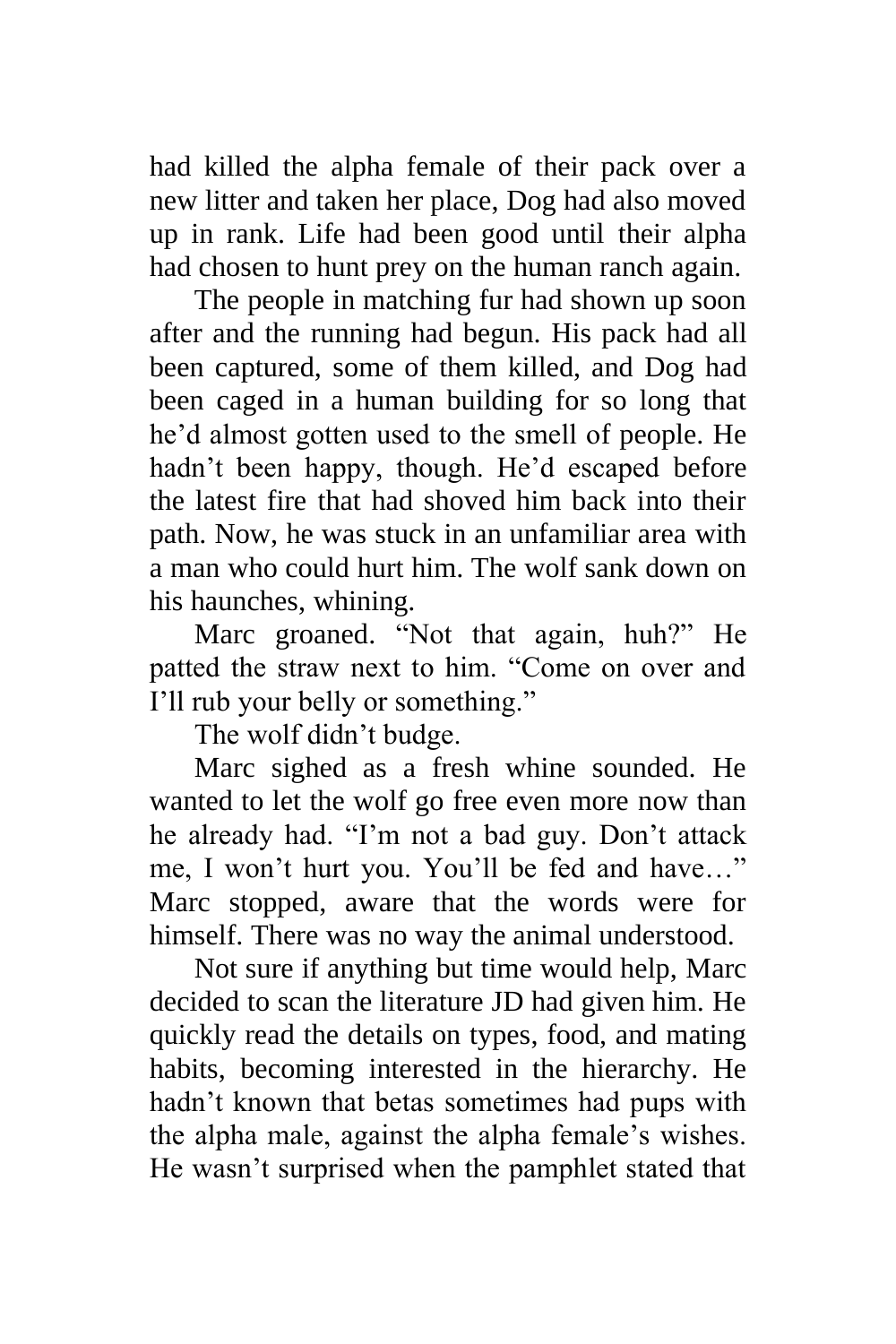the jealous alpha female was a danger to any resulting pups. He glanced over at the wolf. "Was that what happened to you?"

Dog yawned and went back to chew-cleaning his thick fur in front of the window.

Lips curling at his own silliness, Marc read the rest of the information, learning basic details to care for the animal. Most of it he could do, but ranging from ten to one thousand miles was out of his control. He didn't own property and he wasn't leaving the service for a wolf.

The wolf padded to the ladder, whining again as he tried to judge the drop. He chose not to leap, going back to the window instead.

When he sank down on his haunches and howled, Marc left him alone. The wolf's old life was over. Even animals deserved a mourning period.

### **Scene 5**

Marc couldn't stay awake as evening came.

He'd tried to sleep while his team was around, but their presence had kept him in that mission state where he could only doze. It had felt too much like combat to relax. Relaxing got men killed.

Marc's lids drooped, shadowy barn going dark for a few seconds. He jerked awake, pinning the wolf's location. He didn't know if the animal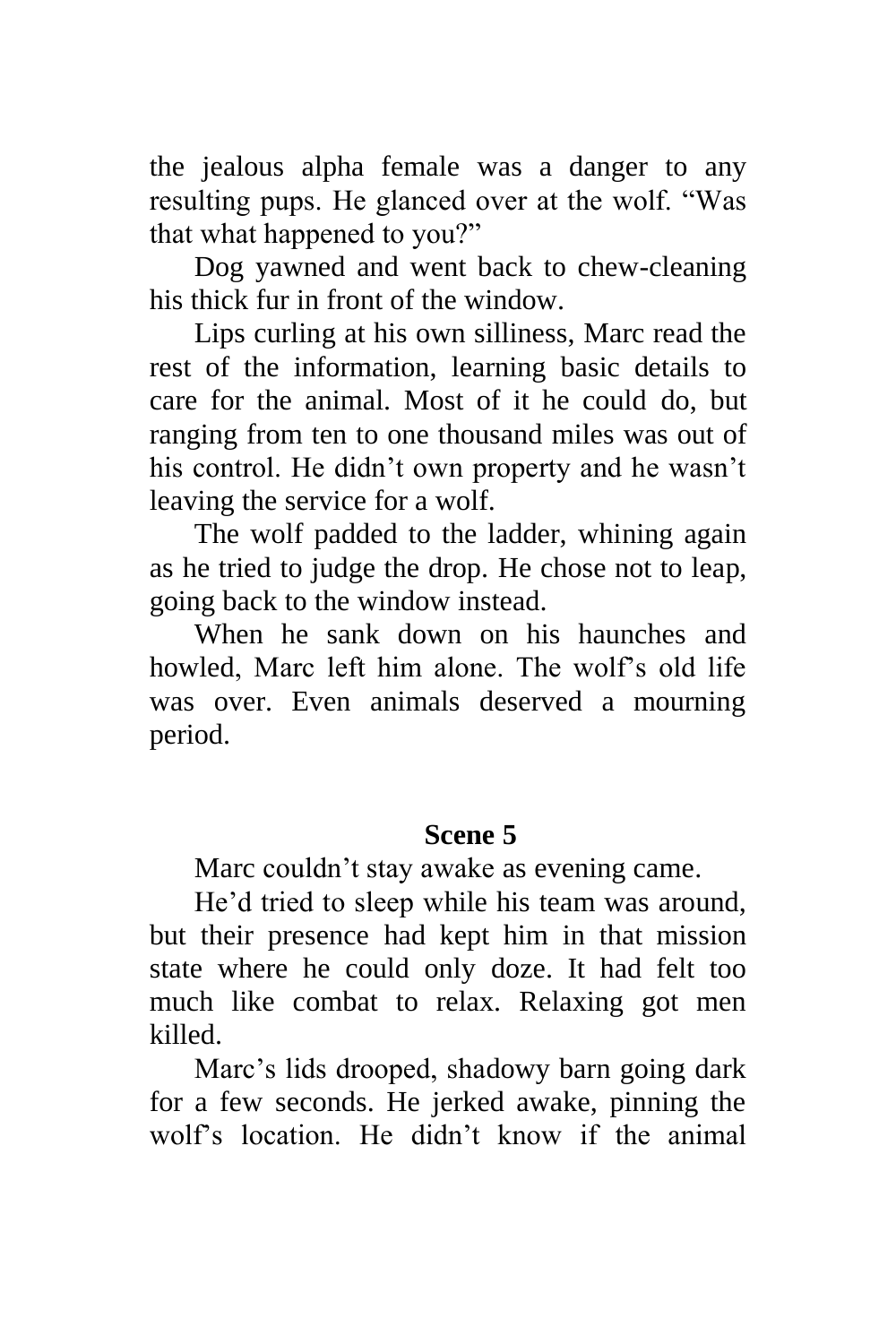would attack again while he slept, but it was foolish to assume otherwise.

The chill in the night air eventually forced Marc into a ball for warmth conservation. The heat from his own body, combined with the solace of his breath, lulled him into a light slumber against his will. When nothing bad happened, deeper sleep came swiftly.

Marc dreamed of a warm body against his that was providing protection that was as angry as it was comforting. Confused, Marc snapped awake to discover golden eyes inches from his. The wolf had gotten a lot closer than he'd anticipated.

Fighting the instant urge to get defensive, Marc yawned and very slowly brought his hand up to wipe at his face. He sometimes tossed and stressed all night. If movement was a trigger, the wolf would have attacked him already. Still, Marc stayed ready to snap the animal's thick neck. The moves were almost routine to him.

Marc blinked as hot breath panted in his face, curdling his stomach. The wolf sniffed his head, his chin…the fur on its tail bushed out.

Marc glowered, patience low. "Don't make me kill you."

The wild animal stared in hatred and frustration.

"I can't take you home. You'll be shot."

The wolf didn't understand.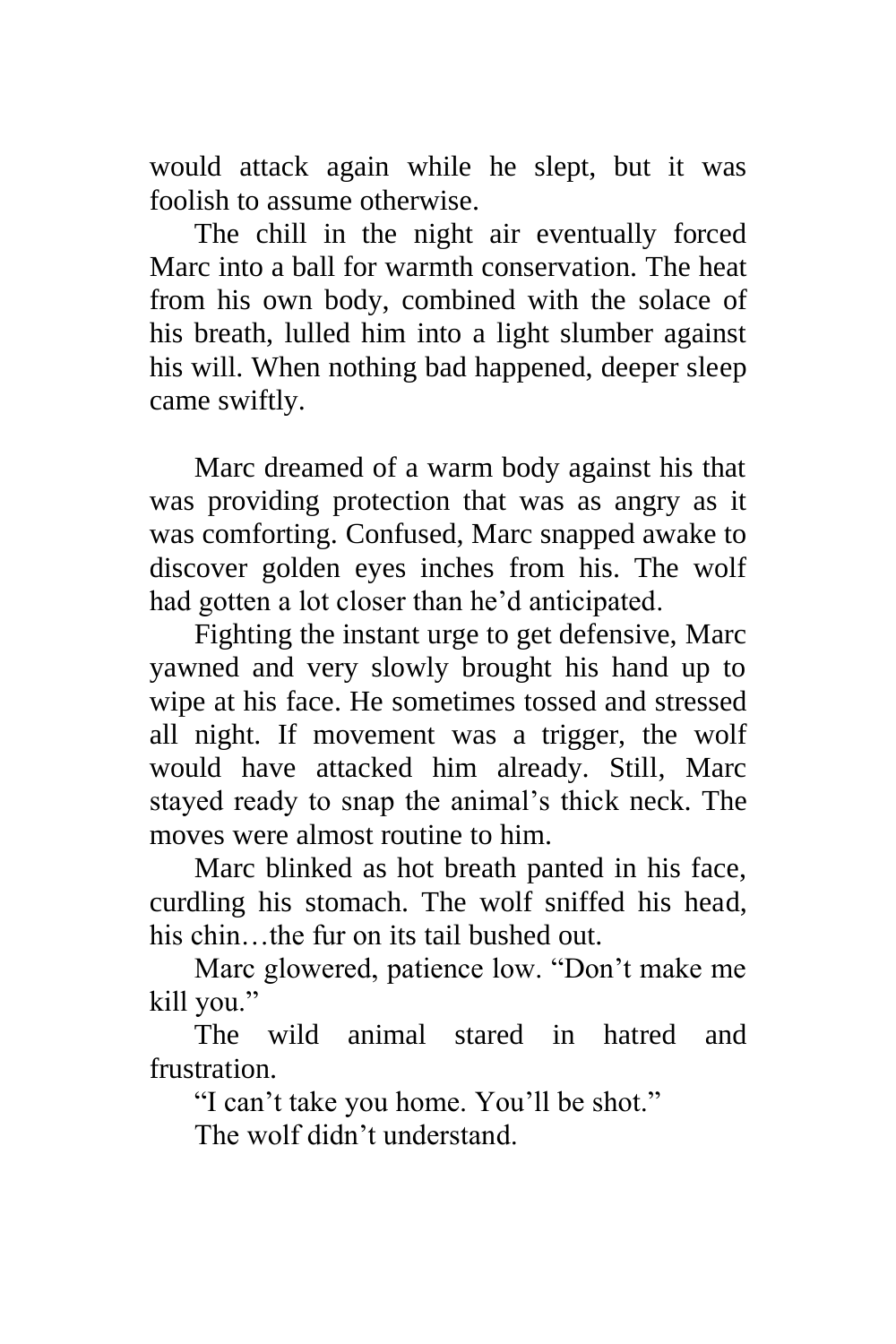Tiring of the staring contest, Marc bared his teeth. "Down!"

Surprising the human, the wolf whimpered and very reluctantly did as he'd been ordered. Reclaiming his previous position along Marc's leg, the wolf began to pant and whine in alternate rhythms.

Marc groaned, closing his lids. "We're gonna have to find some common ground, mutt."

The whine changed to a low growl of warning that made Marc snicker. It was followed by a long yawn.

"Let's get a couple more hours, *Dog*. I'll need it later when we fix your manners."

As Marc drifted off, he felt the wolf's nose against his hand. Soft fur brushed his fingers and then heavy heat dropped onto his knee.

Comforted, Marc let sleep come without fighting. He was safe.

### **Scene 6**

"You still up there?"

Marc snapped awake to discover dawn had come. He swept the barn loft and found the wolf in the open window, growling lowly.

"We're fine."

"You need anything?"

She sounded happy that he wasn't coming down yet. Marc was relieved.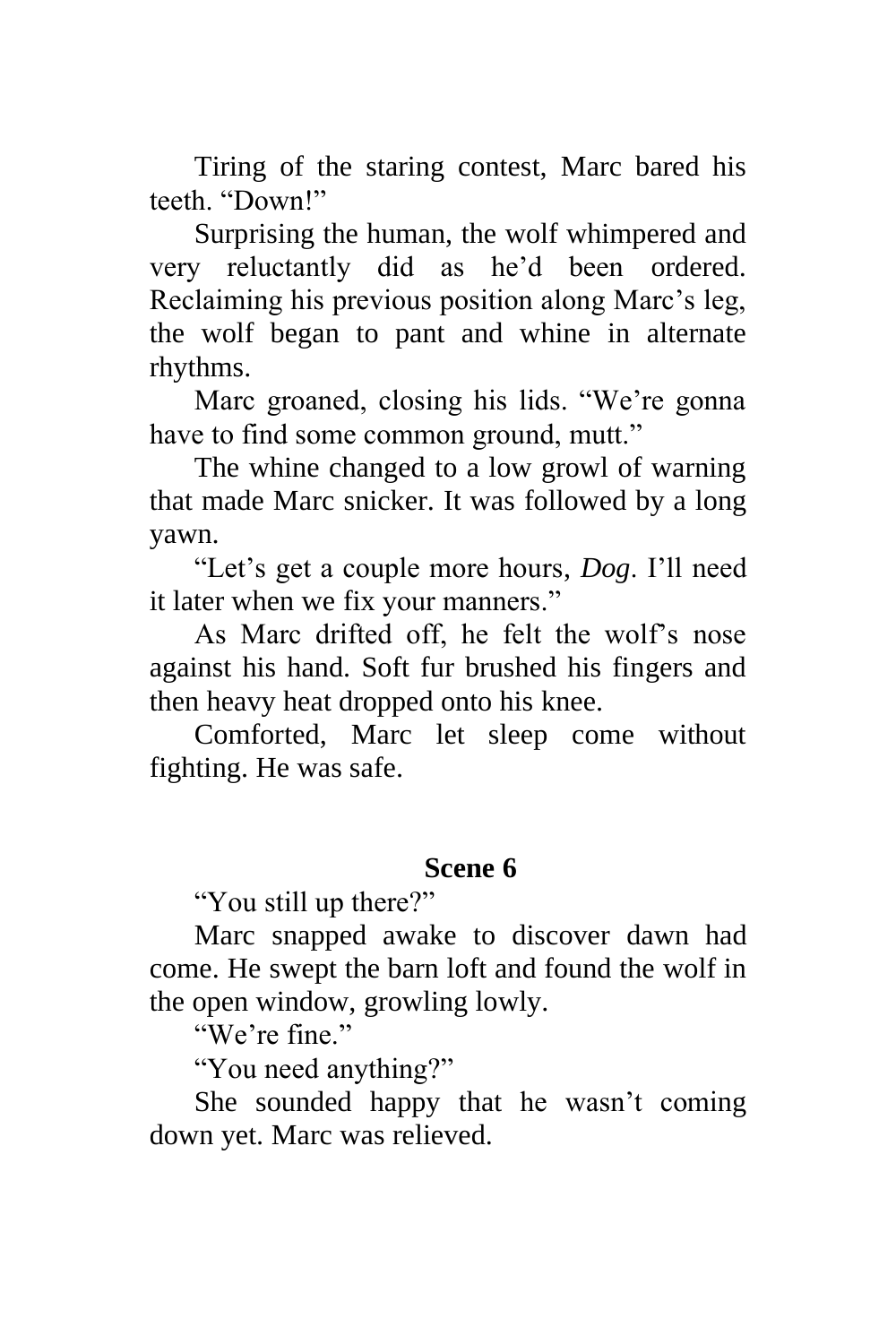"Nope." He wasn't ready to deal with her yet. He was storing details, though. He'd only seen Julia leave the house a couple of times over the last day. Once, she'd gone behind the house and spent time working on the mostly dead rose bushes that had once enveloped the entire home with the sweet scent of flowers. The rest of the time, he hadn't even seen her through the windows. In the evening, there was only a single light on in her bedroom. She'd changed so drastically it was as if she wasn't the same person.

Still recovering, Marc slept, not worrying about the wolf. If the animal took a bite of him, he would pay it back in kind. Eventually, Dog would adjust to a new life. Man and beast had been doing it for centuries.

The wolf waited until the human was snoring again before carefully trotting over to sniff. The wolf was tired and still thirsty. Reluctantly, he sank down a few feet away from his new alpha and whined low in his throat until sleep came.

Marc drifted in and out of consciousness as the morning passed, uncomfortable, but not so much that he couldn't rest. Between sweeps of the loft, Marc's dreams became the ghost of his past. In those foggy clips of heaven and hell, he was able to find his heart. This was the only place he had one now.

As the day slowly crawled by, the wolf gradually got closer again. He could smell the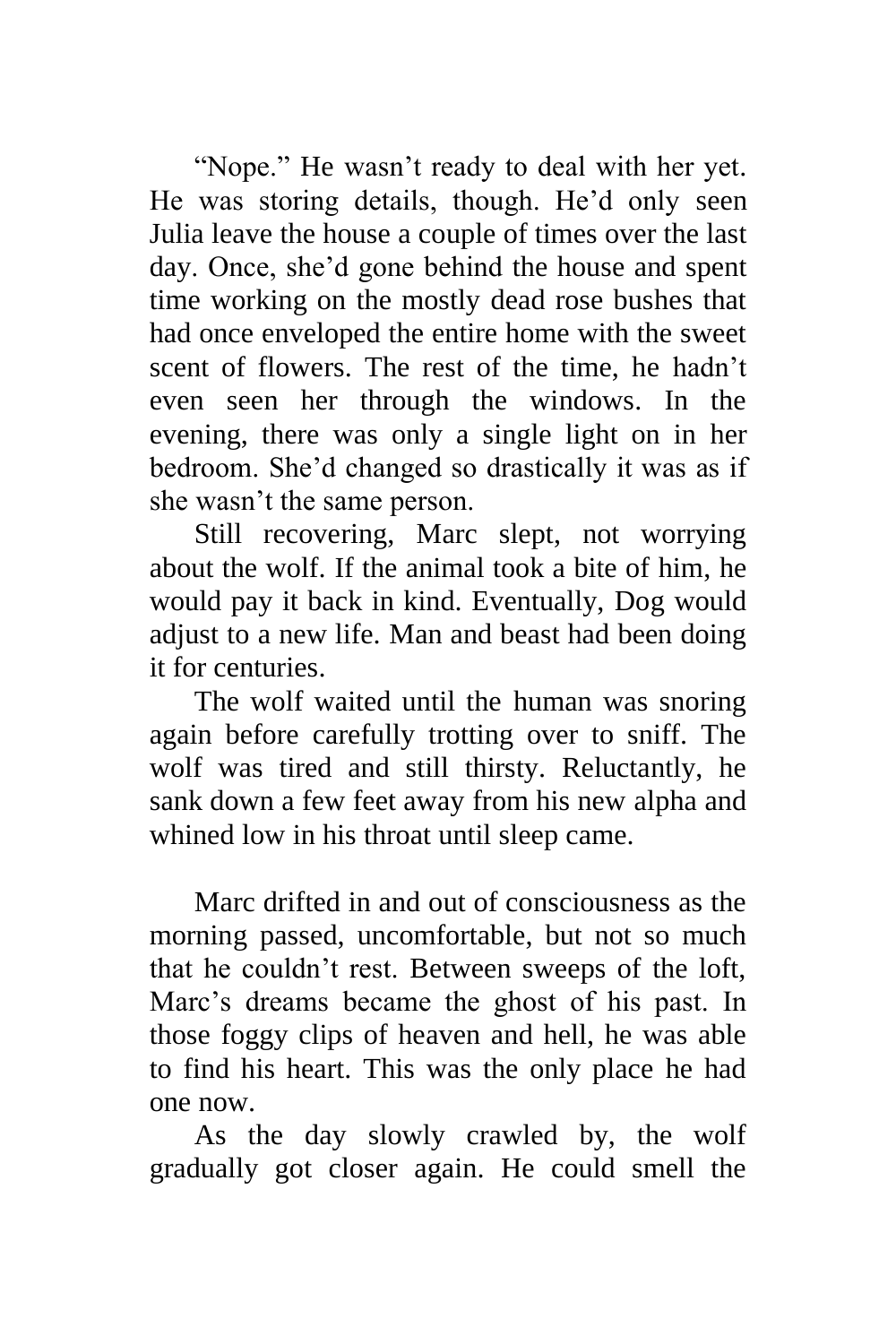water in the man's canteen. He also caught the scent of his home on the man's paws–along with blood, smoke, and fluids from the moving box they'd come here in.

"No…"

The wolf flinched, but quickly realized the man wasn't awake. He edged closer, licking at the hand he'd been watered from.

Marc slowly moved his fingers against the wolf's jaw, ready to jerk out of the way of snapping teeth.

Very thirsty, the wolf allowed it.

Marc was surprised. The wolf had the advantage right now. He'd expected to have to fight the animal a few more times.

The wolf retreated from Marc's fingers, whining again, but when Marc's hand inched toward the canteen, the wolf dropped to his haunches to wait, tongue lolling out eagerly.

Marc poured water into his hand again.

The wolf rushed forward to lick it dry.

Marc kept doing it until the canteen was empty. He wasn't staying up here much longer. The wolf would have to be brought down, one way or another.

The wolf lingered to lick the last drops from the canteen, feeling better. Still angry about his captivity however, the wolf showed gratitude by arching his leg.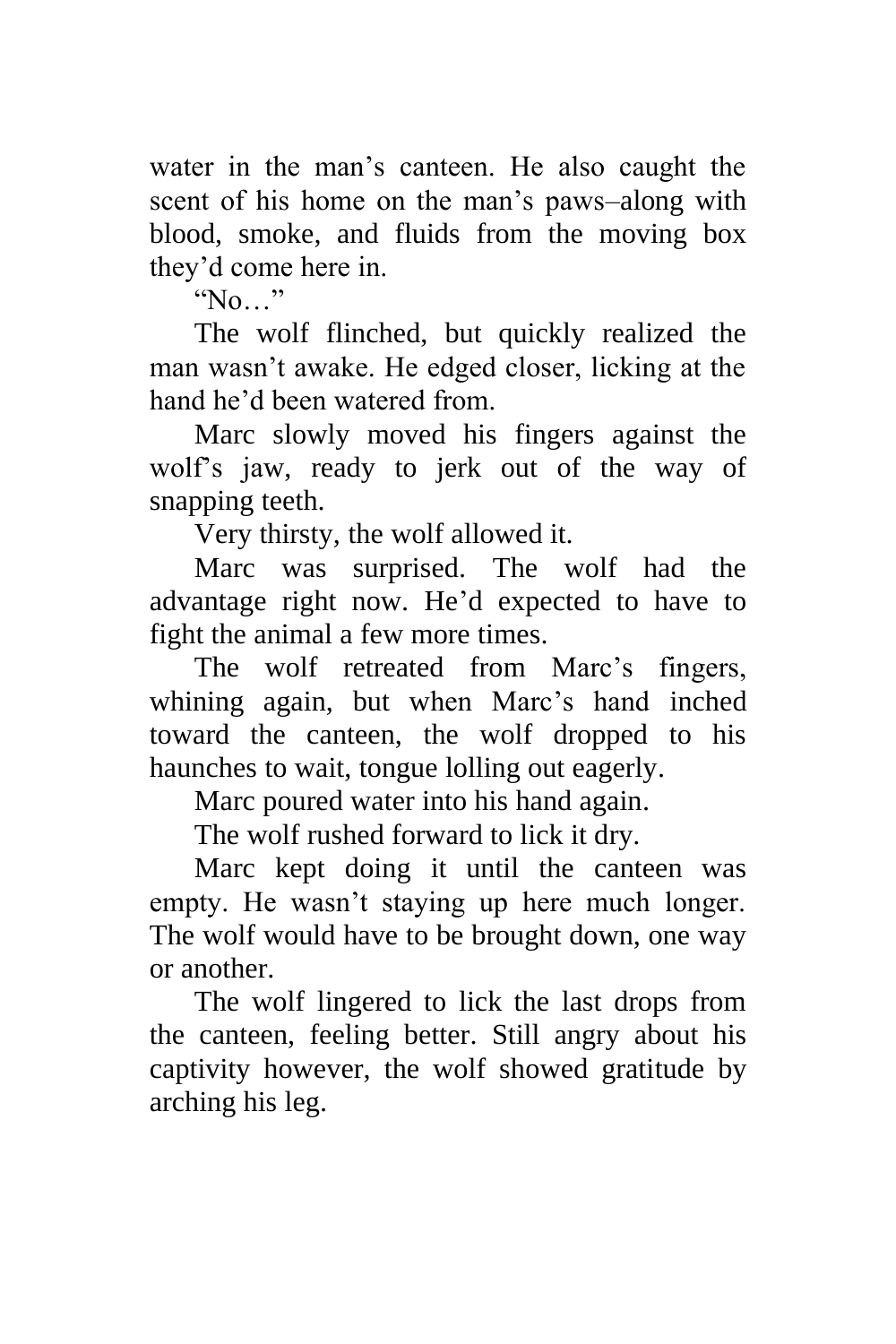"Ah, man!" Marc jumped out of the way, but not before his boot and lower pant leg had been hosed. "Real nice, Dog! Real nice."

As if he understood the sarcasm, the wolf's tongue lolled out again like a puppy who'd found something amusing.

Marc shook his boot and his head. "I can see how our relationship is gonna go."

The wolf lay down in Marc's warm spot, whining.

"Oh, hell no." Marc was done. He quickly climbed down to go get a shower. The smell of the wolf was as intolerable as his howling.

The wolf came to the edge as the man disappeared, still whining. He considered leaping again, but in the end, he returned to the warm spot and curled up for another nap. *Training a human is hard.*

# **Scene 7**

Marc heard the bathroom door open. He rinsed his hair in a hurry, ears straining for more noises.

"It's just me." Julia slid the shower curtain back and stepped into the tub with him.

Marc froze at the naked body against his. "We shouldn't do this."

Julia slid her arms around his waist and let her hands roam. "Okay."

Marc shut his eyes, body hardening, twitching. "We need to talk about the lies you told me."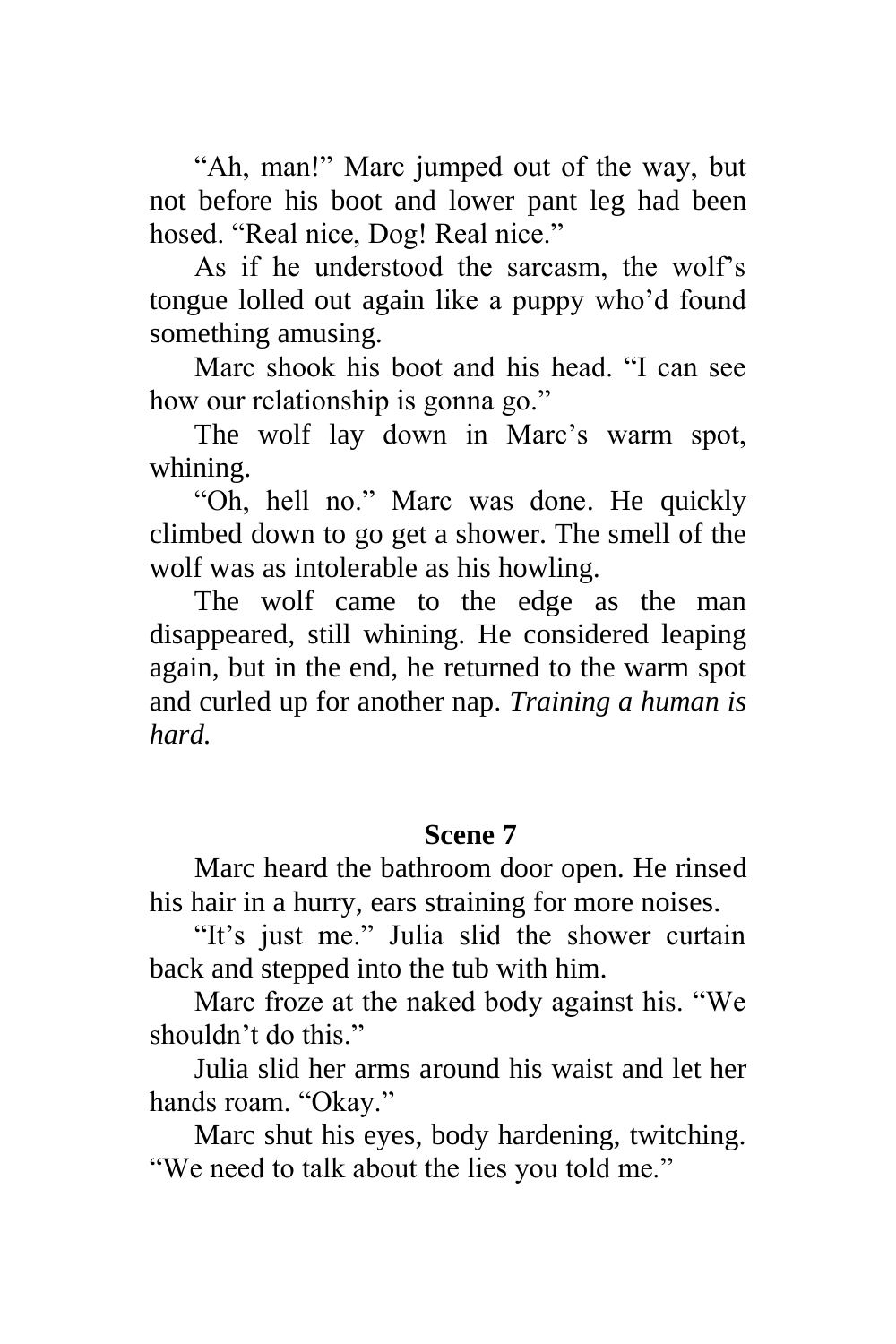"Okay." Julia kissed his wet shoulder.

"Mmm… Later, okay?"

Julia nodded against him, hands still roaming.

Marc turned around so he could kiss her, mind already pretending it was someone else.

Julia didn't care. She also didn't care that they were being watched. *I want this!* She held Marc's naked, wet body close and let him do whatever he wanted.

### **Scene 8**

Marc finished in the shower after Julia left and went straight back out to the barn.

If the jeep was parked next to the ladder, the wolf could jump down on his own. While the animal ate and drank his fill, Marc planned to come back to the house and finish recovering in a real bed.

As he entered the barn office, Marc got a cold chill. It reminded him that he believed at least some of Julia's wild tale. He latched the office door and slid into the main barn with a hand on his holster.

Marc spotted the wolf at the edge of the loft, looking like he was considering trying the long jump.

"Don't do that!" Marc hurried to the jeep.

Marc carefully drove the vehicle to where he wanted it and killed the engine. As he slid the keys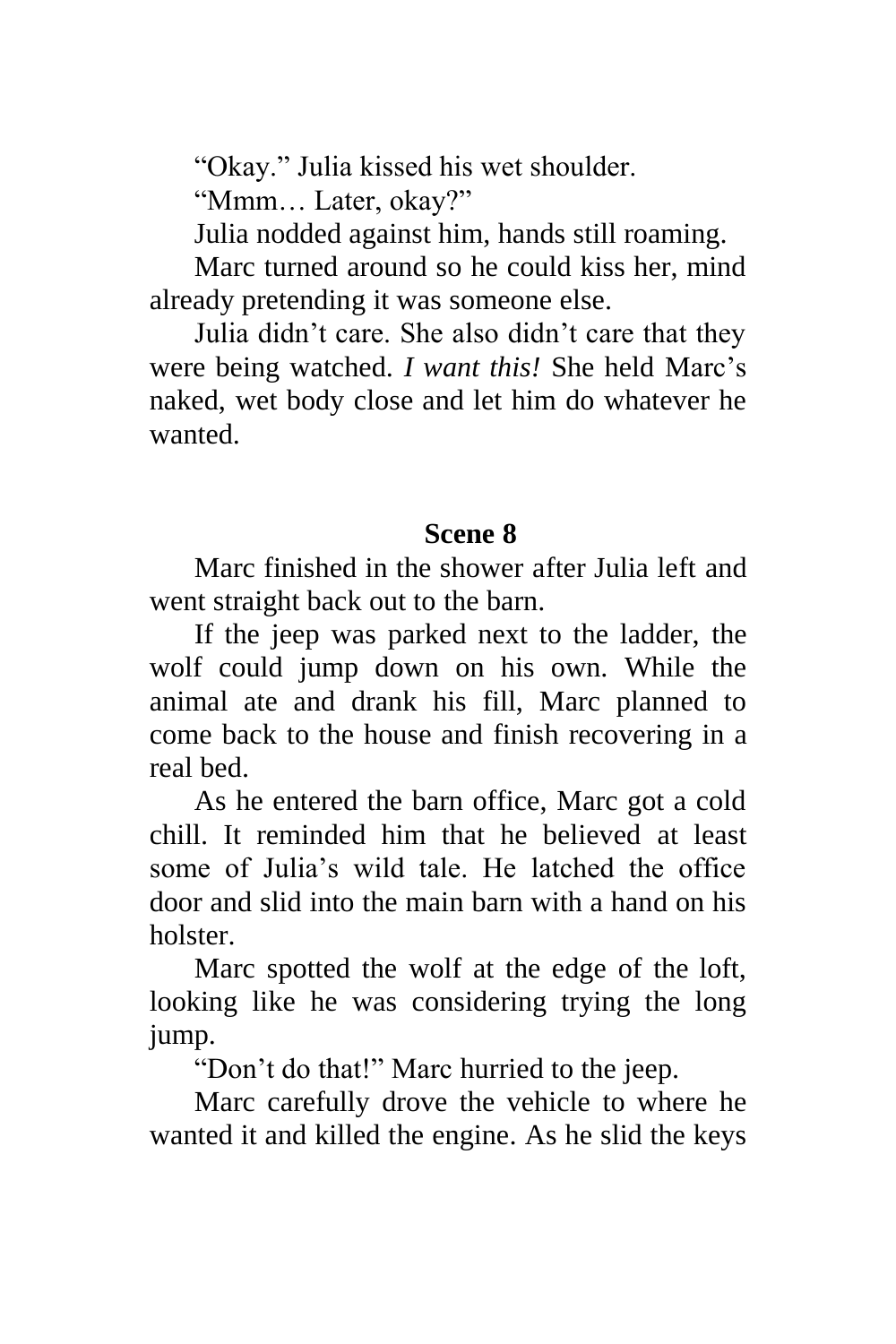into his pocket and stepped out, Marc heard footsteps. He spun around.

*Thud!*

The rifle butt knocked Marc out. He dropped heavily to the ground as his assailant chuckled cruelly.

"Hiya, *buddy*!"

The wolf watched from the loft as two men dragged his alpha from the barn, not shutting the main doors. Noticing the jeep was closer, the wolf leapt into the driver's seat gratefully. It felt wonderful to be off the ledge.

Dog nosed through the cooler again, finding nothing, then padded to the pile of crunchy food still on the floor. Once he ate his fill, the wolf began searching for water.

His nose led him from the barn and toward the thick woods bordering the ranch. He could almost feel the cool creek water rushing over his paws.

Dog vanished into the trees as Marc was shoved into a truck and driven north.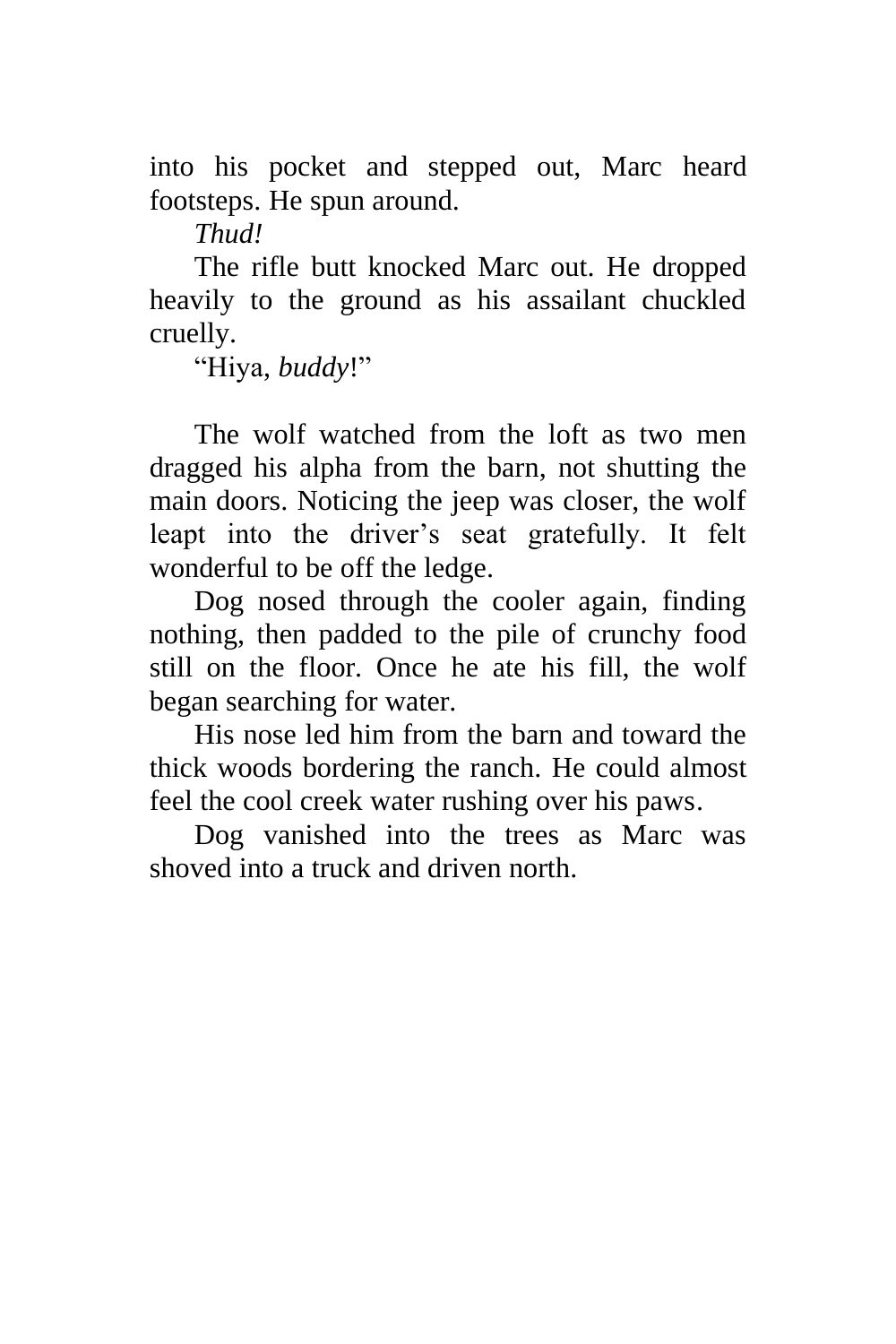Chapter Six



#### **1**

**V**oices brought Marc to alertness; pain shot through his skull and arms. *What happened?* He listened for clues as he fought to wake all the way.

"This won't go down as easy as you think. I know him, man. He's dangerous."

"So are we."

"Yeah. *We* should kill him."

"Just make sure his ropes are tight!"

"This is going to go badly. I want to be sent out before Eibar gets here."

"Fine!" The truck bounced harshly under angry hands.

Marc listened to the conversation through the thick fog of a concussion. As his stomach roiled,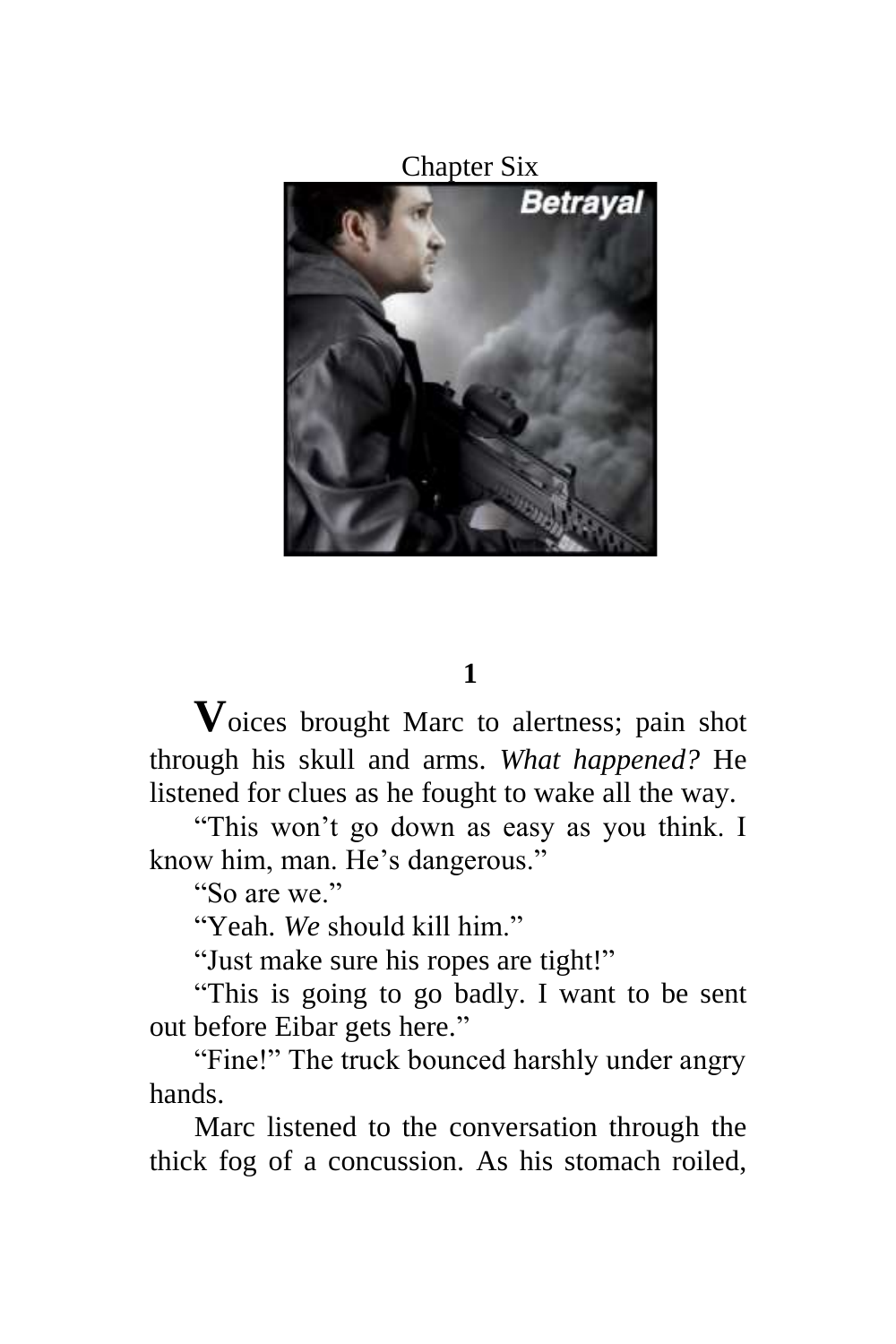he twisted in time to avoid the mess. The stocky little guy sitting next to him wasn't as lucky.

"Gross!"

"You son of a…" *Thud!*

Marc slumped over at the first retaliatory hit, unable to fight back yet.

"I said don't kill him! He's worth a lot of money."

Marc stayed down on the seat, trying to keep from puking again. When he recovered, the men in this truck were going to find out what a mistake they'd made.

"How long to the meeting place?"

Marc vaguely recognized the voices, but his injury prevented him from placing them with names.

"Twenty minutes, but our buyer won't be there until later. Chad wants our golden goose secured and waiting."

*Chad?!* Marc's stomach lurched again. *It all makes sense now.* He sprayed across the floorboard.

"Damn! Pull over!"

"No. Deal with it until we get there. The boss said no stops."

It was a miserable ride for Marc, who now knew what the wolf had felt like while in the crate. He tried to stay still and get control of his guts, but the truck skidding and sliding over the rugged ranch road made it difficult.

"Is he still alive?"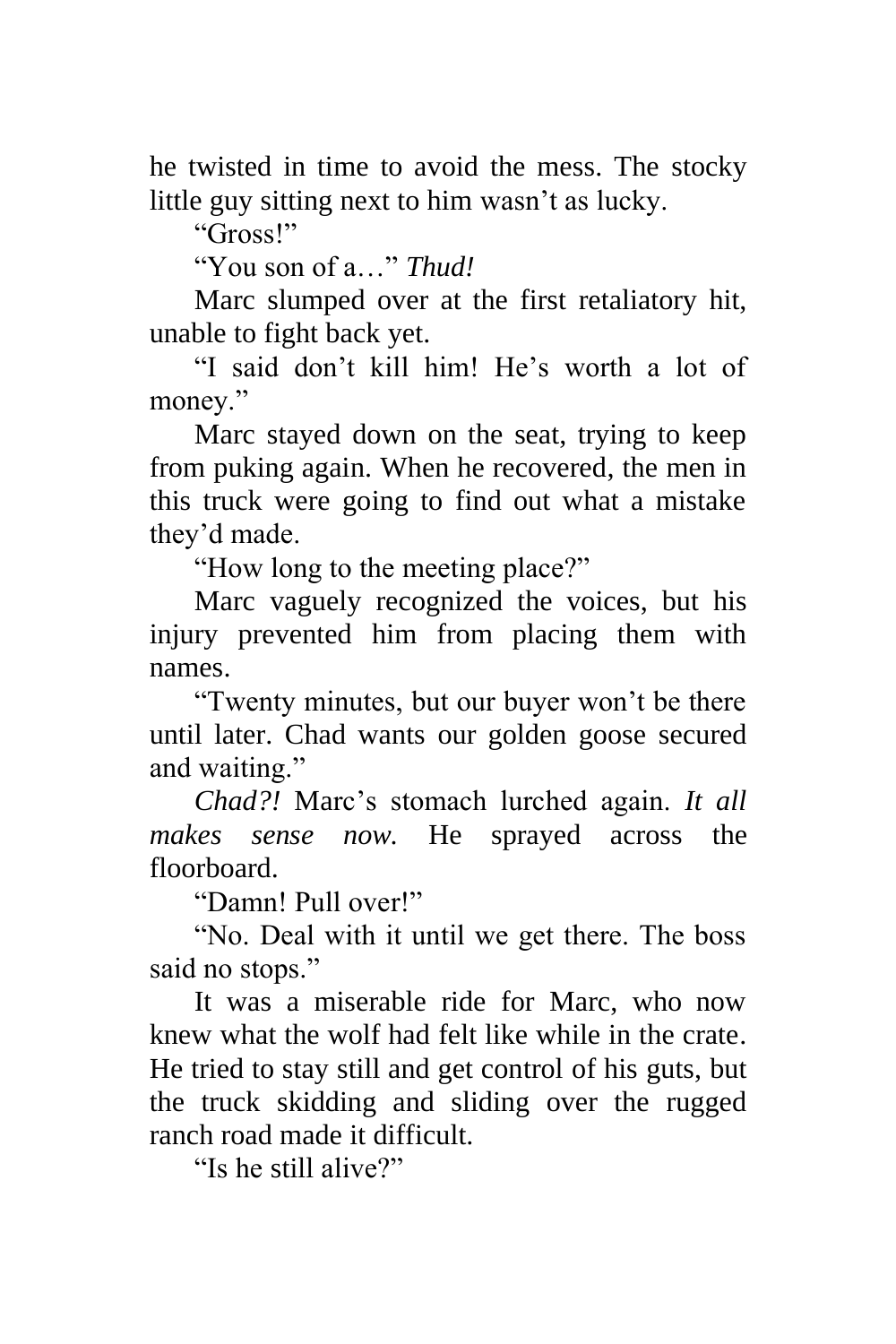"For now"

The trip felt much longer than it was. Every bounce of the truck was painful and nauseating. As they arrived, Marc once again vomited.

*They aren't using this truck for a while*, he thought groggily.

"Pull him out!"

Marc was in no condition to resist as he was dragged from the backseat. Knees thumping against the ground, Marc groaned at the fresh waves of nausea. Vomit flew again.

"Yuck!"

Marc hit the ground hard as his escorts let go to avoid the mess. He continued to empty his stomach, now too dazed to make out the conversation going on around him. All he could tell was that there were multiple people. Their words blended as his head pounded and his eyes throbbed.

"Wipe him off." A familiar voice chuckled. "He never could hold his guts."

Marc was hauled up and toward into a small cabin surrounded by tall, blurry trees. He thought it was on the rear of Julia's property, but he couldn't be sure yet.

The cabin was filthy. Layered in dirt and garbage, Marc assumed this was where Chad had been hiding when strangers came to the ranch. Inside the cabin were six big men who stood up menacingly as Marc was shoved toward a chair. He recognized two of them with faint anger.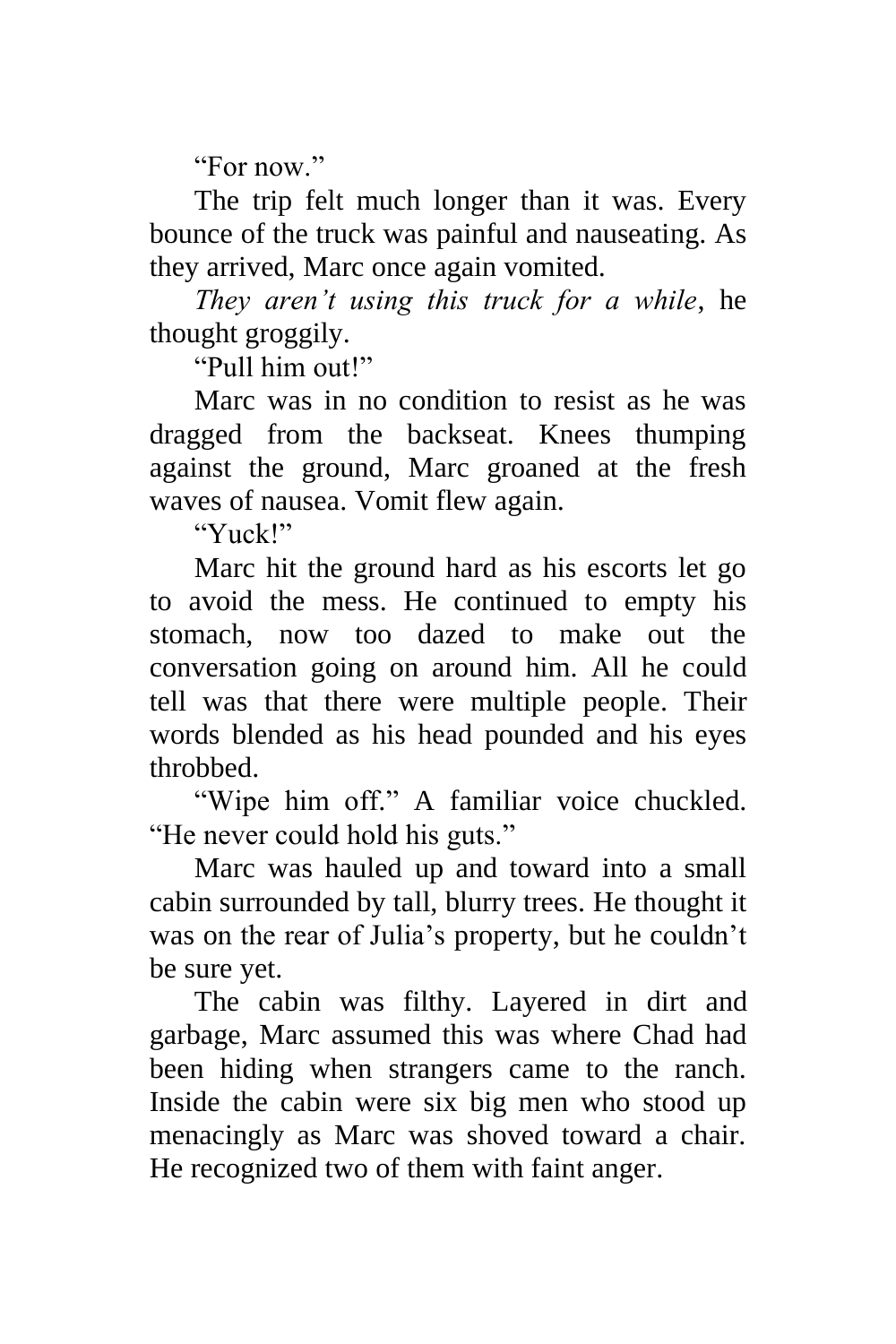A small kitchenette with a big knife block beckoned from across the warm room, but Marc ignored it. He would never make it through all of the men before he was shot or knocked out again.

Unresisting, Marc's wrists were secured behind his back and then to a chair. The odor of unwashed bodies coming from this cabin was enough to send his guts back into convulsions. Marc fought to stop it. Blowing all his strength out in chunks wouldn't help.

"Get the fire restarted. The smoke is our signal that he's here."

"I just put it out. It's hot in here!"

"Tough shit. We've got plans to carry out."

"Is the buyer close?"

"He will be soon. Right now, we'll have a O&A with our old teammate."

More cruel jeers flowed. It made Marc try harder to recover.

"Did you search him?"

"I've got his gun. We put the rest of his effects in a duffle bag to dispose of later."

"I'll take that gun. Always wanted his 1911."

"Hey, what about that wolf he brought? Should I tell the boys to kill it?"

"Why bother? In a couple weeks, the ranch will be sold, and we'll return south. Let it go. He had no right to capture it anyway."

"I rescued it"

Everyone swung to find Marc staring steadily at his former best friend. Tall, dark, and handsome,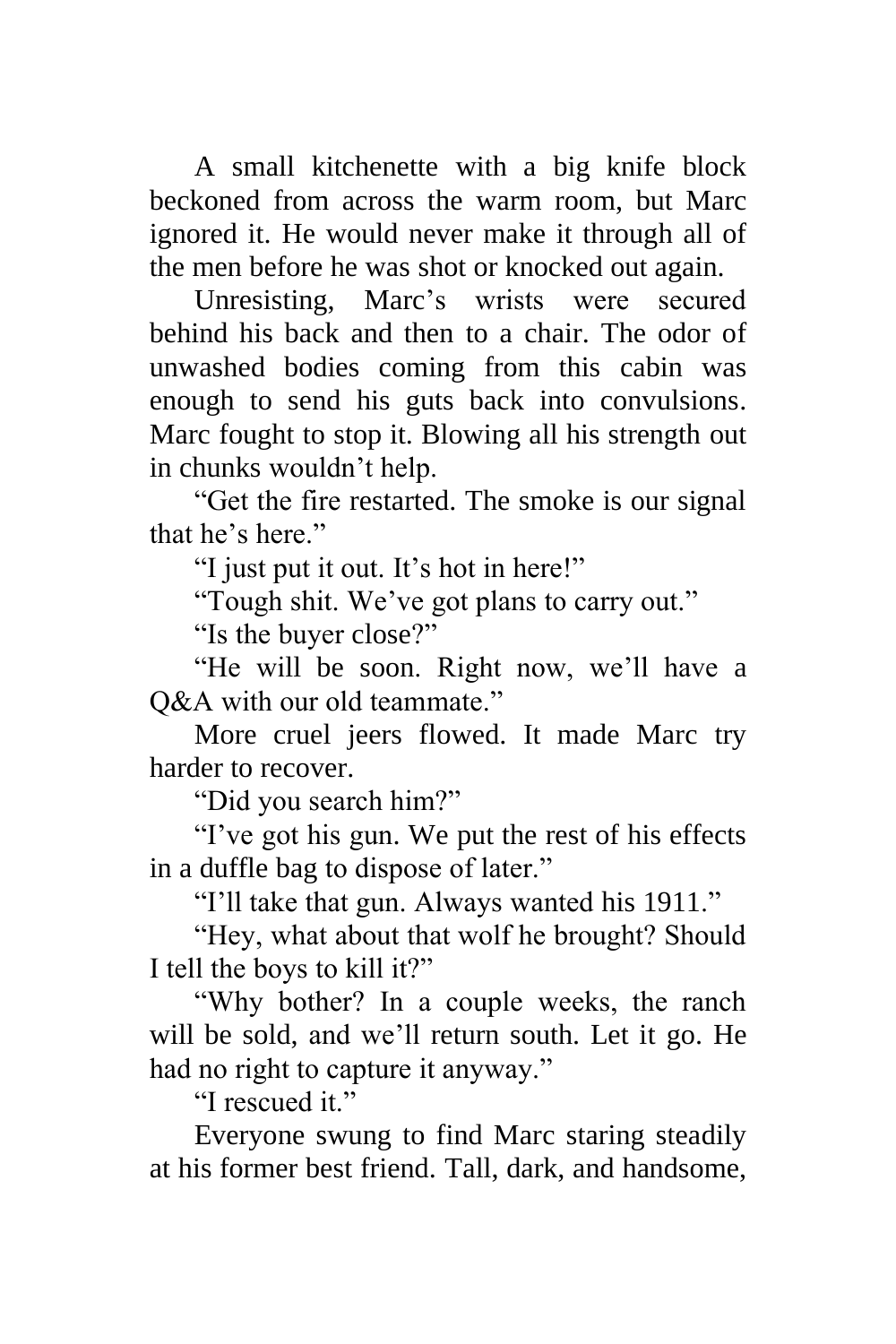Chad had gotten the team into several scrapes with his superior attitude and good looks. However, the base lizards hadn't ever given him the time of day. "Remember that shepherd pup we fed the night Kenn blew up the still?"

Chad leered widely. He was delighted that Marc knew who was behind his discomfort. "Yep. Did you know it died in the fire?"

"I was told you killed it."

"I tossed it in. The fire did the killing." Chad knelt down in front of his captive. "Marcus Brady, badass Marine. I've waited a long time for this moment."

Stalling, Marc acted as if he was trying to focus through his swollen his face. "Huh?"

"Pay attention!" Chad slammed the butt of his knife against Marc's knee.

Expecting something more painful, Marc only grunted. He needed more time to get himself under control. There were still three sneering shadows in front of him instead of one.

"Tough bastard, but Eibar's got plans for you." Chad dug the tip of the knife into Marc's jeans and sliced up the thigh. "He wants you castrated first. No chances of a repeat with the wife while you're his *guest*."

Racked with ugly chills, Marc felt the grayness coming. Too many hits had rattled his brain. There was only one thing he was capable of right now.

The knife sliced into his thigh as Chad ripped through another jean swatch. No longer being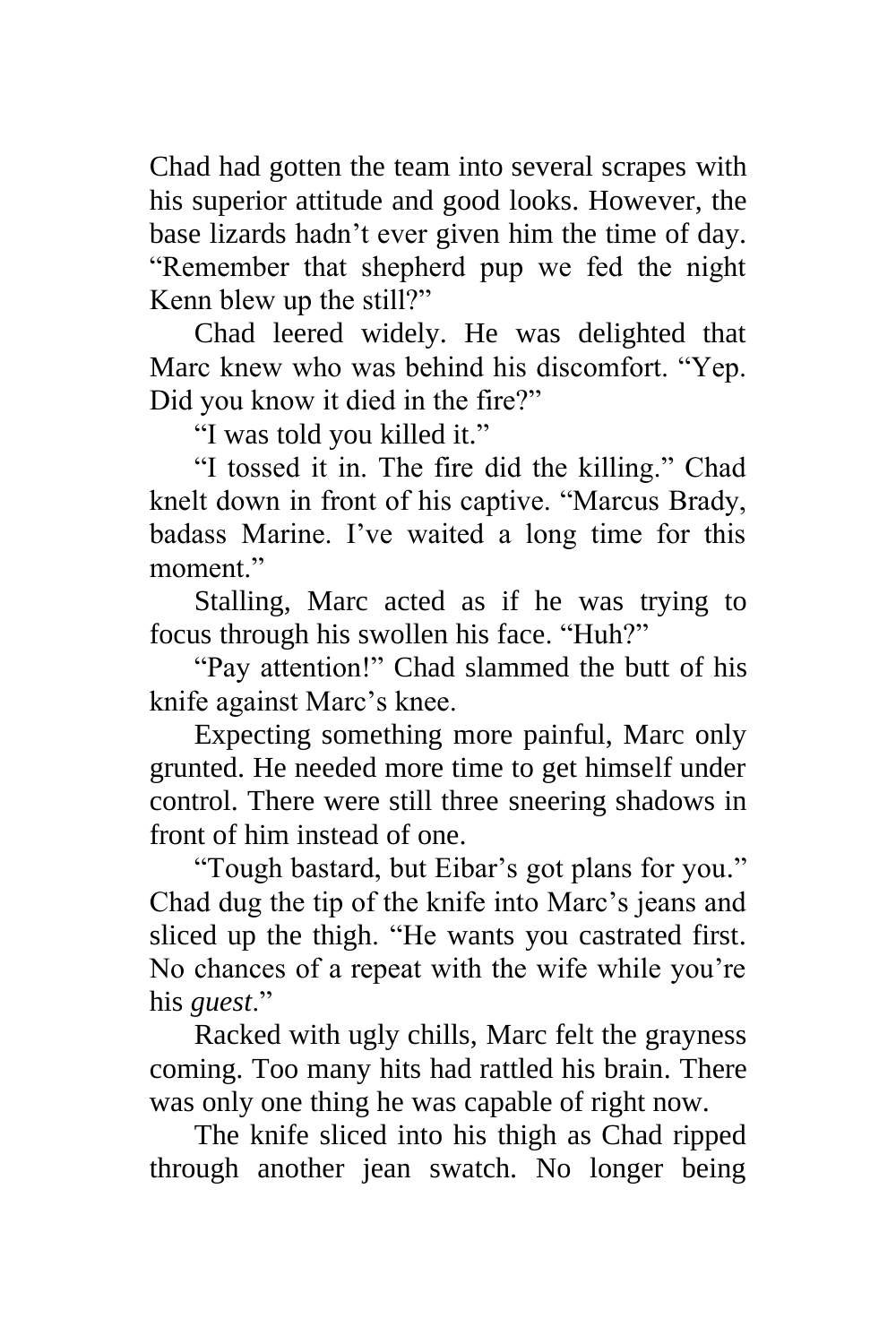cautious, the mercenary reached forward to rip away that side of the pants.

Almost grinning through the disgust, Marc puked in his face.

The resulting chaos of Chad shouting and slinging, men groaning and yelling, and outside guards coming in gave Marc the rest of the time that he needed to form a crude, quick plan. He sucked in deep breaths to help finish clearing his mind. He would definitely need some medical care when this was over.

"Move him to the floor! Get his clothes!" Chad stripped off his shirt.

Three of Chad's men reluctantly advanced through the mess toward Marc.

Marc let the anger come now, needing it to fuel his body. "How's the new life, *boys*?"

Two of the men winced. Leon and Jim had both been discharged early, for reasons unknown. The squad had only been told they were moonlighting in ways they shouldn't have been. "Chad came to you, right? And you sucked up his lies like dogs."

Neither of them responded.

Marc's face morphed into the furious team leader they both remembered so well. "I couldn't be more ashamed of you."

Marc's disappointment was a curse to the two men who refused to answer or even meet his eyes.

Marc knew it wouldn't matter, though. When he ran, they would still try to kill him.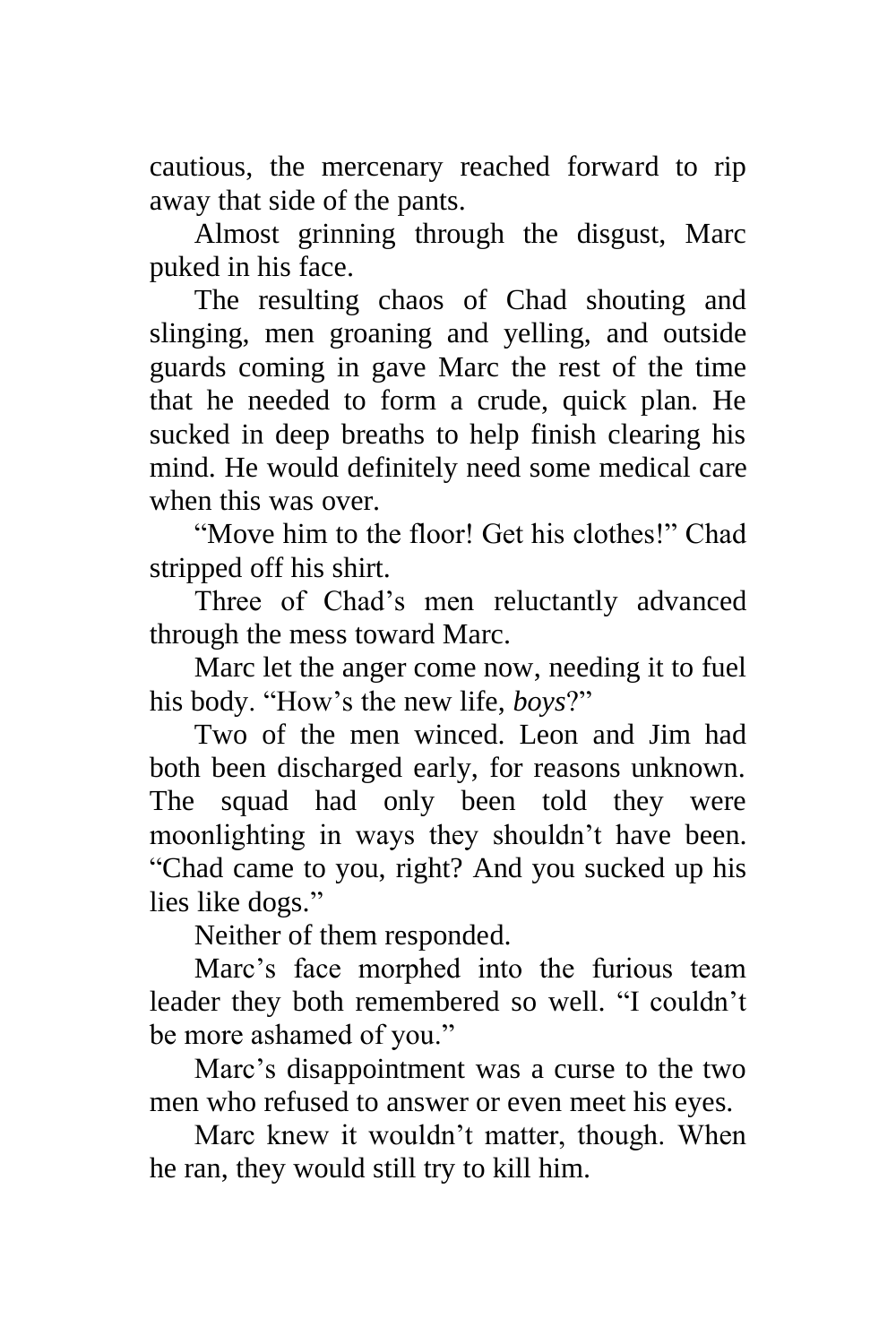After the chair ropes were loosened, Marc was hauled up by the third, unknown man. He carefully staggered against his captor, hands reaching...

Leon and Jim stayed back, both ashamed of their choices.

Chad saw the trick. "Grab him!"

Marc used his bound hands to grab the gun from an unprotected holster, and then slammed his weight into the surprised man, knocking him into Jim and Leon. The trio tangled and fell, as Marc had counted on. Neither of those former Marines had been gifted with grace or quick reactions.

"Shoot him!" Chad's slippery fingers fumbled for the Colt in his waistband. "Watch the door!"

Marc ran for the window, leaping as hard as he could against the glass.

"No!"

Marc broke through the window easily, but he hit the ground hard and lost his grip on the gun. It slid across the dirt.

Sucking in air through the pain, Marc hurriedly brought his bound hands under his feet to have them in front. The bleeding Marine then grabbed the fallen weapon and stumbled into the woods behind the cabin.

"Get him!"

"Around the back!"

Chad and his men also hurried, but Marc was already out of sight by the time they cleared the side of the old caretaker home.

"Find him! Get everyone out here!"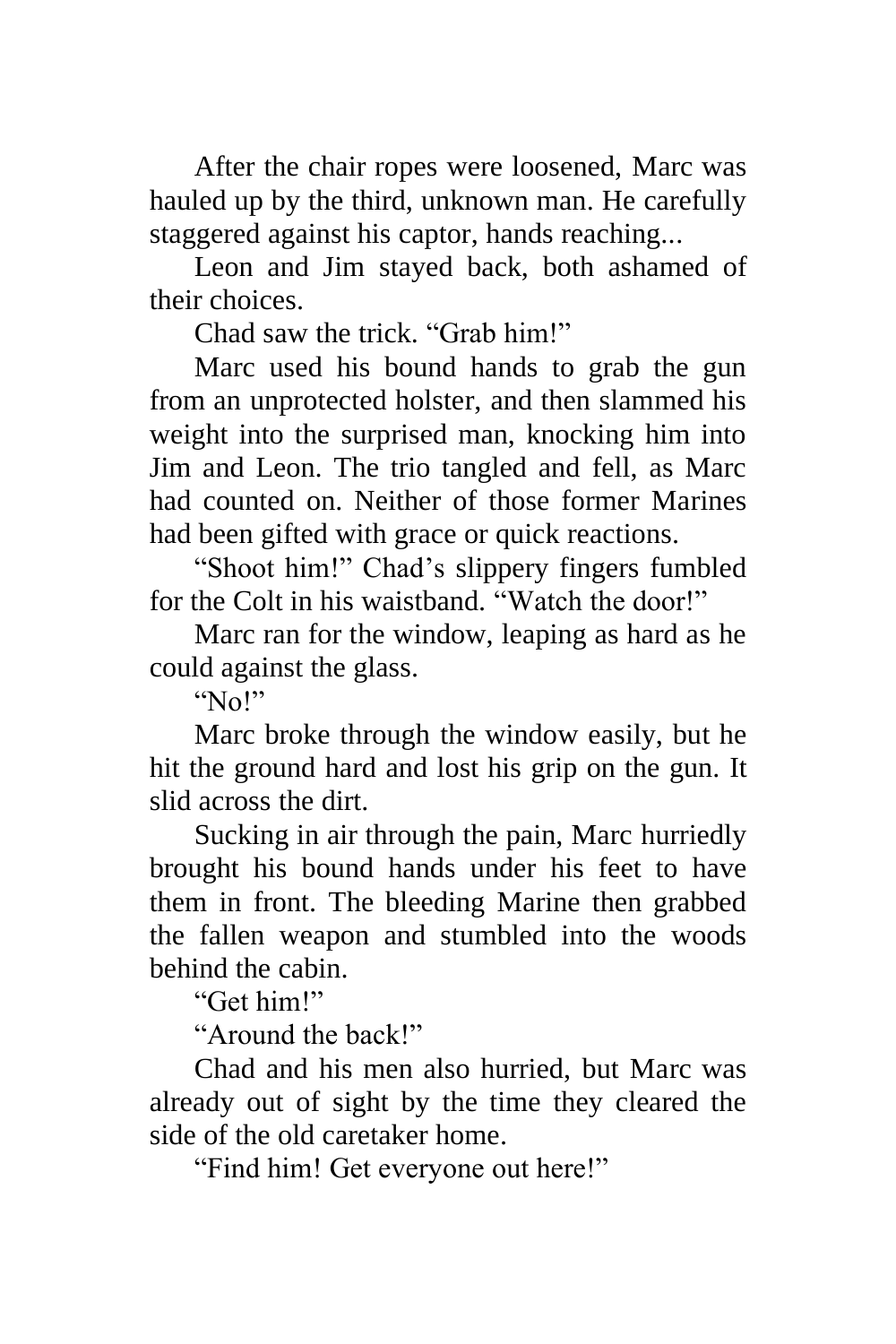Marc kept running, stolen M9 ready. He worked the ropes around his wrists as he went.

Heavy boots crunched after him, guns firing. It reminded Marc of his trek through the fire. The flames and the wolf were all that was missing from the moment.

Marc staggered through the damp foliage, stumbling against the trees as he ran. Without any of his gear or weapons, he would once again have to rely on training and wits.

*Shoulda kept the boys with me*, Marc thought, hitting the deck as boots came toward him. It wouldn't be Chad, who was light on his feet, but that POS would be right behind, waiting to shoot whatever his goons flushed out.

Marc stayed down as the weeds and grass parted. Right as he felt his prone body being discovered, Marc rolled and flipped out a hard leg against the man's ankle.

The merc fell with a loud, surprised shout that would draw attention. Marc lunged forward, using the ropes around his hand to strangle the man.

Marc only eased up when the body slumped. He hadn't used a sleeper hold. This was war.

Multiple voices in several languages echoed. Marc followed the faint rumble of water as he fled. He again flashed to the fire flight as he strode deep into the liquid and ducked under the rushing coldness in relief. He would stay here as long as he could, as he had before, but this time, he wasn't leaving until *all* of them were dead.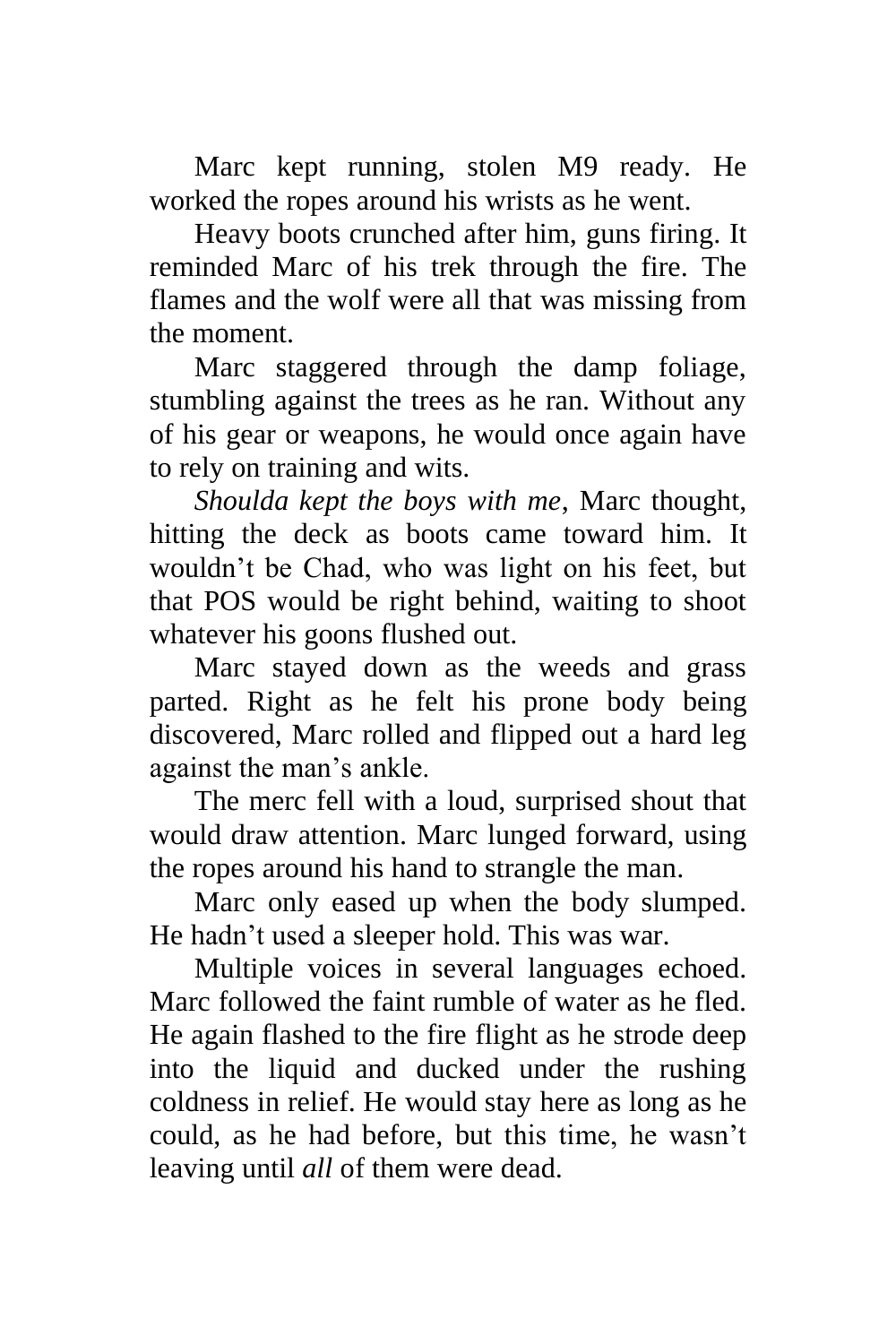# **Scene 2**

Dog found the creek quickly and stayed for a while, drinking and soothing the pads of his feet. They were still sore. So was his side, where the human alpha had crushed him against the moving box.

Around the creek, small animals ducked out of sight, waiting for him to be gone. The breeze was wonderful, but the wolf reluctantly wondered if this was going to be his new home. He had followed the creek north, scenting the animals and people who'd come through here. He wasn't in a hurry to meet any of them. Dog stuck to the cover of bushes and weeds as he began to explore.

The wolf found the property line a short time later. He pawed at the tall wall, hoping he could dig out. He quickly discovered the rock foundation and abandoned the effort. The cages he'd been in before were often made of the same material. He'd once tried to chew through those manmade rocks and broken part of a tooth that still sometimes hurt when he snapped the neck of a rabbit.

Annoyed with this latest prison, the wolf began tracking along the wall.

Dog caught the scent of another canine and followed it. Maybe he could get some information. Where he'd come from, there were smells of data everywhere, but this land seemed devoid of alphas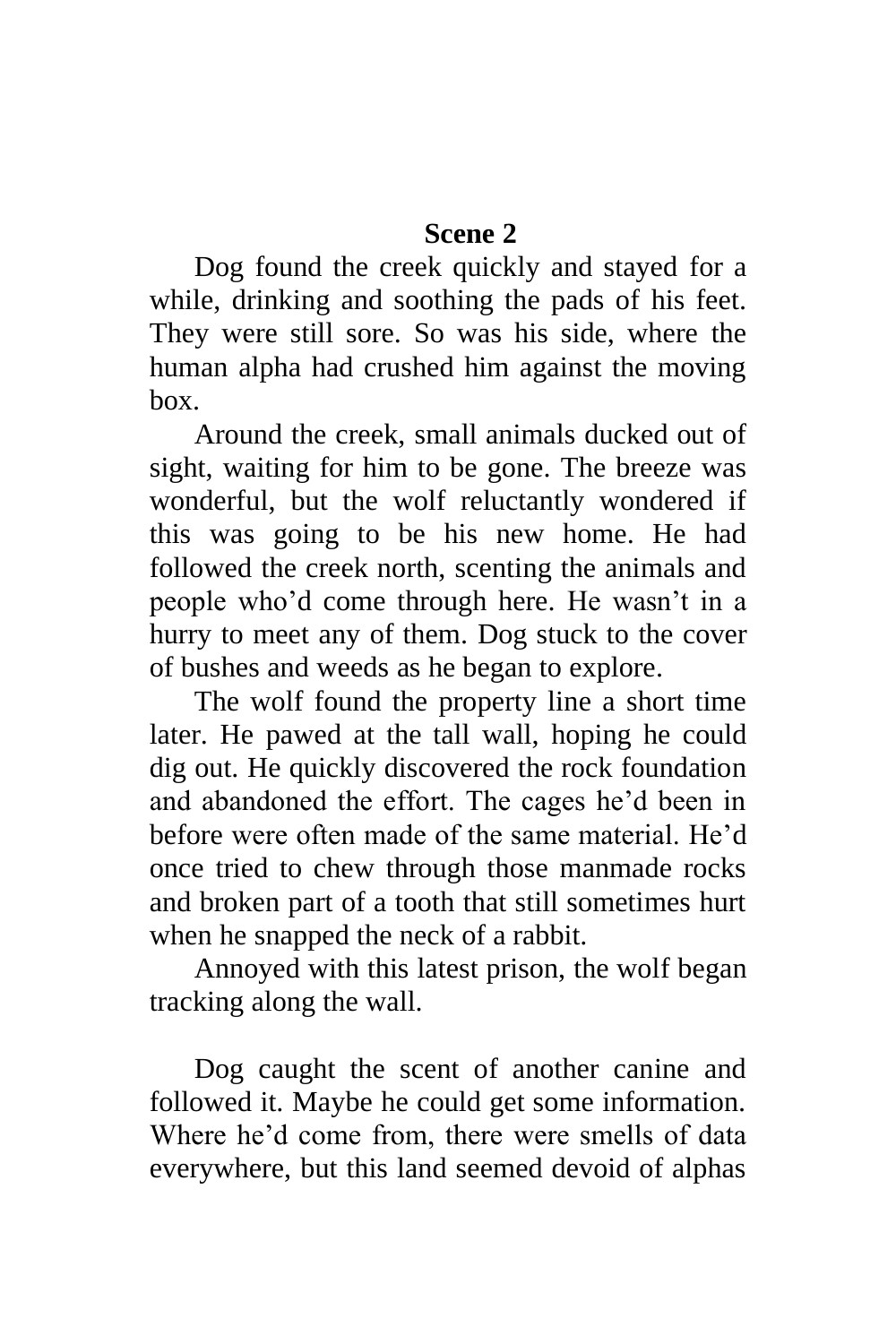or betas. This was the first sign of another animal like himself.

Dog followed the trail to a large, dead tree with a wide den dug out below it. He assumed the owner of the odor was inside. He whined lowly, once, to announce his presence.

*Get lost!*

Dog's head tilted as he tried to peer under the thick stump. He gave another short whine. *Come out.*

*No! I'm very busy. Eating my enemies.*

Dog shoved his head into the dark hole. He spotted small piles of brittle bones that had been chewed down as far as weak teeth would allow, but there was no time for more as a tiny dog with matted brown fur ran up and bit him on the nose. *Out, you brute! Out!*

Dog withdrew, snout stinging. *How do I get out of here?*

*Out?! Ha! There is no out!* the small canine yelped. *Deeper! Must go deeper to keep out the big brute! Bad neighbor! Bad neighbor!*

The tiny canine continued to shout and complain, but didn't come out from under the tree.

Dog moved away without gaining any information. Small dogs bit because they were scared. Small wolves often did the same.

Dog pawed at his stinging nose, and then continued his exploration. There had to be a way out.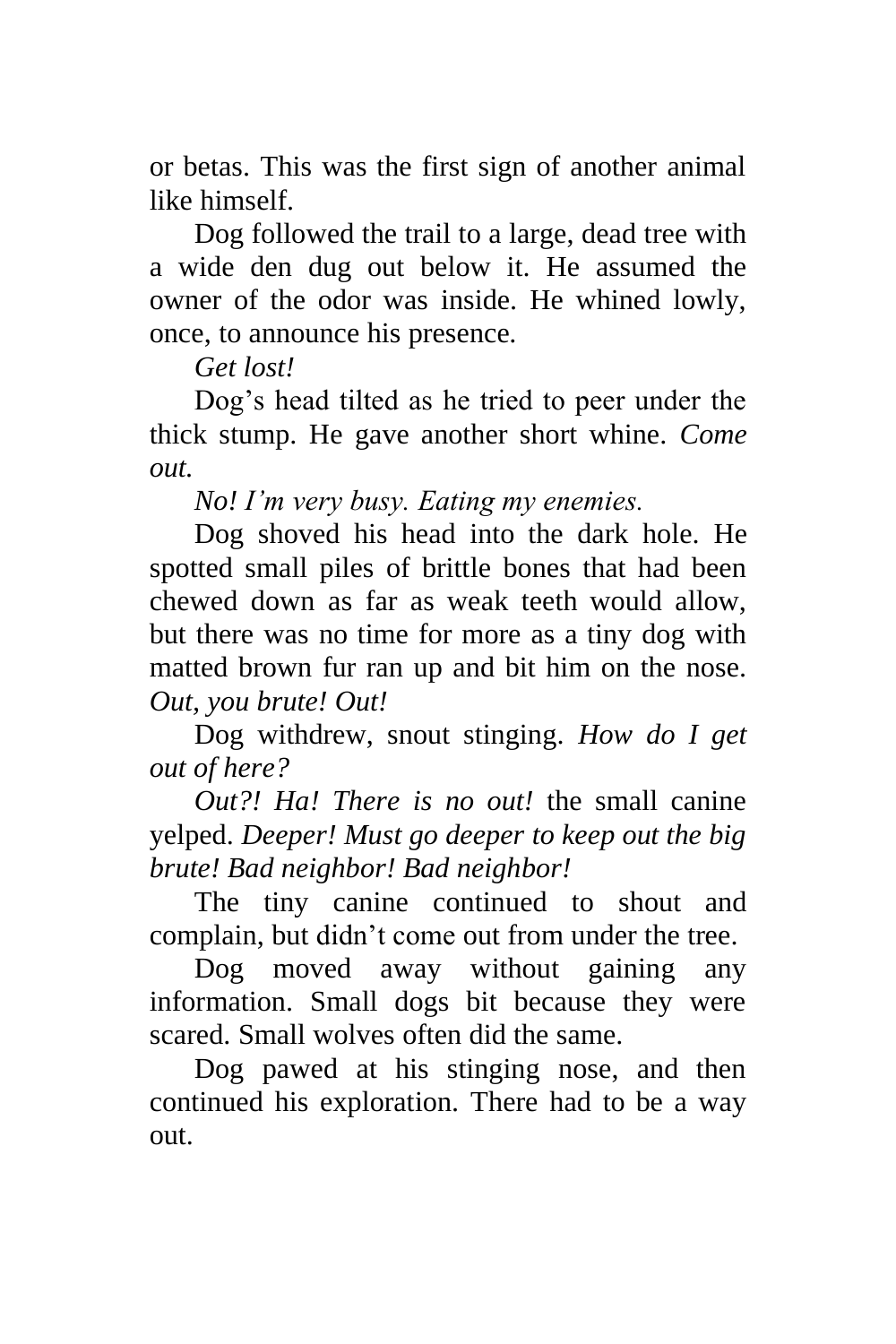Dog found several other scents he was tempted to track, but the reaction of the small canine implied the animals here weren't any friendlier than the humans. Discouraged a bit, the wolf kept going until he found the next wall preventing his escape. He didn't waste sore paws trying to dig under it. Instead, he decided to see if he could jump it.

Dog backed up a good distance, judging...

His leap was perfectly timed and high, but it still left him three feet short. He slapped against the warping wood and slid awkwardly down it to land in an ungainly heap on the ground.

*Ha! Do it again!* a voice brayed from the bushes. *Please do it again! So funny.*

Dog whirled around to find a large animal with antlers laughing at him. The wolf snorted, backing up for another attempt.

The female caribou, which had no trouble clearing the ten-foot fence, waited for the show to go on.

Dog ran faster this time, leaping harder, but he didn't make it as far as the first attempt. As he slid down the wall, scraping fur off, the mocking sounds of amusement rang out again.

*Funny!* The caribou was braying so hard spittle flew from her huge lips.

Dog's snout drew up in embarrassment and anger, but he didn't think he wanted to challenge the animal just for laughing at his failure. The wolf chose to try once more.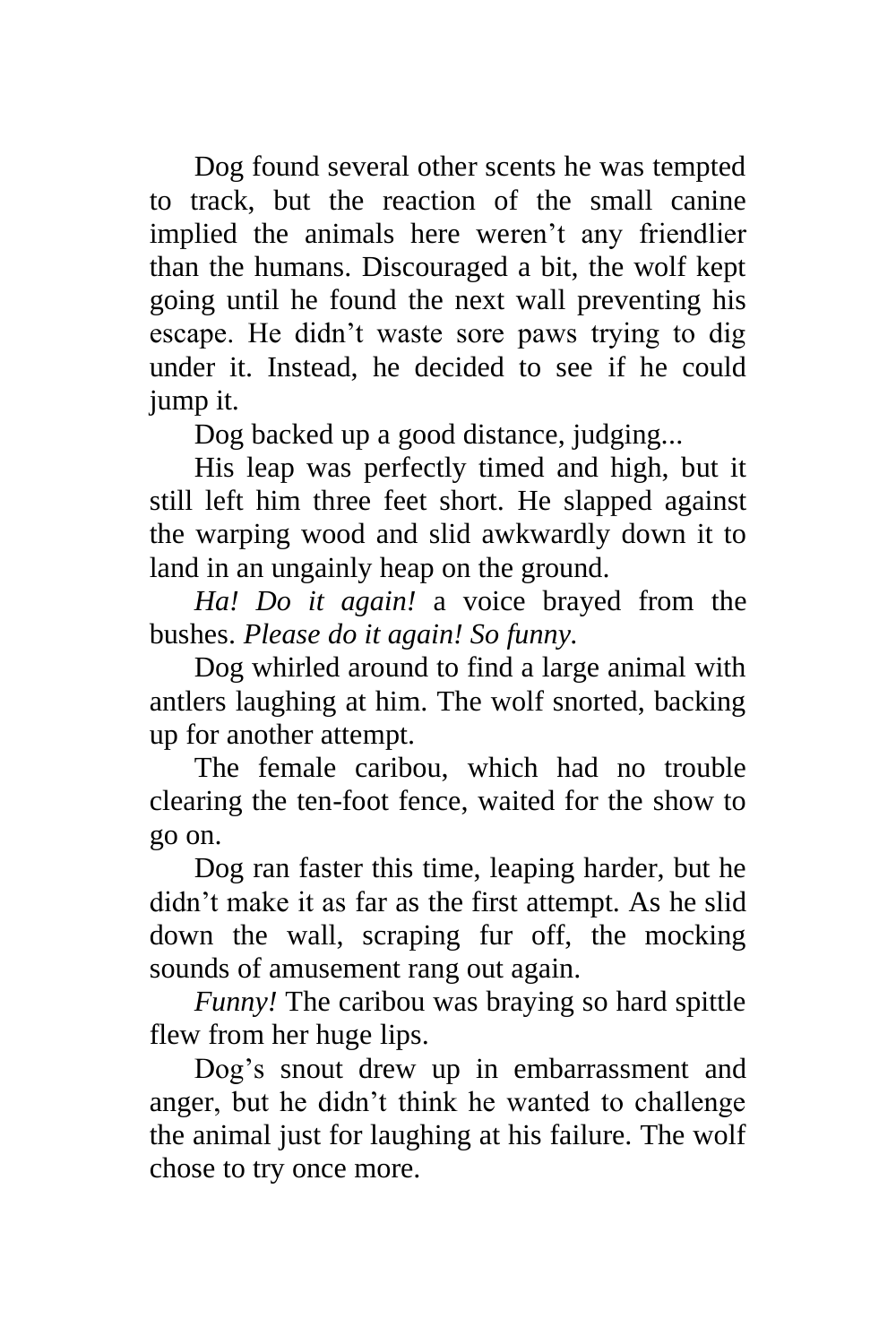*Don't do it!* another voice chirped from the top of the wall. *You'll be sorry!*

Dog glanced up at the cackling goose that was hopping to a lower place on the warped fence. *Be quiet!*

The caribou and the goose obeyed, eager for the entertainment.

Knowing he shouldn't, Dog ran toward the fence.

"Look at him falling!" The caribou pawed the ground in uncontrollable fits of laughter, while the goose shouted his amusement in shrill gasps that echoed like a bullet.

Dog picked himself up, getting angry. *How about some help!*

Both animals continued to mock him.

Now furiously embarrassed, Dog backed up again.

*Here he goes!* the goose cackled from its lower perch. *Wait for it…*

Dog lunged up the wall and grabbed the goose by its foot. As he slid down the fence, goose pecking him and screaming, Dog opened his jaws and snapped down on the annoying bird's neck.

The caribous took off running, certain she was next.

Dog dropped the dead bird, not liking the smell. He'd eaten enough in the barn to let this meal go by.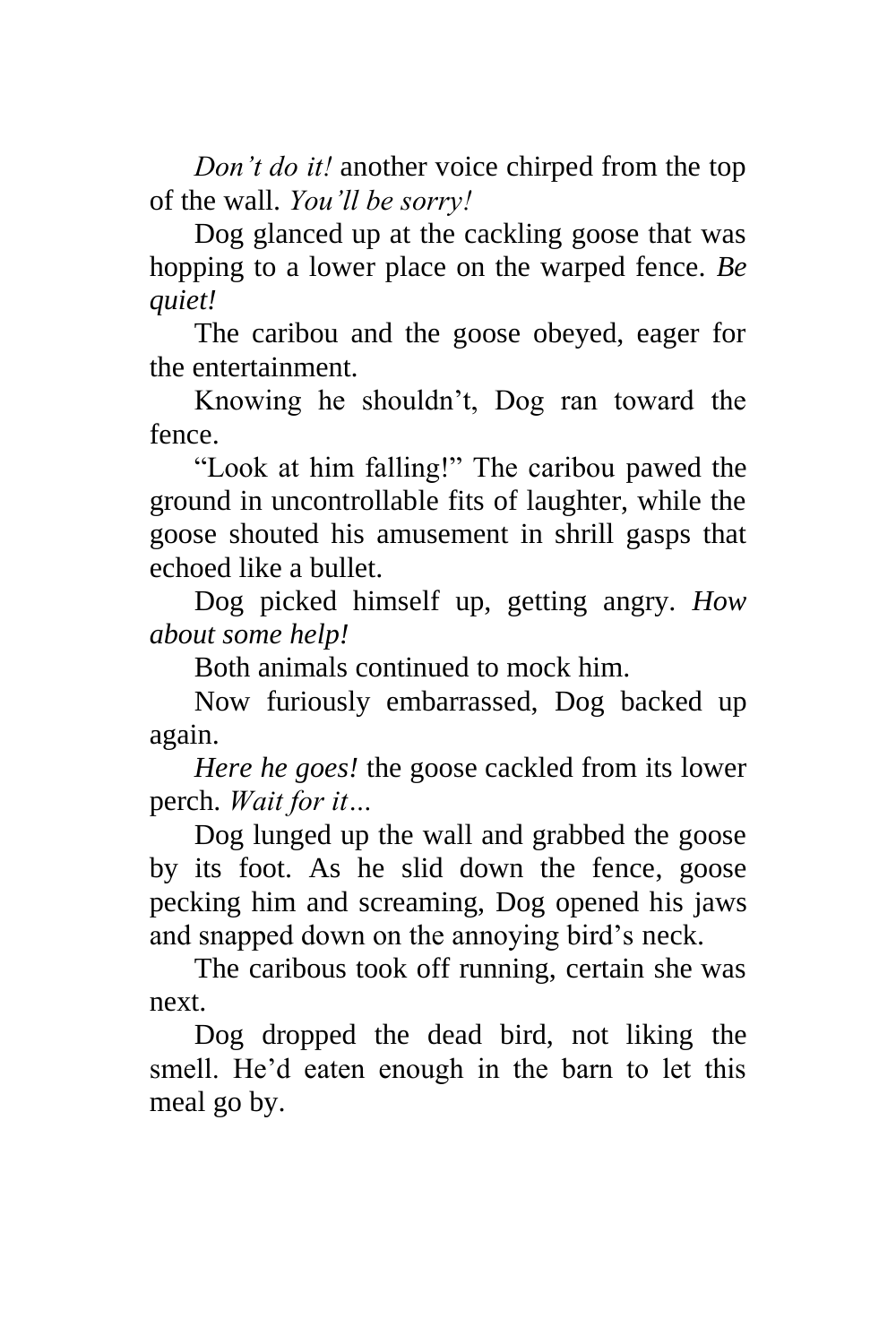Dog started to head for the wall again, but stopped. He'd met a fellow canine that could use a good meal, hadn't he?

It only took the wolf a few minutes of running to get back to the large tree den. He heard the small dog still digging below.

The wolf dropped the goose and nosed it into the hole, whining at the fresh, shrill yapping.

*Not another intruder! I will bite you! I will claw out your... Food! We have food! A fine goose!*

Dog quickly got away from the happy little mutt. He didn't know why he was helping it, but the wolf didn't waste energy worrying over his intentions. He'd often hunted for the pack. This was hardly different.

Dog tracked back to the fence, but headed toward the barn once he reached it. He wanted to go home. This land was unfriendly. The woods in this cell didn't feel right. They weren't welcoming. These trees were harsh, and they didn't speak. The bushes were pointed and cruel to run through, unlike the soft plants he'd enjoyed all his life. He had to convince his human alpha to leave this place.

Dog continued to parallel the widening stream as he made his way back toward the barn. He sniffed and marked as he traveled, vaguely aware of gunshots in the distance. He could also hear shouting, but it was moving away...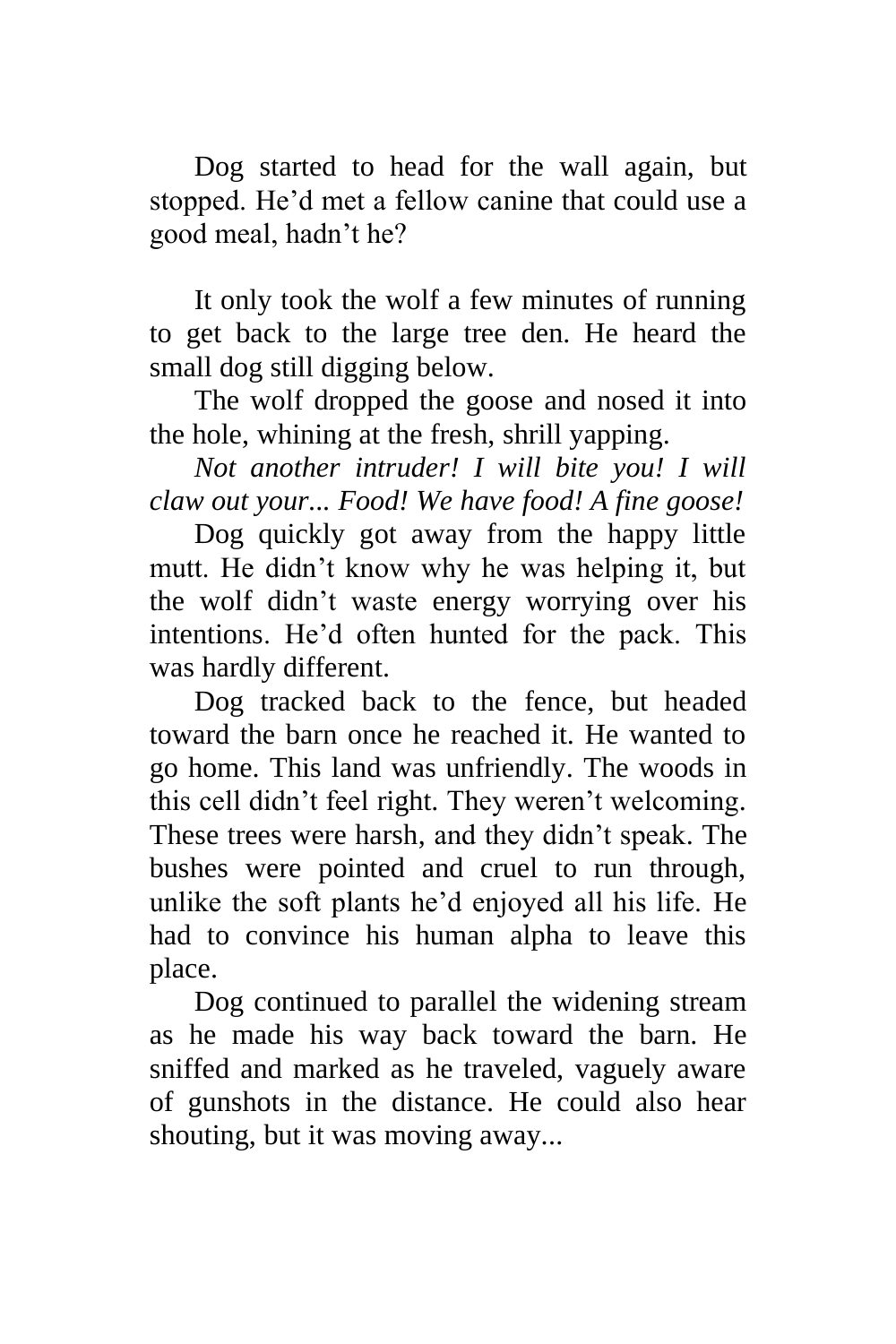The wolf stopped, hearing splashing that was unusual to him even for his newness to the area. Dog stared at the water in amazement as his alpha rose out of the water, gasping.

Marc labored on the ropes, popping up to catch air and study his surroundings. He spotted a wolf by the bank, along with shadows of thin trees, and let the water yank him back under. Almost free, the Marine stayed submerged, using his teeth to tug the loosened rope through. This was honestly the only place he felt safe.

Lungs and eyes burning, Marc felt his feet brush the bottom. He pushed off, ready for oxygen. *Too many hits*, he thought. *No stamina.*

As he broke the surface, Marc bumped into a furry body. He recognized his wolf in surprise.

Dog latched onto Marc's shirt, near the shoulder. Snapping closer for a better hold, the wolf's teeth didn't puncture the skin as he began pulling.

Not too shocked to use it to his advantage, Marc finished freeing himself while the wolf dragged him toward the shore. The rope dropped off as his knee scraped the sandy bottom.

"Good boy!" Marc praised, drawing in beautiful, painful air. "Good, Dog."

The wolf let go, but didn't retreat. Marc reacted out of character as well. He plopped down in the shallows near the wolf to wipe at his face.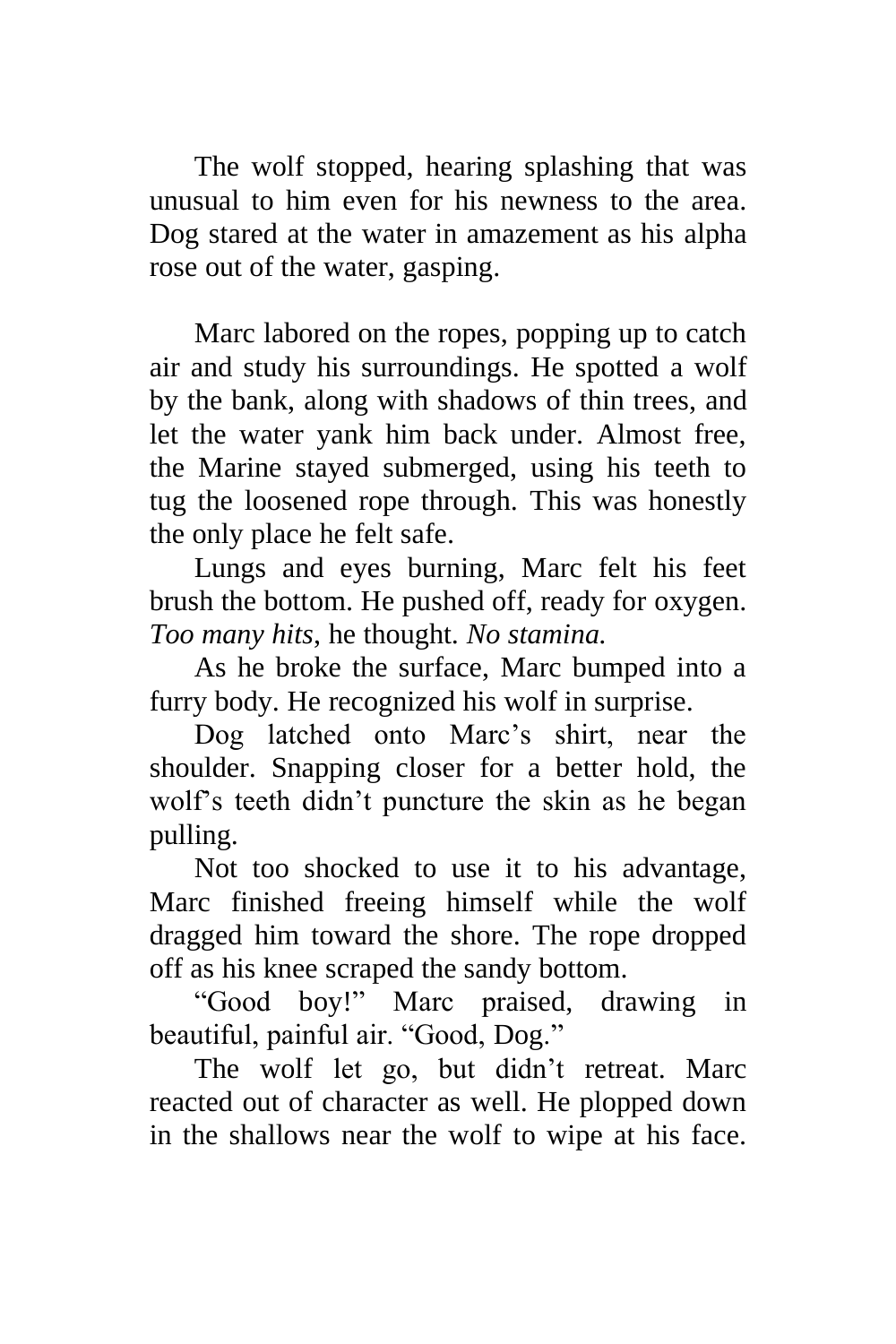Being rescued from the water by a wild wolf wasn't a sign Marc was willing to ignore.

*Am I sure, though?* Marc asked himself. *Maybe it's someone's pet I'm confusing for a wolf.*

Marc snorted wearily, spotting singed fur to prove the wolf was his. "Part two, huh?"

Surprising Marc again, the wolf glared unhappily and sat down on the bank. Those golden eyes asked why he couldn't be shaken.

"Because I'm not a flea. A sucker sometimes, but not a parasite." Marc got up to wash some of the dirt from his hands, confident he'd lost his pursuers for at least an hour. He needed that time to get food and water into his abused body so he would have the energy to handle what was coming. These woods would be flooded with trucks and lights when the sun faded. Hopefully, they wouldn't use dogs. That noise might alert neighbors if it went on too long.

Marc scanned the landscape, narrowing in on the frame of a tall building in the distance to the north. The sun was going down fast and he needed a place to hole up. Unfortunately, Chad would expect him to go to high ground. If he followed his training now, he was dead.

Marc traveled in the opposite direction of what he assumed was a water tower, staying under the cover of the tall aspen and lodgepole pine trees. Chad might already have a sniper up there doing recon for human movement. With that thought in mind, Marc dropped to his hands and knees and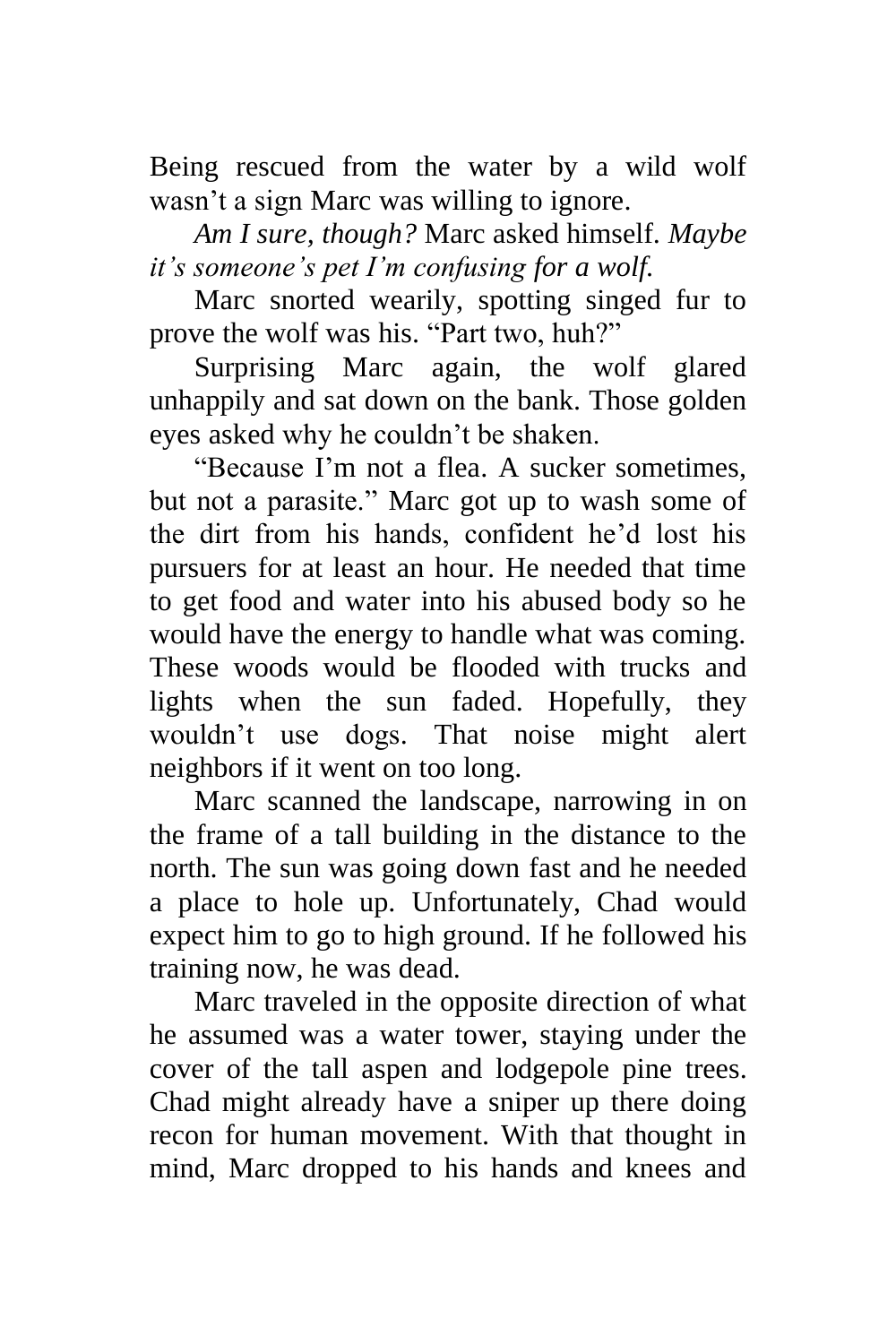pawed at the ground. Then he ambled into the denser woods to vanish.

Marc regained his feet, hiding from the tower. He would have to be careful of the assumed sniper as he headed to the ranch.

Marc stopped. Chad would also plan for that. He couldn't go back to the main house. Marc realized he was alone and injured in the middle of an isolated forest. They would squeeze inward and have him covered from all sides. They were likely already doing that.

Marc felt the cold glaze of battle fall over his skin, hatred boiling his guts again. It was like before, except he'd learned from those mistakes. If Chad knew him well, he might account for that too, but Marc was certain his old friend didn't. Following through on loose ends wasn't something the former grunt was capable of. In fact, it was part of what the team had all assumed got Chad killed.

Marc slowly, quietly, explored the small thicket he was in, examining the natural supplies. There were many ways to handle his problems, but the anger inside would only let him pick one. When it was over, Chad would really be dead, and Julia would be dead to him. Innocent or not, she hadn't found the courage to do the right thing. She'd betrayed him for the first and last time. He had no tolerance for that, something Kenn was also going to find out when this was all over. *He let me be trimmed. I know he did. I can't remove him from the team, but I can take a pound of flesh for*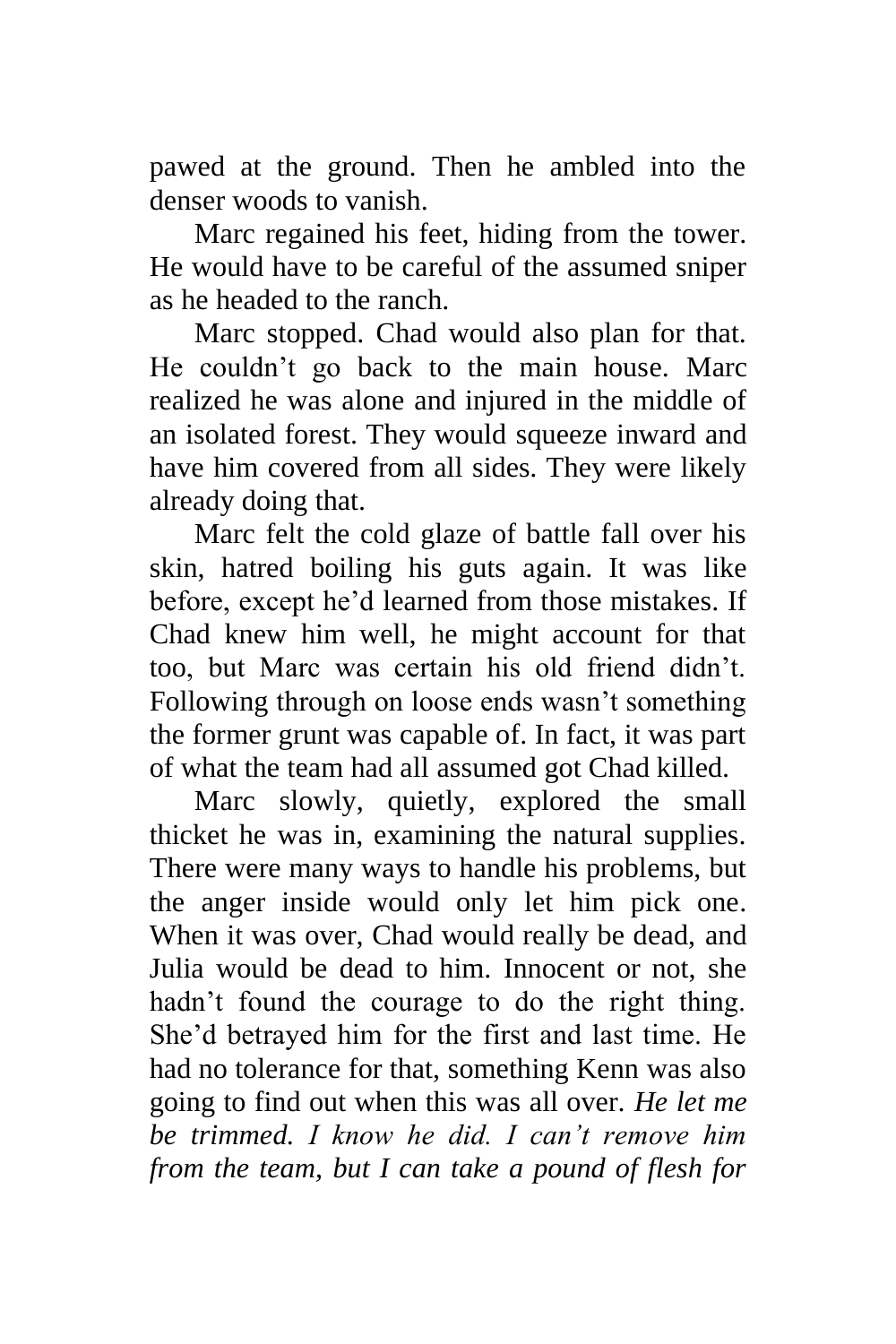*that and I will. I'm going to work him until he quits or finally understands I'm no one to screw with.*

Behind Marc, the wolf got to his feet and followed.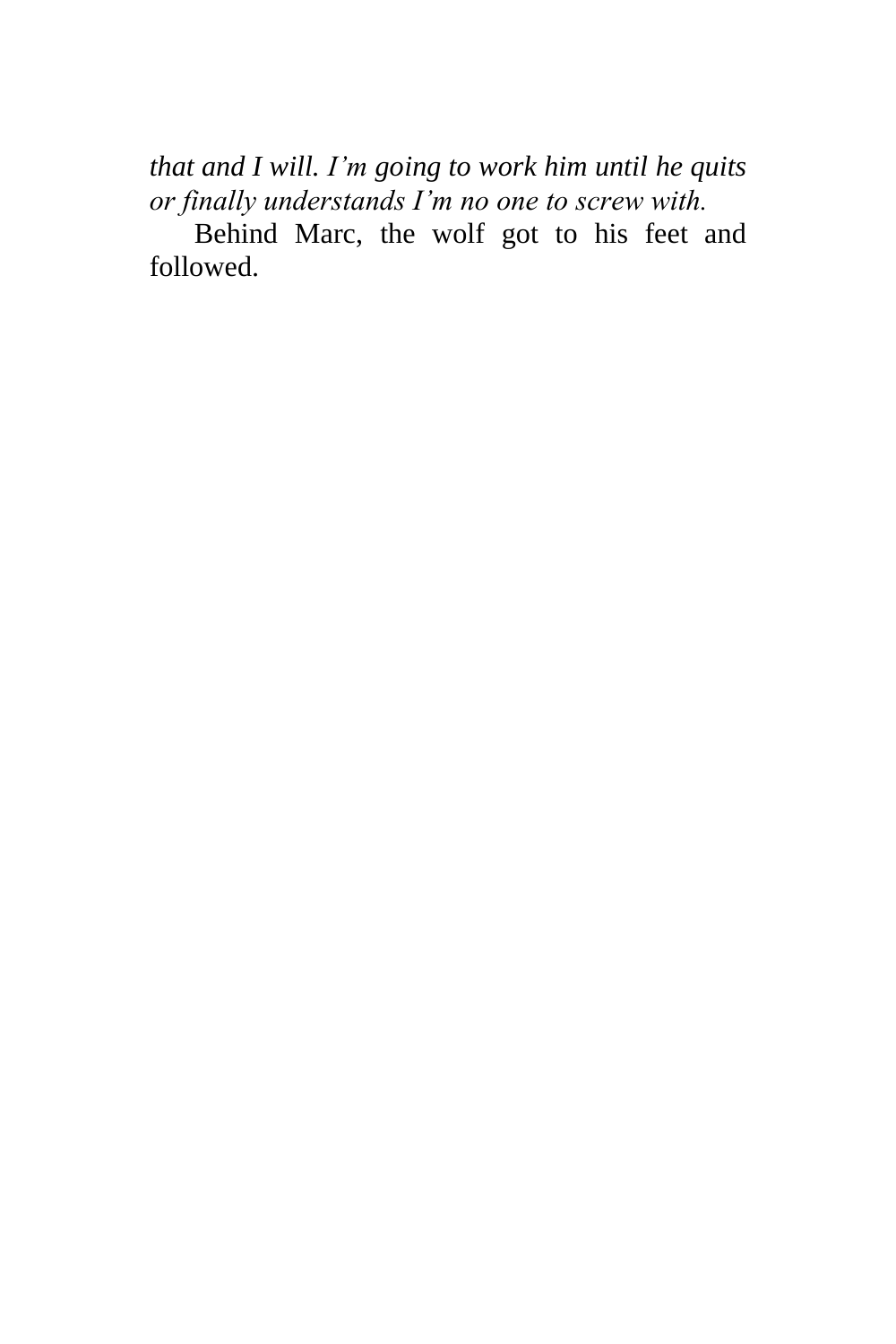Chapter Seven



### **Scene 1**

**T**he wolf followed his new alpha, happy to be on the move. He watched the man examine plants, snapping some off to shove into his fur. He also drank from some of them, making the wolf pant until they came back to the creek. Dog drank his fill, but the man did not. The man also dug in the ground for a long time, getting the wolf's interest. Digging was fun!

Circling around to make sure that he'd been noticed by his alpha, when it drew no reaction, the wolf edged closer to the dirt the man was running his big paws through. The wolf sniffed the ground, smelling carrots and bugs, and then started to dig. He got lost for a moment, worries forgotten as the feel of a kind, loving earth bunched up between his toes.

Marc's chuckle snapped the wolf into a flight position, ears low.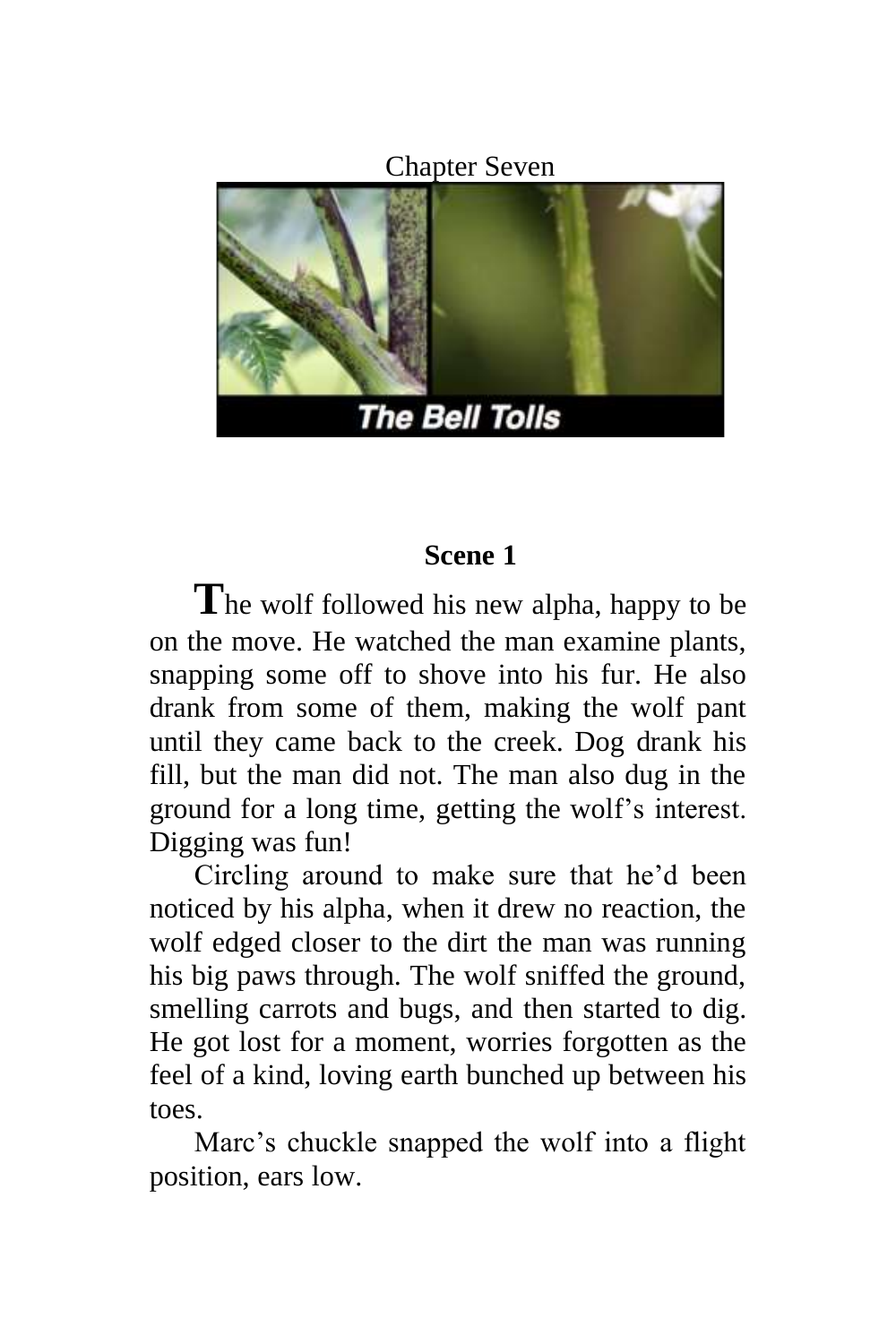"Easy, boy." Marc resumed his actions. He observed from the corner of his eye, delighted when the animal also went back to digging. He had no idea if the wolf was playing or copying, but it was entertaining to observe.

Marc piled the wild carrots together, wiping one off to munch on as he scouted for another patch of white flowers. There were two very common types, but they did extremely different things. One was a natural food source. The other caused death.

Marc found a splattered, purple and green stem holding up a wide bunch of white flowers, and noted the location. That was hemlock. The purple stems were a clear warning from nature. The Queen Anne's lace stems were solid green and safe, though the leaves could cause a toxic rash. The carrot tubers from the lace were sweet.

Marc found a rock with a sharp edge and then chose a tall aspen tree. On the way up the thick, white trunk, Marc found a place where it had been damaged. He happily used his rock knife to carve out thin strips of the inner bark.

When he had a handful, he popped a piece into his mouth to chew on as he climbed higher in the tree to get ready. Many barks were sweet, but the bitterness of this one made him grimace. He didn't spit it out, however. If he'd had time to wait for the sap to run, he could have broken off branches and caught the sweet, watery substance that was also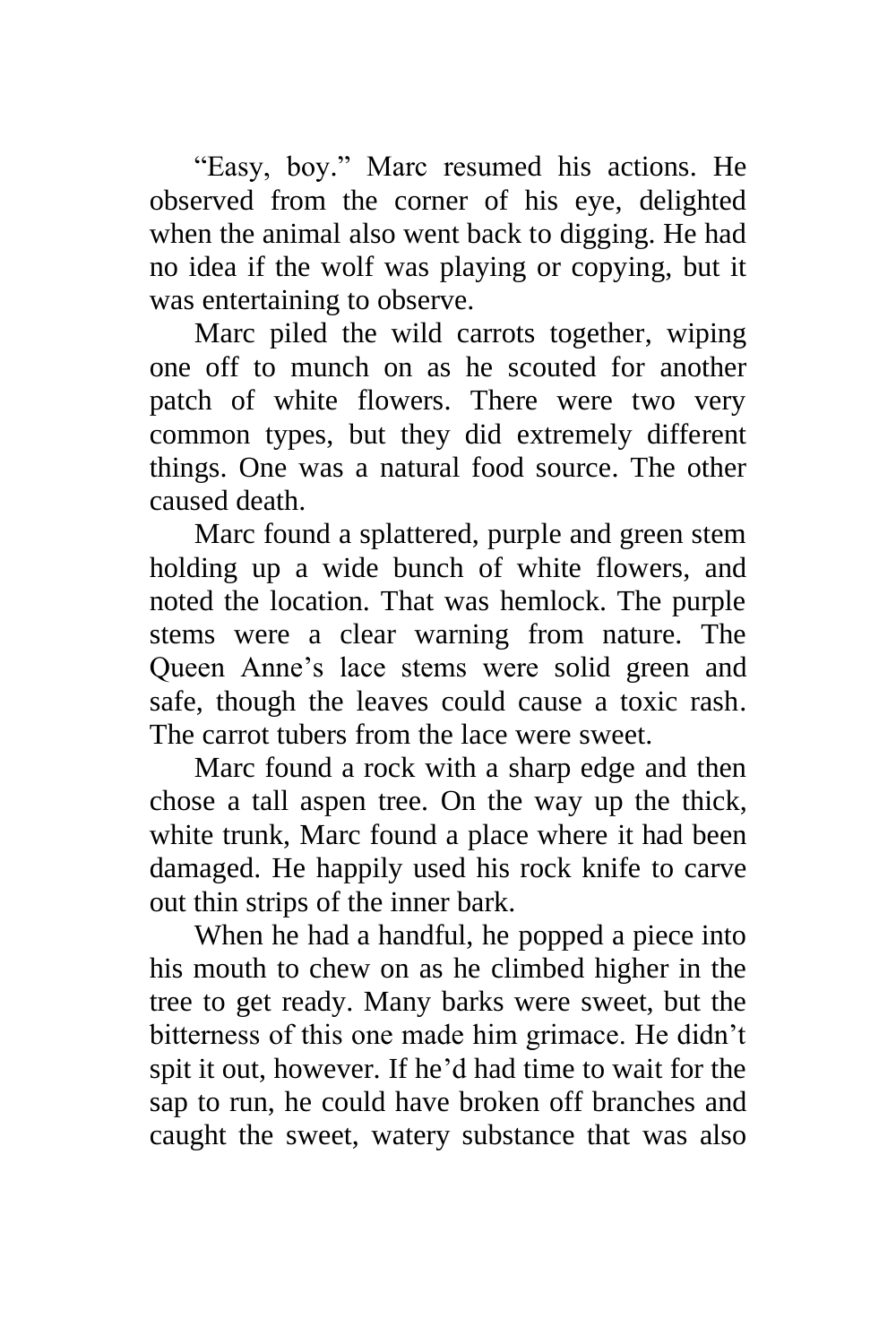full of nutrients. As it was, the bark still served an important purpose as a mild painkiller.

Marc snapped off two small, dying branches as he climbed, also taking handfuls of the thick vines that were wound around all the trees here. The front of his shirt now bulging, Marc settled in the high fork and spent a minute getting his breath back. When he felt like he could, he would prepare the vines. When he finished those, he would carve for a little while and then maybe snooze. He didn't expect much to happen until nightfall. Chad was still busy organizing the rest of the mercs and alerting the house and tower men to the situation. There were only two ways off this ranch–the main entrance or going over the fence. Marc had considered the latter, but pride wouldn't let him keep running. At dusk, things would get interesting.

Busy, Marc forgot about the wolf below. The first whine was the only warning Marc received and then the air rang with sad howls of loneliness and confusion.

"Damn." Marc had to make the choice quickly. Any of the mercenaries would remember he'd come in with a wolf and follow the noise. Marc stuffed his stash into the impression in the fork of the tall tree and began to climb down. As soon as the wolf saw him, it retreated and stopped howling.

Marc dropped to the earth unsteadily, off balance from the beatings. He needed to be able to end this quickly.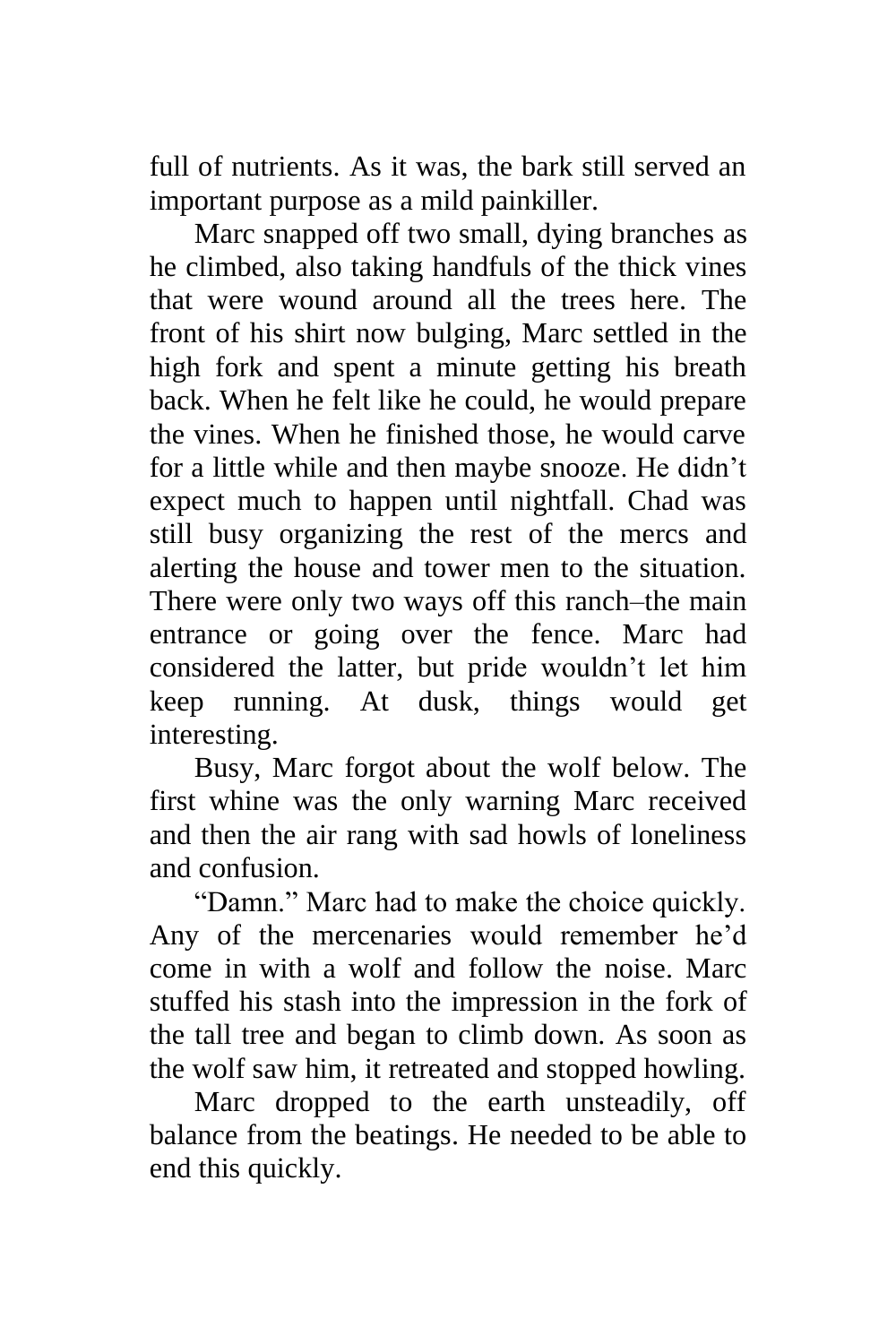Marc knelt near the patch of purple stems as heavy boots crunched through the spare foliage. The wolf stayed a few feet behind, fur bristling.

Marc had time to wonder what the animal might do and then two of Chad's thugs burst into the area and he no longer had to guess.

The wolf lunged forward and clamped down on the wrist of the man with the scars across his cheek. Screams and crunching followed, then a gunshot. Marc waited for more, but there was silence.

He slowly stood up to discover the wolf sitting near two bodies. Leon's throat had been torn out. Jim had a bullet hole in his cheek. The wolf didn't appear to have a scratch from the battle.

"Nice, Dog!"

The wolf bared its teeth.

Marc laughed harder, not intimidated, but very impressed. He assumed it had been an accident, but it was still good. "You need a promotion."

Marc listened for footsteps, but didn't hear any. He hoped there wasn't a patrol around. He would have to account for the wolf. "You do your part and I'll do mine, okay?"

In response, the wolf sat down and started licking his balls.

"That is not the answer I wanted."

## **Scene 2**

"Do you see anything?"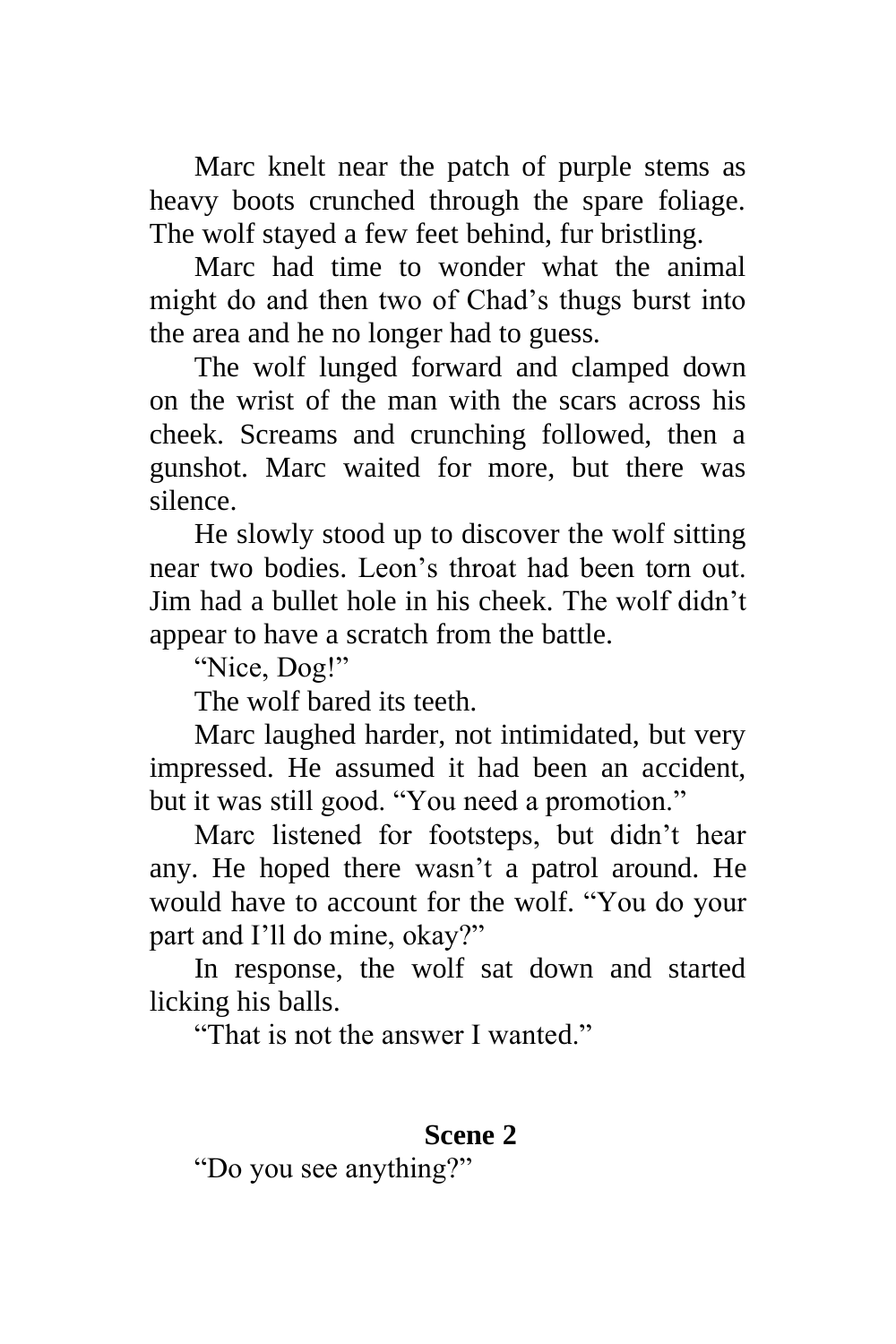"No. Stop asking!"

"Sorry."

"Well, it's distracting. You can't listen if you're talking."

"Okay."

"Try harder."

"I will."

Marc listened to the rookies go by from his hiding place in the weeds, mentally snickering. Chad still didn't know how to pick a team.

In the dusky distance, other groups of men were also searching. It was hard for Marc to estimate how many there were, but the numbers would have to be limited or the feds would already be onto this place. He assumed he was dealing with a dozen threats.

In the patch of daisies next to Marc, the wolf was also waiting. Golden eyes gleaming in the occasional beam of moonlight to flash their way, the wolf was a menacing figure. Marc still wasn't certain if he might need to guard against it. Wild animals were unpredictable and this one was out of its element. However, he now had two guns, thanks to the wolf's actions. He hadn't bothered to take anything else. The men hadn't been dressed or outfitted for hunting in this wilderness. They had nothing he could use.

Marc let the small group of men get almost out of sight. Carefully and quietly, Marc used the evening shadows for cover as he trailed them. He didn't check to see if the wolf followed.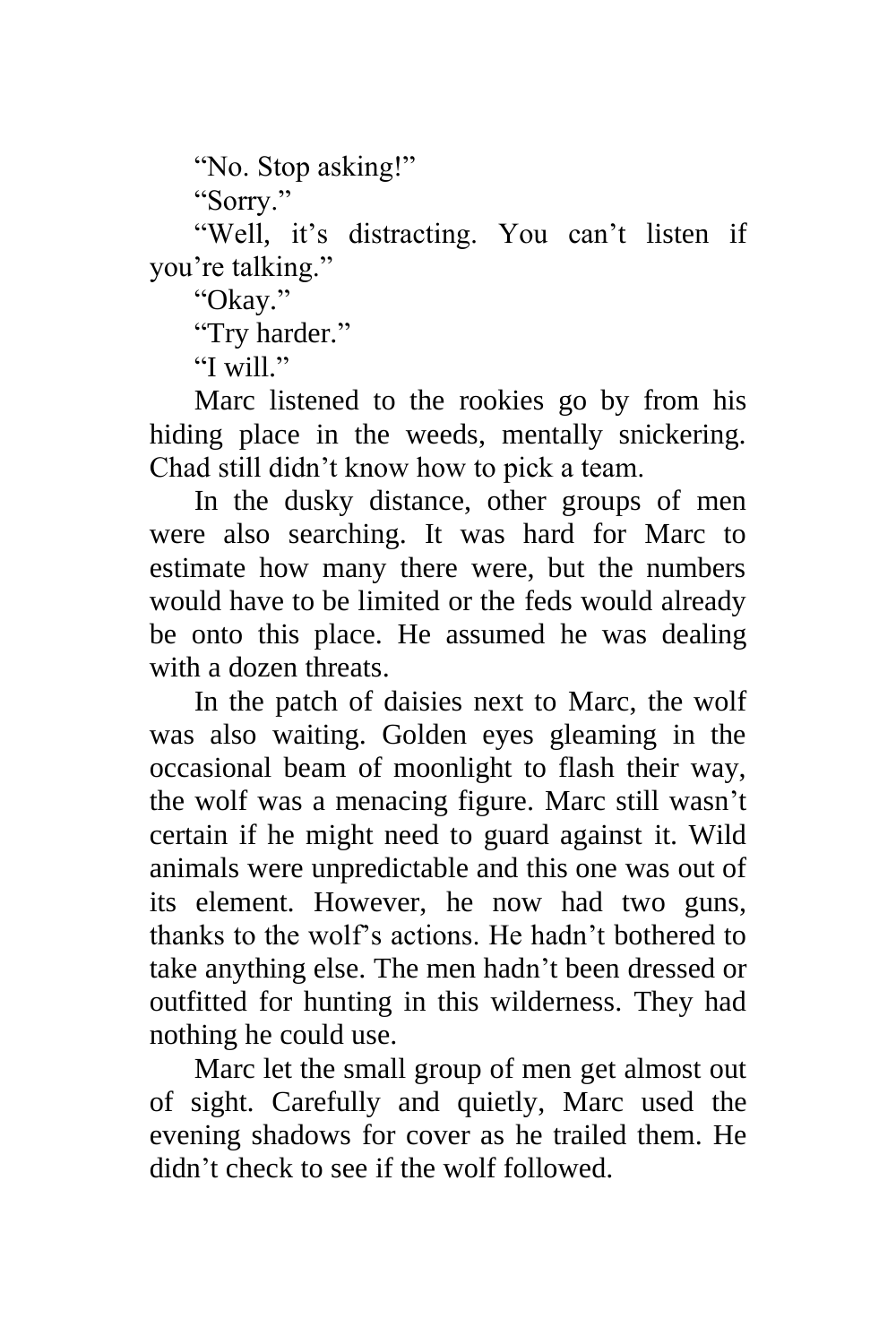Marc listened to trucks in the distance, aware of his own weary body and the limits of his looted gear. He didn't like the idea of shooting people in the back. Normally, he might have engaged them to make it more of a fair fight, but in this situation, he had little choice. In range now, Marc raised the M9 and began pulling the trigger.

As the first body fell, it occurred to Marc that he hadn't found a single AK. The headgear had indeed been a cover in case they were caught. These hunters were former military, though not all of them were American. Chad had been busy.

As soon as shots began to echo, the wolf darted into the thicker trees. He wanted to keep going, but the need to stay with Marc was overwhelming. Dog paced a small circle, waiting for it to be over.

When silence came again, he rejoined the man, watching the thunder sticks slide into Marc's fur for storage. Dog didn't like any of these men, but if Marc died, the wolf knew he would never get home. He would have to stay through the fight.

The weary Marine slowly made the trip up to retrieve what he needed from the tree fork, wincing when the wolf immediately resumed whining. It only stopped when Marc reached the ground.

Marc leaned against the trunk while he got to work, fighting the dizziness. The juices from the bark were easing his stomach cramps, but the thirst was annoying. He had roughly one full day left to get a good drink or he would become too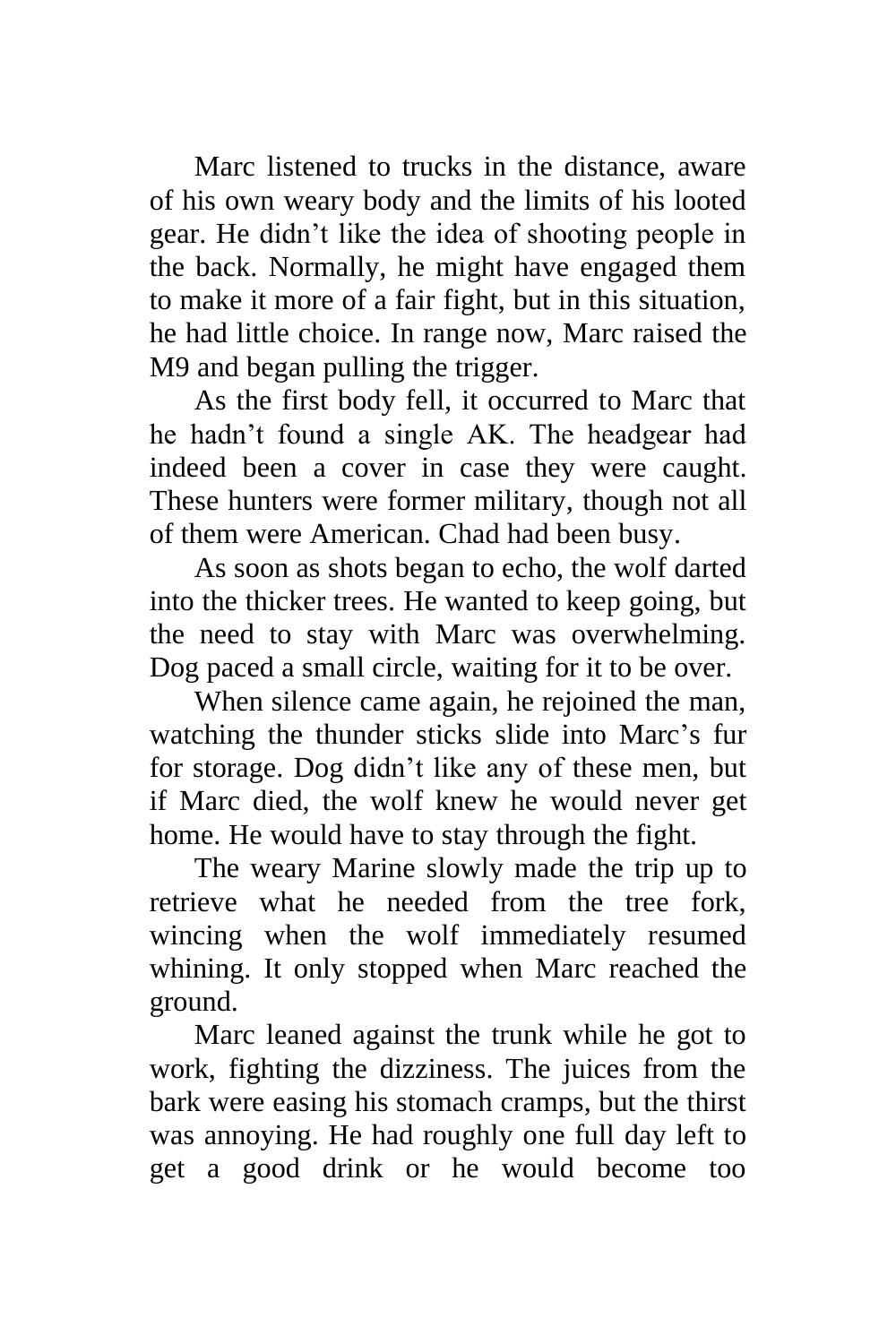disoriented to defend himself. Chad would be guarding the food and water sources, and he would be watching for a campfire. He would also scare off any potential game tonight with the trucks and lights that were meant to flush Marc into the center of their net. Marc thought it would succeed on most people, even military men. Except, once again, Chad had underestimated his target. Marc had been on this ranch before and he preferred to work alone.

The wolf whined again.

Marc frowned*. Not exactly alone.*

Marc worked faster. The whining would draw someone soon. He needed a little rope to go with the weapons he'd taken.

Marc snickered. The wolf had killed two men. "Maybe I'll draft you."

Sudden silence got Marc's attention. *Danger!*

Marc ducked, following that voice in his head. The wolf sailed over top of him an instant later, growling viciously.

Marc dropped on top of the shouting man, trying to get his arm around a throat. He couldn't risk a shot.

As if also feeling the need to end it, the wolf lunged forward and sank his teeth deep into the man's jaw, crunching harshly.

With no time to be shocked, Marc rose up as the next footsteps came. He lunged, catching the mercenary by surprise. This time he was able to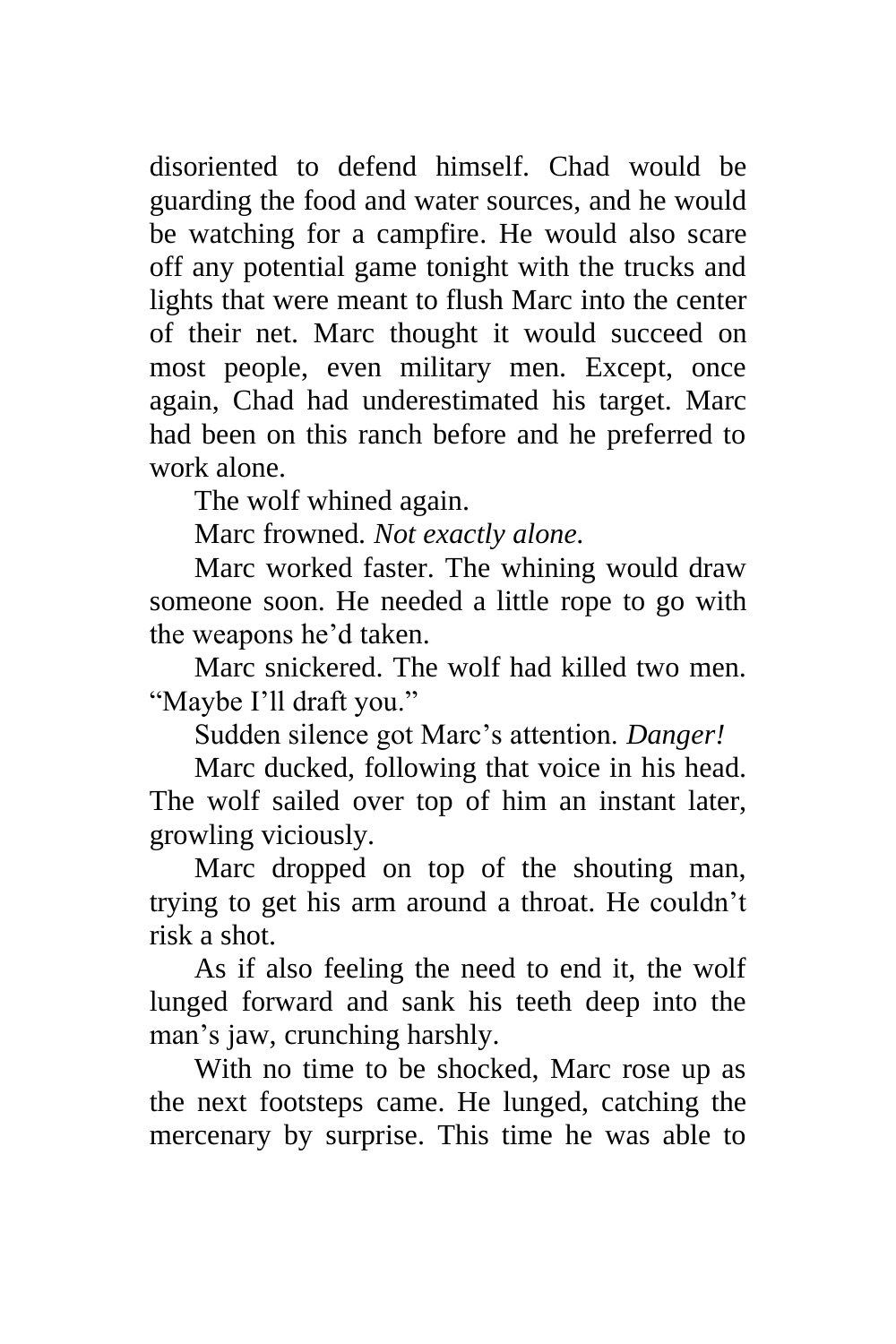get an arm in the right place to break the man's neck.

Marc let the body fall and grabbed at the gun. Before he could reach it, another thug yanked him around by the arm. Marc had no choice but to use the gun as they struggled.

The shot echoed loudly.

Marc ran into the deeper shadows as the wolf followed.

In the distance, shouting men headed their way. Random gunshots echoed, shots that Marc would have beaten a teammate for. Whoever was firing at his own men that way shouldn't have access to weapons.

Marc caught the glare of firelight and edged forward. Twice he had to duck behind the cover of a thickly shadowed tree to avoid those who were patrolling, but he and the wolf weren't spotted. These enemies were unobservant, another reason Marc hadn't agreed to run drugs and guns with Chad when he'd been invited. None of the hired hands were reliable. Any operation with them would always end badly.

Finally feeling a chill through his ripped pants, Marc slipped into the firelight of the empty camp, listening to the whines of the wolf that stayed in the shadows. The campsite was empty as the men hunted for him and came back here between searches.

He quickly dropped a handful of crushed leaves and stems into the boiling coffee tin resting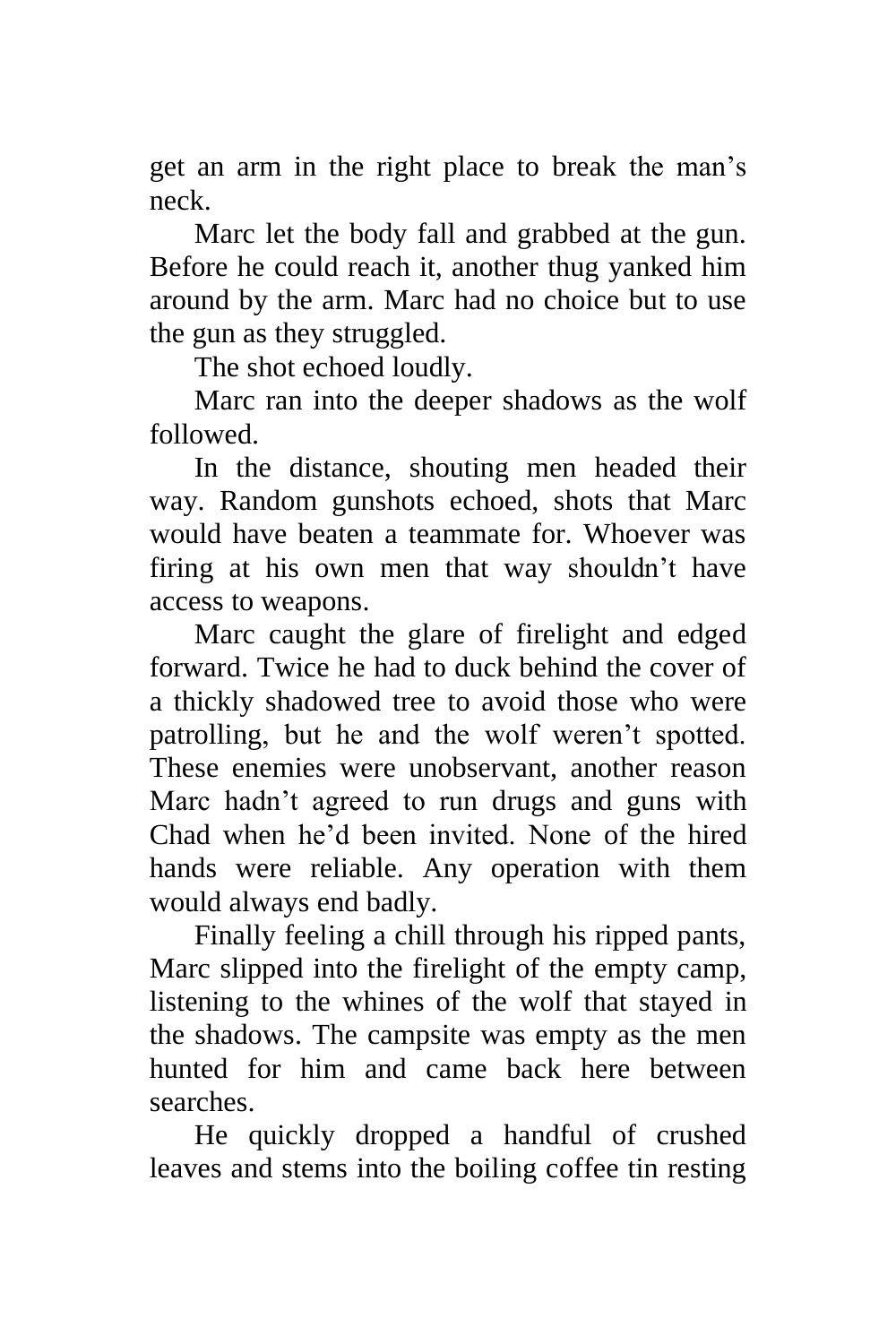over the fire, hoping the men didn't notice the taste. He wasn't sure of the difference since he'd never drank hemlock tea.

Hurrying, Marc slid back into the cover of the trees and knelt down. He wasn't surprised when the wolf settled nearby, observing intently. Marc pushed away the guilt. He wasn't feeling strong, and he couldn't fight them hand-to-hand. He'd chosen poison instead. As the favorite weapon of a woman, Marc expected it to be very successful. The mercenaries had been told he would try to kill them with his hands or a gun. His brain wouldn't have been mentioned.

Marc felt saliva pool in his mouth as the annoyed gunmen reentered their camp amid grumbles about a forsaken wilderness that was worse than the last one. All three of the men were carrying canteens. He had relied on at least one of them still having water. Otherwise, he had just poisoned what he could have stolen and drank once it cooled. He'd taken a risk.

"Never seen a place so unfriendly." One of the men leaned down to poke the fire with a long stick.

*You have no idea how unfriendly it can be,*  Marc thought*. But you're about to learn.*

"Colder, too," another merc agreed. "Coffee?"

"Hell, yes."

"Yeah."

The three men retrieved their cups, happy to discover the water had come to a boil while they were gone. One of them used his shirt edge to pick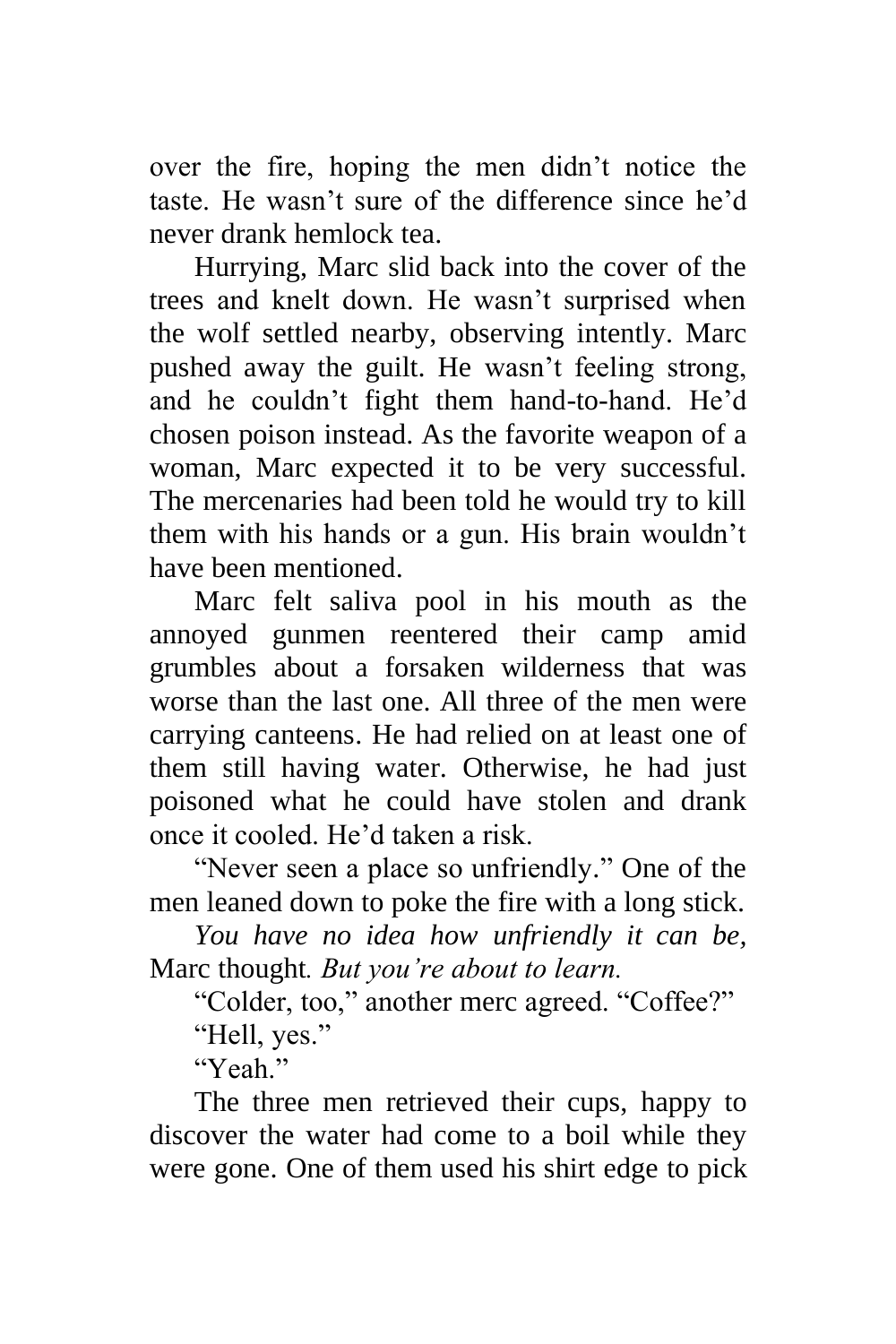up the pot that had clearly been through many nights like this. He limped tiredly over to the others, pouring.

The three men stirred or swished the murky liquid around with their fingers. One of them flicked something from his finger, muttering about leaves falling into the coffee.

Marc waited in patient stillness. He didn't know how long hemlock would take to work. It might be hours.

More noisy slurps came, and then groans interrupted the peaceful crackle of the fire.

"Hey, I don't feel right…"

"My chest hurts."

The second merc forced out a choked wheeze. "Me too."

"You okay?"

Marc heard one body drop to the hard ground, then another. The third man was calling the names of his partners in a panic, but Marc was sure the surviving mercenary would grab his radio at any moment.

Not completely joking, Marc motioned toward the wolf. "Attack!"

To his astonishment, the wolf immediately ran into the firelight and lunged.

*He understood me!* Marc gaped. By the time he recovered, the third man had stopped screaming or trying to reach his gun. He was slowly suffocating from the harsh teeth squeezing through his Adam's apple when Marc stood up.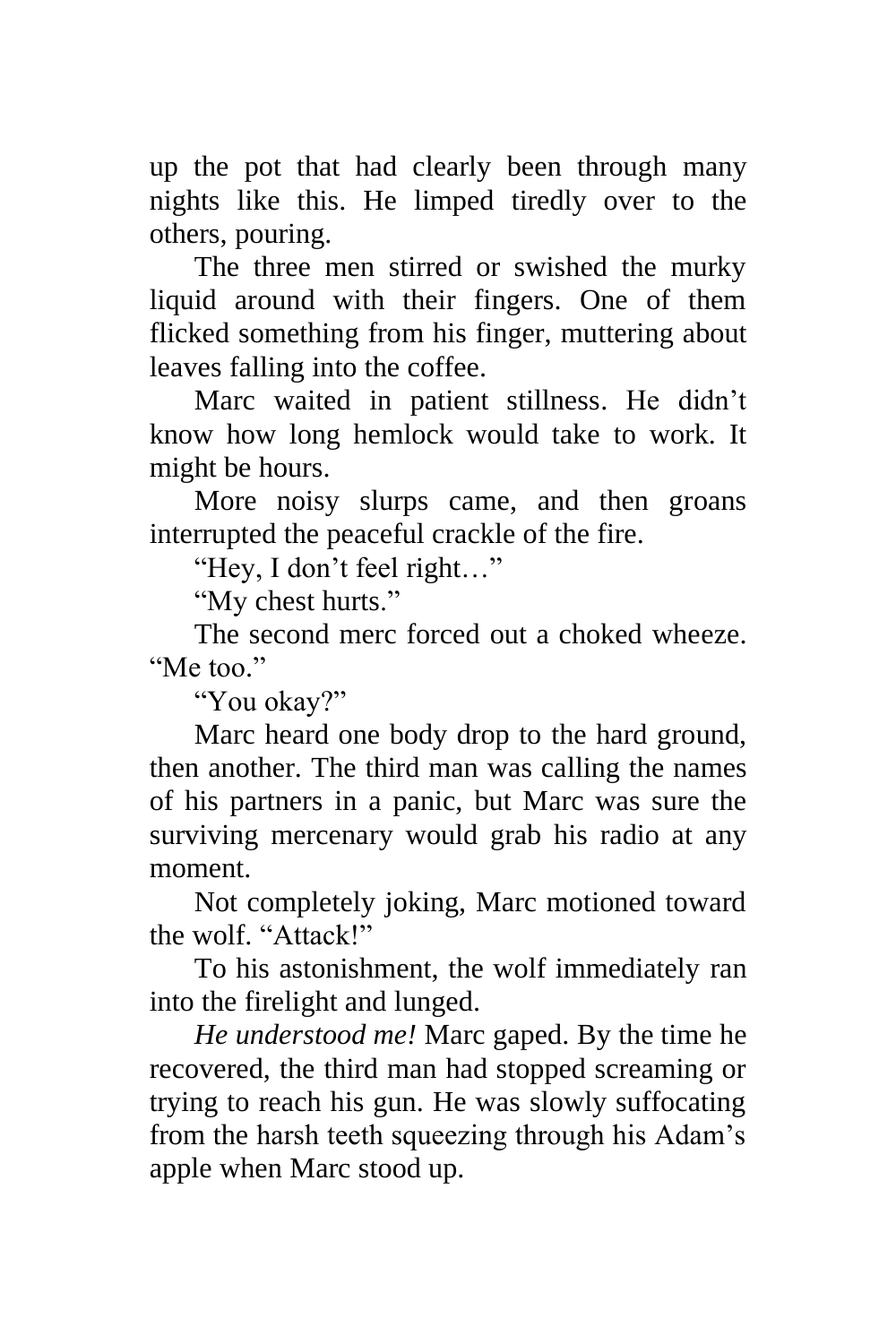The wolf retreated, muzzle dripping.

"Good boy. Good boy, Dog."

The wolf's snout relaxed as he stared at Marc, tail slowly returning to normal size. He sat down.

Marc's mind spun faster than his stomach while he looted the bodies. Any minute now, reinforcements would arrive. His plans had included this, but he hadn't thought he would feel so weak. He had hoped to go through all of Chad's camps overnight, leaving a ranch of dead mercs for his traitorous friend to discover come dawn, but that was beyond his limit. He would have to make a stand, and what better place than right here? It would save him time and energy, but first, he had to handle the small wave of men who had been close enough to hear the loudmouth's panic over his fallen friends. He could hear their boots over the radio.

"Location point four, check in!"

Marc guzzled down the first canteen, sighing in relief at the drink. His throat was like sandpaper from the smoke and then throwing up. He slid the other two water carriers around his neck as the radio sounded again.

"Come in, checkpoint four!"

Marc flipped the radio off as steps came from two directions. He would be able to listen to them now if he didn't die here.

Marc stepped into the deeper shadows as he took out the remaining gun that still held ammunition. Maybe he would call Chad and taunt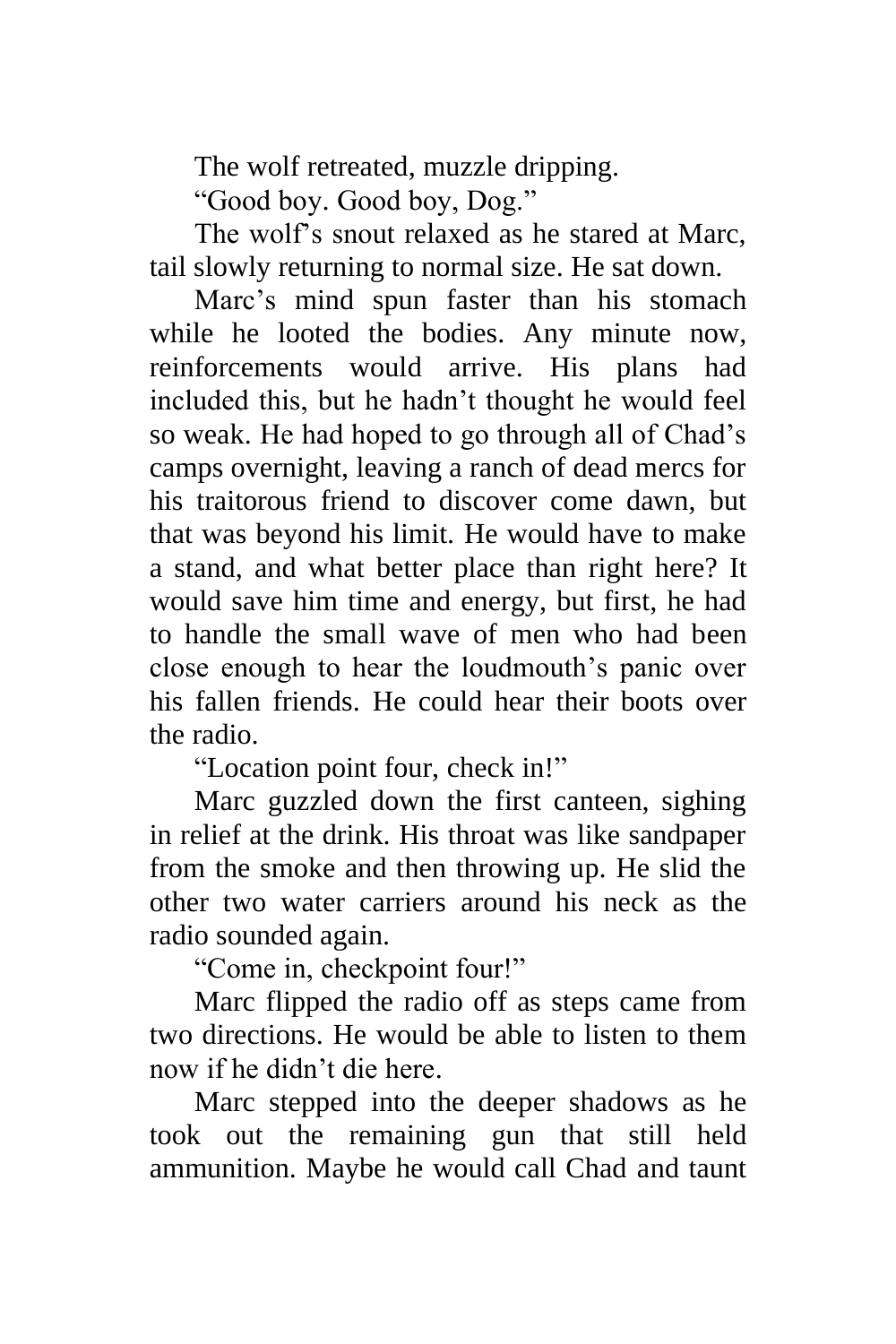him into showing his ugly face. It was still hard to believe Chad had faked his death to join Eibar's payroll. He'd know his best friend was a little shady, but he'd never suspected the extent.

The wolf followed, going close to where Marc pointed. The animal didn't lie down, but he did sit, encouraging Marc to include him in this next phase of survival. When he attacked, he would order the wolf to do the same and hopefully have the element of surprise to aid him in victory. The wolf was yet another dangerous tool he would wield against his enemies.

*Use whatever you have*, Marc reminded himself, feeling a bit sarcastic. His first team leader had given him that advice and it had held true, time after time. The thing was, once he'd started viewing his surroundings for survival, he'd been unable to stop. Any area he regularly spent time in was now researched beforehand when he could manage it. Always being able to live off the land had become very important, but he'd never thought to use the wildlife for anything other than food or clothes.

Marc lifted the second gun, the one he'd taken from Dog's kill. After using the M9's ammo in the previous fights, he only had the five shots left in the Berretta. The fresh loot he'd just claimed would help, but he had to survive the coming attack to count those bullets.

Marc tensed as the noise stopped, ready to order the wolf to attack as he did the same…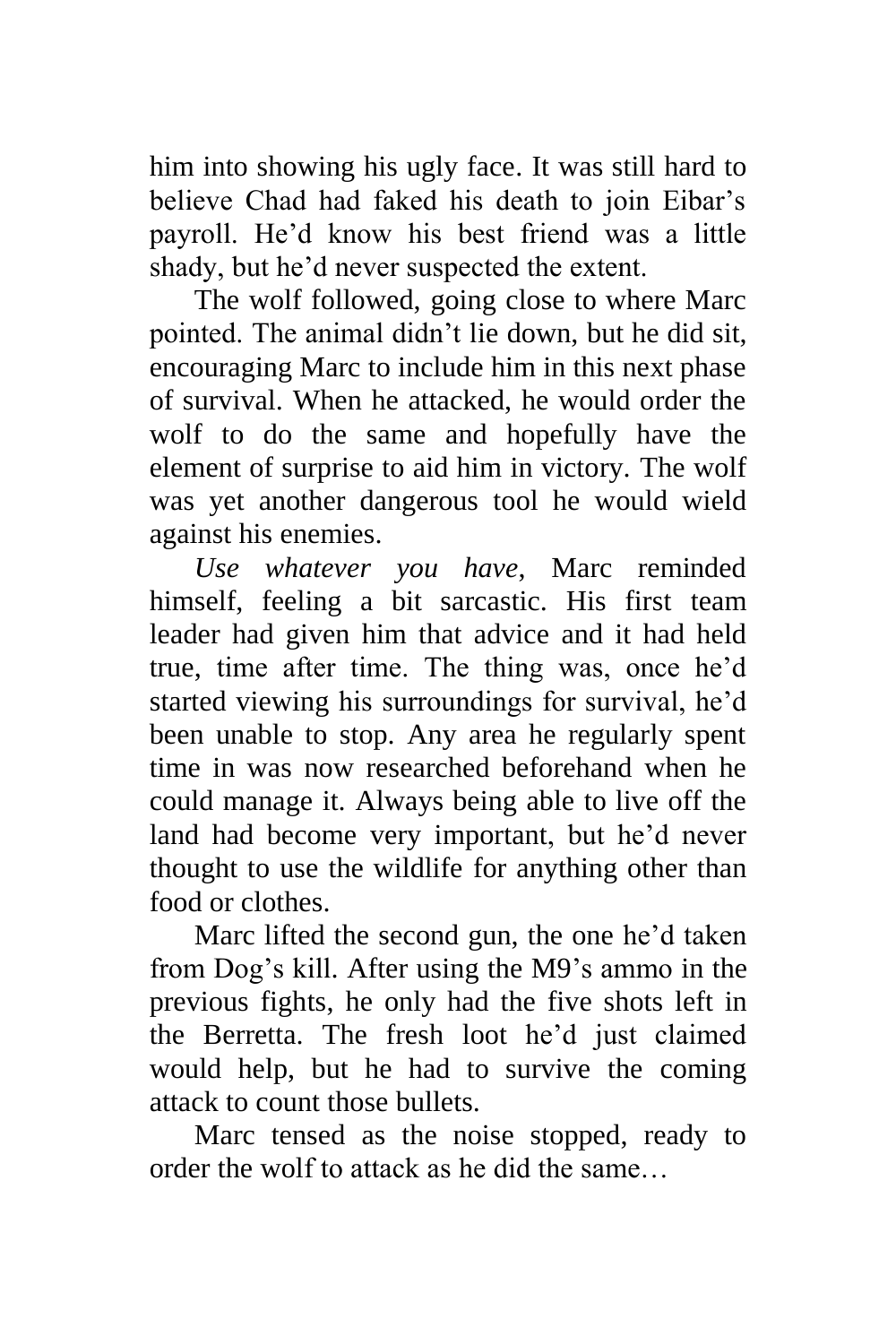Two shadows plunged into the firelight.

One was soft and curved.

The other was hard and angry, but Marc couldn't fire.

Julia was in the way.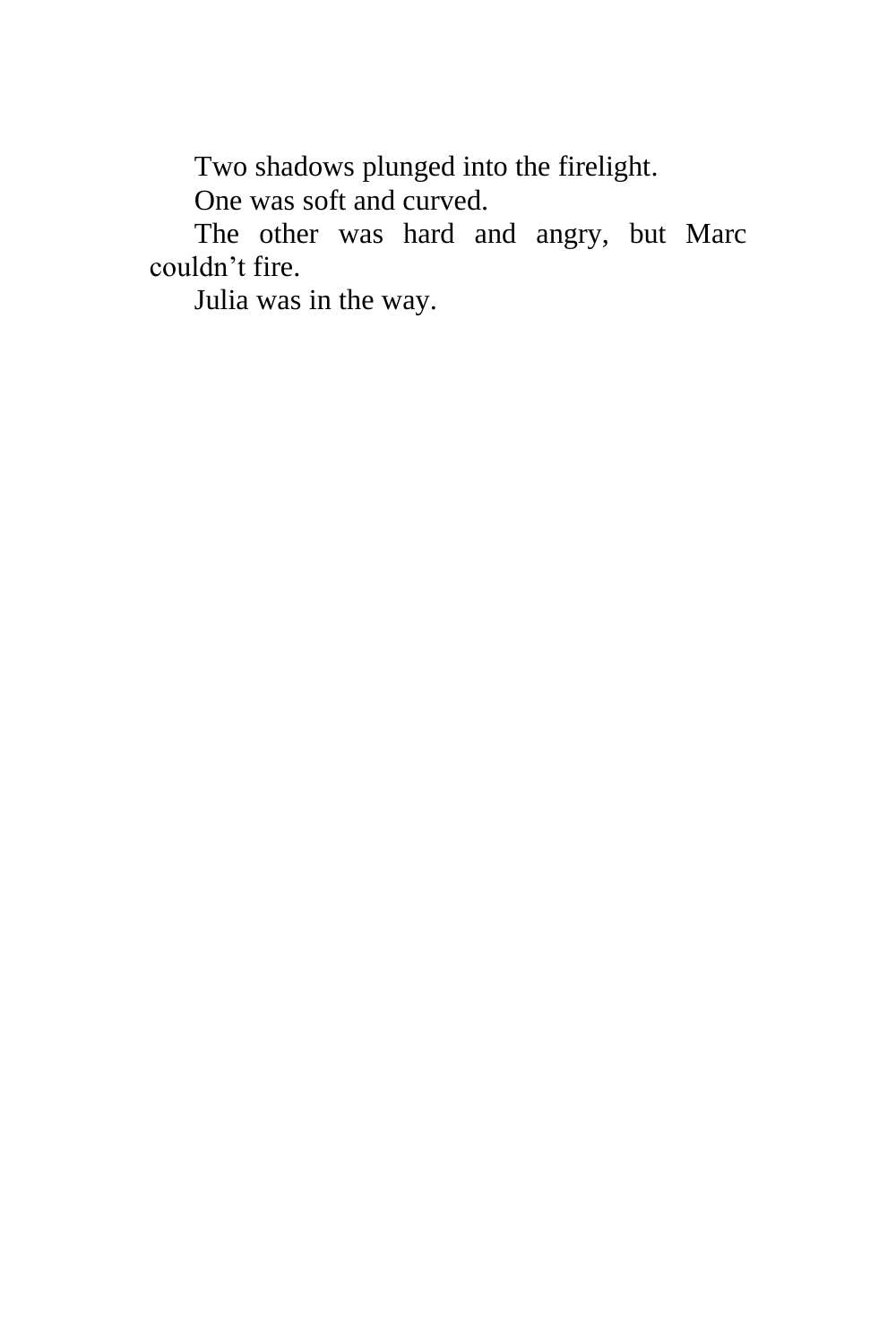### Chapter Eight



# **1**

**"C**ome on out, Brady. It's over."

There was no response.

Chad put his gun against Julia's head. "Eibar wants her, but I'll blow these pretty brains all over the night if you don't come out right now!"

Marc hadn't seen this coming. He studied the stiff forms intently, but he didn't find any signs Julia was a willing hostage. Her tears were currently rolling over Chad's big arm.

Marc reluctantly lowered the gun, but he didn't holster it. *Give me a shot,* he begged silently. *Just one.* He already knew there was only one way to be sure of getting the shot, but the Marine wasn't certain he could do it.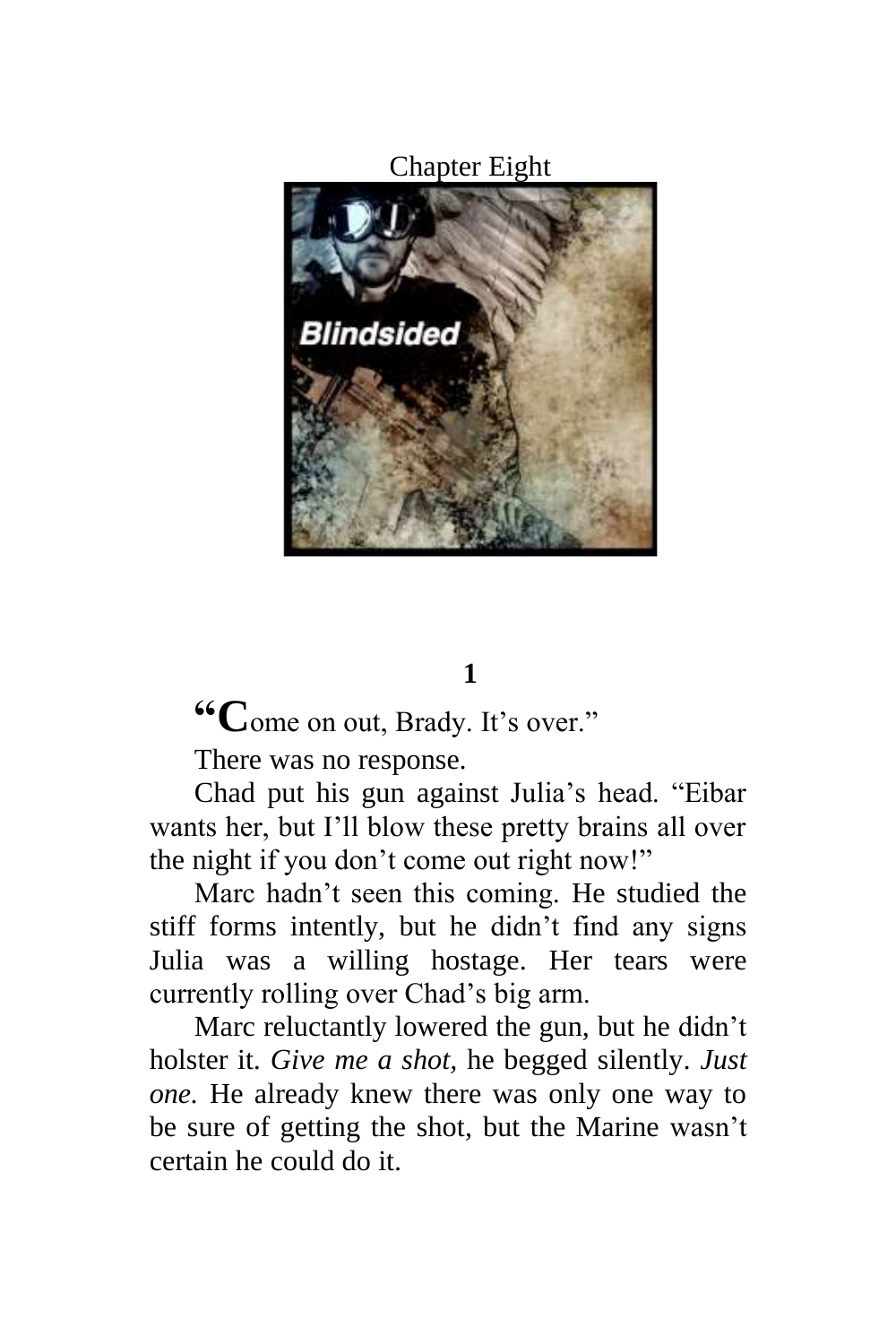Fighting with himself, Marc grunted. "Hello, *buddy*. Years dead and I see you're still a boot."

Ignoring the insult, Chad scanned the bodies on the ground. "And I see you've been your usual self. What a boondoggle. Eibar is gonna charge me double for the dead."

"That's what you get for hiring the cheapest labor possible." Marc didn't make eye contact with Julia as he moved into the light.

Thickly muscled and wearing the long, tacky leather jacket the team had teased him for copying, Chad was an imposing figure in the firelight. *Imposing and crazy*, Marc thought. He had no doubt Chad would shoot his wife. That certainty provided insight to Chad's fatal flaw. He thought people who followed the rules were incapable of breaking them or changing their behavior. He expected a full surrender.

"Put the gun down." Chad circled Julia to keep her body between them as Marc approached.

Curious on several levels, Marc stared at Chad. "Was it because she wanted me when she thought you were gone or because I inherited the team? What brought you out from under Eibar's rock?"

Chad flushed at the direct hit. "That's my team! They'd have come with me if not for you. They'd be with me right now!"

"Doing security for a cartel?" Marc confirmed incredulously. "You want our team in jobs with drug runners and disgraced gunners?"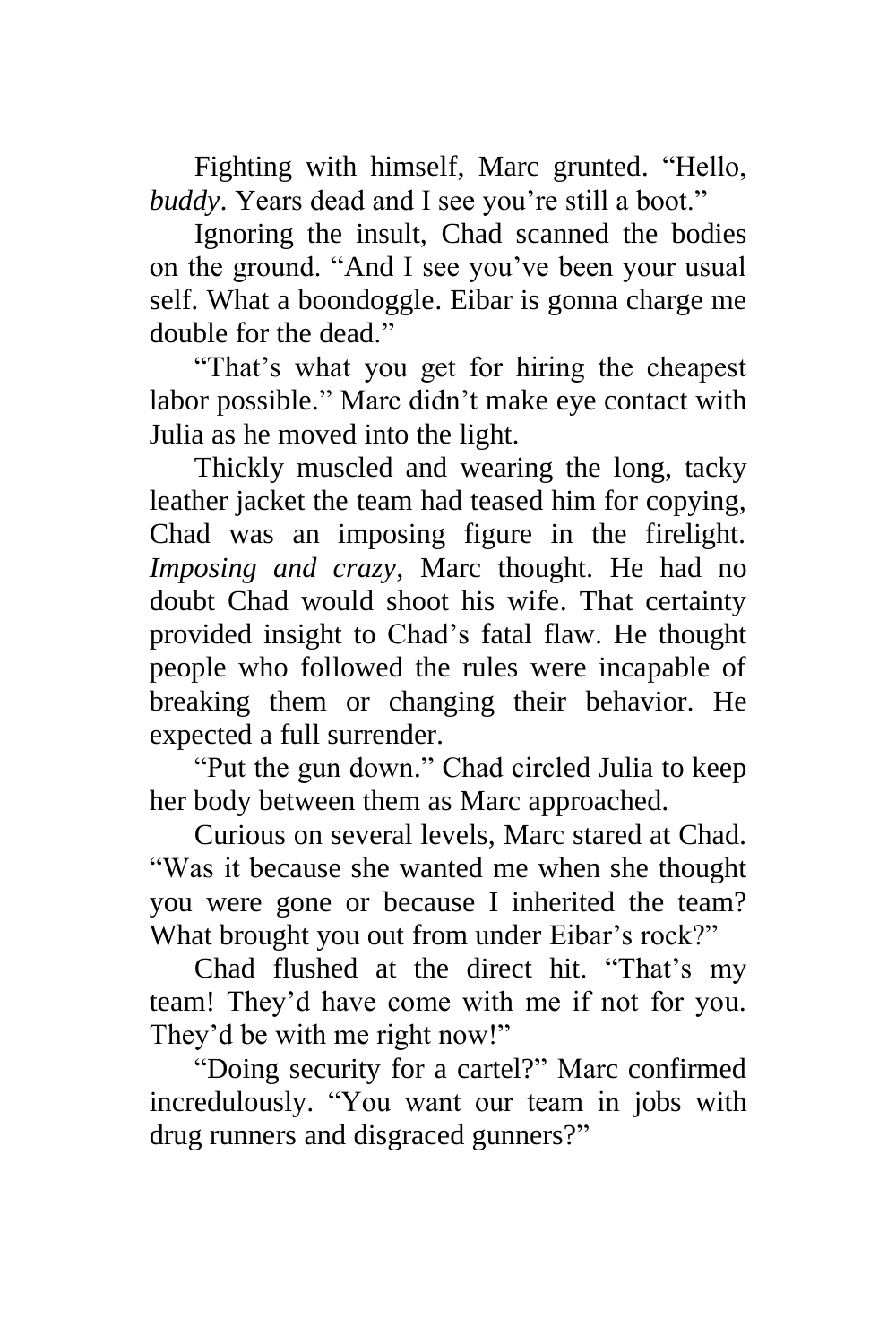"My team!" Chad screamed, causing Julia to wince and curl against him in an effort to avoid his rage.

Marc didn't respond to either of them. He was just dragging things out, hoping for that clear shot.

Chad made a visible effort to calm himself. "*My* team, Brady. Long before you, I was there. After you're gone, they'll be mine again."

"As gunners and runners."

Chad scowled. "That's a POG view and you know it! Besides, Eibar understands a man isn't made to serve a clock. He pays everyone well." Chad glanced at the mess again. "The hired help aren't nearly as good as a squad of Marines, though. I need my team back, Brady. You have to go away."

"Got a cover planned for that?" Marc distracted him, subtly inching closer for a better position. He noted Julia's hands clenching into fists and knew he wouldn't like the answer.

"We're going to tell the authorities you attacked her when she refused your advances. Caught in the act, you killed everyone on the ranch. The bodies created with your gun about an hour ago will match that timeline. A lone survivor will have no trouble convincing the police he saw you dump Julia's body into the river."

Furious, Marc lowered the stolen weapon to have the advantage of surprise. "Vet goes nuts from PTSD, huh?"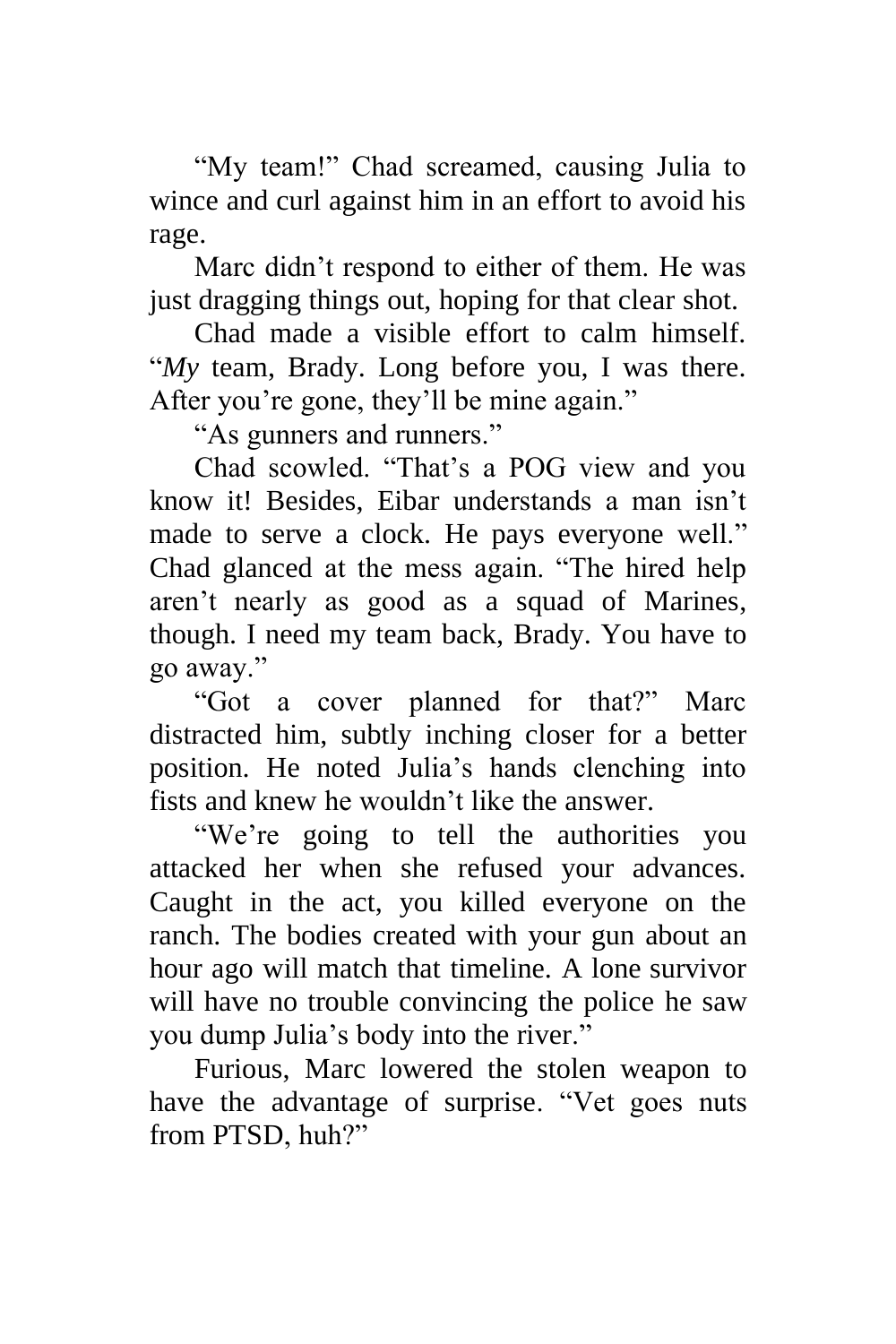"Yep." Chad grinned, flashing the old confidence that had gotten them into trouble many times. "Someone might even name a violence law after you."

Marc still didn't look at Julia. A choice had been made, but if he saw her terror, he might not be able to follow through.

"Was it good, Corporal? Did it snap around you like a rubber band?" Chad tugged Julia's cringing form closer. "Did you fuck Jim and Don's wives too?"

"Nope. Yours was the only backstabbing whore."

Julia winced. Her tears fell harder.

"That was the only thing she asked for in exchange. Did you know that? All my sweet little Julie wanted was to sleep with you." Chad's grip tightened on the gun and the woman. "I want you both dead, Brady!"

The loud, invasive noise of a helicopter approaching rippled through the tense situation.

"Hear that?" Chad taunted. "That's Eibar. I can't wait to hand you over."

Marc didn't glance up at the helicopter that was no doubt headed for the small clearing near the cabin. Time slowed as his finger found the perfect place on the trigger.

"Drop your gun." Chad glanced over Marc's shoulder. "I will kill her to get you. I'm not bluffing."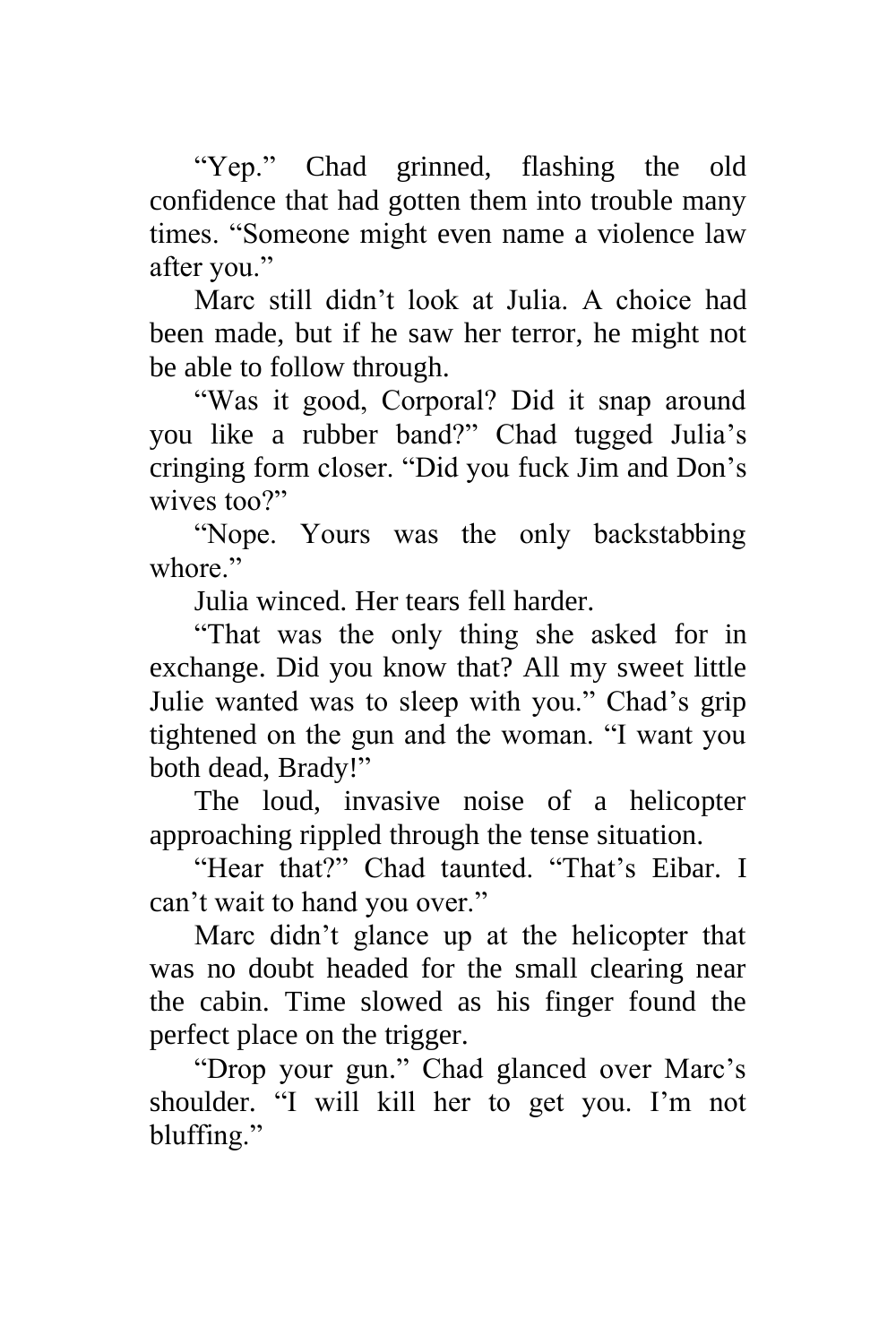Marc had thought he felt people coming up behind him. Chad's telltale flinch had confirmed that impression. Refusing to have sympathy for the woman who'd set him up for this, Marc pulled the trigger.

Julia screamed as the bullet tore through her arm, trimming Chad's tacky jacket on its way to plunge deep into the tree behind the couple.

Julia dropped to her knees as Chad let go, clasping the injury. She screamed again as blood spilled through her fingers.

"You shot her!" Chad accused in stunned surprise.

"And you." Marc fired again.

The bullet went into Chad's cheek, slightly left of where Marc had aimed. It still got the job done, as a Berretta at close range will do.

Dog leapt, knocking Julia out of the line of fire. She hit the ground, breath going out in a rush.

Dog landed on his feet and leapt again, grabbing the wrist of the man about to shoot Marc while he was down.

Blood squirted. Screams echoed.

"Good wolfie!" Crisp fired a shot into the screaming man's head.

Dog let go and swiveled to determine who to attack next.

"That's all of them. Easy boy." Thumper loved animals. Like Marc, he only hated people.

Chad fell on top of Julia, muffling her screams.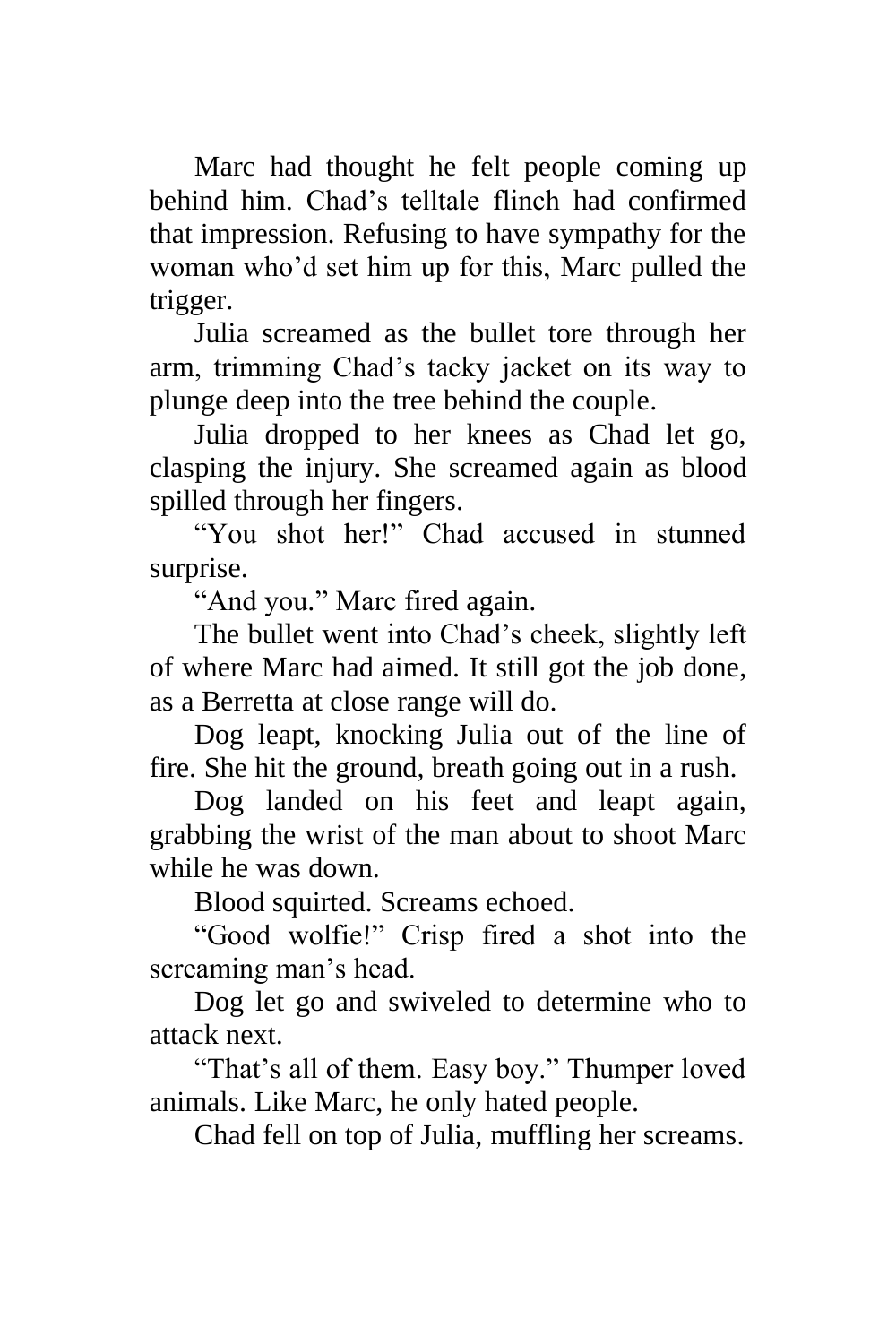Marc spun around, hoping to use the remaining bullets on Chad's sneaking men, but the butt of yet another rifle slammed into his skull and the world once again became blurry. As darkness swam thickly, Marc heard the angry shouts of his squad and the furious growls of his wolf handling the final threat.

"Save the mutt!" Marc staggered toward Dog's sounds. He tripped over a body and sat down heavily, blood running from his nose and cheek. That had been a hard hit.

Dog gave a soft growl, then went to stand over Marc's bloody, burned body.

"I'll bet it's a bitch." Kenn sneered at the animal. "All the bitches like him."

The team laughed at Kenn's jealousy as they secured the site. They left Marc and Dog alone, content to wait for the boss and medical team.

"Where is he?!"

"Over there!"

Gunfire and shouts flooded the area.

Marc winced at the confusion of noises that refused to sort themselves out. He felt the heat of the wolf against his leg as he fought to remain conscious, but the blood pounding through his temples increased until he dropped to his side, groaning.

"Eibar… at… cabin!" Marc forced out.

"Command has a team on the way." Kenn scanned for wounded.

There were none.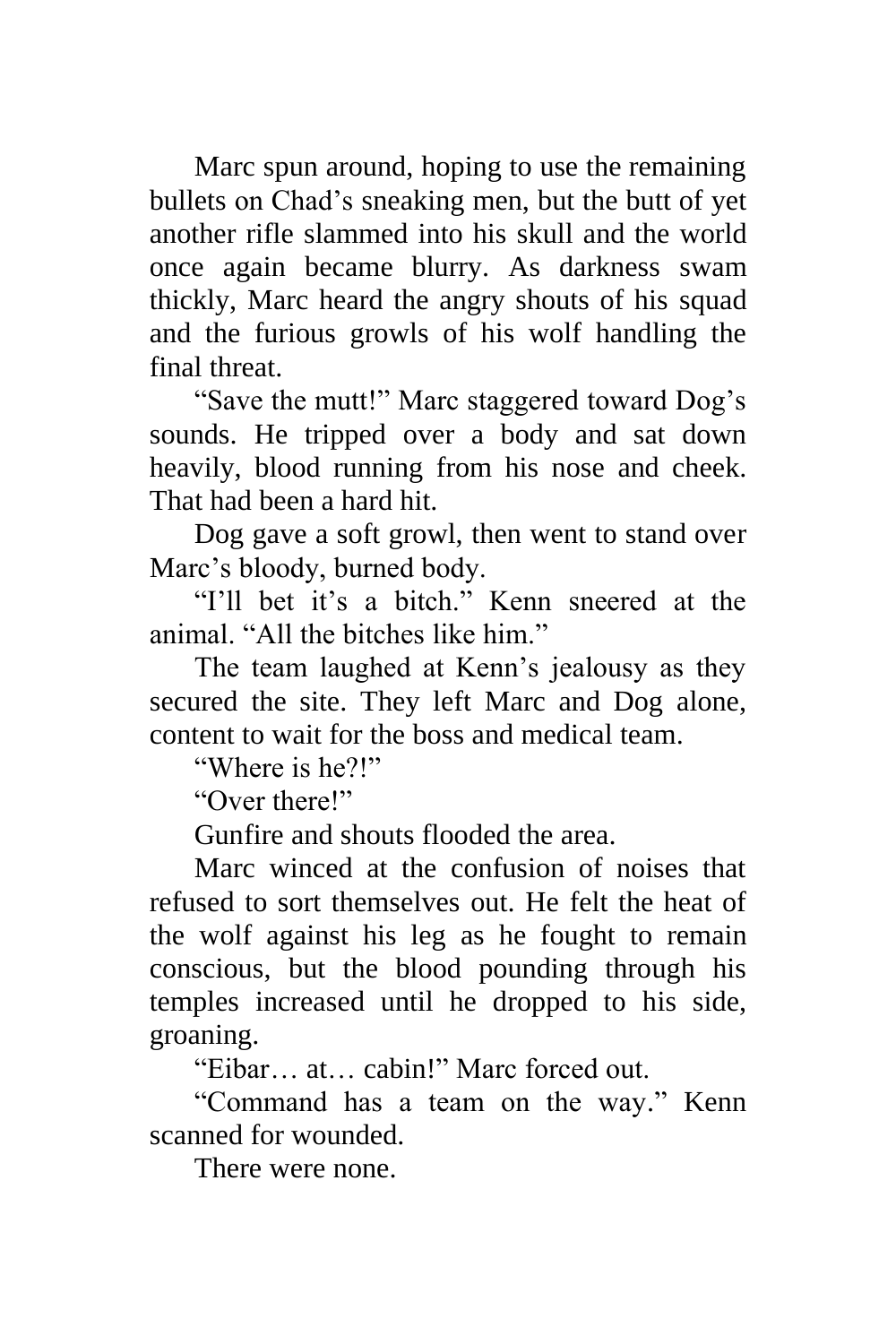*Excellent*. They'd snuck up while Brady had Chad and his goons distracted. Taking them out once Marc killed Chad had been easy.

Dog's big head tilted at a new noise, ears cocking.

*A hole! I am free! I am free!*

Dog snorted in tolerant amusement. The yappy loaner had just found the big gap in the wall caused by a grenade during the fight.

Dog let out a loud howl. *Good luck, small yapper. Good luck.*

The little dog yipped back. *And to you my stinky, mean friend. Happy sniffing!*

The wolf stayed against his alpha as men surrounded them. To Dog's relief, they only looked and talked. He didn't know if these new men were good or bad. They weren't hurting his ticket home.

Marc reached out to the wolf, fingers tangling in his soft, dirty fur. "Down, Dog."

Anxious, the wolf nipped at Marc's fingers and then let out a sad whine. He sank to his belly, whimpering as Marc's hand let go.

Paul frowned. "Well, he's out. What do we do?"

"I think he'd be upset if we shot it." Dagger leered. "Maybe Kenn should try to stop the bleeding."

"No good." Jamie overruled that. "You know his temper. If he gets bit, he *will* shoot it. You do it."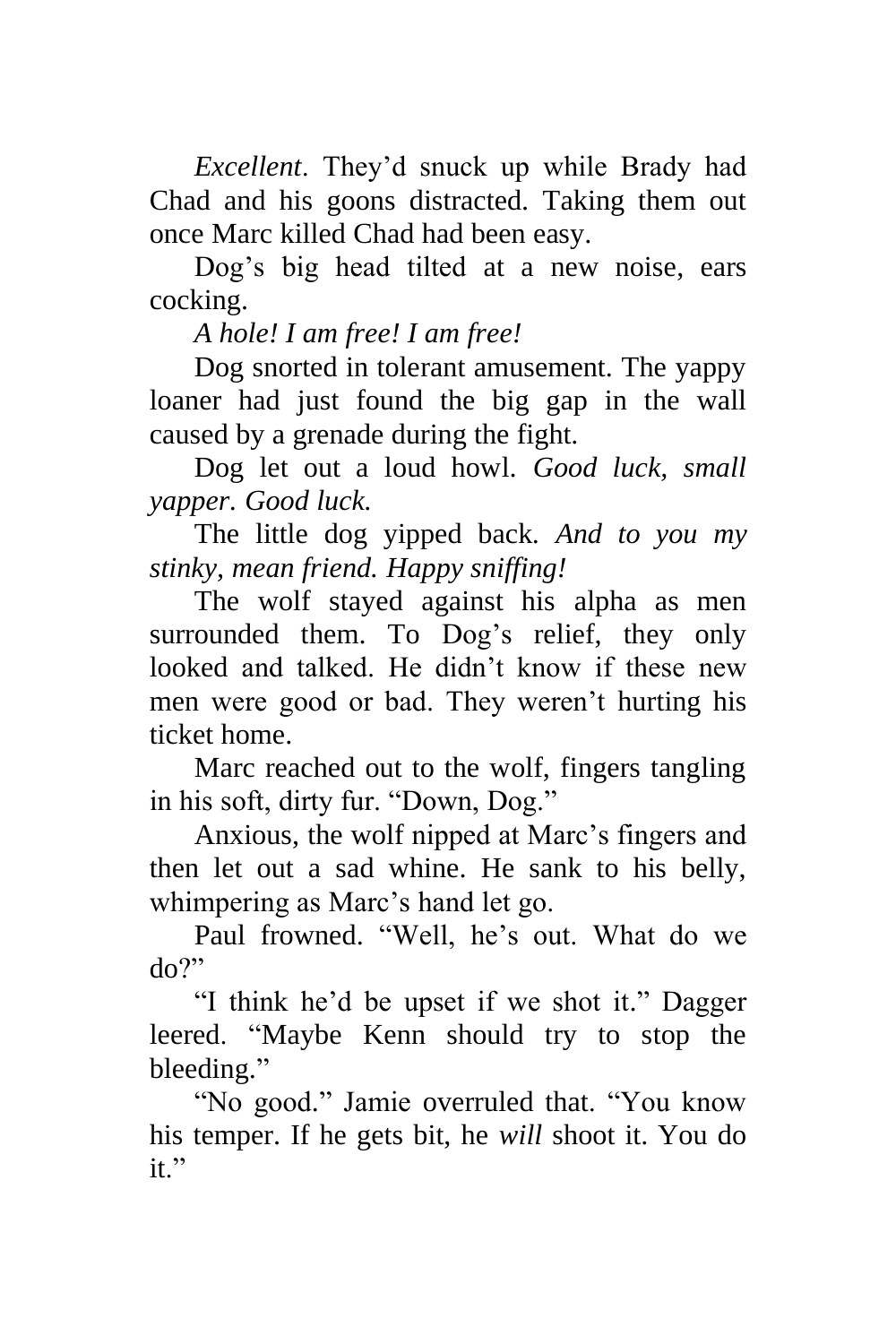Dagger couldn't refuse after offering Kenn up. He moved forward. "Easy, boy. Easy."

The wolf didn't like Dagger. He bared his teeth, growling lowly as rapid gunfire rang out in the distance.

Dagger quickly retreated. "I think we'll wait."

The other Marines sniggered. Some of them went to help Julia with her wound and to patrol the campsite until reinforcements arrived, but all of them took in the details with respect. Marcus Brady was indeed a badass. There was no longer any resentment about him being their leader, even from Kenn. Marc was clearly qualified for the position.

#### **Scene 2**

"I'm thirsty." Marc pried open thick lids as loud cheers and greetings came. Head spinning, he carefully glanced up to find himself surrounded by his team and a few other members of their squad. It appeared to be nearing dawn.

*My wolf!*

Marc found the big animal lying across his boots, staring back with golden orbs showing relief.

"Hey, Dog." Marc held out a hand, wincing at the soreness.

The wolf was grateful that Marc was awake. He slowly eased up his alpha's leg until his snout touched Marc's fingertips. Then, Dog bit him.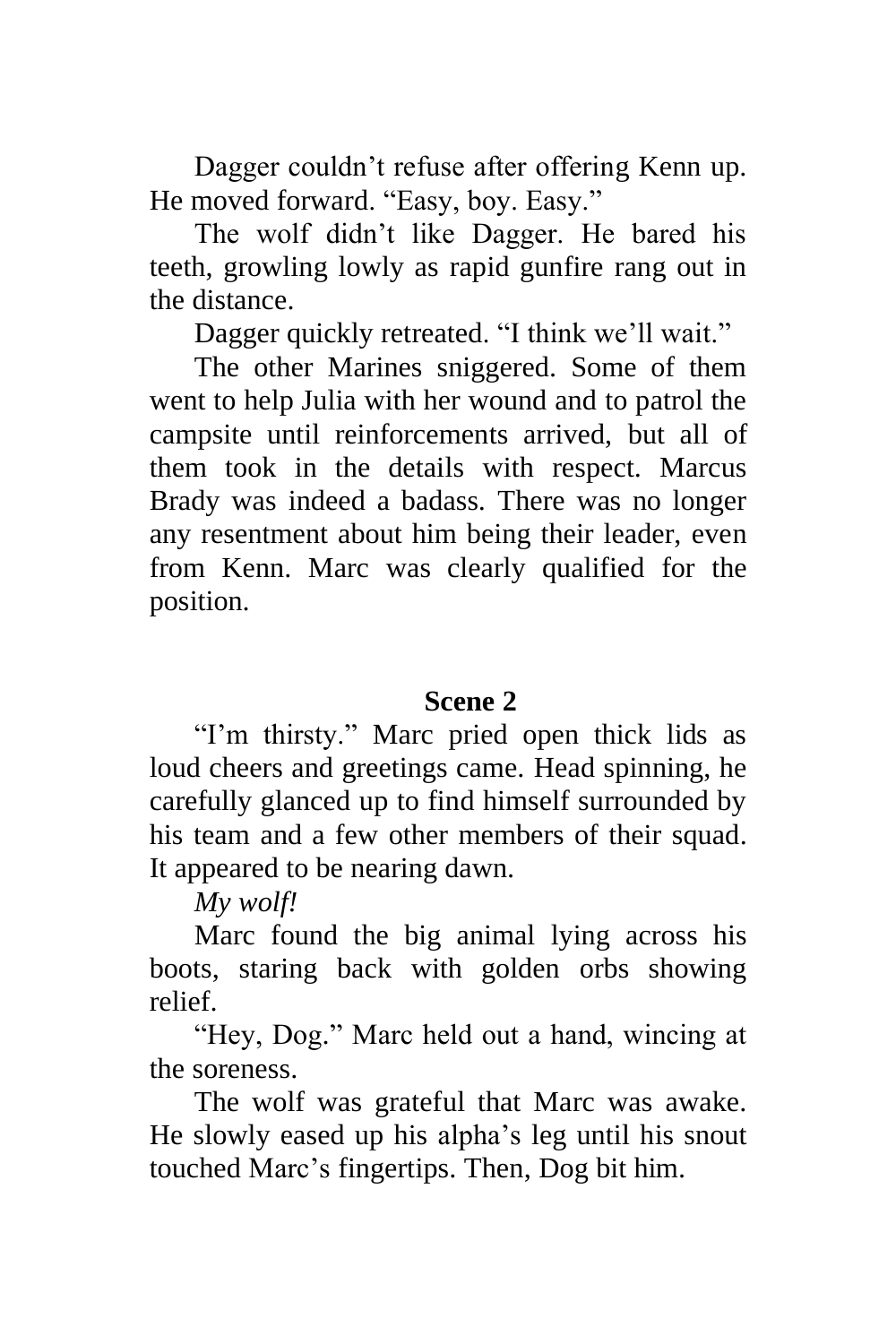Marc jerked his hand away from the gentle bite, swearing, while the other Marines laughed.

The wolf whined, but didn't move.

"We have a love-hate thing going on." Marc slowly sat up, taking stock of his soreness and the camp that had been reset. There were no bodies in sight. "We're still here?"

"Yeah, about that." Crisp motioned toward the other side of the camp. "EMS would like to check you out. They've been waiting."

Marc groaned, taking in the second, larger camp of medics who all looked cold and impatient. In the corner of that area was a small tent Marc instantly recognized. "Captain Palmer came out? Ah, hell."

"He wasn't happy when we made him wait." Trippy grinned. "He said if you weren't up at sunrise, he would shoot the wolf."

Marc realized Dog hadn't let anyone near him while he was unconscious. "Good boy."

The wolf licked Marc's arm once, then put his huge head back on the alpha's leg where the fur was missing. *I want to go home.*

Marc felt that as if the animal had spoken. "Okay."

He pushed himself onto his hurting feet, not surprised when the wolf stayed on his heels. They were bonded now, even if neither of them wanted it.

Dagger began filling him in. "We lost Al and Rocko. Sniper fire. Evidence says it was the same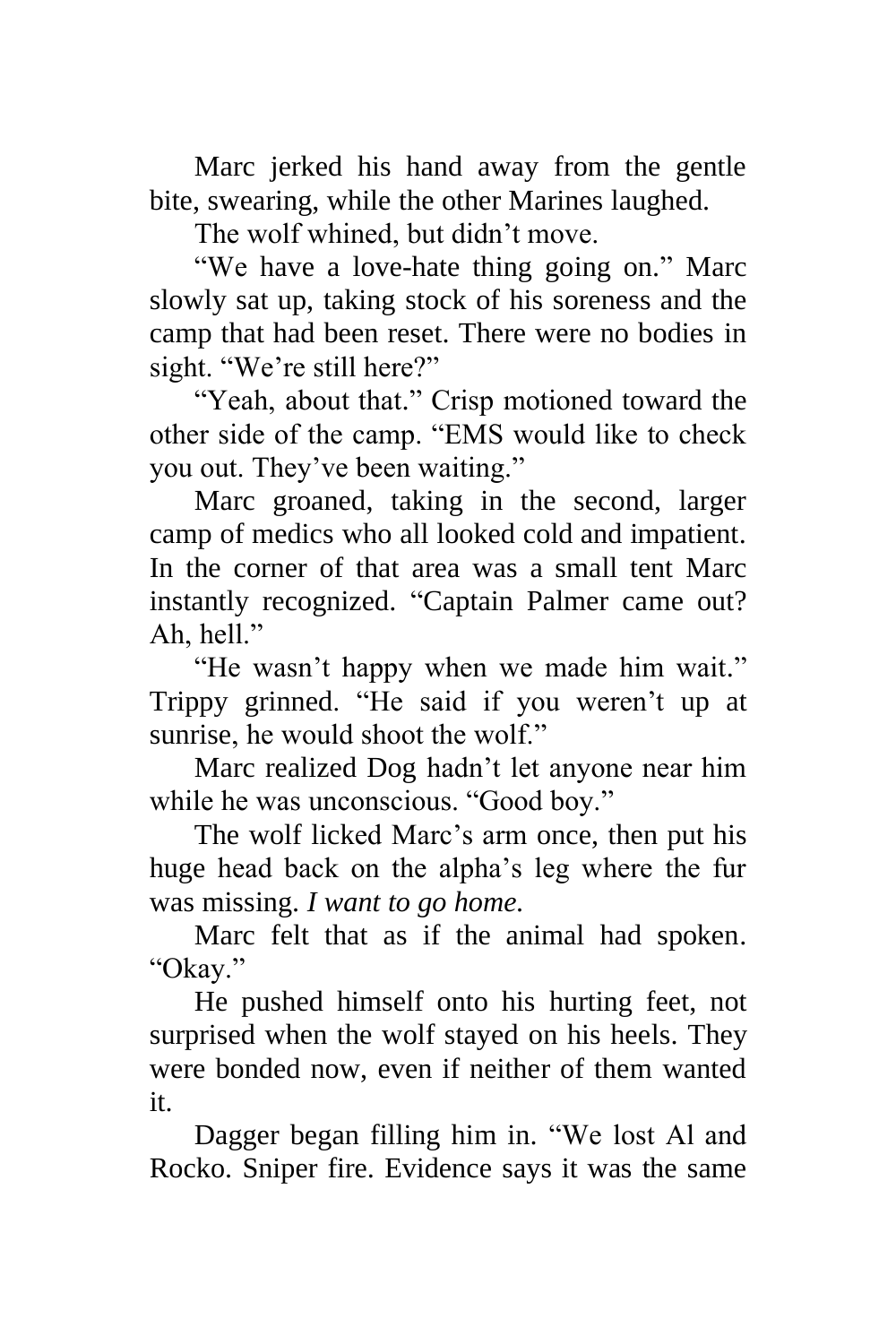as here–an ambush by Eibar and his men, plus a few deserters."

Marc tried not to limp as he walked to the small medical crew. The three men and women were now watching him and the wolf in surprised curiosity. They were out of place here–too many white coverings in all the green and grey–but Marc was glad to have them. He currently had several injuries causing discomfort in varying degrees. The worst, oddly enough, was his shoulder where he'd landed after breaking through the window. He was fairly certain he had huge bruises and scrapes there.

The wolf remained at his side, flinching or snapping at anyone who tried to touch his fur, but he didn't attack when they started working on Marc. It was as if he understood Marc needed help.

Not certain how much control he now had over the big animal, Marc motioned toward a canteen of water while they took his blood pressure and temperature. "Can I have that?"

Amira, according to her nametag, handed Marc the canteen with a quick smile as she waited for the thermometer to beep. She recorded the number on a small chart and then held up a capped needle. "We'll start with this. Once you're all drugged up, I can do anything I want."

Instead of laughing at the joke, Marc frowned. Her hot gaze going over his abused skin was giving him the creeps for some reason. *She's odd.*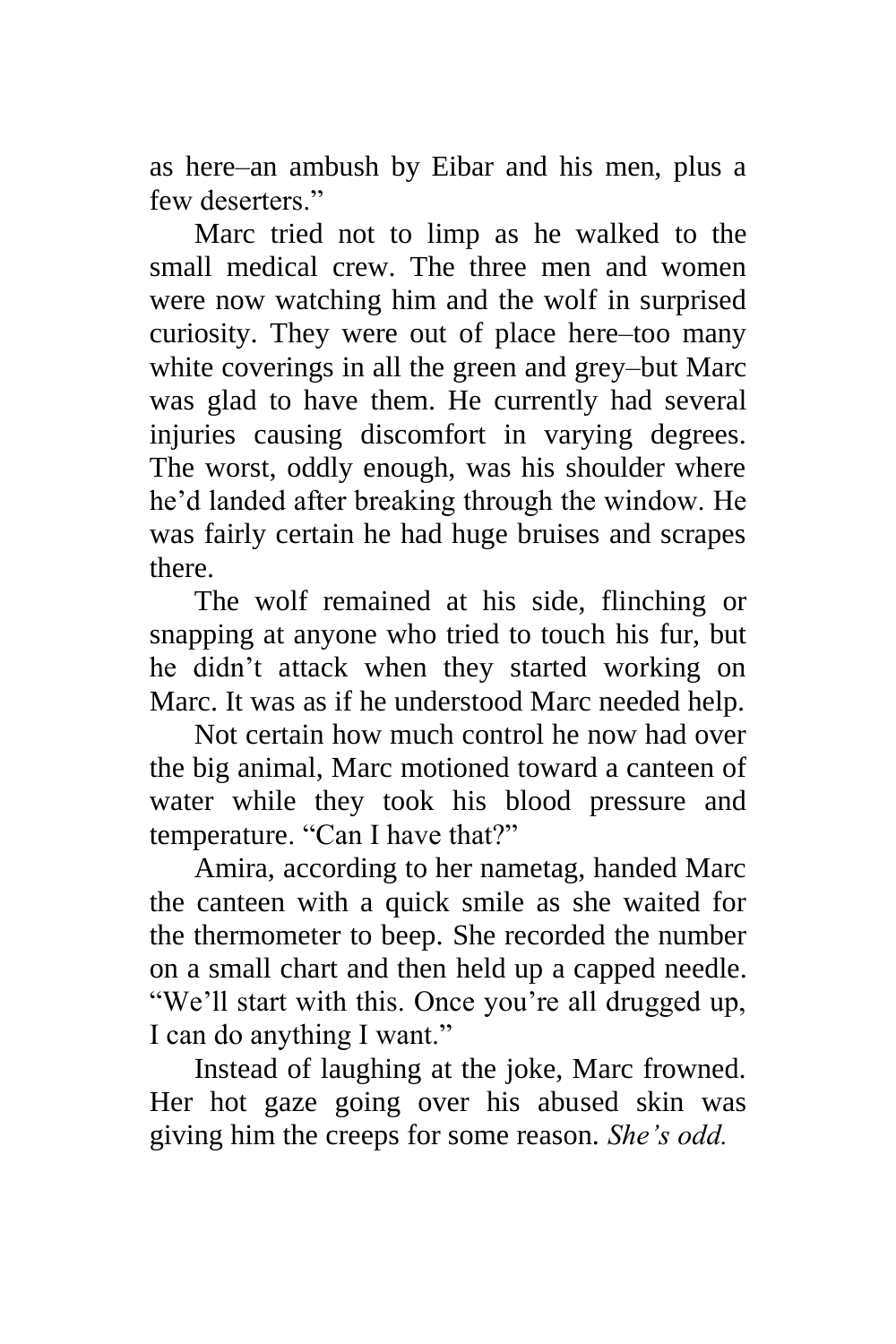Amira tried again, smiling generously. "I'll be nice if you are."

Marc shrugged, pushing his filthy sleeve up. "That might be the easiest poke I've ever been offered."

Amira flushed at his crude joke as Marc's men sniggered. They thought they understood. The medicos always wanted to flirt at the wrong time.

Embarrassed, the brunette jabbed the needle into Marc's big arm.

Marc chose not to ask for her number despite the sense that the sex might be great. He had dealt with vengeful females, but he'd also had the passive kind. Out of the two, passive was easier to walk away from when he was done. Those aggressive types liked to create bonds that lasted forever.

"Sorry." Marc held still as the woman leaned in to begin checking his injuries. Amira was dusky, with mocha skin and ebony eyes. Marc was willing to bet she was a crossway breezer as well, but he didn't intend to verify that.

She didn't respond, sensing his apology wasn't an encouragement.

*Smart*, Marc thought. He motioned to the wolf. "Here. Have a drink"

The clear liquid flowing onto the ground got Dog's attention, but he refused to drink from it. Instead, Marc was forced to cup his hand and let the animal slake his thirst that way. Their audience was impressed.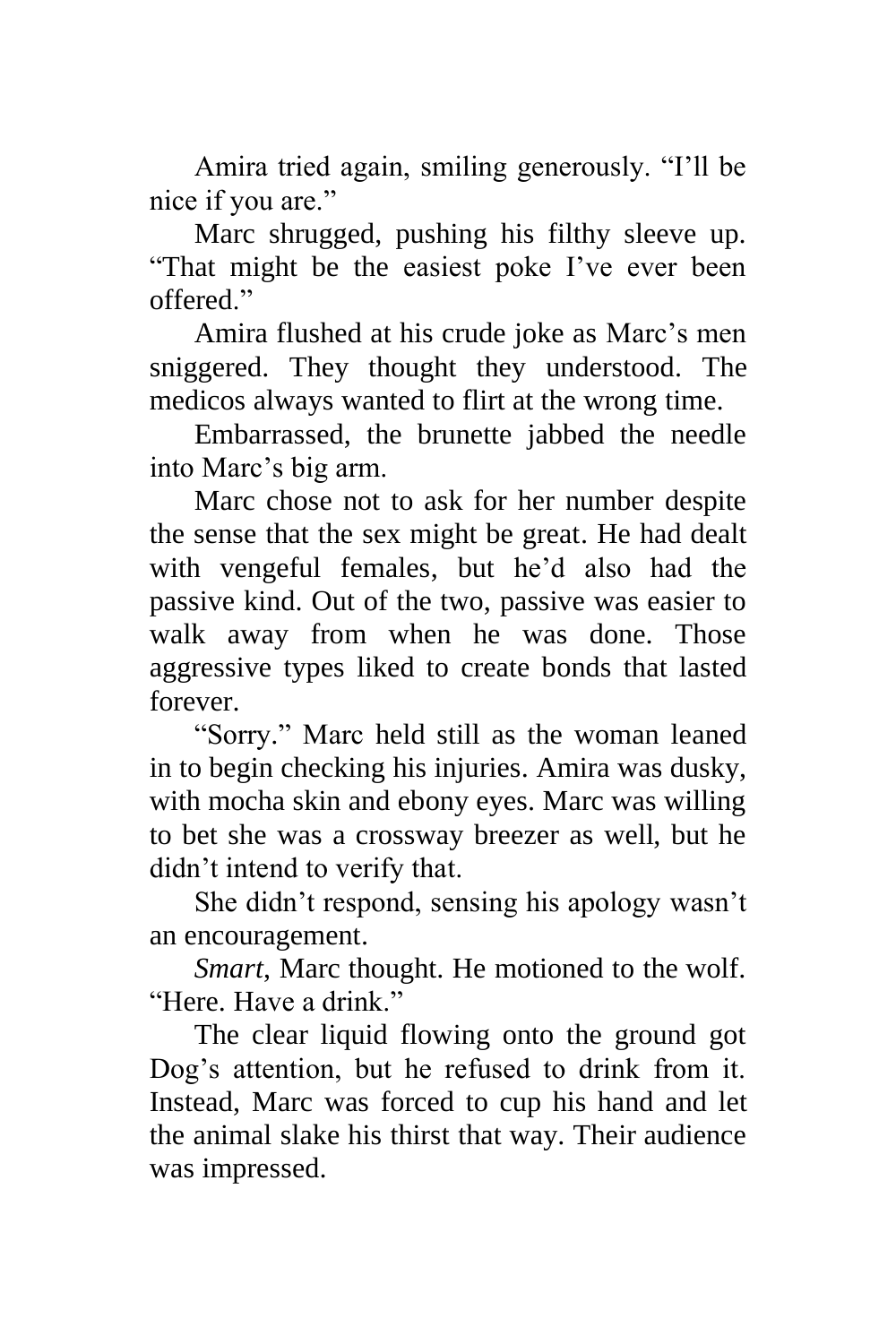Marc was convinced. He would return the wolf to his home and let him take his chances with the rangers now that Bubba had been taken down a peg. He had no right to keep the animal.

"You need to be in the hospital for a few days. They'll give you some blood, among other things." Amira stood up to write down her findings. "Multiple stabs, bullet trims, cuts. Broken finger, badly strained shoulder. Dehydration, a bit of sunstroke. Possible concussion–"

"Will I die if I don't?" Marc interrupted the recital. He didn't want a dustoff. Being flown out by medical evac would officially make this the worst home time he'd ever had.

Realizing he was another of those stubborn males she was always treating covertly, Amira shook her head, voice softening. "I would prefer a CT of your head, but no. None of the injuries are life threatening. However, someone needs to keep track of that concussion. It appears that you've taken multiple blows." She gave Marc's CO a stern stare, arms crossing over her ample chest. "I won't sign a release for him like this."

"Local hotel has rooms." Kenn casually reminded the entire team of their recovery time in Jamaica. None of them laughed to give it away.

"Four days, minimum."

Amira's words drew small smirks and snickers that were quickly hidden.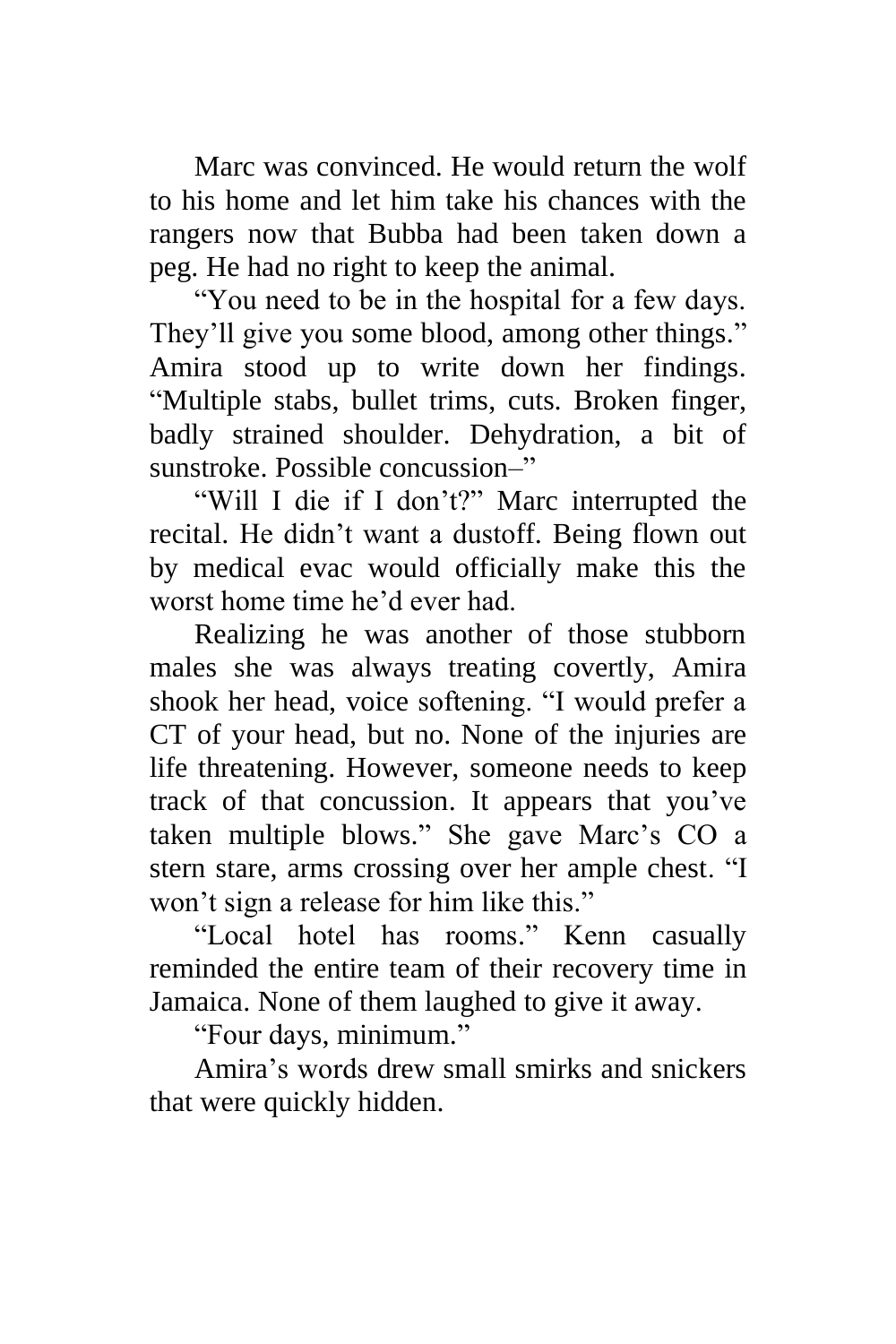"I'll handle it," Captain Palmer stated in a gravelly voice that always reminded his men of a tank crushing the skulls of their enemies.

All amusement stopped; moods fell. The boss wasn't happy…was he? The Captain was also a hardass. Their training and first deployments had shown them he was not someone to be trifled with.

"I see you've made friends." Captain Palmer scanned Marc as the medics stitched, wiped, and bandaged.

The wolf watched him mistrustfully, feeling the tension.

"Yes, sir." Marc automatically stood up straighter.

Tall and thick, the Captain had earned more medals than anyone in their battalion. He wasn't afraid to fight as hard as his men did, and they respected him for it. They also feared him a little. Captain Palmer wasn't friendly. He was serious about the business of war and it showed in every scar and wrinkle.

"At ease."

Marc didn't relax his stance. "I did try, sir. Three times."

"Yes, I've heard the story from your girlfriend–"

"She is *nothing* to me."

Palmer stared at Marc. "Because she set you up?"

"Because she can't be trusted to do the right thing." Marc hadn't bothered to lower his voice,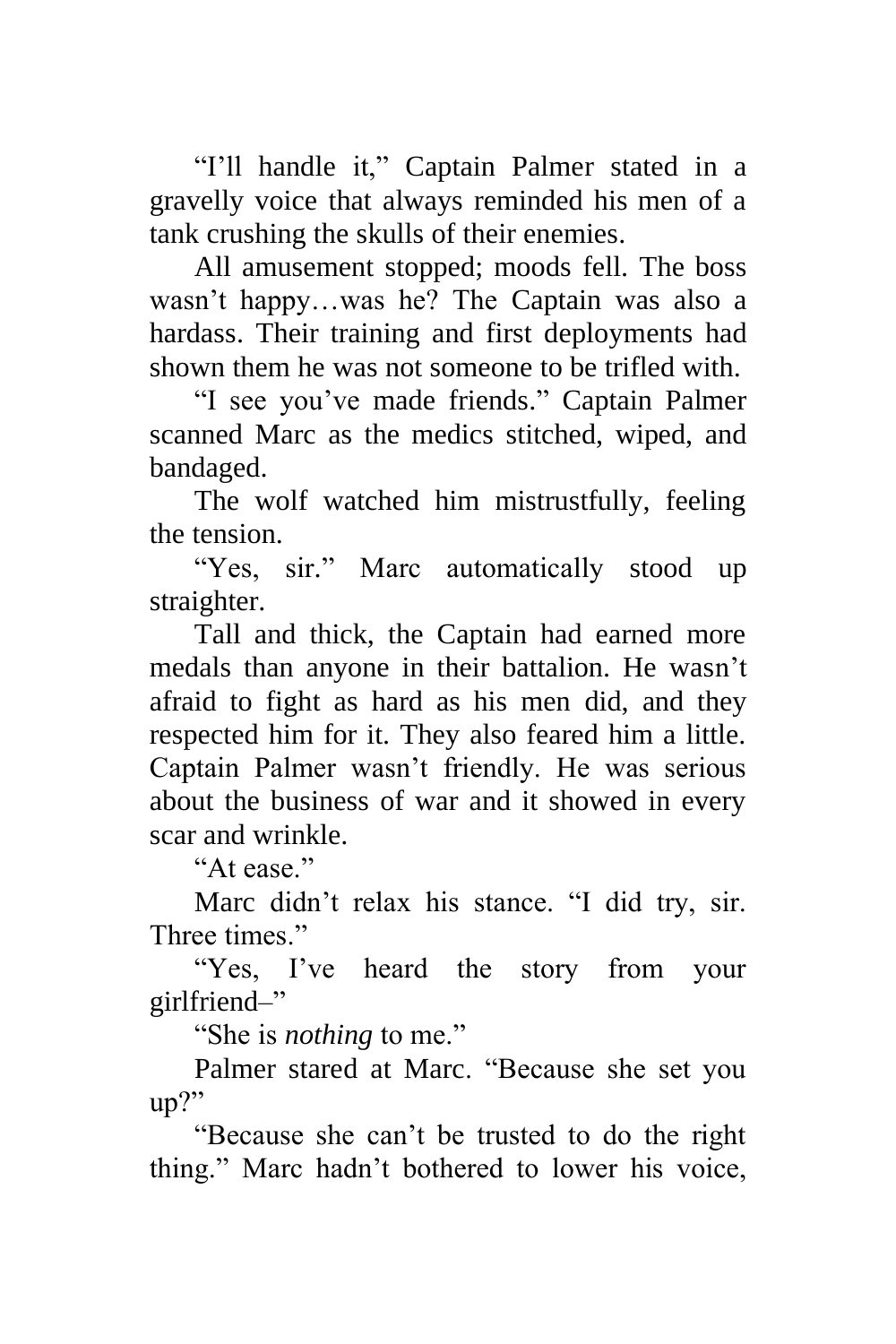but he didn't enjoy Julia's resulting flinch. She was in the front of the ambulance, with the window down.

"She could be charged."

"Maybe she should be." Marc turned away from Julia's tears. "Dry her out while you're at it. She likes to drink."

"We've noticed." Amira huffed from Marc's feet, where she was examining his leg injuries. "Her breath is almost flammable. It's in my report, sir"

"Good girl."

Amira grinned at the Captain's praise and got out of the way, sensing he wanted a moment with Marc.

Palmer spoke pointedly. "Amira's not a bad girl."

"Already marked herself off." Marc hated it when anyone tried to play matchmaker, even for a quick tumble. He was beyond fussy. He was deeply scarred. "Not enough control over her emotions."

"Your choice." The CO stored the information. Marc's opinion held weight with him. The girl would go under watch for that issue. Palmer scanned the team waiting patiently for his approval or anger at their actions. He hadn't sent them out here to kill on American soil, only to bring their man home safely, but an evil they'd been chasing for a long time was now under control. It had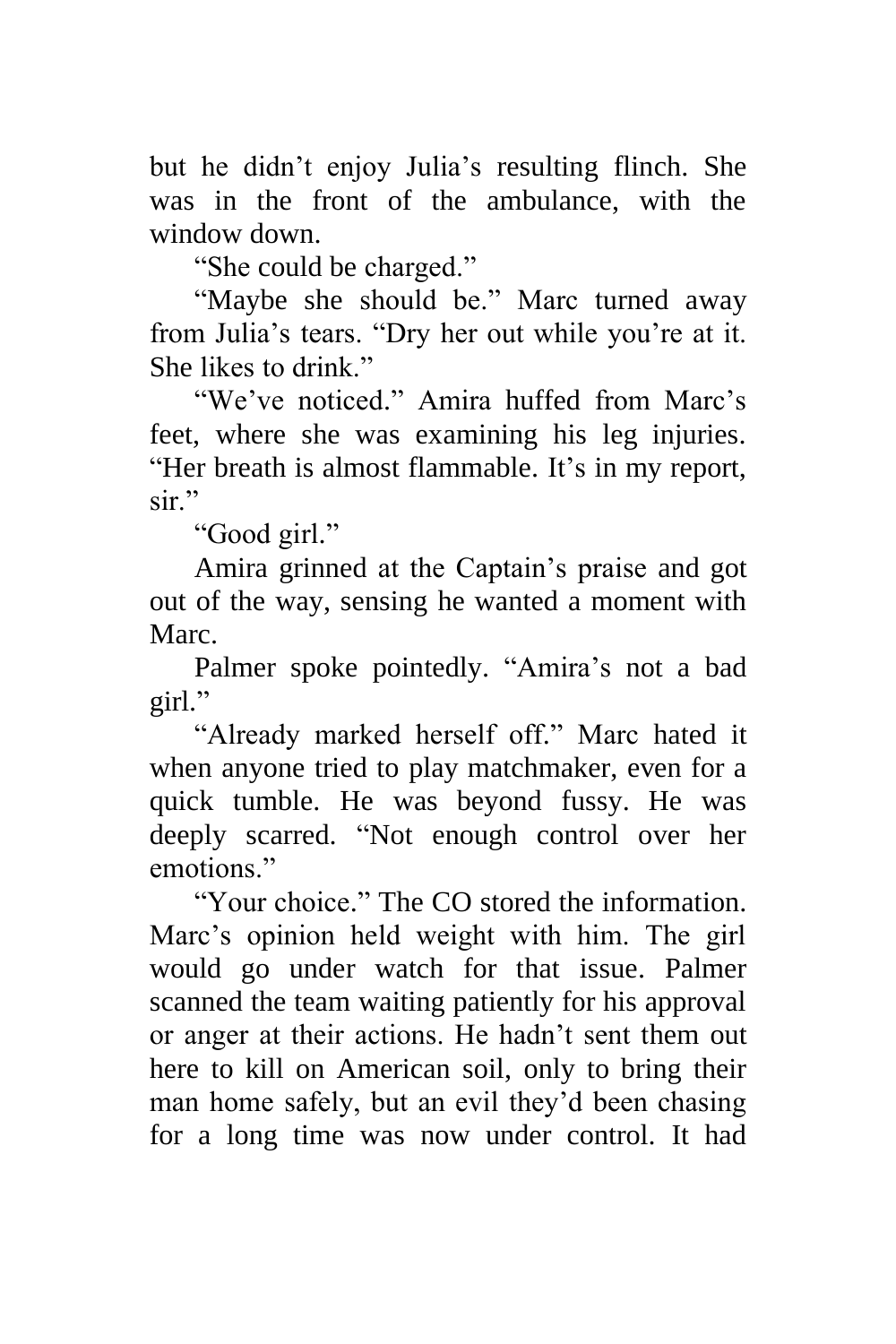worked out well. "Eibar has been taken into custody. Well done."

The entire team expressed relief, including Marc. Palmer's anger was intimidating, even for him.

"Since you can't stay out of trouble, however…" Palmer glared at Marc. "I want to send you to Quantico."

The implication took a moment to sink in for all of them, except Marc. This was Captain Palmer's way of asking if he'd made a choice about his future.

"Marc, the mustang!" Jamie blared supportively, even though it would take Marc a long time to officially earn that title. "Never woulda thought."

"How can he become a mustang if he hasn't taken any college courses?" Kenn asked snidely.

Captain Palmer ignored the question to hand Marc a rolled certificate. "Top honors in all classes. Congratulations, son."

Marc took stock of the reactions, noting only Kenn had a problem with it. He slowly shook his head, letting the feeling of their acceptance make the choice. "I don't want to leave my team, sir, or be stuck in a group that's already set in their ways. I'm gonna pass."

Palmer nodded as if he'd been expecting it. "What if I said you can pick your own team after you graduate?"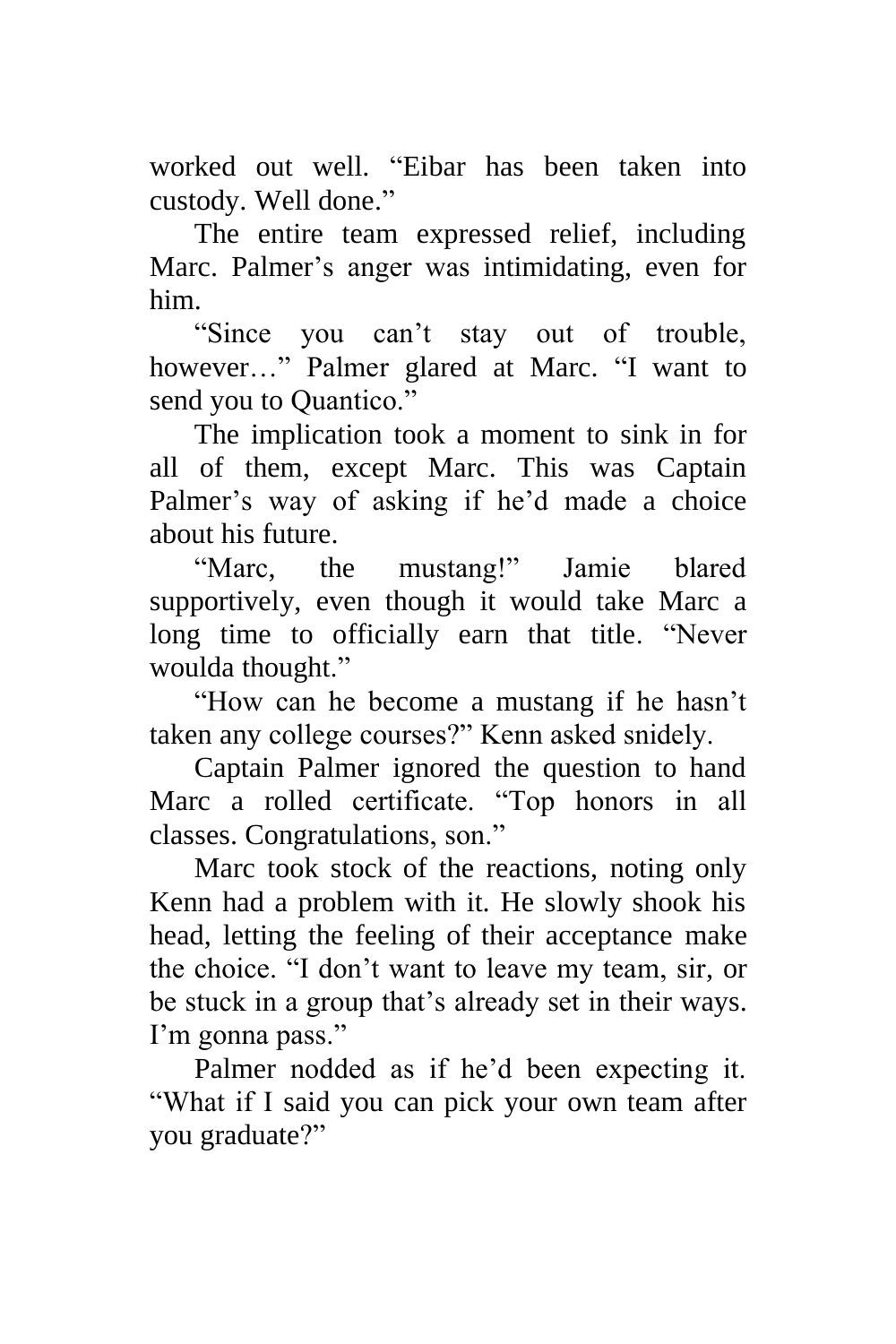Marc couldn't refuse that. "Then I'd say I'm honored!"

Palmer shook his hand as the other Marines came over to congratulate him. Most of them thought they would be on the team he chose. Marc thought they were probably right. Even Kenn, with his nasty attitude, was incredibly skilled and toiled with them like a well-oiled machine. Marc would maybe replace one or two, but he doubted it would be more unless the others couldn't keep up with his plans. These men were like brothers to him, even the ones he couldn't stand.

The wolf growled warningly at all the congratulating hands on Marc, causing fresh amusement as the men moved back to give both of them space.

"We have a training program he could be put into." Palmer hadn't retreated. "You'd follow the guidelines, but keep him all the time."

"We'll see." Marc motioned angrily toward the ambulance. "Am I supposed to get in there with her? Is that why she isn't gone yet?"

"No. She got a call out during the chaos. She's the reason we found you."

Marc didn't react.

Palmer frowned. "She promised to testify against Eibar. She also agreed to give details on several murders in this area, as well as information on past shipments. She'll be treated gently."

"So, she wants to say goodbye?" Marc guessed, amazed. "That's some nerve."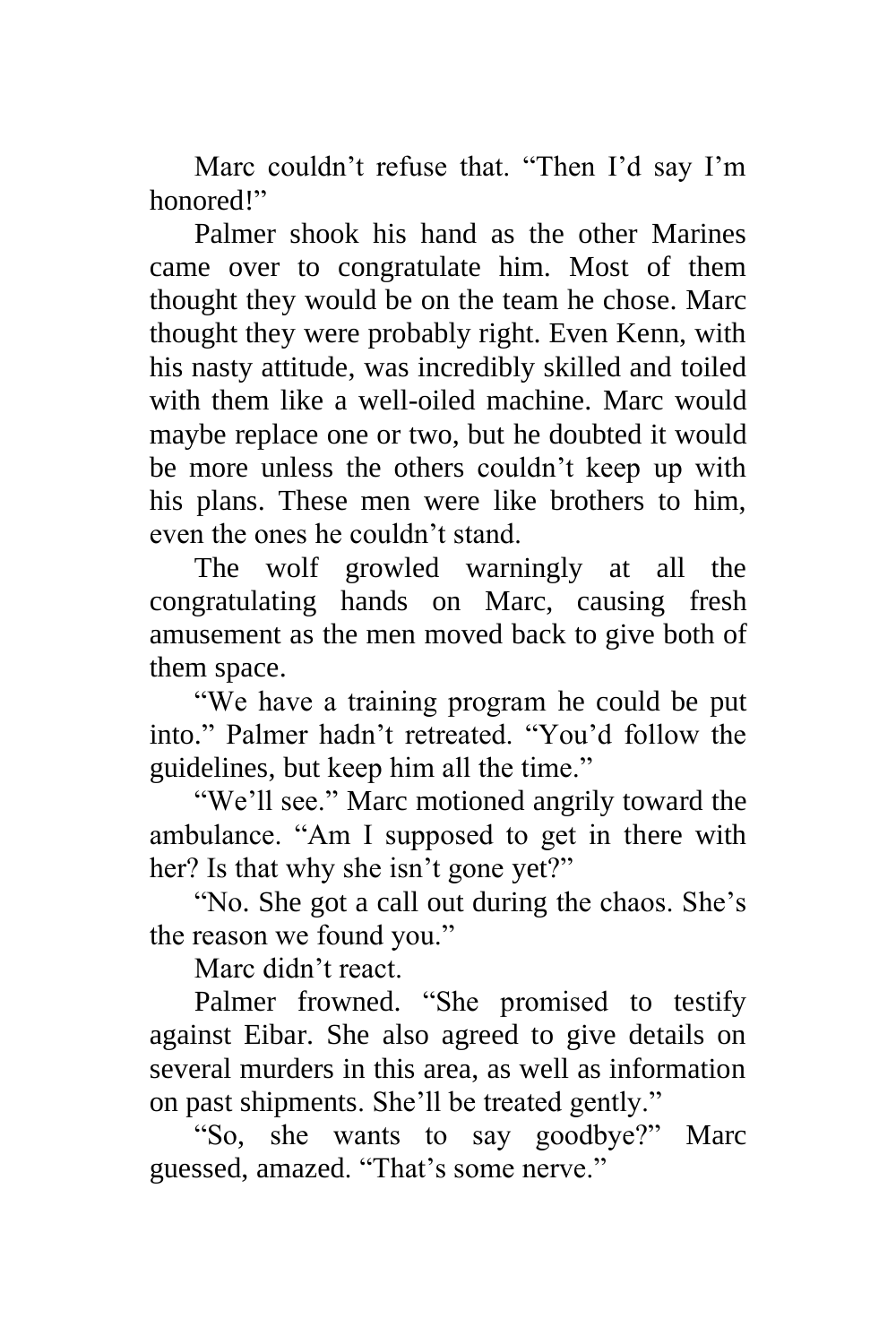"I thought so, too. It's part of the reason I'm allowing it. Go get it over with. We'll have you in a hotel room inside the hour."

Marc didn't argue or ask what the Captain's other reasons were. He strode to the ambulance window without showing how much pain his injuries and their treatments were causing.

Julia's mouth opened, maybe to apologize, but no sound emerged.

Marc studied the guilt on her face, but he also noted the satisfaction. She'd gotten what she wanted… "Chad is gone, and you'll be taken care of in witness protection instead of becoming a drug lord's new toy. That's why you did this."

Julia didn't deny it. Now that this moment was here, she had no idea what to say to the man who had freed her.

"You could have told me. I would have helped you."

"No, you wouldn't have. Not if you knew what I needed." She twisted away, hiding more tears. "I am sorry you were hurt, but I did what I had to. Hate me if that makes it easier."

"I don't hate you." Marc sighed in annoyance. "I don't understand why you had to do it this way. You lied to me."

"I won't get another chance to make up for that, will I?"

Marc's lips thinned.

Julia looked away. "I just wanted to tell you that I'm sorry. And to say thank you."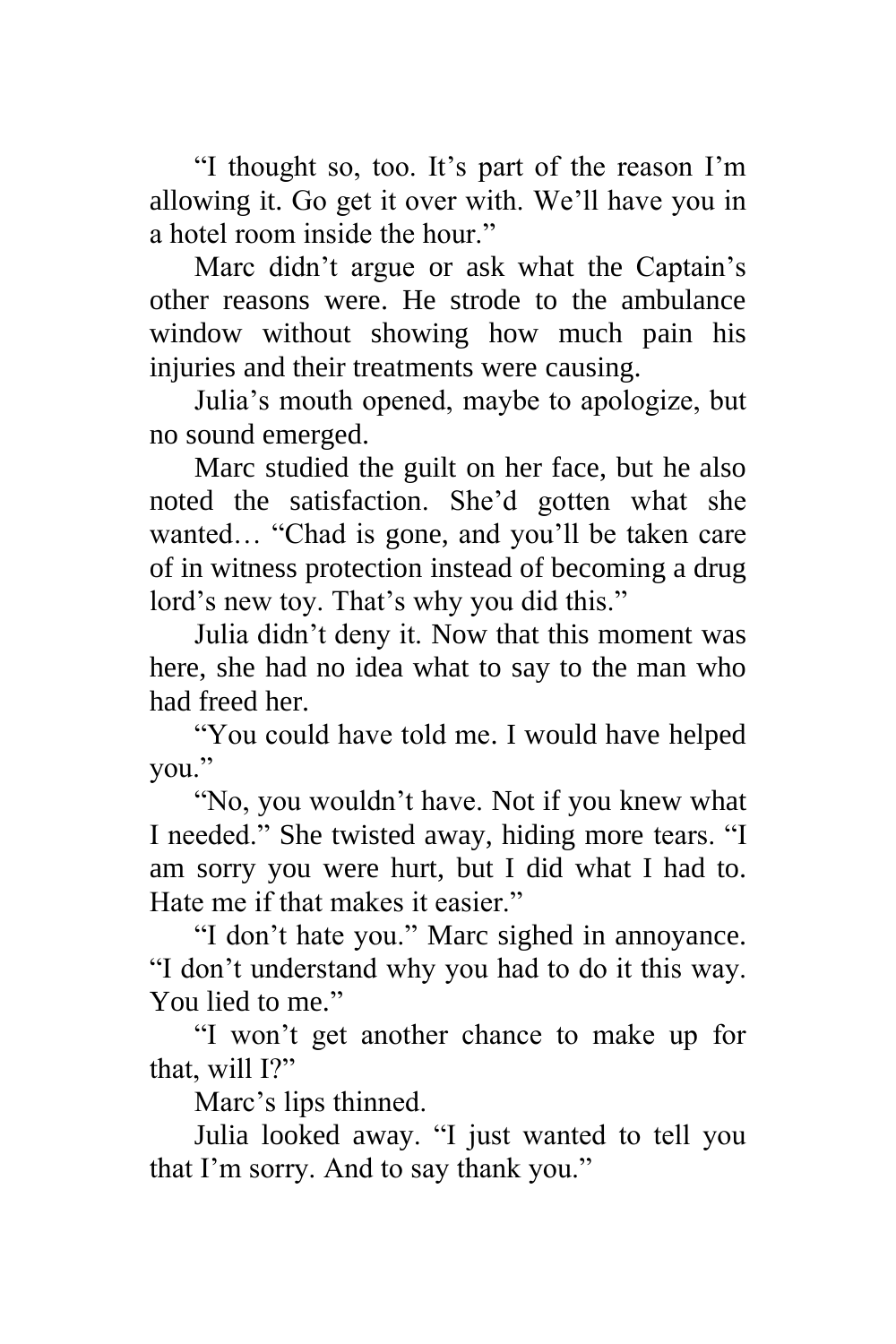"That's it? You're not going to give me an explanation?"

Julia clamped her lips together.

Marc thought about throwing a nasty remark or even demanding answers, but his emotional control wouldn't allow it. He settled for leaning through the window and pressing a soft, final kiss to her tensed, damp cheek. "Stay away from me."

Marc returned to the loyalty of his men without waiting for a response

"I intend to." Julia's tears came harder. It would be a few weeks before she knew if this had all been worth the risk of planting the idea in Chad's crazy head. If it had, she couldn't be anywhere near Marc for years or he would figure out what she'd done, how she'd played everyone– including his CO–to possibly steal his child.

Julia's hand settled over her flat stomach, body shaking with sobs. She'd never felt so dirty.

Everyone looked up as a helicopter neared their location. This time, it was a police chopper taking Eibar to the local jail for processing. His angry face was pressed against the window for a last glare at his target.

As if they'd planned it, every member of their squad lifted a middle finger to give the drug lord a special salute. It was in perfect rhythm.

Thunder grunted as the chuckles faded. "I hope we've seen the last of him now."

"Unlikely." Palmer turned neatly to his jeep and young driver. "He has a rich family across the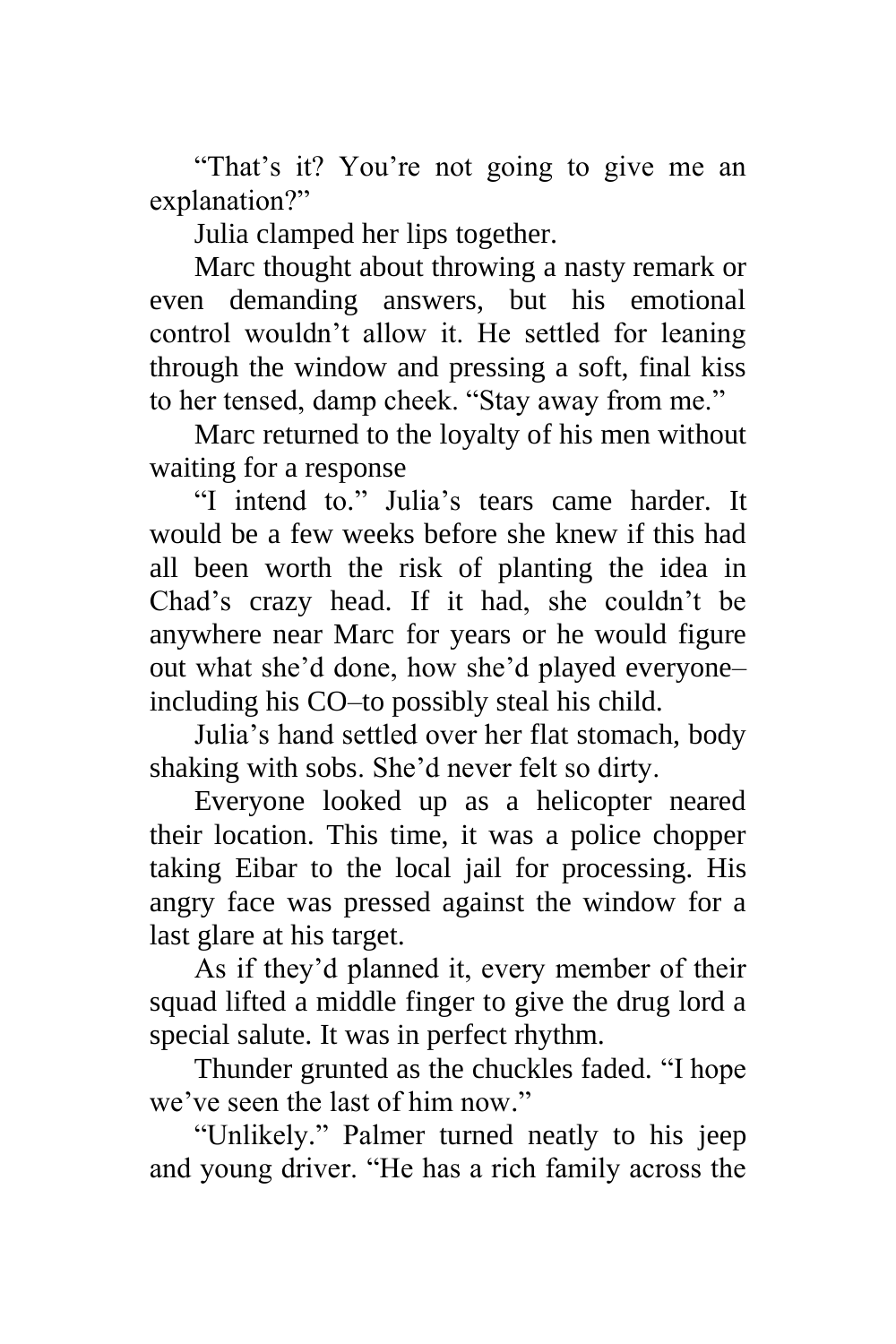border. He won't be home a week before more LBGs are dispatched."

Marc realized he would be away in classes when the next group of little bad guys came.

Palmer slid into the seat as the PFC started the jeep. "I've heard you want to follow in my footsteps."

Marc stiffened. Only Chad and Reggie had heard him say that.

Palmer frowned at him, glaring coldly through layers of scars. The gray hair starting at the edges only made him look meaner. "What do you want from life, Grunt?"

Marc hesitated. "Sir?"

Palmer tilted his hat back, sighing. "If you don't know where you're going, you can't map out how to get there."

"Maybe I'm in it for the ride. Letting fate steer me."

Captain Palmer laughed at him.

Marc waited, embarrassed, but willing to take the direction he knew was coming. As long as it wasn't advice to settle down and have a family.

"Stay away from your past, and ask the question again." Palmer motioned to his driver. "You might be surprised with how things have changed."

Marc saluted, trying not to show his discomfort.

Palmer returned the gesture as he left.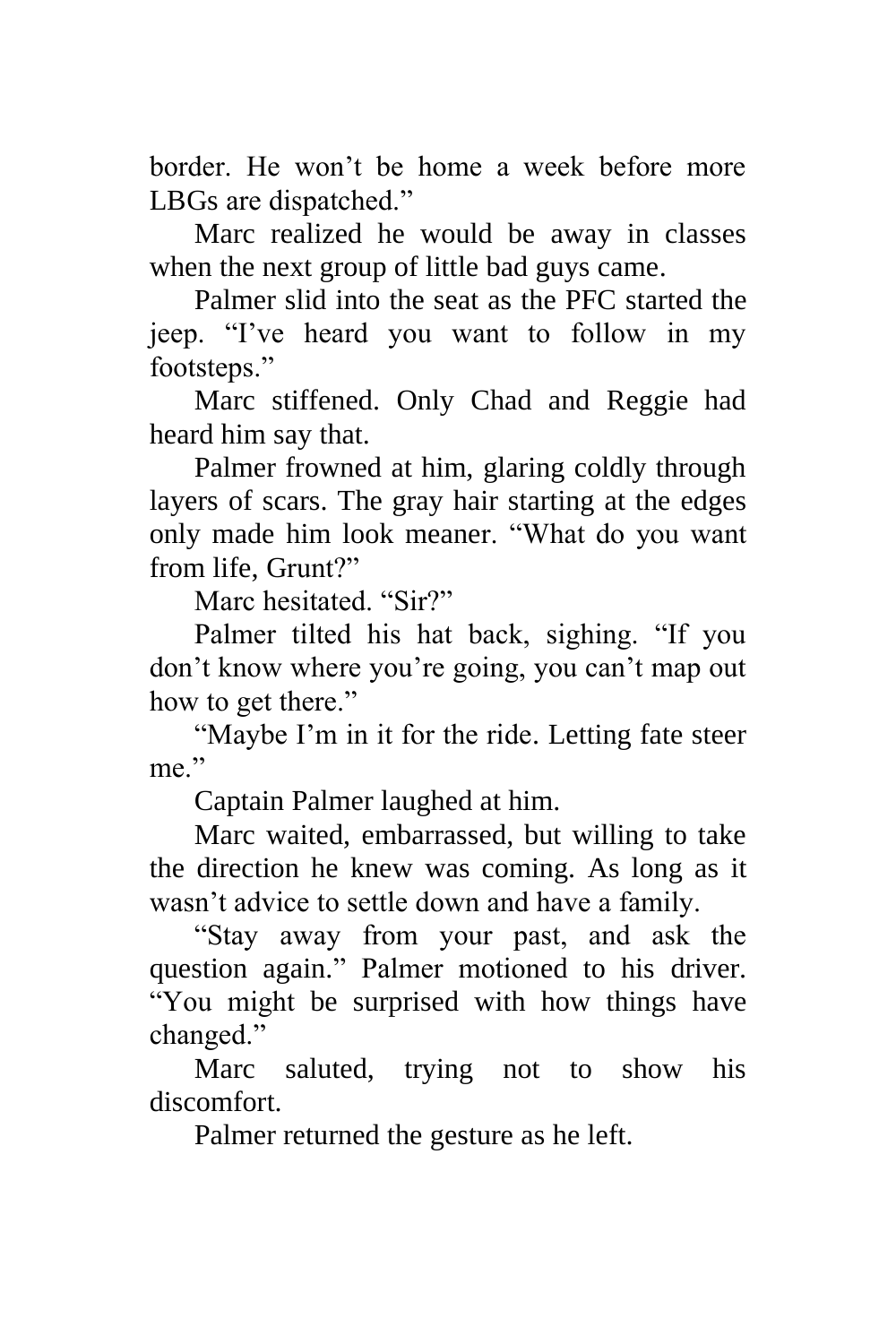Marc sighed. Letting go of the past wasn't something he was capable of. He'd spent the last six years trying.

Marc ignored the distraught female now being driven away in the ambulance as he joined his men. "Did we get the credit for Eibar or did the locals get it?"

Kenn and the others frowned as Crisp shook his head. "Command said we couldn't go hunting. Heard they sent in a SWAT team to grab him."

"Figures." Marc grunted. "Pricks."

The team snickered.

"What about the LBGs?"

"Got 'em all, as far we know." Thumper handed Marc the bottle of water that the EMS woman had shoved into his hand. He'd pocketed the phone number that came with it. He didn't mind taking Marc's place with that one. "Chad had retired military here from all over the place. Even saw a Russian back there somewhere."

Marc was relieved. Monroe Eibar was an American CIA plant who had fallen for the con to become a true homegrown criminal. *I'm glad he was one of ours*, Marc thought, aware of the wolf staying at his side. *It would suck to think that I risked my life over there just have the same chaos over here.* "Who sold me out?"

"We don't know." Dagger's frown deepened. "Our squad had the exact location, but Julia knew your routine. A few other people in command also had that information. We'll narrow it down."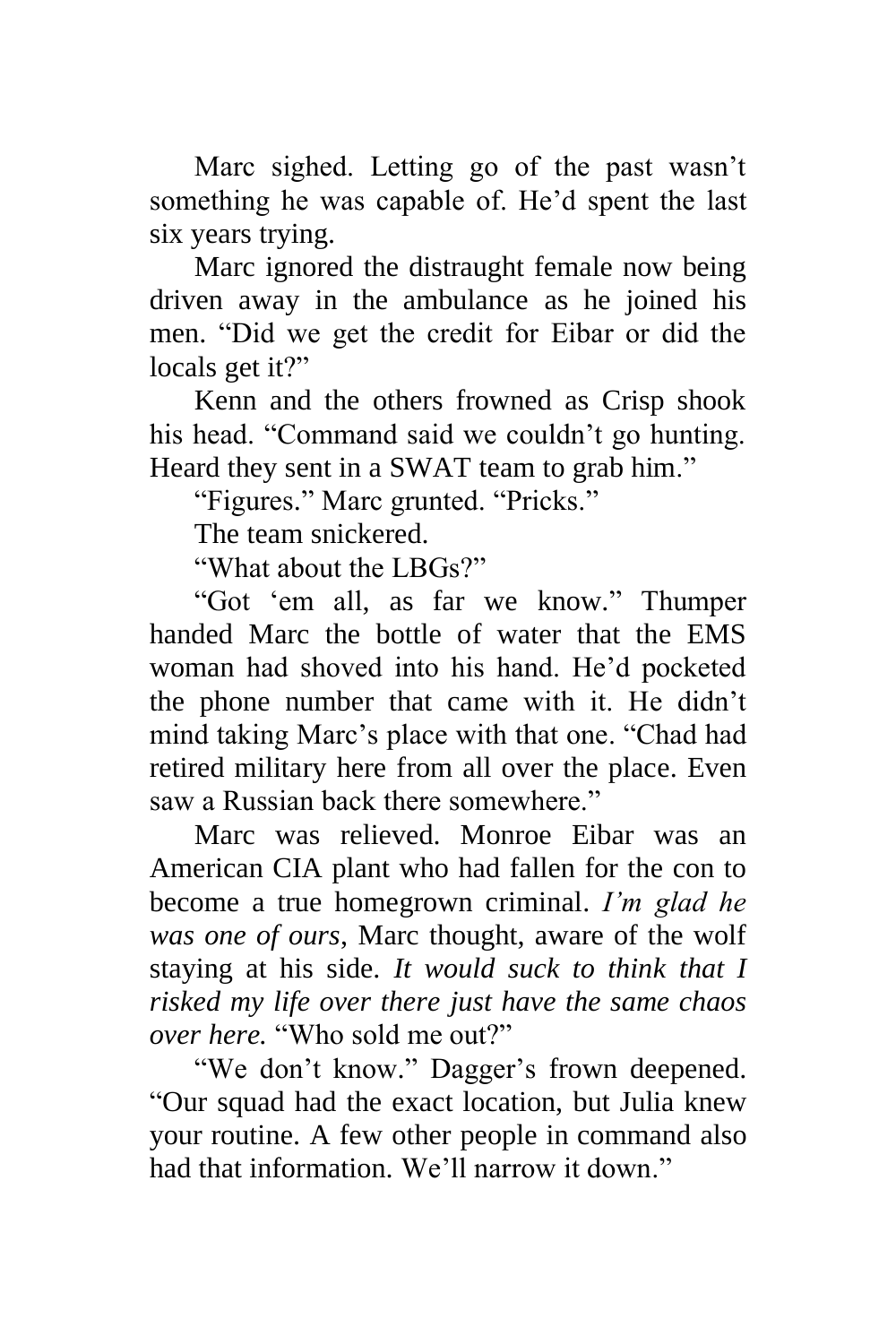Marc didn't have any choice but to accept that. Julia knew his routines, but not the locations. Someone, probably in their squad, was a traitor.

All eyes automatically went to Kenn.

Flushing, Kenn raised a finger. "I screwed up on the timing and he got trimmed. Don't get crazy."

"We'll all go crazy if it ever happens again!" Trippy warned Kenn without his usual stutter. "Watch your six."

Kenn rolled his eyes and stomped over to the EMS crew that was preparing to leave.

Marc snickered. He didn't think it was anyone on his team. Kenn was an asshole, not a traitor, but it was nice to have the team's support. They would help him punish Kenn later for that screw up on the timing.

"We'll sniff 'em out." Crisp gestured. "We can use Chad's real death to set a trap."

Marc wasn't concerned at this moment. He'd survived the ambush and one of his many enemies had died. It would be a little while, at least, before the next wave gathered the courage to try. Until then, he had things to do and places to be.

Marc grinned. The choice was easy. "Let the locals go on a wild goose chase this time. We have hotel rooms to make use of."

#### **Scene 3**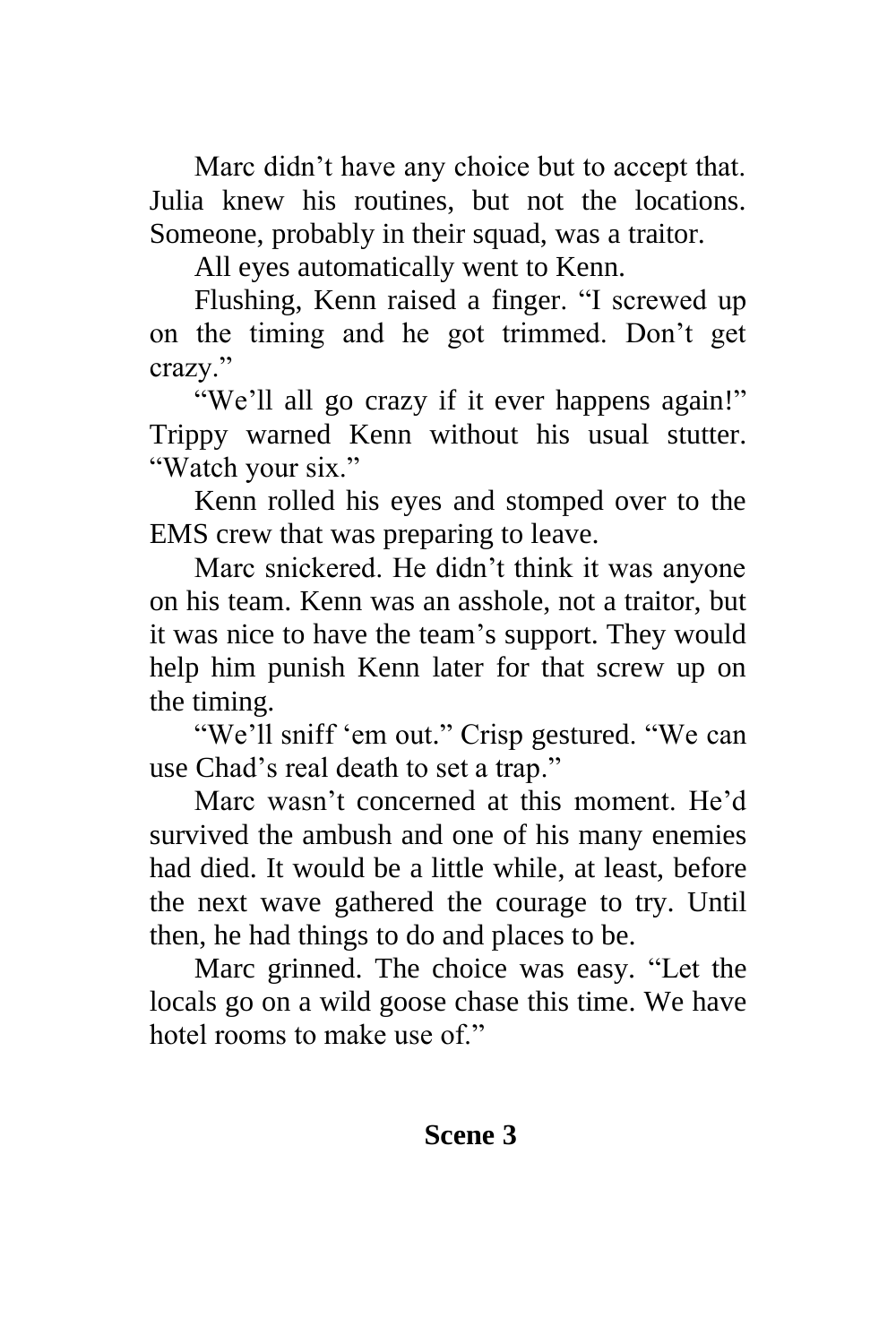"I don't think the manager likes us." Kenn shut the door to the hotel room and began tossing beers to the team. None of them had slept yet. "Only a small store down the road was open. I talked the owner into giving us a twelve pack, but that's all he'd part with. No alcohol sold around here on the holidays or Sunday."

Men caught the drinks or let them sail by to hit someone else. Groans and laughter echoed through the double room. It was all the hotel had left.

Marc, in the bed farthest from the door, was sleeping. The wolf was lying over his ankles.

"Is he finally out?" Kenn stepped closer to Marc.

He stopped when the wolf lifted its big head and growled.

"I'm not touching him." Kenn laughed with the others, but he already hated Marc's new pet. He hoped the Marine lost it somewhere.

Dog's snout drew back. His fur started to rise.

Kenn retreated a step.

Dog laid back down, snorting.

The team laughed again, sending more noise through the room and halls of the Holiday Inn.

Crisp stood up, body rigid. "Did you hear that?"

Silence filled the room. Danger came next.

"We're all in one place…" Thumper grabbed for his gun.

So did everyone, except Marc.

"Should we wake him?"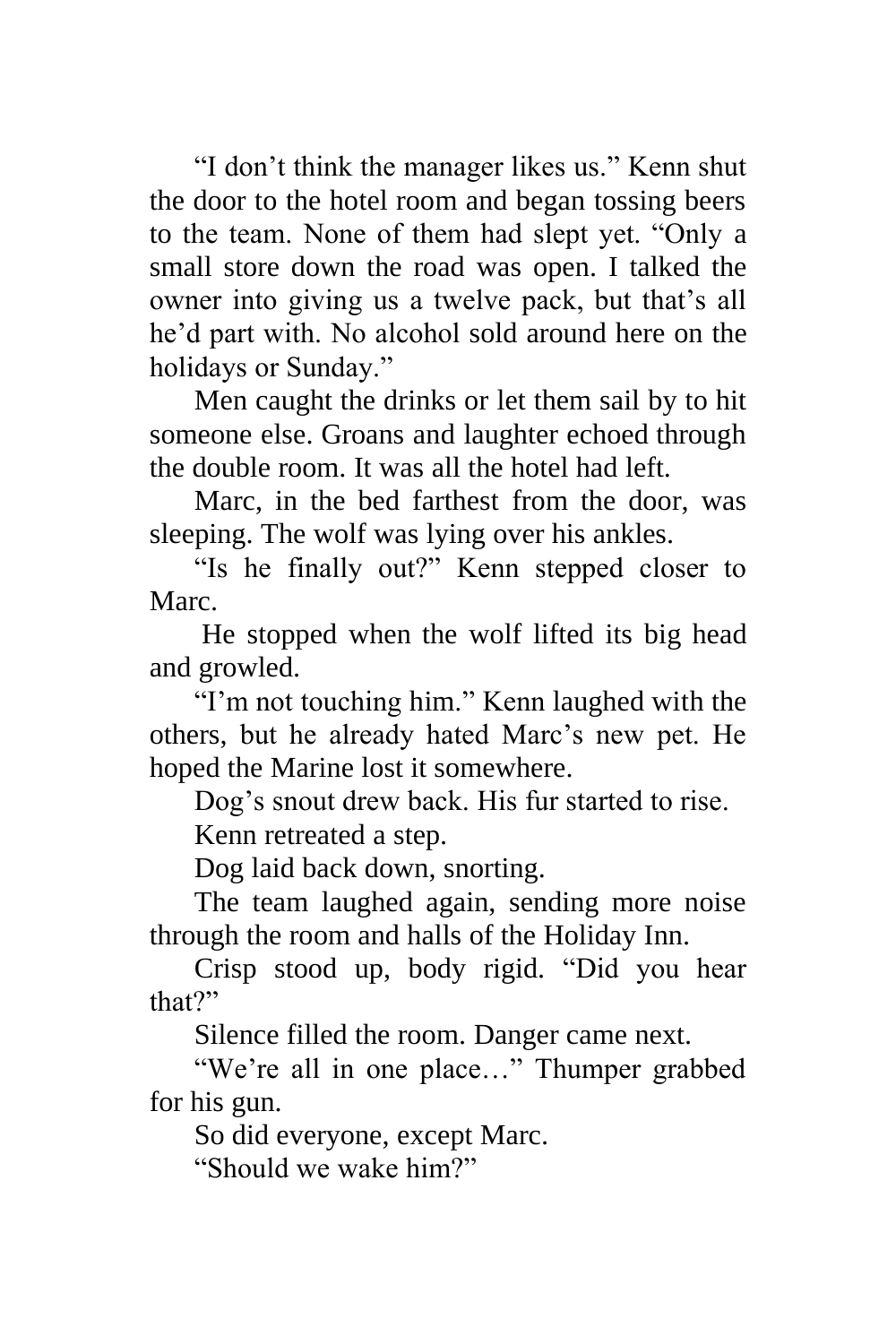Crisp shook his head. "Not unless we're right. Get ready to roll him off the bed so he'll be out of the line of fire."

"I wouldn't do that." Marc opened his eyes. "You might come up short a few fingers."

The team rolled eyes or breathed sighs of relief that Marc was awake. Fights were always better with their team leader along for that ride.

"What did you hear?" Kenn wasn't sure Crisp had heard anything at all.

A loud click echoed outside the door.

"That." Crisp shoved Marc off the bed, taking a nip from Dog, who followed Marc.

The door to the room flew open.

No one fired yet.

"Come out and we won't hurt you."

Almost everyone on the team laughed.

"Get in there!"

"But, boss–"

"Go!"

Gunfire filled the hall and room, spraying walls and furniture.

Marc's team waited until shadows of men emerged and then did what they did best.

Marc stayed on the floor, winded from the hard thump. He was weak, but he could fight if he needed to. From the sound of steady gunfire, he didn't. His team hadn't gotten enough action in the forest or on the ranch. That was part of why he enjoyed being with them. They were just as alike as they weren't.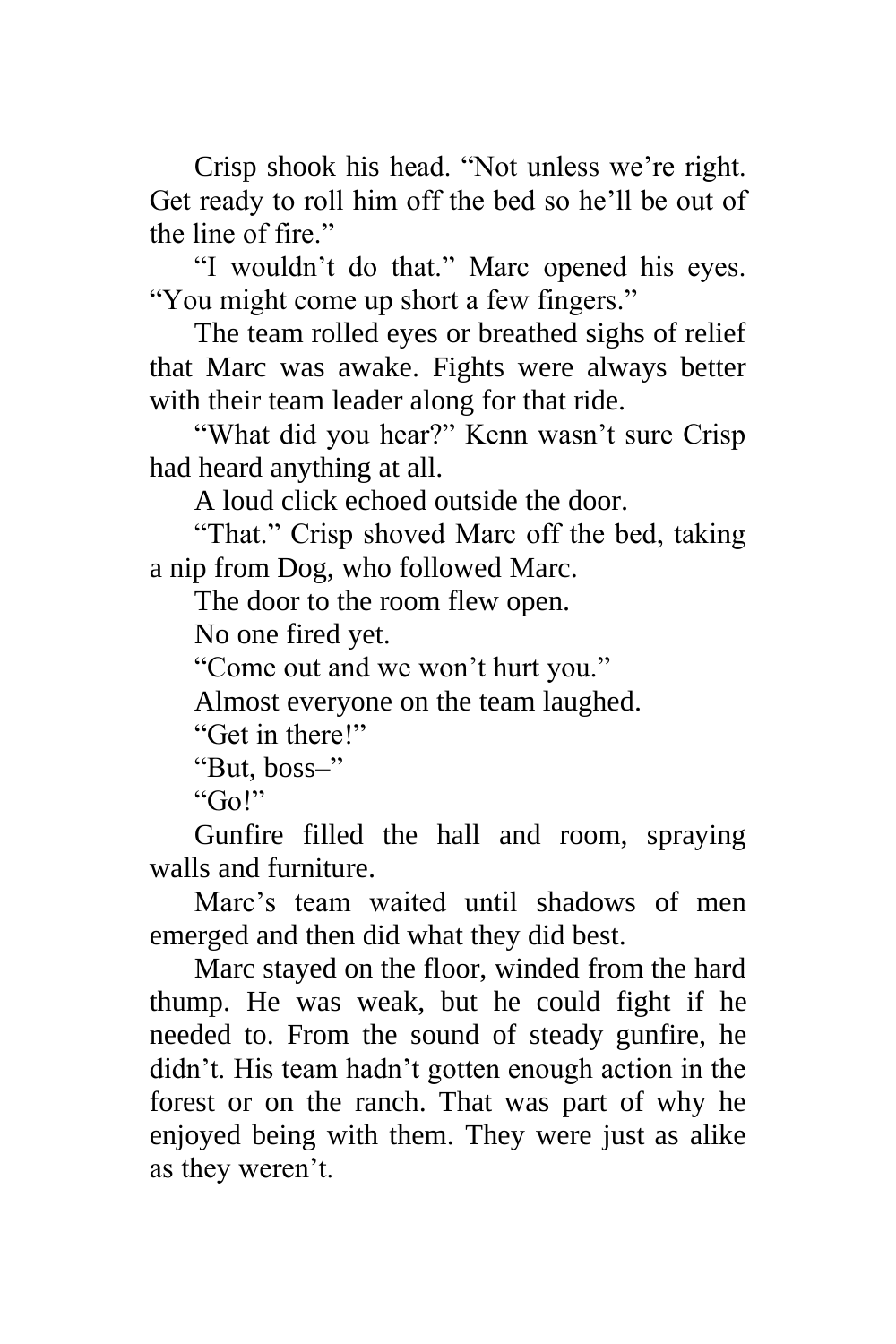Silence fell.

Marc put an arm around Dog to keep him from being caught in the coming crossfire. The stooges were dead. Now, the boss had to come in. "Alive, gentlemen. We need answers."

Battle mode switched neatly into capture mode. Kenn slid behind the shattered door while Thumper hunkered down behind the shattered television stand.

Footsteps echoed.

A shadow appeared in the doorway.

Kenn grabbed the gun.

Thumper tackled the struggling man.

They all fell in a heap with Kenn covering the gun and Thumper holding arms.

The rest of the team rushed over to help, leaving Marc to guard. He went to the window for a view, wincing at the pain. "No backup." He kept watching in case he was wrong.

Kenn and the others dragged the shouting man to a chair and bound him to it. He kept shouting.

Crisp shoved his gun into the man's face.

Silence fell.

"That's what I thought." Crisp motioned Marc over with his barrel. "He came for you. You get to work him over."

"All right!" Marc advanced eagerly.

The small man cringed.

The team laughed.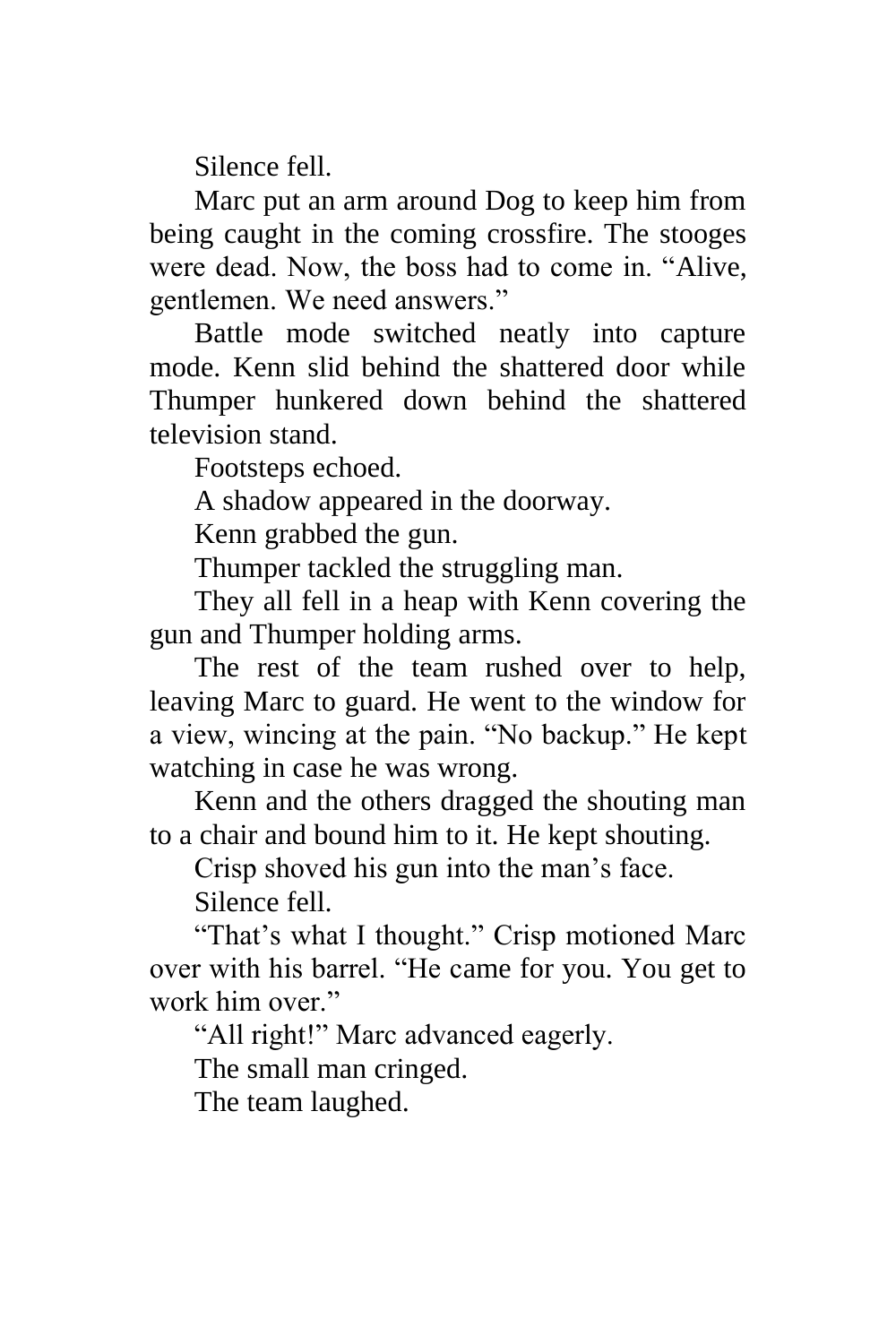Marc knelt in front of his enemy and gave a friendly smile. "I have two questions. One you can nod for. The other requires a name. Ready?"

The man nodded, gulping in huge breaths. "It was Eibar."

"Well, that was question one. Now, how did you know where I'd be?"

"The medical woman tells him."

Betrayal slapped Marc again. Sadness swamped the smoky room. Amira was always part of the medical crew that their squad used while here at home. Hers was a familiar face they'd been comforted to see and never suspected of selling their information.

"Damn, Brady. Every woman you meet wants to screw you!"

Marc snorted at Kenn's comment. "It's karma for the past." He limped toward the door, wolf at his side. "I'm heading back to the base and asking for an assignment in Ramadi. Maybe I can sleep there."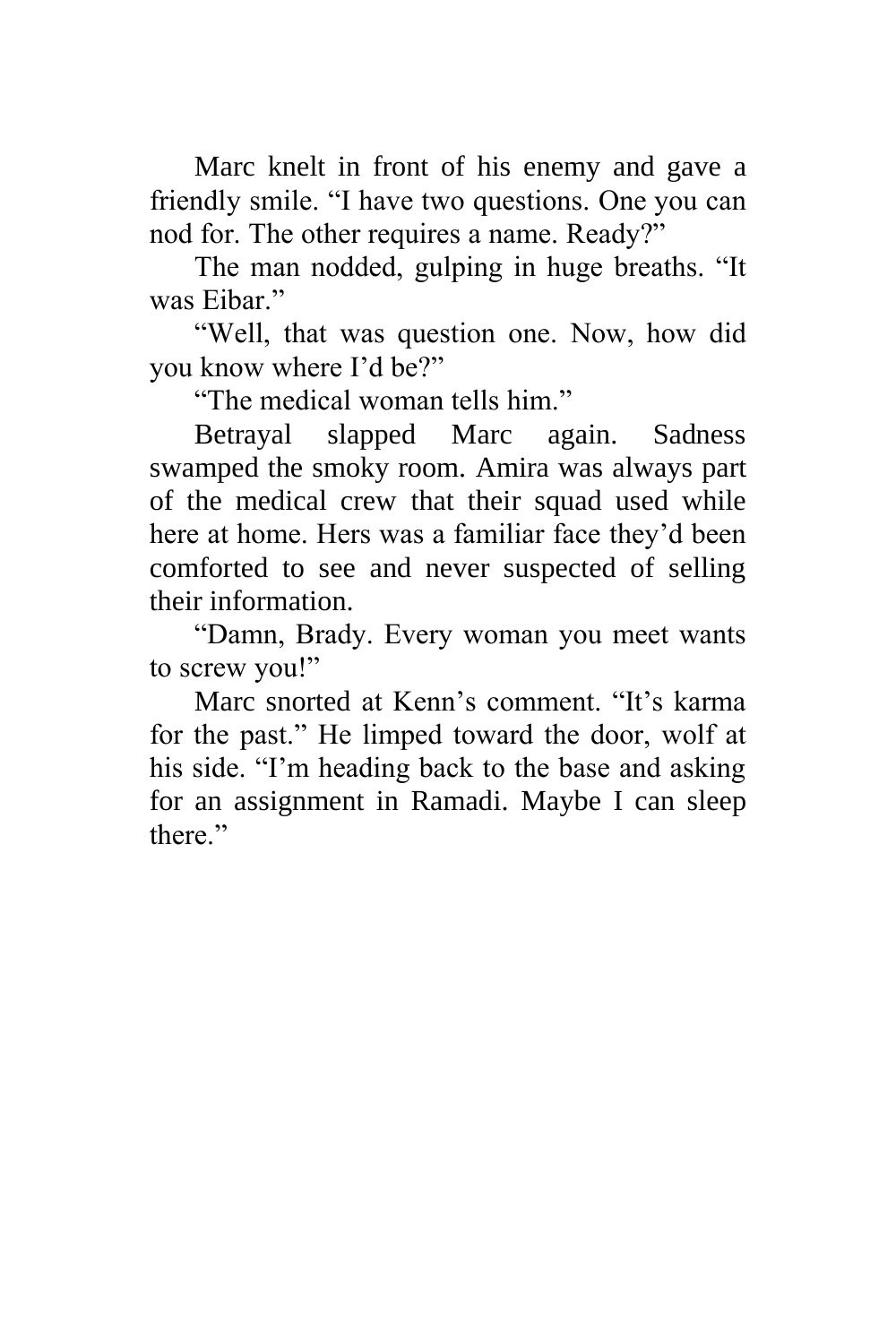

**Shoshone National Forest September 16th**

#### **1**

**M**arc tugged on the new cage until it came to the end of the truck's thick tailgate. He was where he'd first encountered the wolf nearly two weeks ago, but the landscape was so different that he'd almost changed his mind. The realization the wolf must have survived wildfires before had convinced Marc he was doing the right thing. The wolf deserved freedom.

Marc flipped the latch on the cage and stepped back. "Welcome home, Dog."

*I'm back! I'm here!* The wolf lunged from the small prison, knocking it to the ground in the process.

Marc stared. *I heard that.*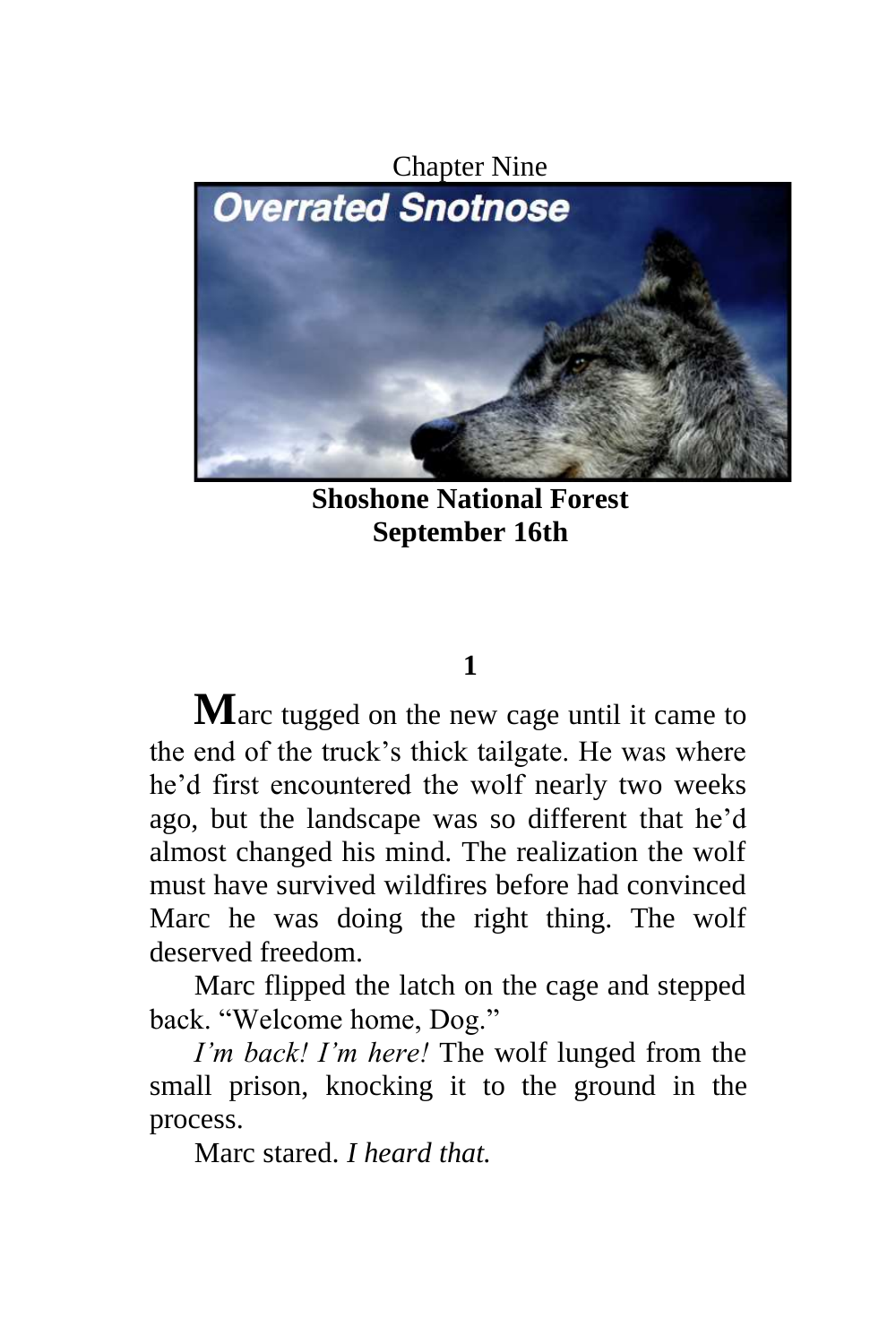*No, you didn't! Don't act crazy like the man who fathered you!* Marc winced at his mother's scream in his head. No matter how far he traveled, she was always with him.

Marc felt sadness hit when the wolf darted toward the trees without stopping. He was out of sight a second later.

Marc lingered, trying to give the wolf time to change his mind, but the animal didn't return.

An hour later, Marc finally drove away. He felt as though he'd lost his best friend. Killing Chad, who actually had been at one time, was nothing compared to leaving the wolf behind. It made Marc so depressed that he grabbed a beer from the cooler and put the music up as loud as his shitty stereo would go.

In the distance, the howling of a wolf echoed, calling to his kind to tell them of his homecoming.

#### **Scene 2 Two weeks later**

"Brady! Call!"

Marc left the classroom with no visible reaction to the announcement, but inside, he immediately began to stress. He'd been at Quantico for two weeks. *Did something happen with my team?*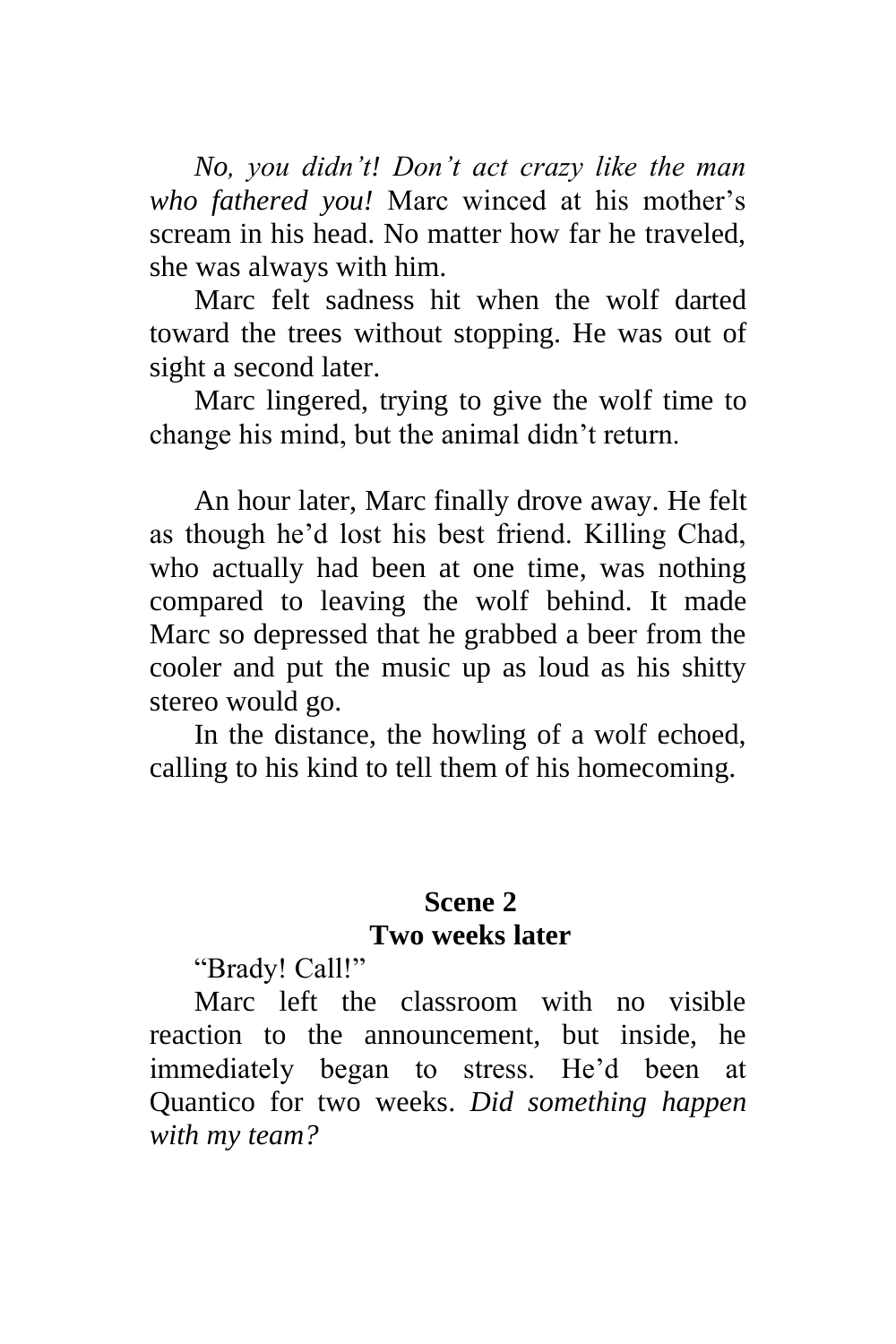The halls here were bright and clean, showing pride and tradition at every corner through plaques, maps, flags, and awards. Marc found it all a bit gaudy, and much too pristine to be associated with gritty Marines.

Marc picked up the dangling receiver. "Brady here."

"Uh, hello. This is the Shoshone National Forest Service. Are you the Marcus Brady I met in Wyoming?"

"Hello, JD." Marc recognized the voice. "How are you?"

"Great now that Bubba's been transferred. Hey, thanks for taking my call. When they said you were in class, I wasn't positive I even had the right number."

Marc chuckled at the POG opinion. Persons other than grunts had no idea what went on inside the military. They assumed that if the men weren't fighting, they were drinking or getting into trouble. The fact that college classes were mandatory for most of the promotions hadn't been fed into stereotypical minds. "What can I do for you, JD?"

"You know, after we came back, I realized I recognized you."

"Oh?" Marc's voice went cold. "How's that?"

"You were in a newspaper article I read. Something about a mob family and the youngest son being the reason they all went to jail."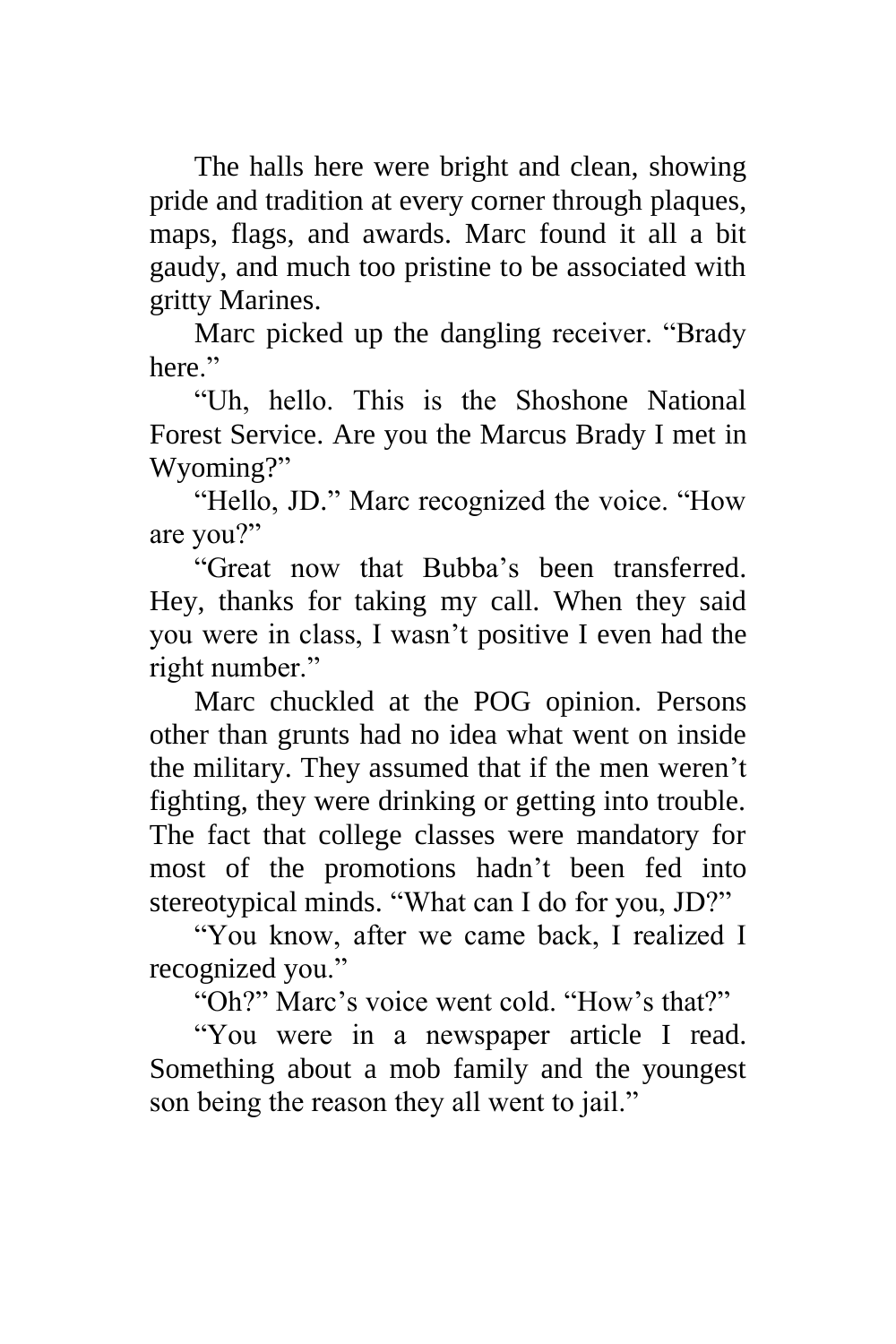"Is there something I can help you with?" Marc demanded stonily. Flashes of his past were never welcome.

"Hey, no, don't take it that way! I wanted to tell you that I respect what you did. It couldn't have been easy."

"Is that all you wanted?"

"Well, no. You know that wolf we were chasing? He's back and I'm curious as to how that happened."

"Very long story. What do you mean by *back*?"

"He's been a regular visitor here for weeks. We, uh, can't get rid of him."

"He went tame?"

"We're not certain, exactly. He hunts and brings his kills here to eat. He has a nice collection of bones growing under our porch."

Marc wondered if the wolf was damaged because of what had happened. He was. The amount of trust Marc now had for people was nearing zero. "Is that normal?"

"No, but he isn't aggressive toward us, so we won't shoot him. We're not supposed to interfere unless we have to."

"Good. Is that all he's doing? Just won't leave?"

"He whines"

The frustration in that answer told Marc all he needed to know. "What do you think his problem is?"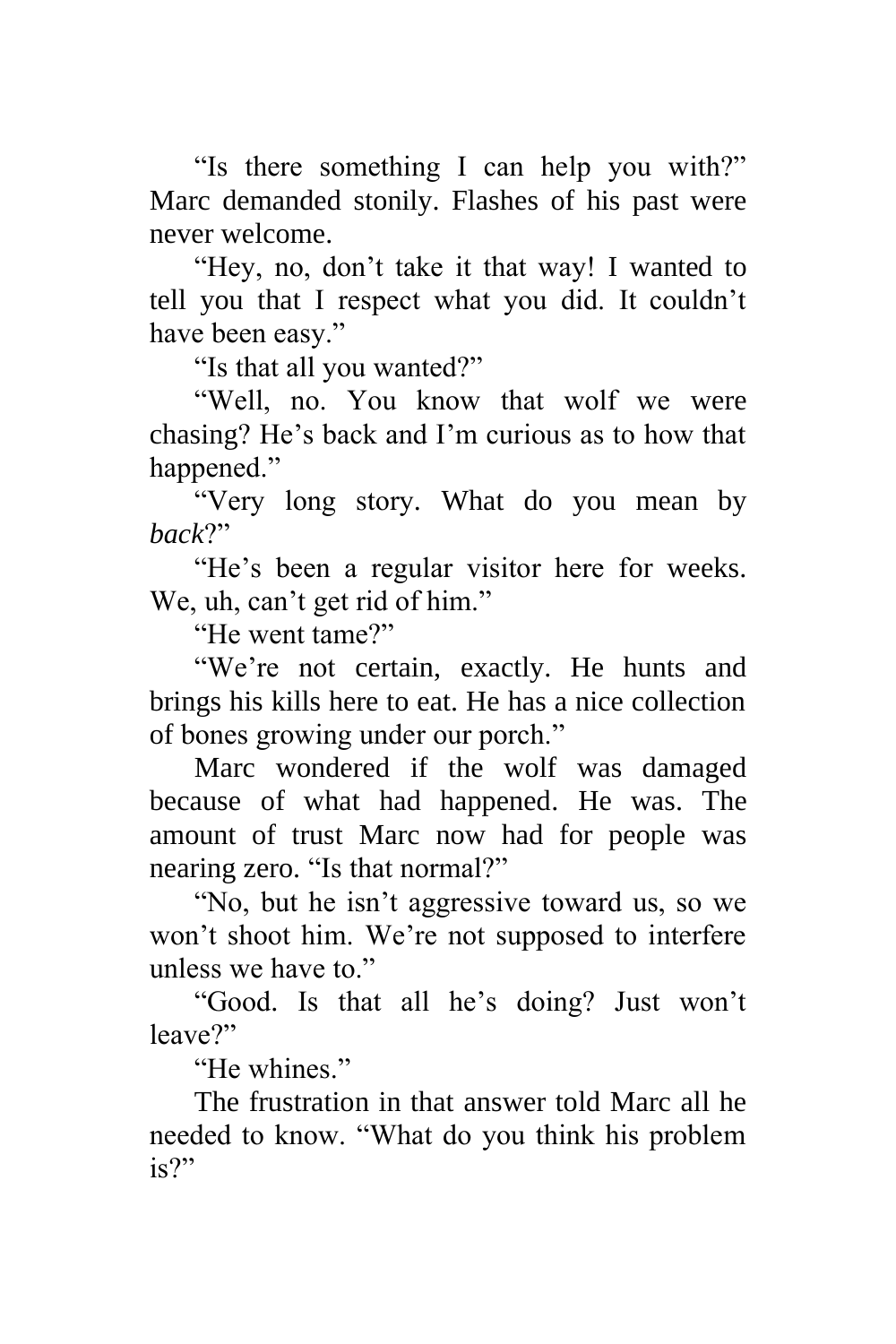"Honestly? I think he wants you."

Marc was speechless for a moment. He'd felt a bond, but hadn't thought the wolf had.

"Mr. Brady?"

"Marc."

"Cool. Marc, I'd like you to come up, if you can. We'll videotape it, of course, for our studies."

"I just got here, JD. I can't leave for at least three more weeks and maybe not for as long as five. Busy stuff here."

"I understand, but if you can come any sooner, it would be appreciated. The noise is rather distracting."

Marc reluctantly agreed. The Captain wasn't going to like this. "I'll try."

Marc hung up and spent a moment considering the best way to handle things. Captain Palmer had offered the wolf a place in one of the training programs. He could ask if that was still open. If so, he might be able to get a leave of absence.

*You hate it here. You're using this as an excuse.*

Marc sighed at that mental voice. Deep down, he did hate it here. He wanted to be with his team. He hadn't expected to come in so lowly ranked and treated.

Marc dialed his CO, making the choice. He would go check on the wolf and help if he could. After that, he would come back and put his heart into the lessons. He owed it to his younger self to explore every opportunity that came his way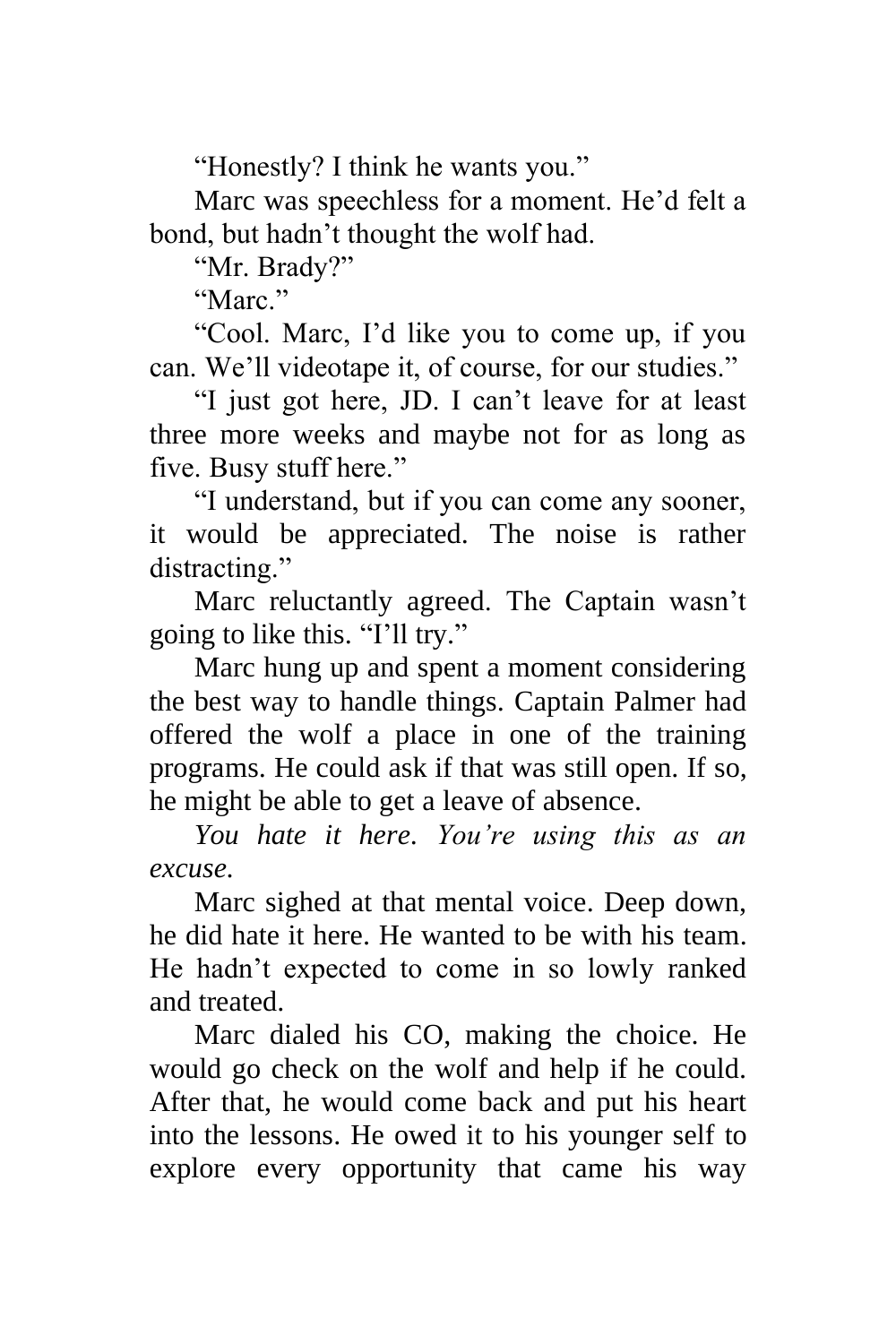during his time in the Marines. The things that he'd suffered in childhood had taught him that pain was a means to an end. His time in the service had reinforced that. Sometimes agony was as necessary as breathing. It all depended on the situation.

"Hello, sir. It's Corporal Marcus Brady. When you get this message, try not to stroke out. Yes, I know I'm a worthless, overrated snotnose who isn't fit to shine your turds." Marc automatically delivered a respectful nod to the brass coming down the hallway. "The urge to bust me all the way back to a fuzz-bucket PFC is understandable."

The senior man walking by remembered his own calls to his CO when life as an officer was beginning and returned the gesture, snickering. *Fun time*s, the Staff Sergeant thought wryly. *Fun times.*

Marc was still going on with his call. "You should have kicked the shit out of me more often, I completely agree. However, sir, I've left Officer School on an unscheduled emergency to pick up my dog. I know you'll understand and see your way clear to allow me to return in three days so you can beat the living grass from my ass. Thank you, sir!"

Marc hung up, still grinning. He loved being a Marine. That was why he'd chosen to take the noncommission courses. Maybe one day he would follow in Palmer's infamous footsteps. Right now, he doubted he could fill those legendary boots. Some time away would help return his confidence.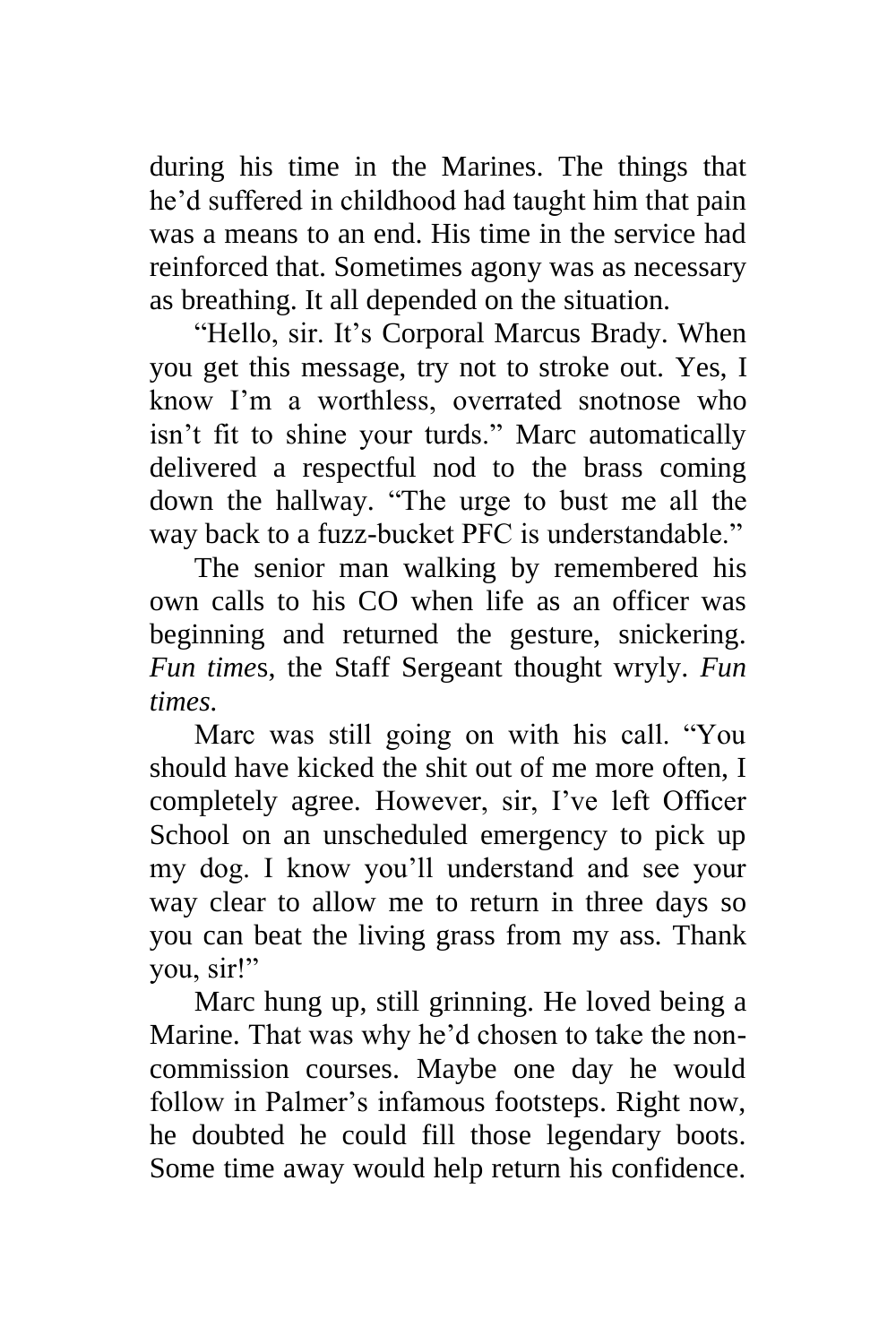He could pass these classes. When he came back, Marc would prove it to his CO and to himself.

#### **Scene 3**

The ranger station was a long log cabin set roughly in the center of the park where Marc had been camped when the fire came. Nestled between tall trees and thick bushes, the building was inviting.

It had taken Marc a full day to fly down and then drive in with a rental truck. He hadn't trusted any of their beater cars to make some of the hairpin curves up here. His jeep had been lost to Chad. Crisp had told him later that the vehicle had been burned.

Marc pulled to a stop in front of the wide cabin, seeing shadows in the windows that told him the rangers inside were aware of his arrival.

Marc took his time getting out, studying things the way he always had, but also using the short amount of officer training he'd soaked up. The classes were full of great information. The hard part was dealing with the people. The hostility until he proved himself yet again was nearly intolerable.

Marc spotted the pile of fly-covered bones and remains under the front corner of the porch. It looked like the wolf was making up for the meals he'd missed. The rabbit and deer population here would probably be light this year.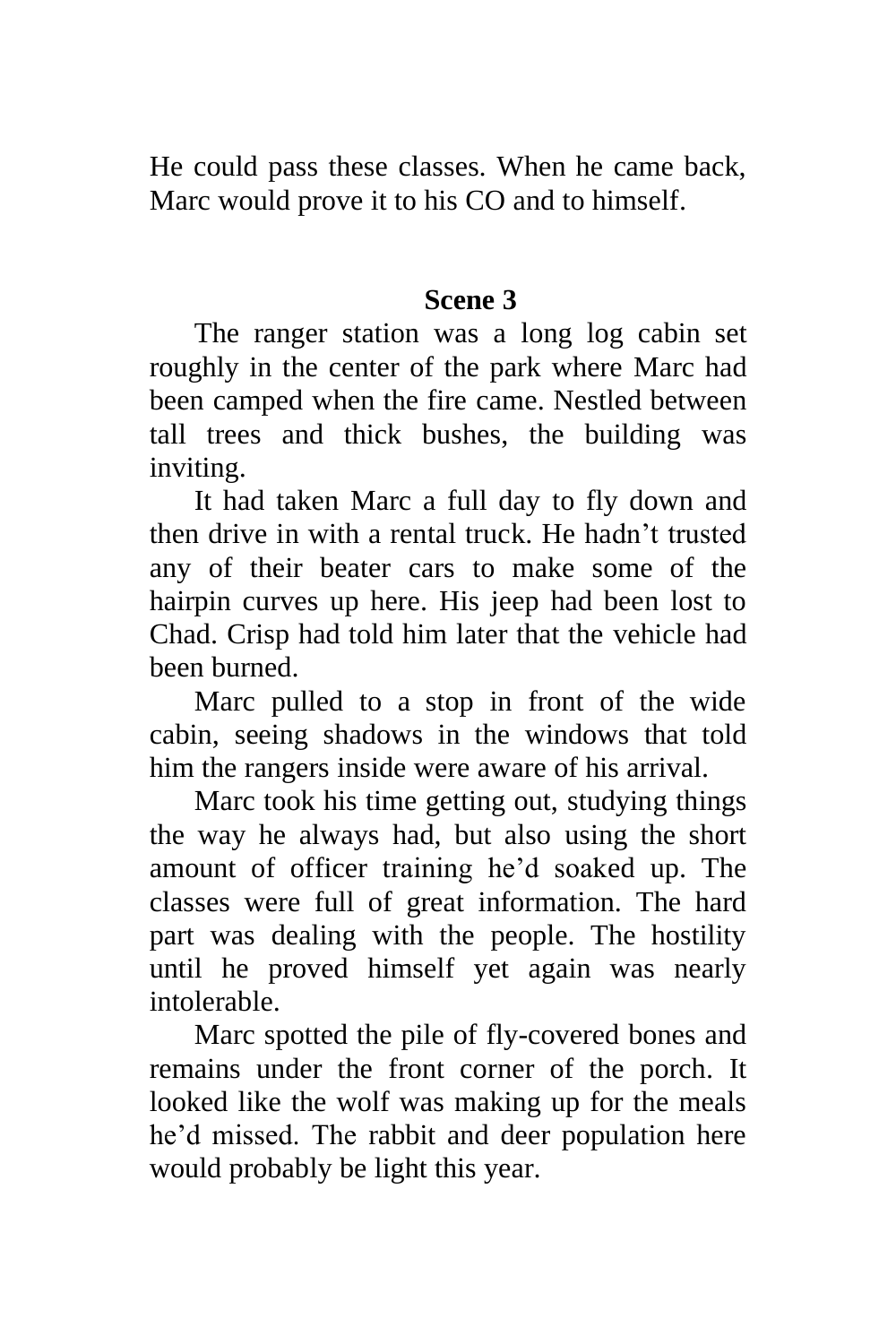Marc climbed from the hot truck. After three weeks, the wolf was likely feral again, meaning he'd made this trip for nothing. The rangers would eventually drive it back into the wilderness where it belonged.

JD came out to meet him. "He spends hours out hunting every day. Should be coming in shortly."

"How's he been?" Marc held out a hand that JD shook.

"Same as when I called, except that he howls now. Glad you could come down. There aren't many families around here, but we've already had two calls about wolves. Sometimes the locals can get legislation passed that makes us remove them."

"What if he finds a mate or something? A new pack?"

"We hoped for either of those when we first saw him, but he hasn't changed his pattern. We keep track of wolves for the yearly census and he doesn't go far. He hunts, drinks, and then comes here to eat, sleep, and howl. To mate or find a pack, he'd have to go searching. That's what they usually do. Wolves have a wide range, but he's different. He won't leave."

"Like he's waiting for me…"

JD smiled, curious. "You got time to tell us how he escaped?"

"Chewed right through the crate." Even if the truth wasn't classified, Marc never told his stories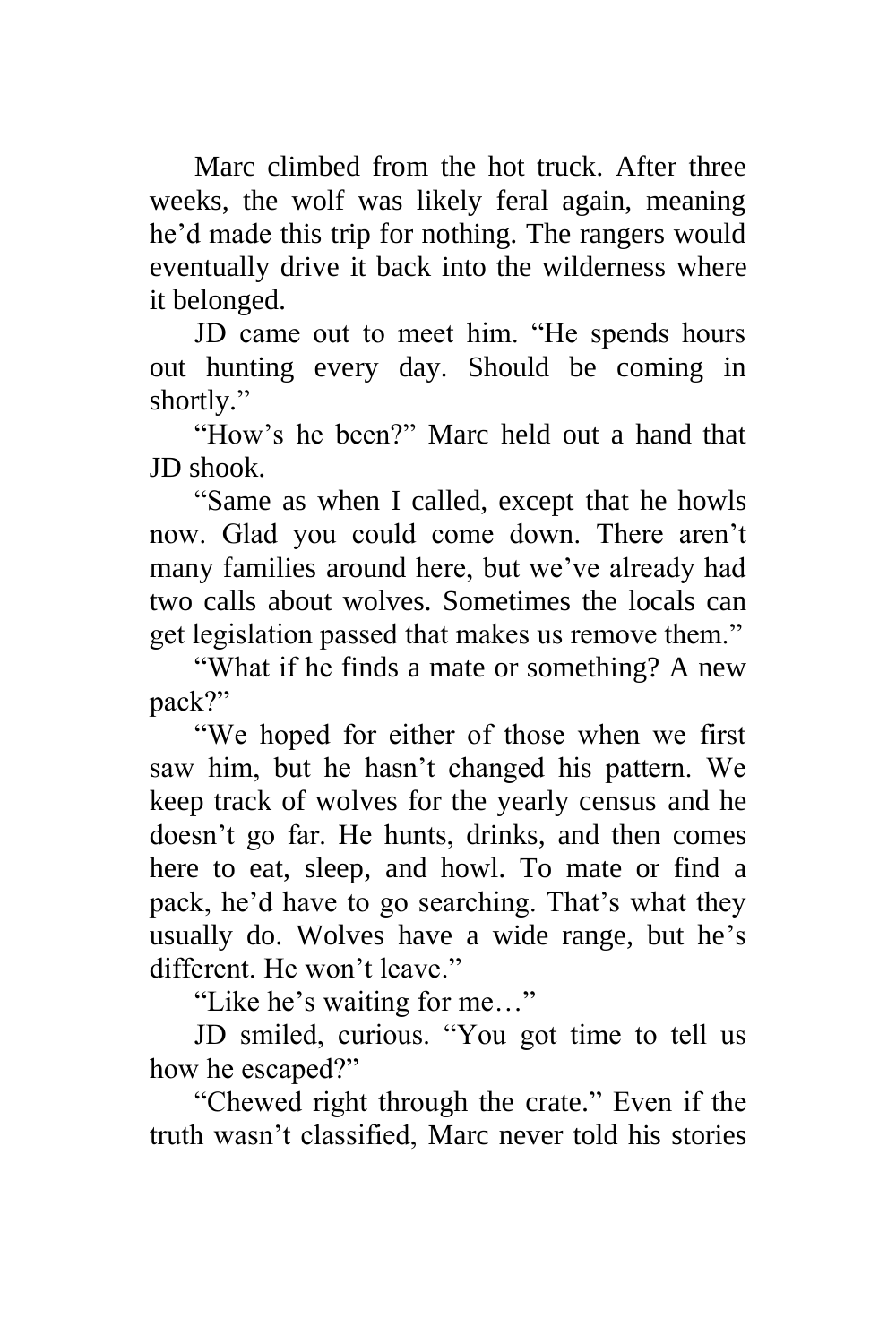to strangers. That type of fame was for politicians and writers.

"Well, I'll be damned. We'll put that in the next set of requisition notes."

Marc picked out the wolf's shadow coming through the dense trees. He motioned JD to move away, but the man was already retreating to the short porch to observe. The video camera in the window had been running since Marc got out of the truck.

The wolf went straight toward his stash, carrying a plump rabbit by a broken neck.

Marc waited for his scent to reach the animal over the blood of his kill. They were roughly ten feet apart when the wolf glanced up, sniffing.

"You're slacking." Marc wasn't joking. "You didn't even see me."

The rabbit dropped to the ground as the wolf trotted over to Marc with his tail up and tongue out. Instead of the nip that Marc was braced for, the wolf immediately sank down on top of his boots, curling up to cover them both.

JD chuckled from the porch, but Marc nodded in understanding. He bent down carefully and extended his hand. "If you bite me this time, I'm punching you in the nose."

The wolf's snout drew up, teeth showing, but a whimper came from his throat instead of a growl. Marc turned his hand over, letting his scent be taken in deeper.

The wolf licked his palm.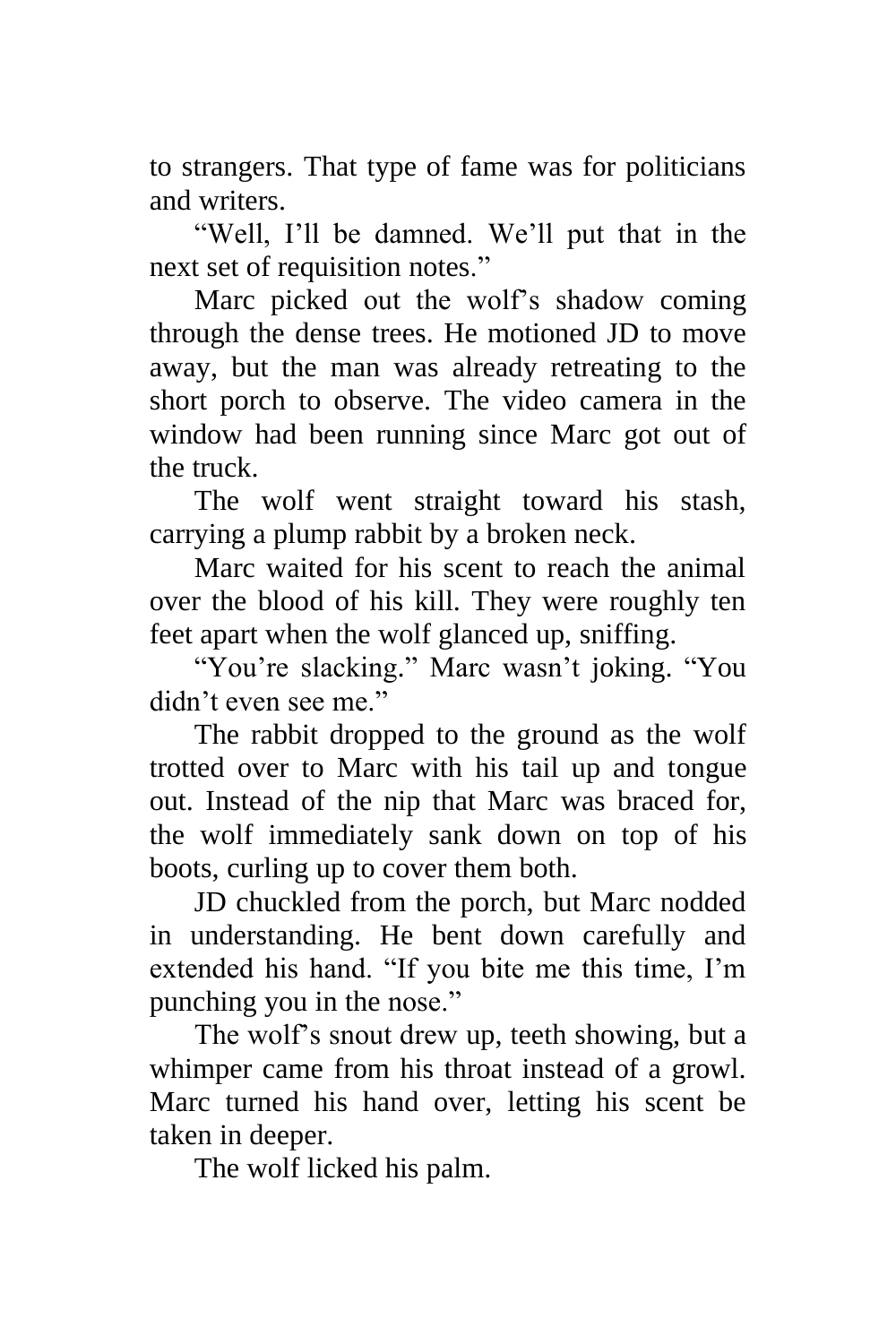Marc snorted quietly and rubbed the beautiful fur under the wolf's chin. Gentle but firm, he tried to convey pleasure to the animal in return for being allowed to touch him.

The wolf's tongue lolled out, but he still twisted his head toward Marc's leg as he enjoyed the petting. He wasn't letting the man go this time. He'd returned to his release place to find Marc gone, with no way to track him. He'd made his way here soon after, hoping one of the humans would bring his alpha back. He had tried to return to the wild, but he couldn't. This wasn't his home anymore.

Marc straightened up. "I have papers for him."

"Yeah, your squad leader called. Good man. He said to get you done and out of here."

Marc pried a boot out from under the docile wolf. "I'm goin'."

He slid into the driver's seat of the truck to retrieve the papers. Before he could do anything else, the wolf jumped into his lap, growling lowly. The heavy animal quickly slid into the empty passenger side and stared at him with resentful golden orbs.

JD came over to Marc's door and shut it. He took the papers Marc handed him, still laughing in amazement. "That's some friend you've made."

"His name's Dog."

The wolf's ears snapped up.

"Yep." Marc snickered. "I guess we'll be around again for vacation, when I have time off."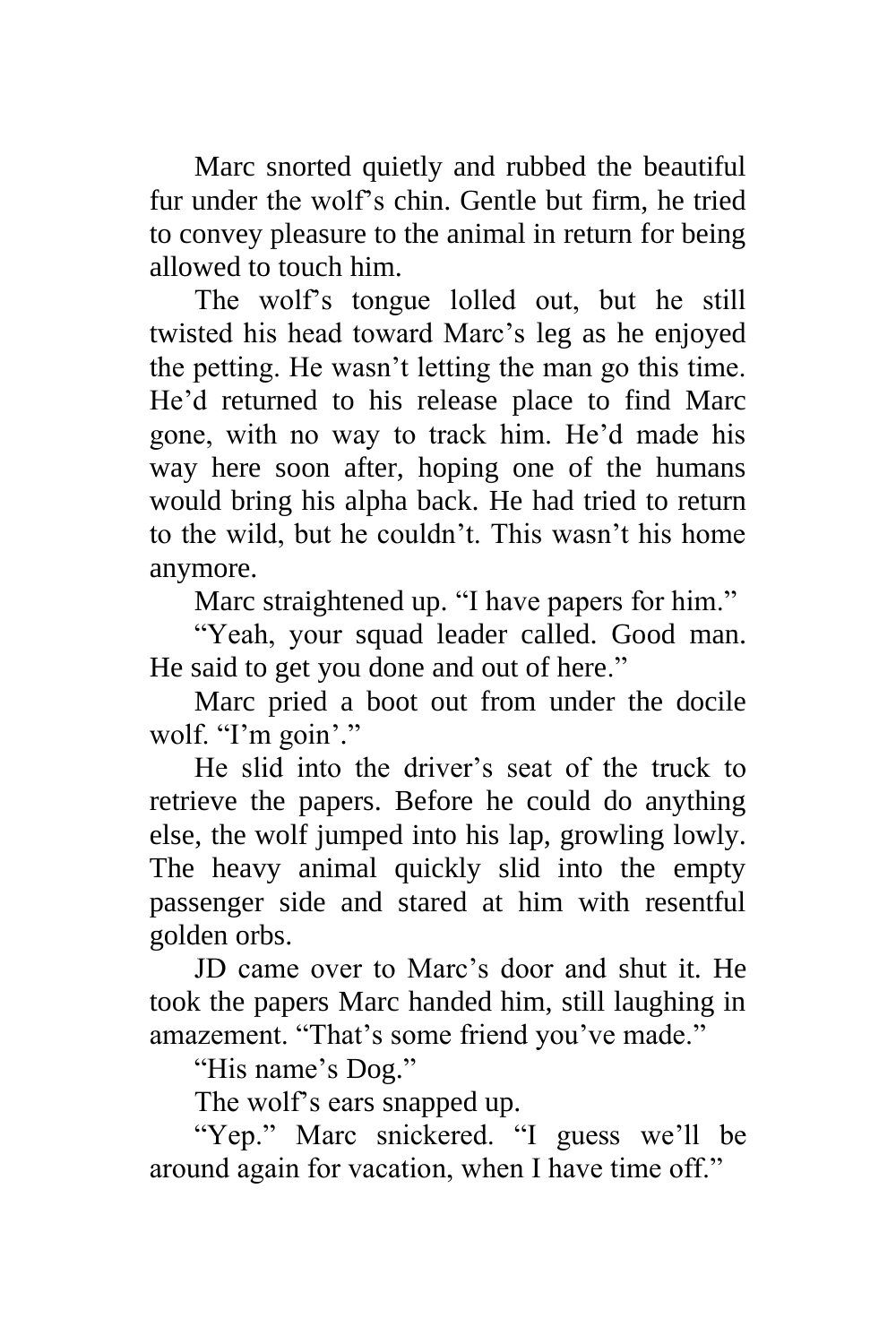JD shuddered in mock apprehension. "I'll put the fire marshal on alert."

Marc stared. "You know."

JD nodded, tucking a hand into his belt. "Who do you think helped cover the bodies? Local law enforcement doesn't function here. *I* do."

Marc hadn't realized the military would have a relationship this far out. He wasn't sure if he was happy about that or if he felt like his privacy was gone.

As if he read the thought, JD shook his head. "That's someone else's job. I'm just a lackey."

"Well, I'm a future mustang, so no hard feelings on my end." Marc held out a hand, shaking with the man. "Thank you."

"My pleasure."

"Hey!" another ranger yelled from the door. "I just took a call. It's from a Captain Palmer. He has a message for Corporal Marcus Brady. Is that you?"

Marc groaned, sticking his head out the window. "I'm all ears."

The young man cleared his throat, flushed. "Okay. This is from him. 'You tell that overrated snotnose that he has a three-week emergency leave and then I want him back in classes or I'm going to hunt him down and make him shave my asshole. You got that, Grunt?!""

The younger ranger was scarlet and sweating as he waited for Marc's reaction.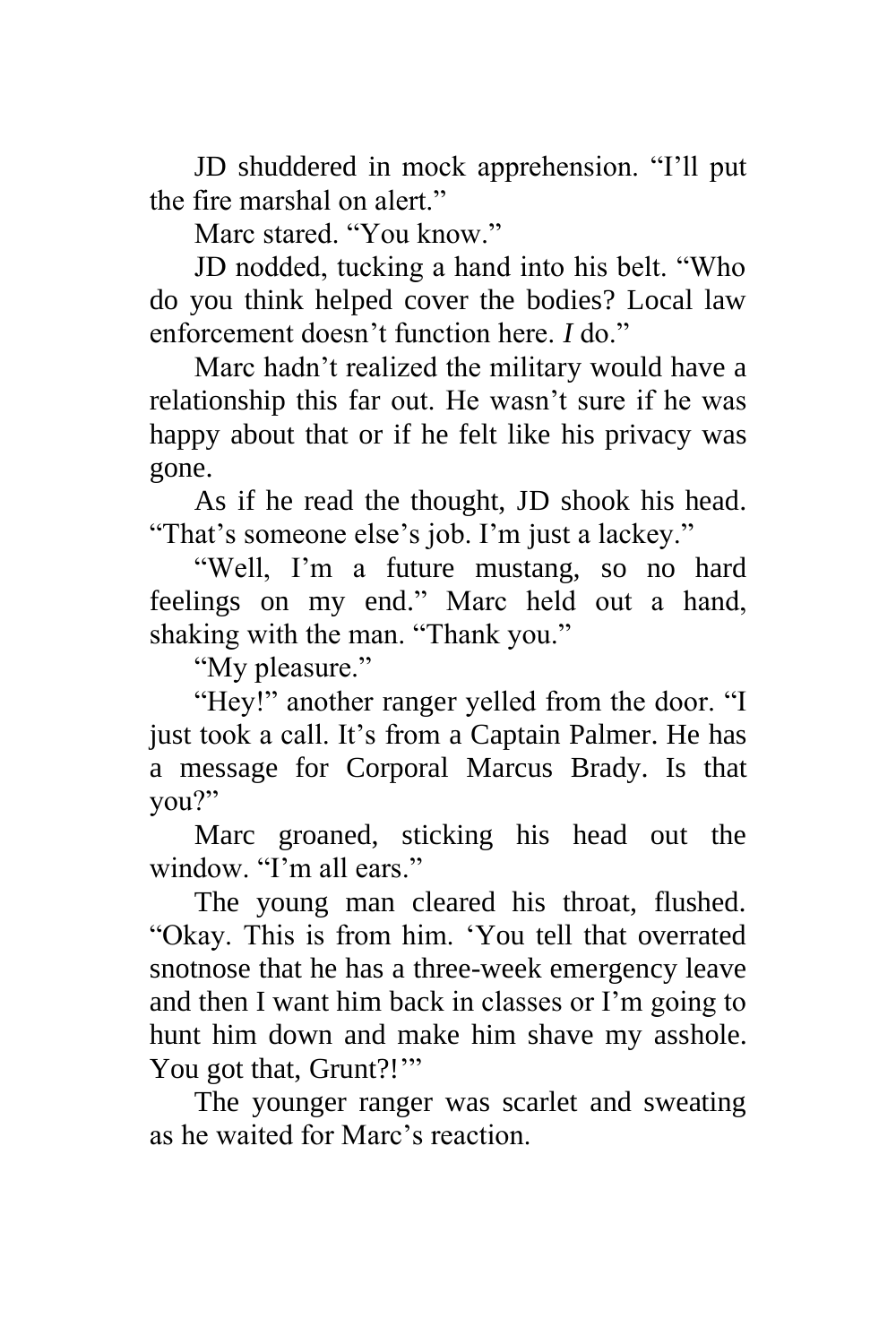Marc snapped a sharp salute. "Sir, yes, sir! Thank you, sir!"

JD and Marc were still laughing as he backed out of the driveway.

Marc glanced over at the wolf, who was staring at the rabbit in the driveway.

Sighing, Marc stopped the truck. He waved toward the carcass. "Go get it."

The wolf was out the window a second later.

Waiting patiently, Marc lit a smoke, suddenly feeling better than he had in a full year. He'd thought he needed the vacation for peace and quiet, but it had turned out to be loyal companionship that he required.

The wolf lunged upward and cleared the window, landing on the seat. He dropped the rabbit on the floor to gaze at his alpha expectantly.

*I wasn't the only one*, Marc thought, easing off the brake. *Maybe this will work out for both of us. We're clearly different.*

Marc paid attention to the winding road as he left, but his mind immediately returned to Captain Palmer's advice. When he'd taken the past out of the equation, the future had opened up in ways that he'd never considered. He loved being a grunt. That would stay the same, but from this moment on, he would no longer be the willing outcast who was only tolerated because he was lethal in battle. He would be a leader who taught other men to be deadly to America's enemies. "It's a position I'll execute with honor."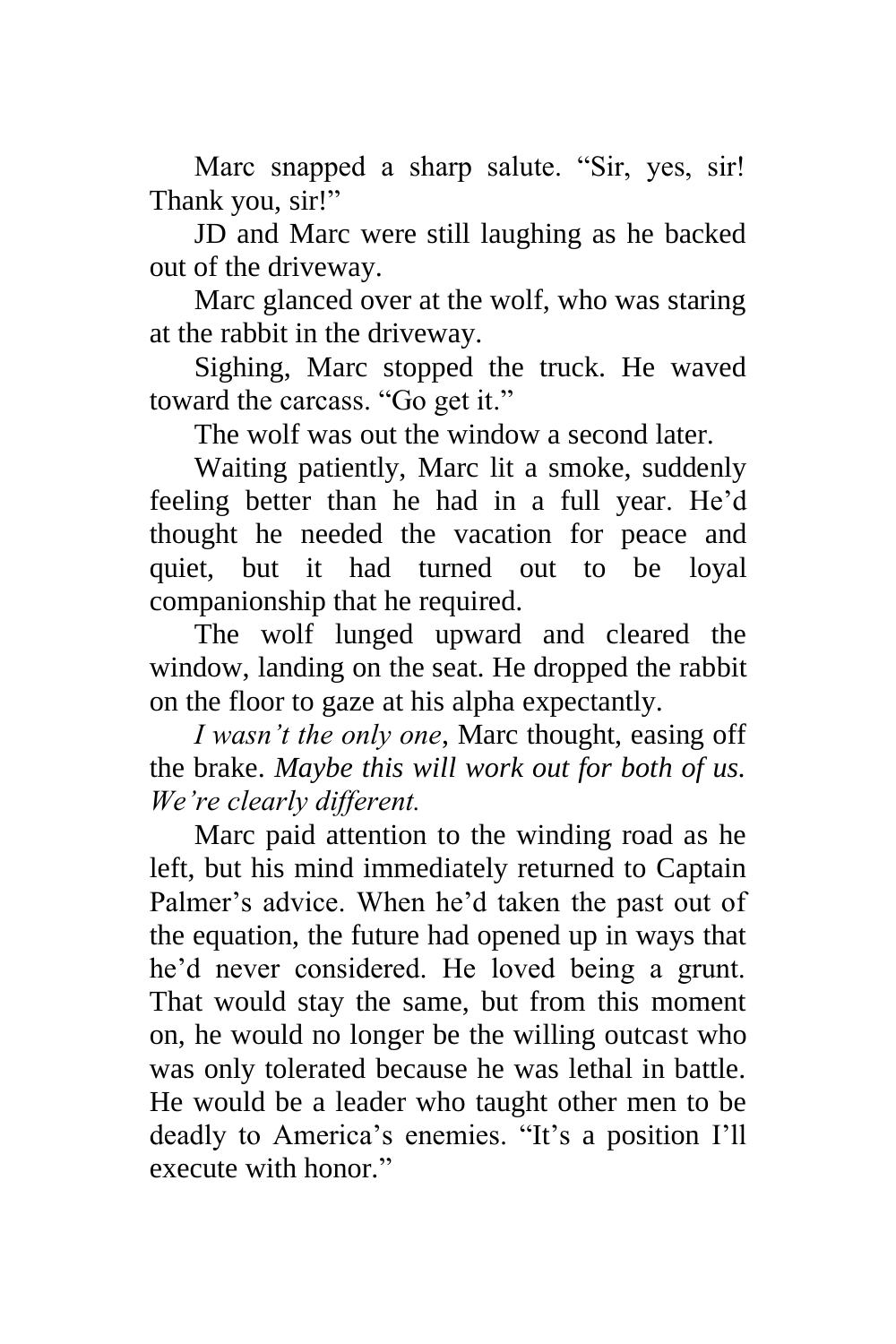#### **The End What would you like to do now?**

[Deleted Scene](#page-162-0) [Print/Audio](http://www.authorangelawhite.website/marc-and-dog.html) [Note from Author](#page-164-0) [Related Series](#page-165-0) [Place a Review](#page-166-0) [More Books by this Author](#page-167-0) [Contact the Author](#page-168-0) [Have this eBook Autographed](#page-169-0) [Receive a monthly email from this author](#page-170-0) [Go back to the beginning of this book](#page-2-0)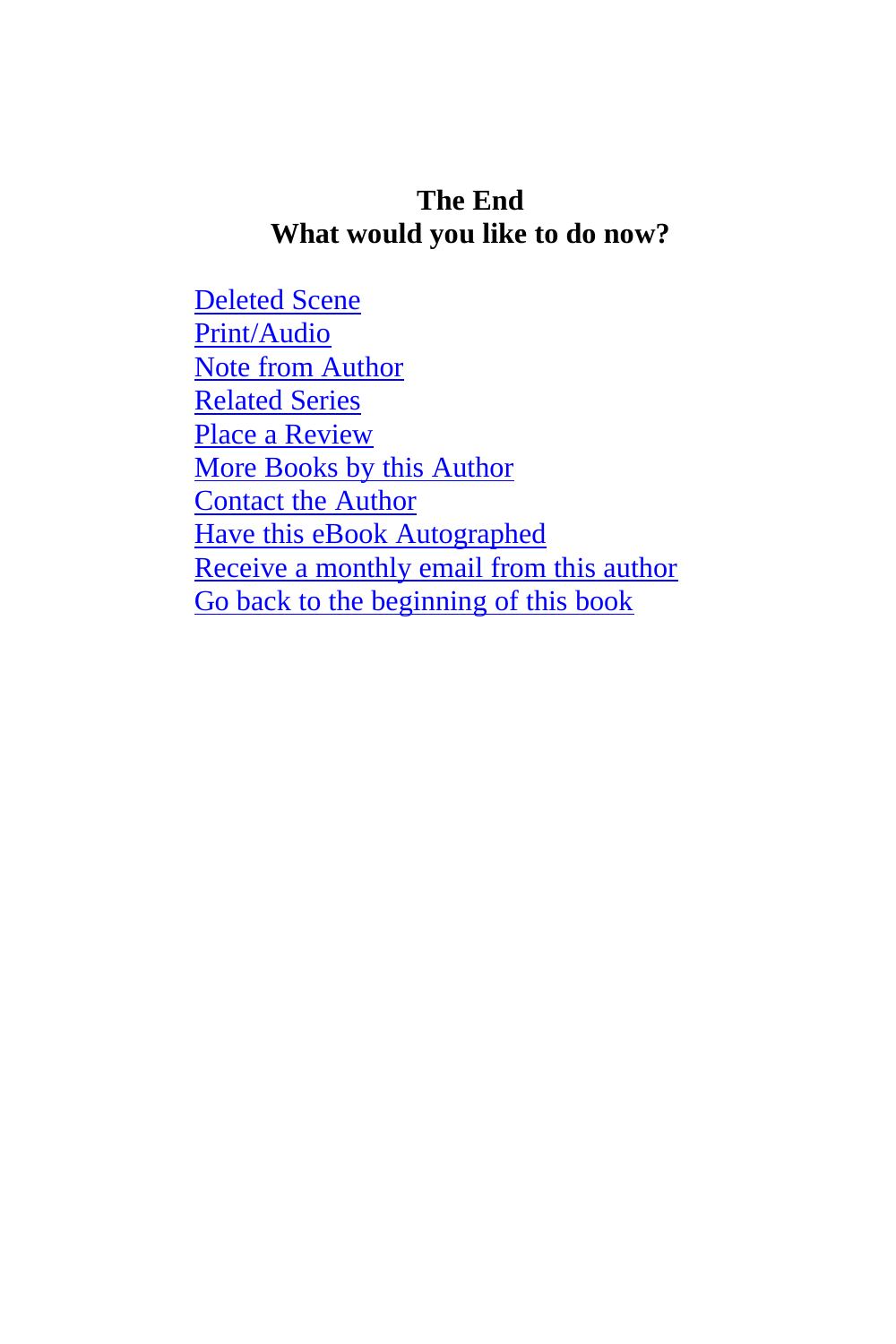# **Deleted Scene**

<span id="page-162-0"></span>Marc rose up to complete the act by hand, but Julia moaned, shaking her head. "Depo has us covered, baby. I just got my shot."

Happy enough to finish where it felt the best, Marc slid deep as he kissed her, letting go of his control. At the height, another face slammed into his mind. That never changed.

Breathing ragged, Marc kissed Julia's cheek, noting purple splotches and puffy lids. Reality came crashing in as he dislodged himself.

Marc sat on the side of the bed to don his jeans. "You wanna talk now?"

Julia shook her head in satisfaction. "Over dinner."

Marc didn't argue. He was ready to eat. Sex had that effect on him. Grabbing his hastily kicked off boots, Marc dropped onto the bed to pull them on. "You good? I can knock you out again; let you sleep if you want."

Julia chuckled. "I've always liked that about you, Brady–how fair you are."

Marc shrugged. "I like to give back as good as I get."

Julia frowned slightly, and then drew on a happier thought to enjoy with the chills that she was still feeling. Marc had satisfied her before and during, then took his pleasure. He was the one man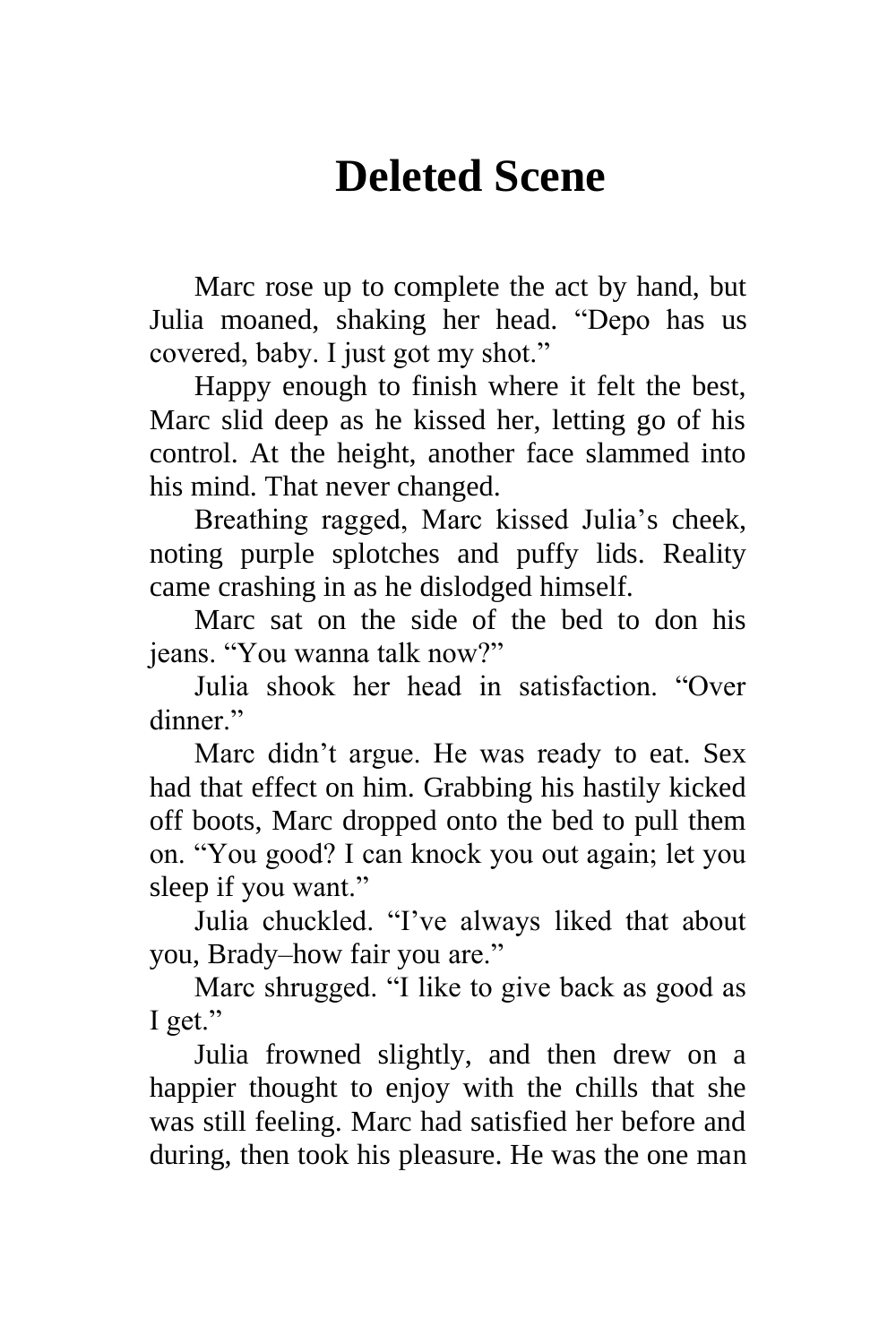who'd ever bothered to do that for her. It made his trips to the ranch very welcome most days.

Reminded that he wasn't here for her enjoyment this time, Julia sighed. "You can go on. I'll be right there."

Marc left the room humming, but not before pressing a grateful kiss to the top of her head. He wished all women could be like Julia. She never asked for more than he could give.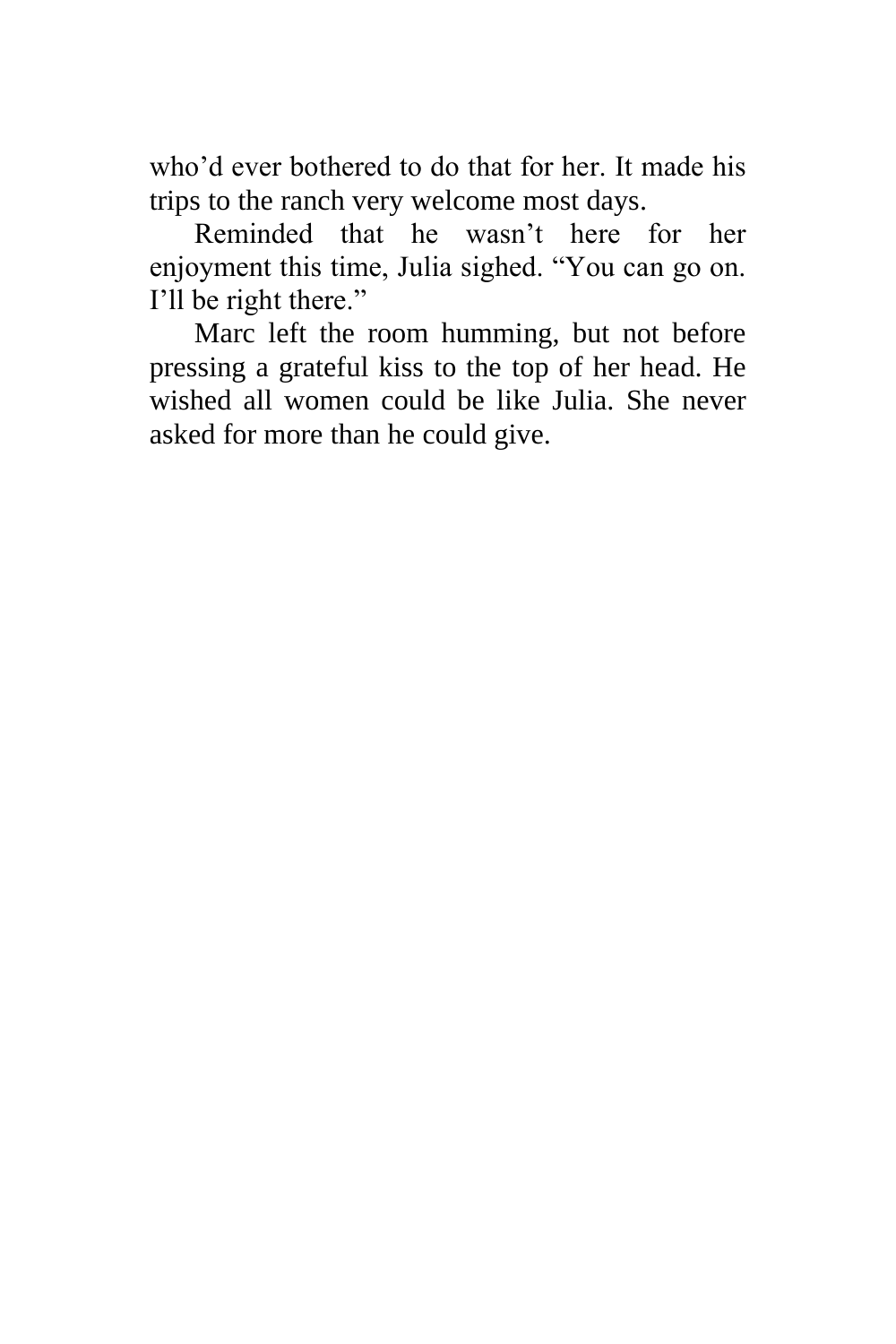### **Author Note**

<span id="page-164-0"></span>Well, that was a quick ride! I hope you enjoyed this glimpse into Marc and Dog's first meeting and friendship. Perhaps in the future, I'll release more novellas like this to show you the many adventures they went on together. Until then, watch your six and keep reading!

Waving at you, Angela White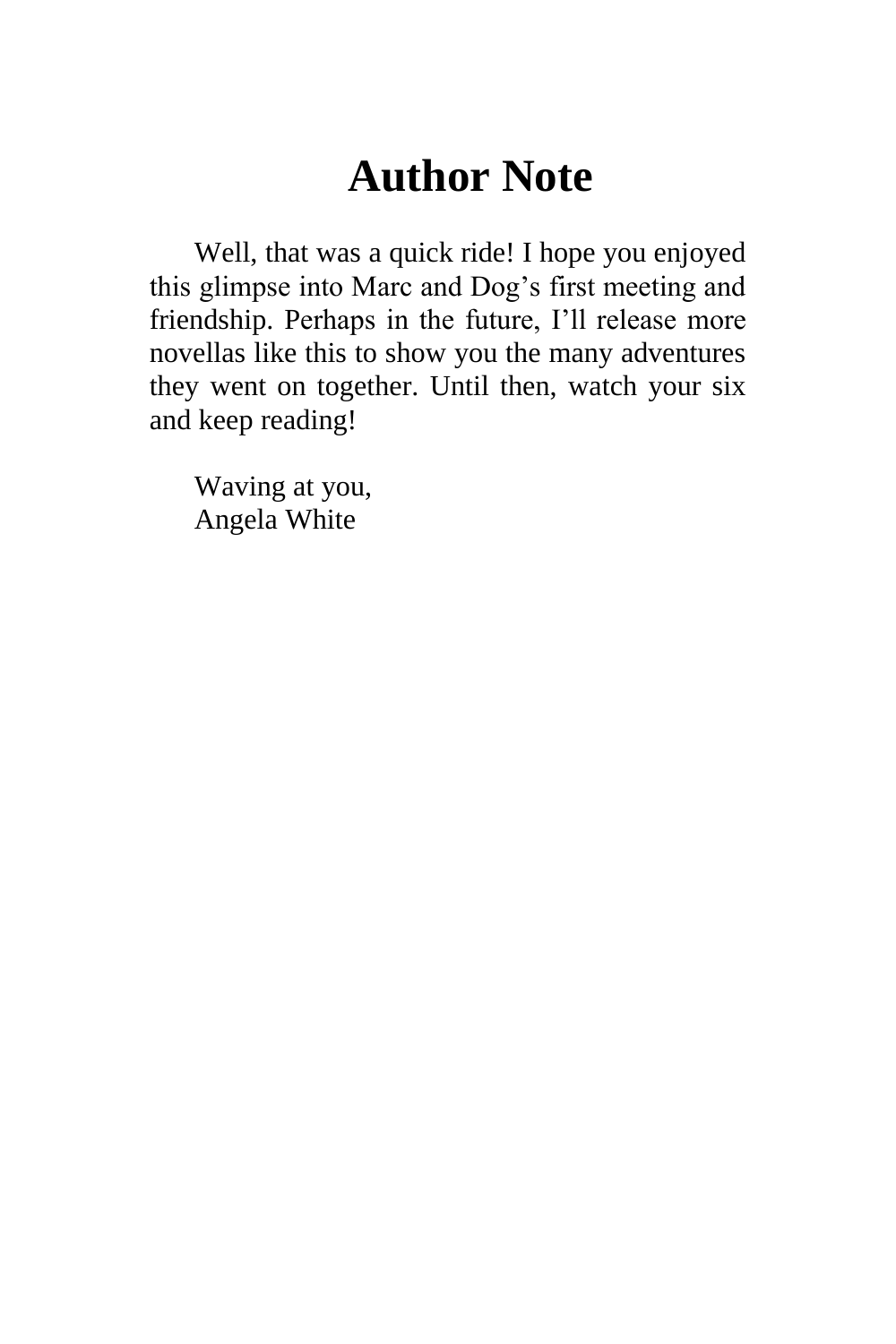# <span id="page-165-0"></span>**Related Series**



This book has a related series. It's called Life After War. [This link will take you to the first book,](http://www.authorangelawhite.website/book-1.html) where you can read a very generous sample and pick a store of your choice for the rest.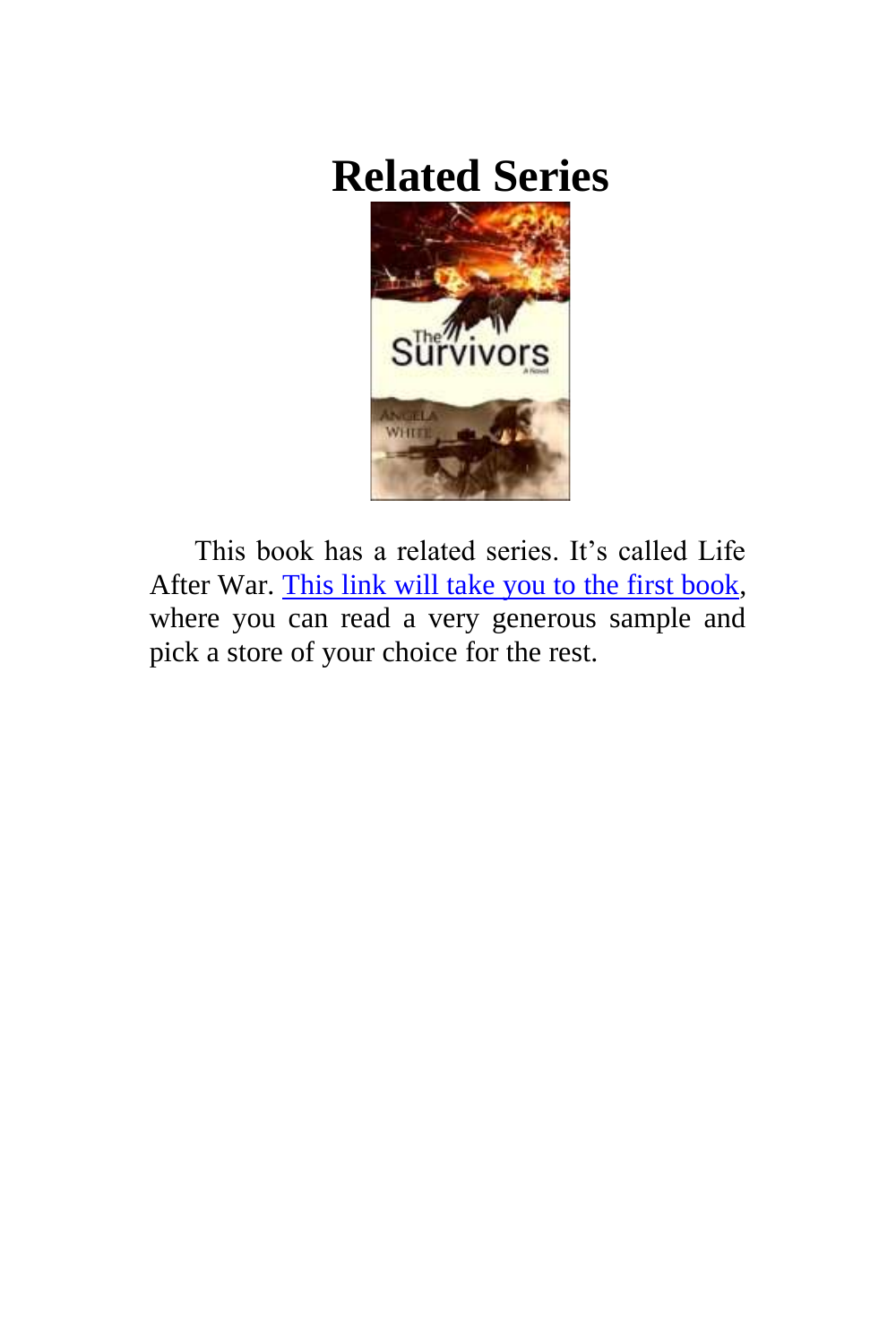### **Place a Review**

<span id="page-166-0"></span>Reviews are one of the biggest ways that readers can help their favorite authors, or warn their fellow readers! Reviews do not have to be long. Just let the world know how the book made you feel while you were reading it, and maybe who you think would enjoy that type of story. To place one on this book, [take this link to my website page](http://www.authorangelawhite.website/marc-and-dog.html) and pick the store of your choice. Thank you, really. Reviews mean a lot.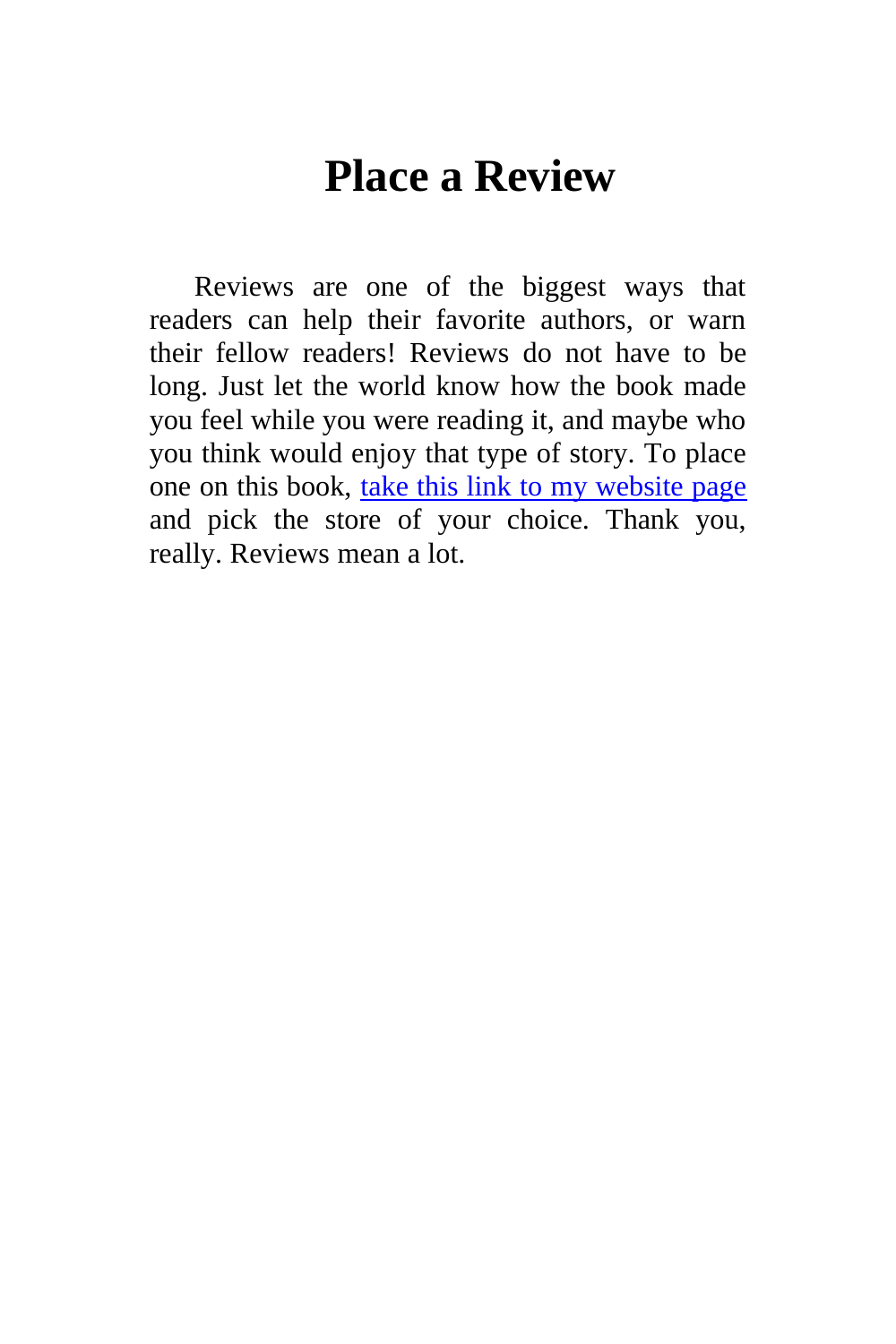# <span id="page-167-0"></span>**More Books by this Author**

[Life After War Series](http://authorangelawhite.weebly.com/life-after-war.html)

**Backstory Novellas** [Marc and Angie](http://authorangelawhite.weebly.com/marc-and-angie.html) [Marc and Dog](http://authorangelawhite.weebly.com/marc-and-dog.html)

[Alexa's Travels](http://authorangelawhite.weebly.com/alexas-travels.html) Series

[The Bachelor Battles Trilogy](http://authorangelawhite.weebly.com/bachelor-battles.html) (completed series!)

[HOP-17: Human Origins Program](http://www.authorangelawhite.website/hop-17.html)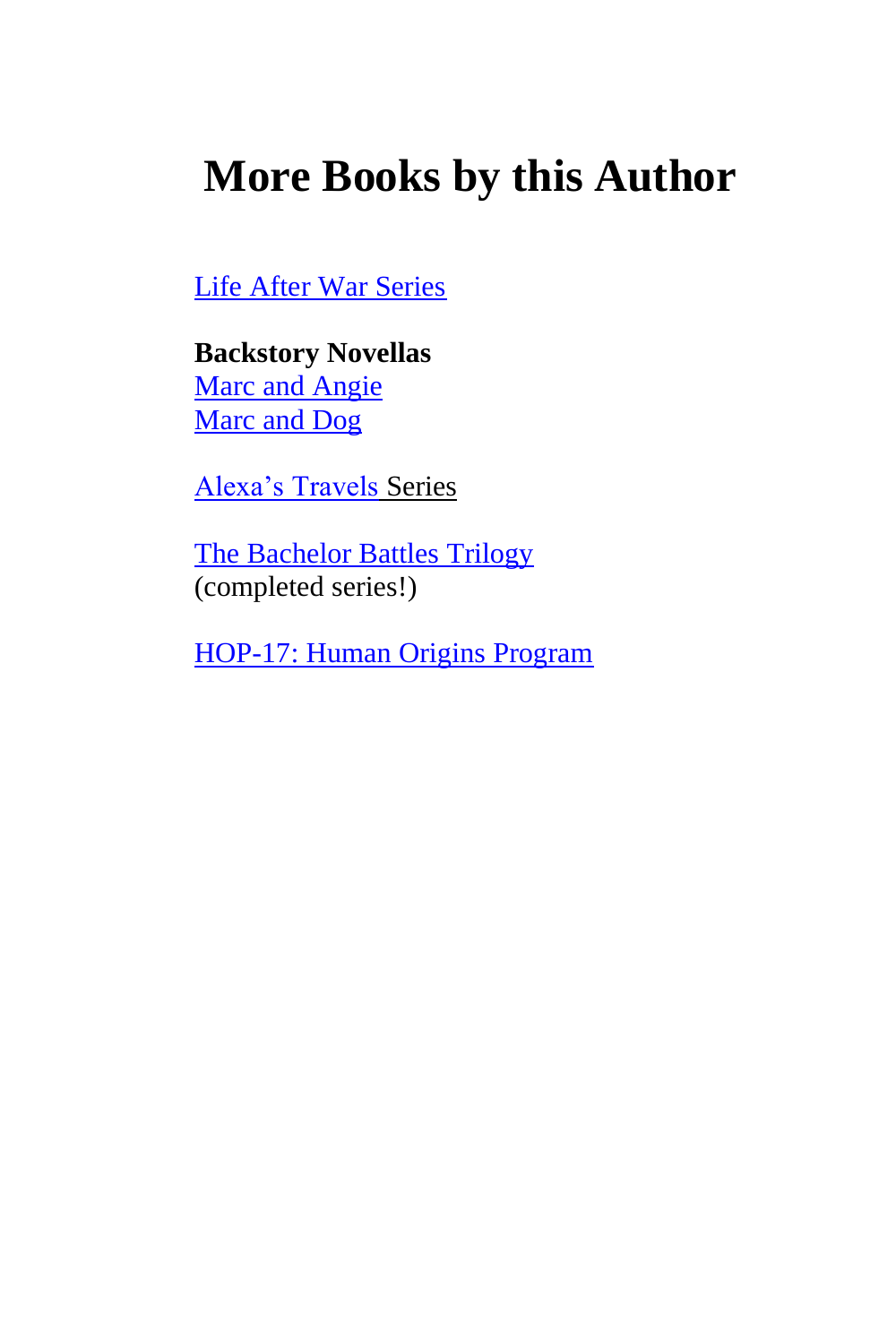# **Contact the Author**

<span id="page-168-0"></span>**Facebook:**

<https://www.facebook.com/authorangelawhite/>

**Email:** [cloudninepublications@yahoo.com](mailto:cloudninepublications@yahoo.com)

**Website:** <http://authorangelawhite.weebly.com/>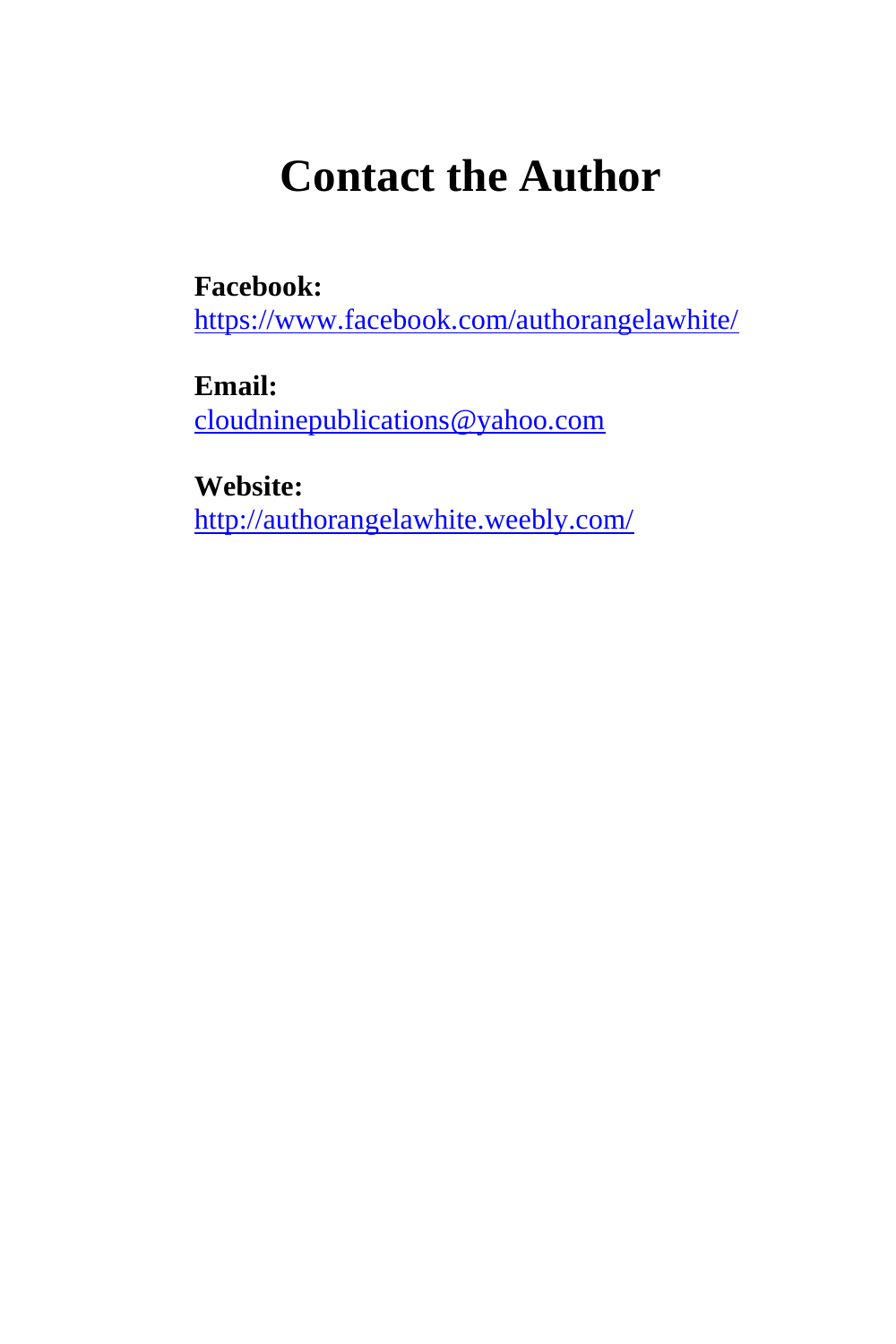## **Have this eBook Autographed**

<span id="page-169-0"></span>There is a wonderful site called Authorgraph that allows me to sign ebooks for readers, plus leave a short message. Cool, right? Just sign up (also free) and search for my name or book title. Here's the link:

[www.Authorgraph.com](http://www.authorgraph.com/)